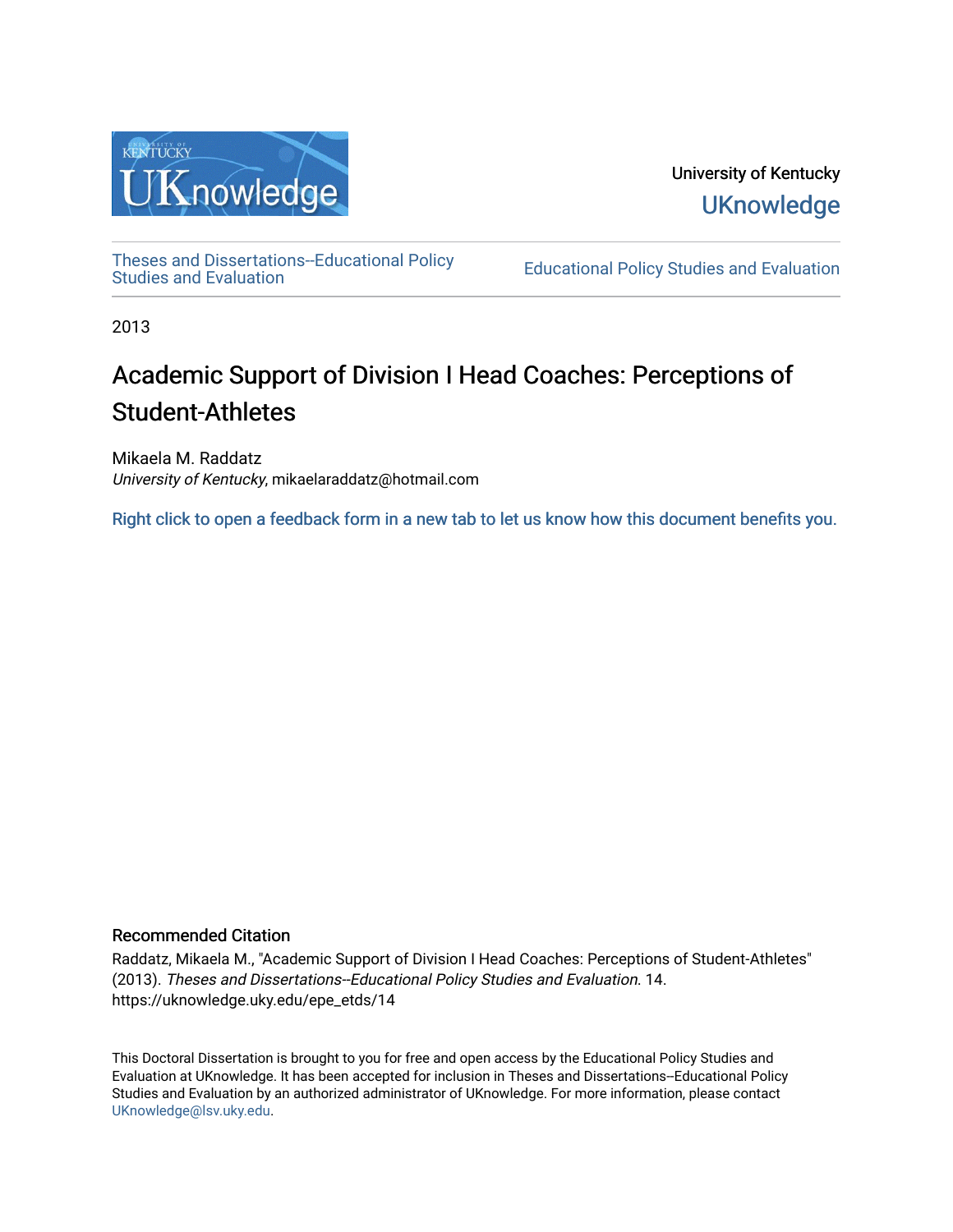# STUDENT AGREEMENT:

I represent that my thesis or dissertation and abstract are my original work. Proper attribution has been given to all outside sources. I understand that I am solely responsible for obtaining any needed copyright permissions. I have obtained and attached hereto needed written permission statements(s) from the owner(s) of each third-party copyrighted matter to be included in my work, allowing electronic distribution (if such use is not permitted by the fair use doctrine).

I hereby grant to The University of Kentucky and its agents the non-exclusive license to archive and make accessible my work in whole or in part in all forms of media, now or hereafter known. I agree that the document mentioned above may be made available immediately for worldwide access unless a preapproved embargo applies.

I retain all other ownership rights to the copyright of my work. I also retain the right to use in future works (such as articles or books) all or part of my work. I understand that I am free to register the copyright to my work.

# REVIEW, APPROVAL AND ACCEPTANCE

The document mentioned above has been reviewed and accepted by the student's advisor, on behalf of the advisory committee, and by the Director of Graduate Studies (DGS), on behalf of the program; we verify that this is the final, approved version of the student's dissertation including all changes required by the advisory committee. The undersigned agree to abide by the statements above.

> Mikaela M. Raddatz, Student Dr. Kelly D. Bradley, Major Professor Dr. Jeffrey Bieber, Director of Graduate Studies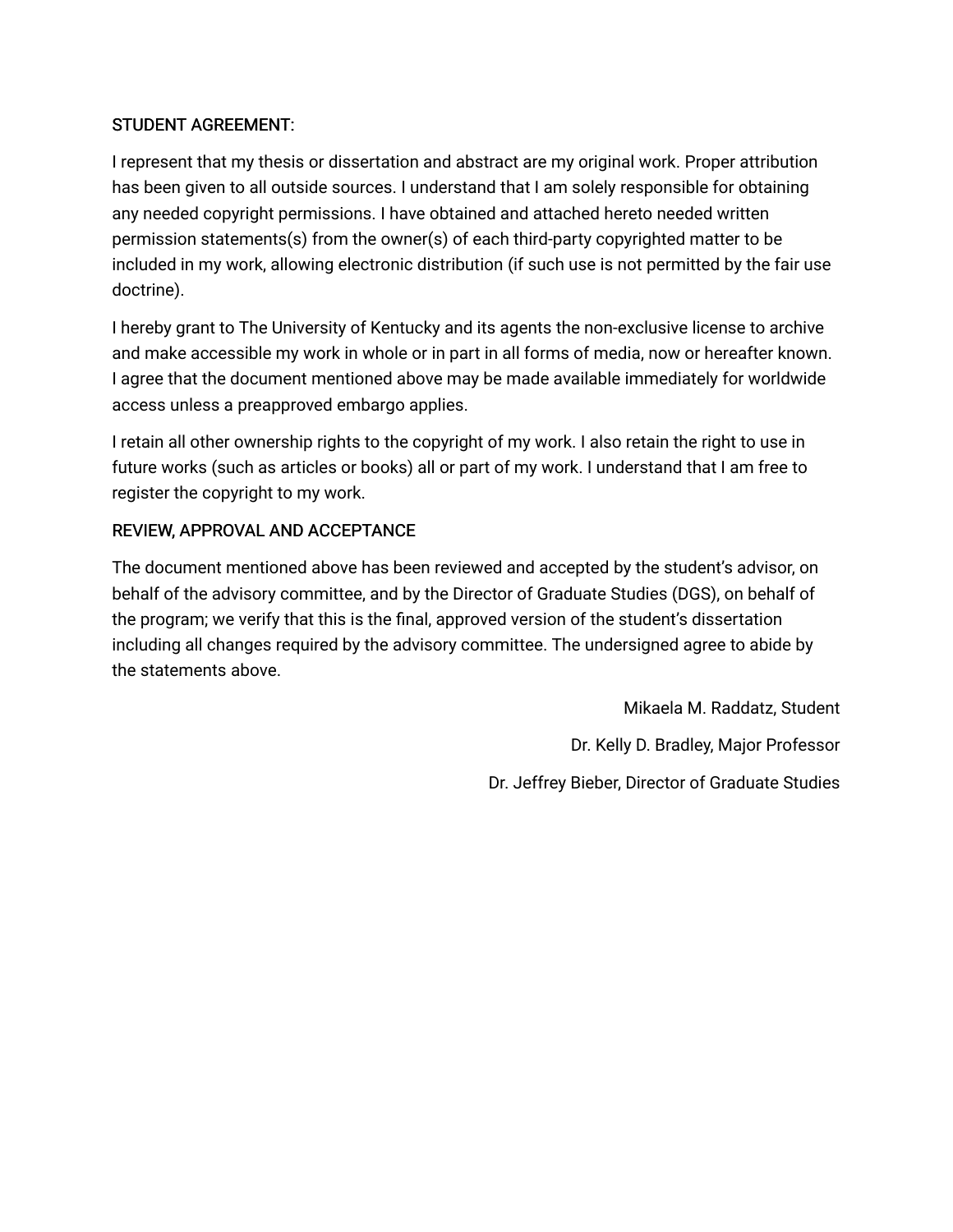# ACADEMIC SUPPORT OF DIVISON I HEAD COACHES: PERCEPTIONS OF STUDENT-ATHLETES

# **DISSERTATION**

A dissertation submitted in partial fulfillment of the requirements for the degree of Doctor of Philosophy in the College of Education at the University of Kentucky

By

Mikaela Marie Raddatz

Lexington, Kentucky

Director: Dr. Kelly D. Bradley, Associate Professor of Education

Lexington, Kentucky

2013

Copyright © Mikaela Marie Raddatz 2013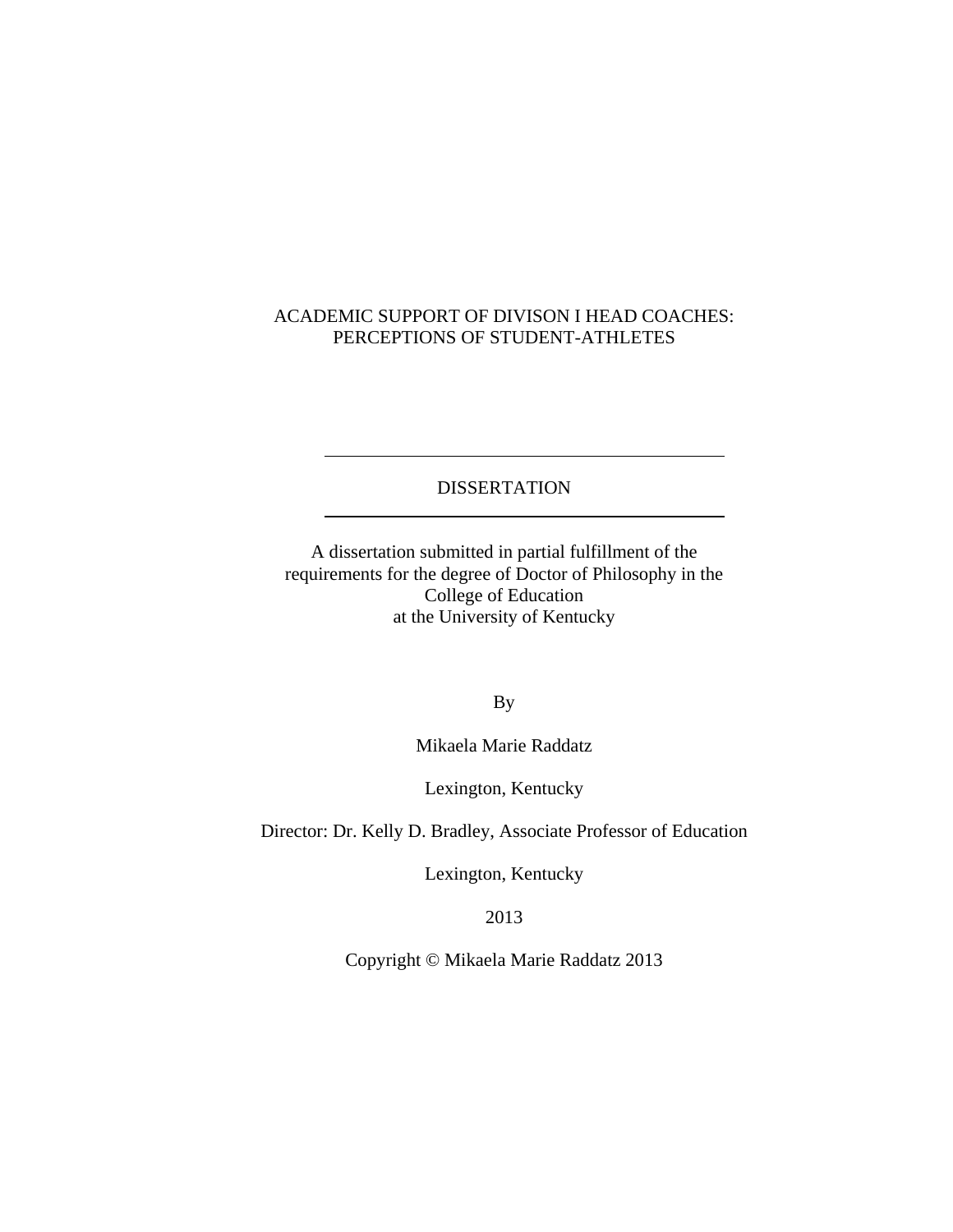## ABSTRACT OF DISSERTATION

# ACADEMIC SUPPORT OF DIVISON I HEAD COACHES: PERCEPTIONS OF STUDENT-ATHLETES

Intercollegiate athletics in the United States have continuously become more commercialized, pressuring athletics departments and coaches to produce winning teams. The commanding expectations for successful programs have been thought to take away from the academic mission of colleges and universities, focusing efforts on athletics over academics. This phenomenon has been examined, but the role head coaches play in support of student-athlete academics has yet to be explored.

The purpose of this study is to measure student-athlete perception of academic support from Division I head coaches. Current literature demonstrates the strong influence of coaches on student-athletes, but the effect in the area of academics is unknown. Therefore, the research presented aims to evaluate the connection between student-athletes and the academic support of head coaches.

KEYWORDS: Intercollegiate Athletics, Academic Support, Head Coach, Student-Athlete, Rasch

> Mikaela Marie Raddatz Student's Signature

November 25, 2013 Date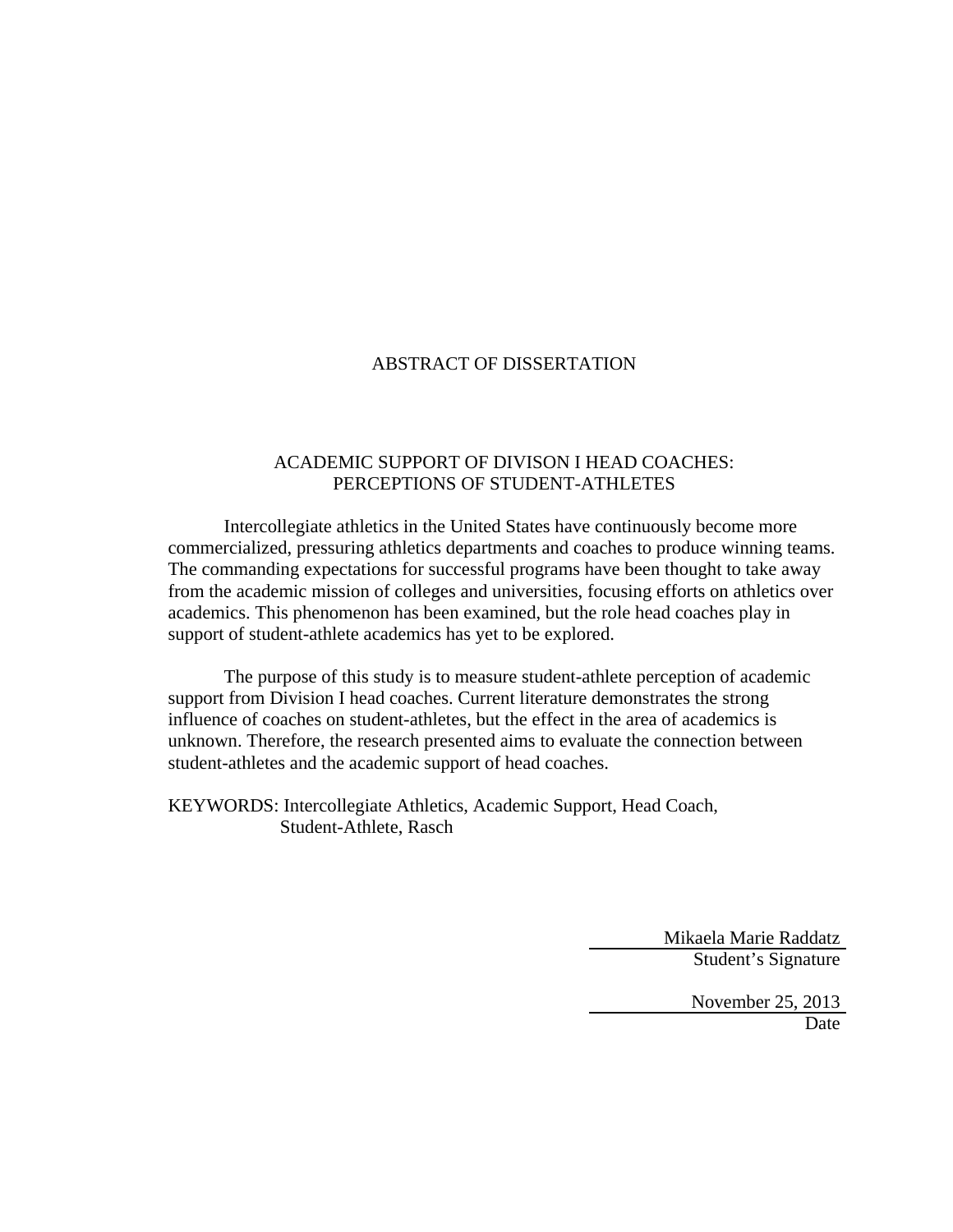# ACADEMIC SUPPORT OF DIVISON I HEAD COACHES: PERCEPTIONS OF STUDENT-ATHLETES

By

Mikaela Marie Raddatz

Dr. Kelly D. Bradley Director of Dissertation

Dr. Jeffrey Bieber Director of Graduate Studies

November 25, 2013

Date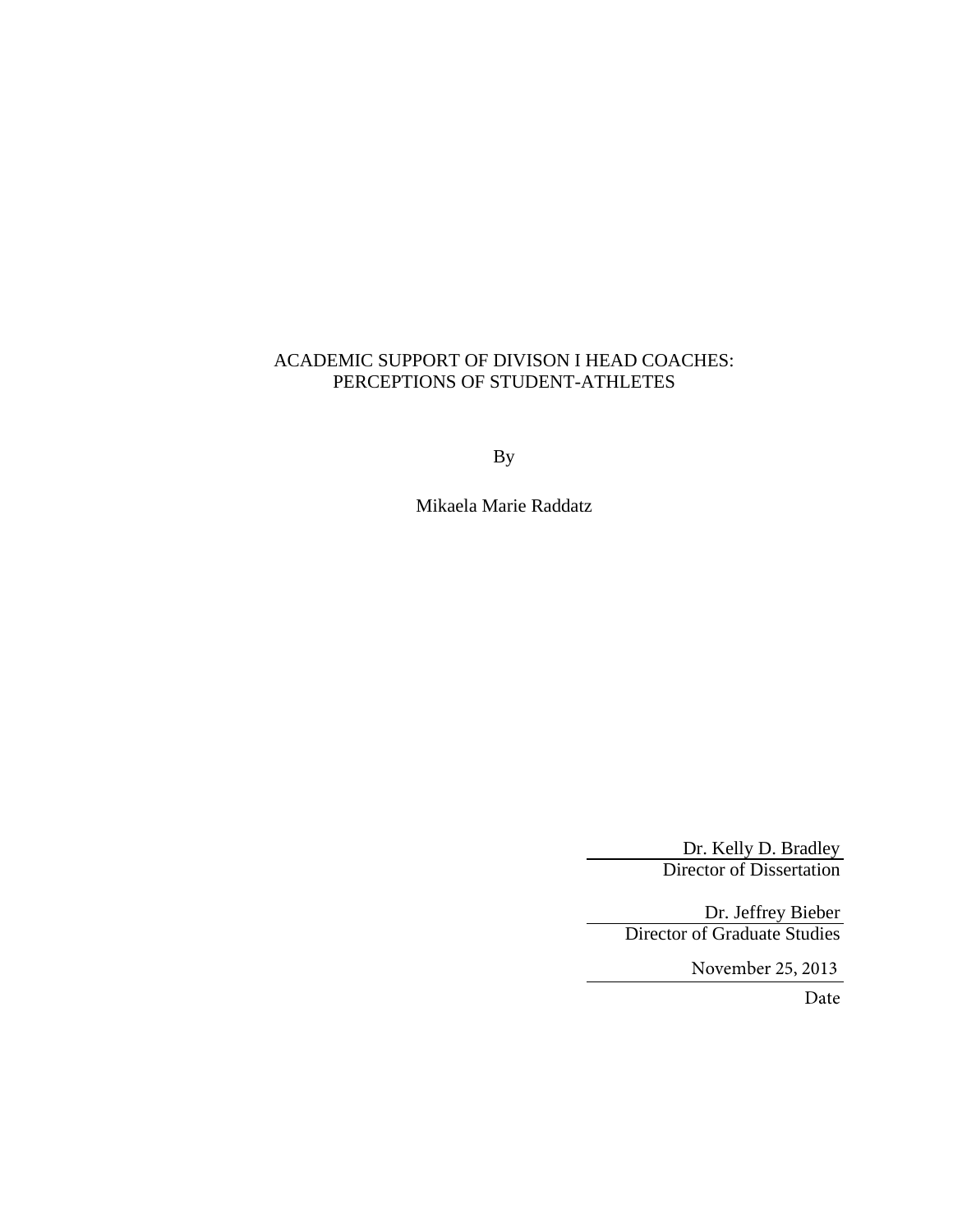#### ACKNOWLEDGEMENTS

I feel very lucky to have been surrounded by supportive people my entire life. First and foremost I would like to acknowledge the abundant love and support my mom and dad have continuously offered me. Through them, I learned to be passionate, confident, and above all, hardworking. I was also fortunate to grow up in an environment where intelligence was encouraged and celebrated. My sister Jessica was one of my biggest influences in this sense and throughout my educational experiences. I always have, and always will, look up to my brilliant older sister.

I am privileged to have had phenomenal professors that uniquely contributed to my education and every day life. My undergraduate statistics professor, Melody Sadler, made statistics fun and encouraged me to build upon my interest. The professors in my Master's program influenced me more than I am able to effectively acknowledge. Mark and Morrie inspired me to go outside of my comfort zone and challenged me to expand my limits. They also made it "cool" to be a nerd which I now proudly embody.

Last, but certainly not least, I would like to acknowledge my chair. Kelly continuously encouraged and supported me throughout my doctoral studies and was there to comfort me through my meltdowns. She is also a great role model through her compassion, leadership, and enthusiasm for her field. Kelly headed my exceptional committee who pushed me to investigate unexplored ideas. I am grateful to have had a committee that supported my work and provided valuable suggestions to strengthen my research.

My acknowledgements would not be complete without recognizing my extended family and friends who have always been supportive of my goals and dreams and were there for me when I needed them.

iii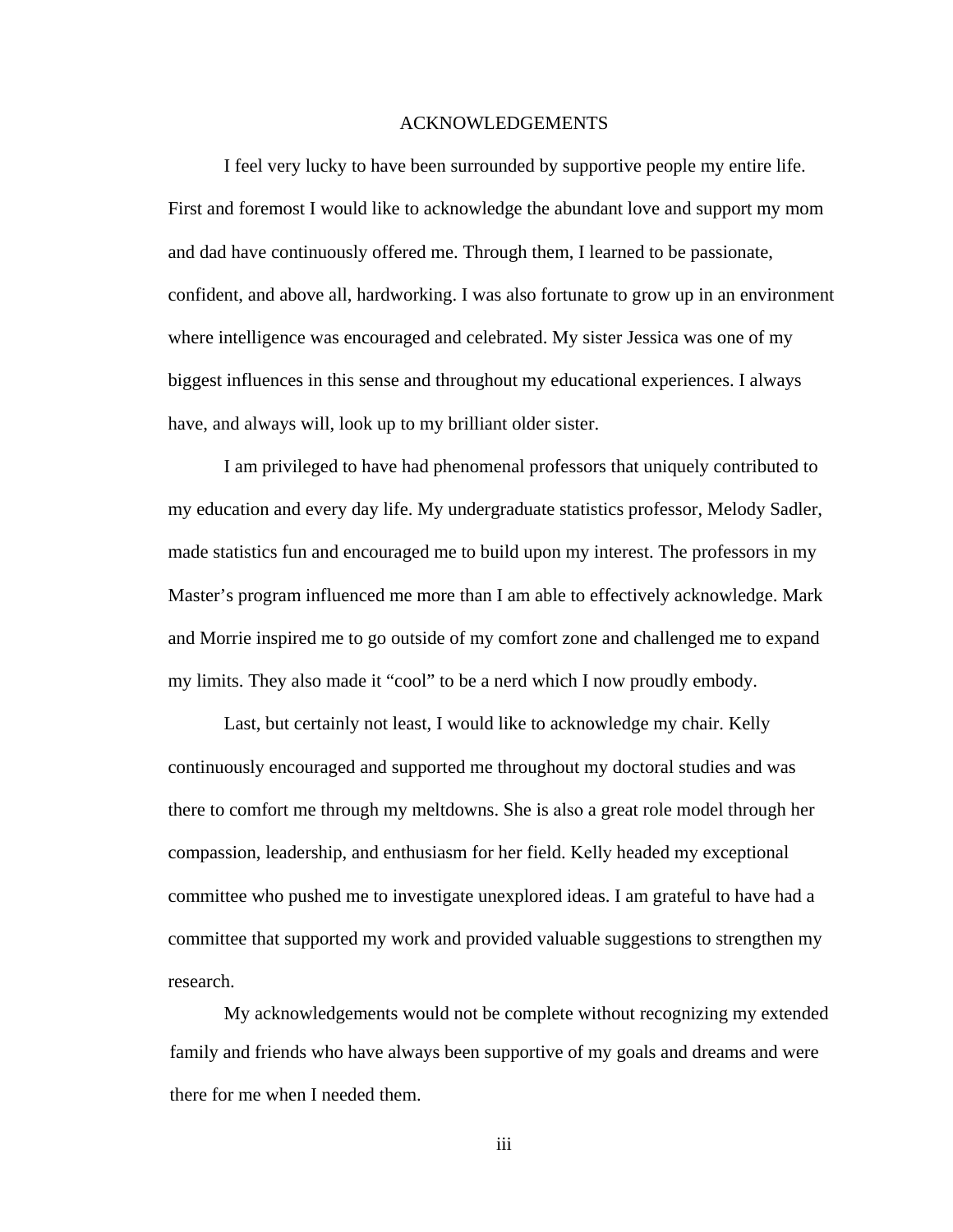| iii                                             |
|-------------------------------------------------|
| vi                                              |
| vii                                             |
| $\mathbf{1}$                                    |
| $\overline{c}$                                  |
| $\overline{4}$                                  |
| 5                                               |
| 5                                               |
| 6                                               |
| 6                                               |
|                                                 |
| 8                                               |
| Development and Evolution of Academic Standards |
| 8                                               |
| 19                                              |
| 21                                              |
| 24                                              |
| 25                                              |
| 33                                              |
|                                                 |
| 34                                              |
| 34                                              |
| 34                                              |
| 35                                              |
| 37                                              |
| 38                                              |
| 39                                              |
|                                                 |
| 40<br>40                                        |
|                                                 |
| 43                                              |
| 44                                              |
| 45                                              |
| 47                                              |
| 48                                              |
| 49                                              |
| 51                                              |
| 52                                              |
| 56                                              |
| 61                                              |

# TABLE OF CONTENTS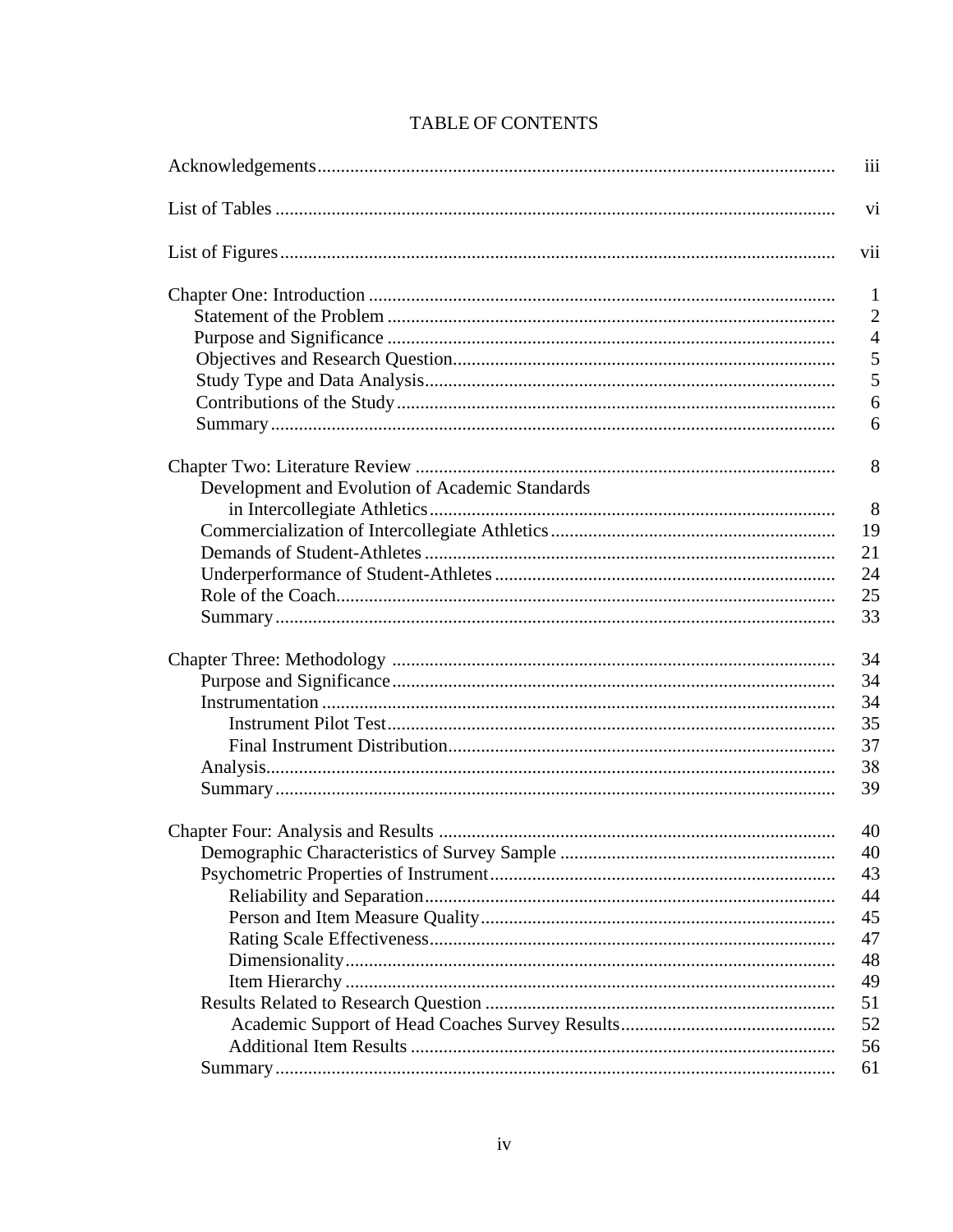| Chapter Five: Summary, Discussion, and Recommendations for Future Research | 62 |
|----------------------------------------------------------------------------|----|
|                                                                            | 63 |
|                                                                            | 63 |
|                                                                            | 63 |
|                                                                            | 64 |
|                                                                            | 65 |
|                                                                            | 68 |
|                                                                            | 72 |
|                                                                            | 74 |
|                                                                            | 75 |
|                                                                            | 75 |
|                                                                            | 79 |
|                                                                            | 80 |
|                                                                            | 84 |
|                                                                            | 85 |
|                                                                            | 90 |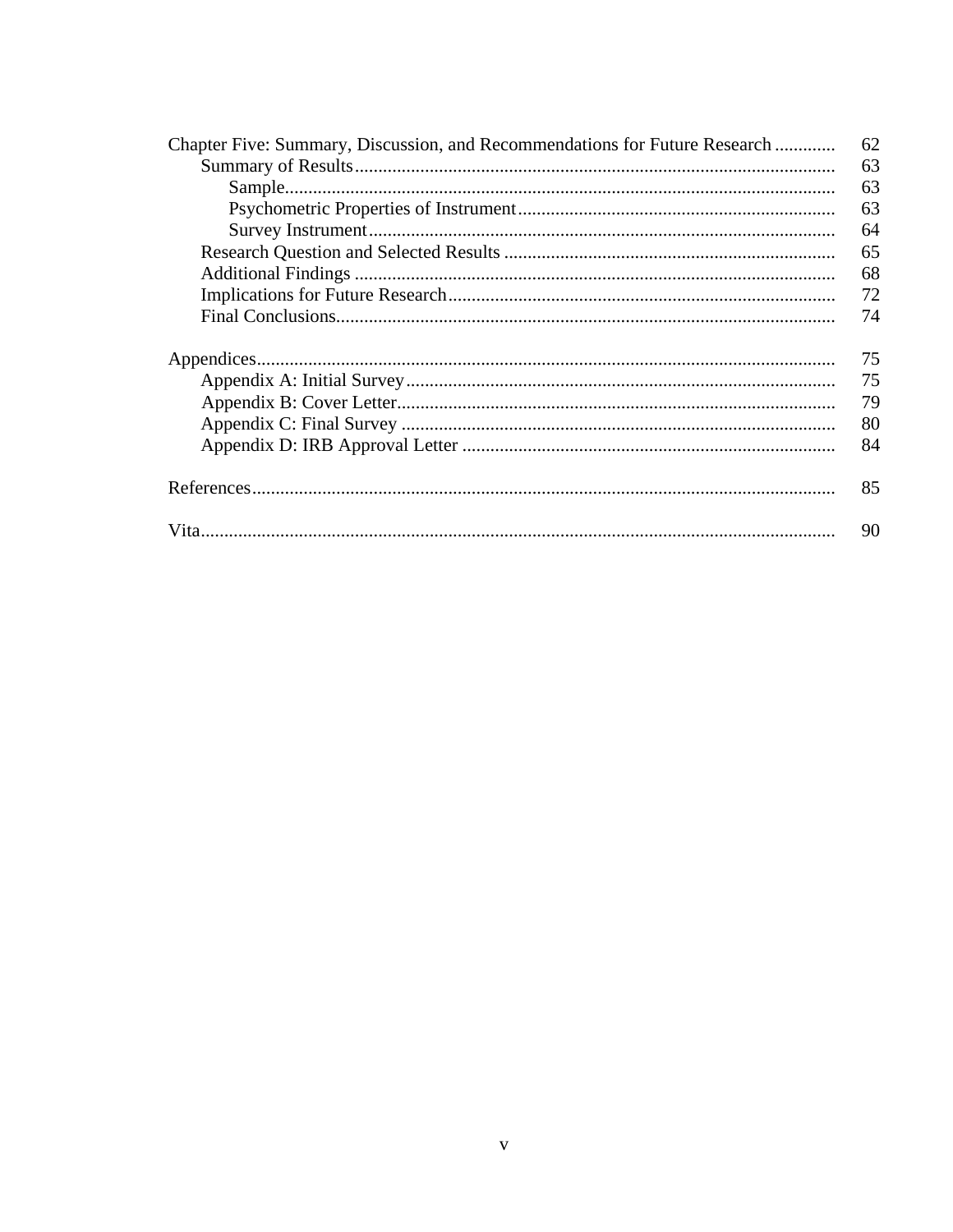# LIST OF TABLES

| 44 |
|----|
|    |
| 46 |
| 48 |
|    |
| 58 |
|    |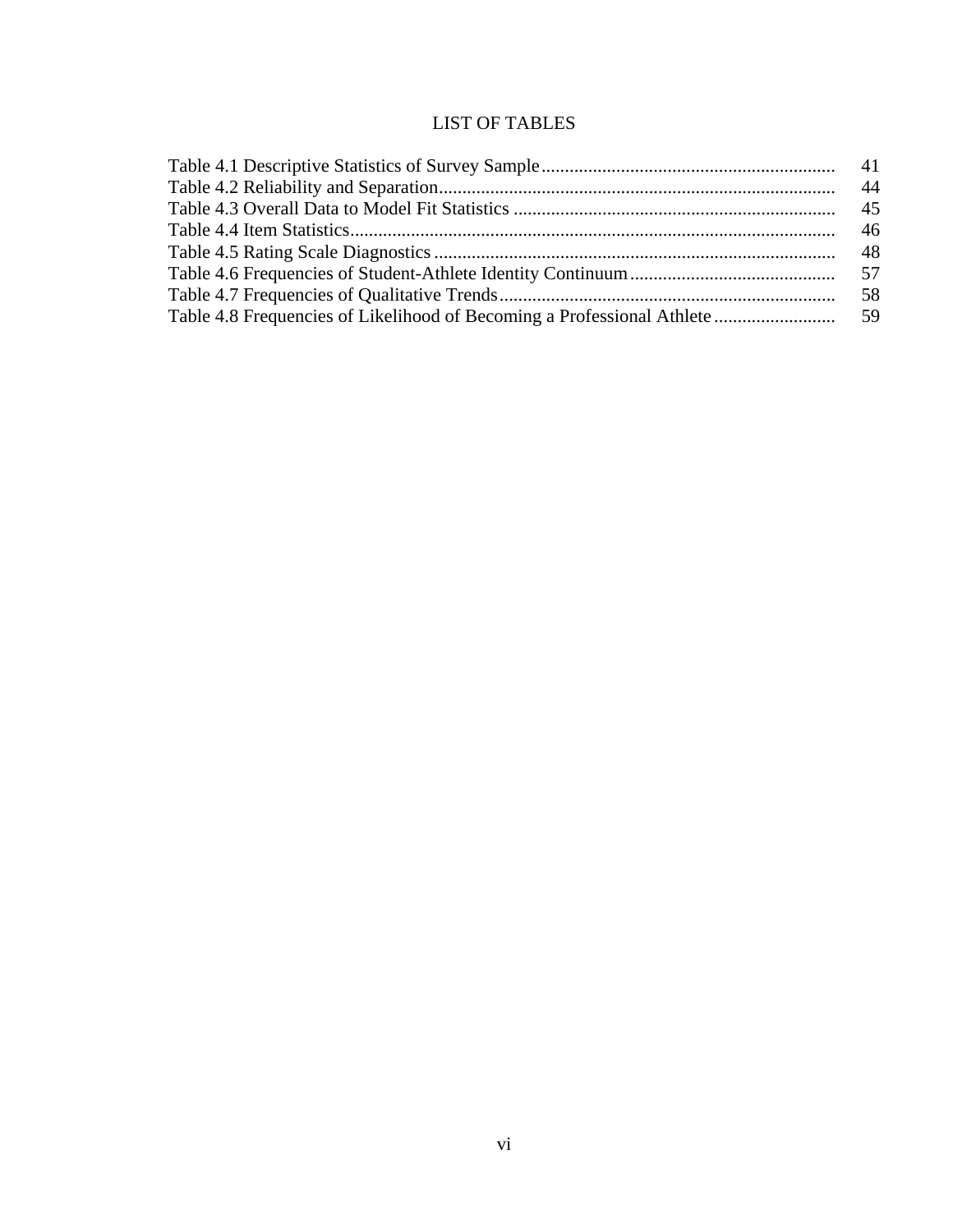# **LIST OF FIGURES**

|--|--|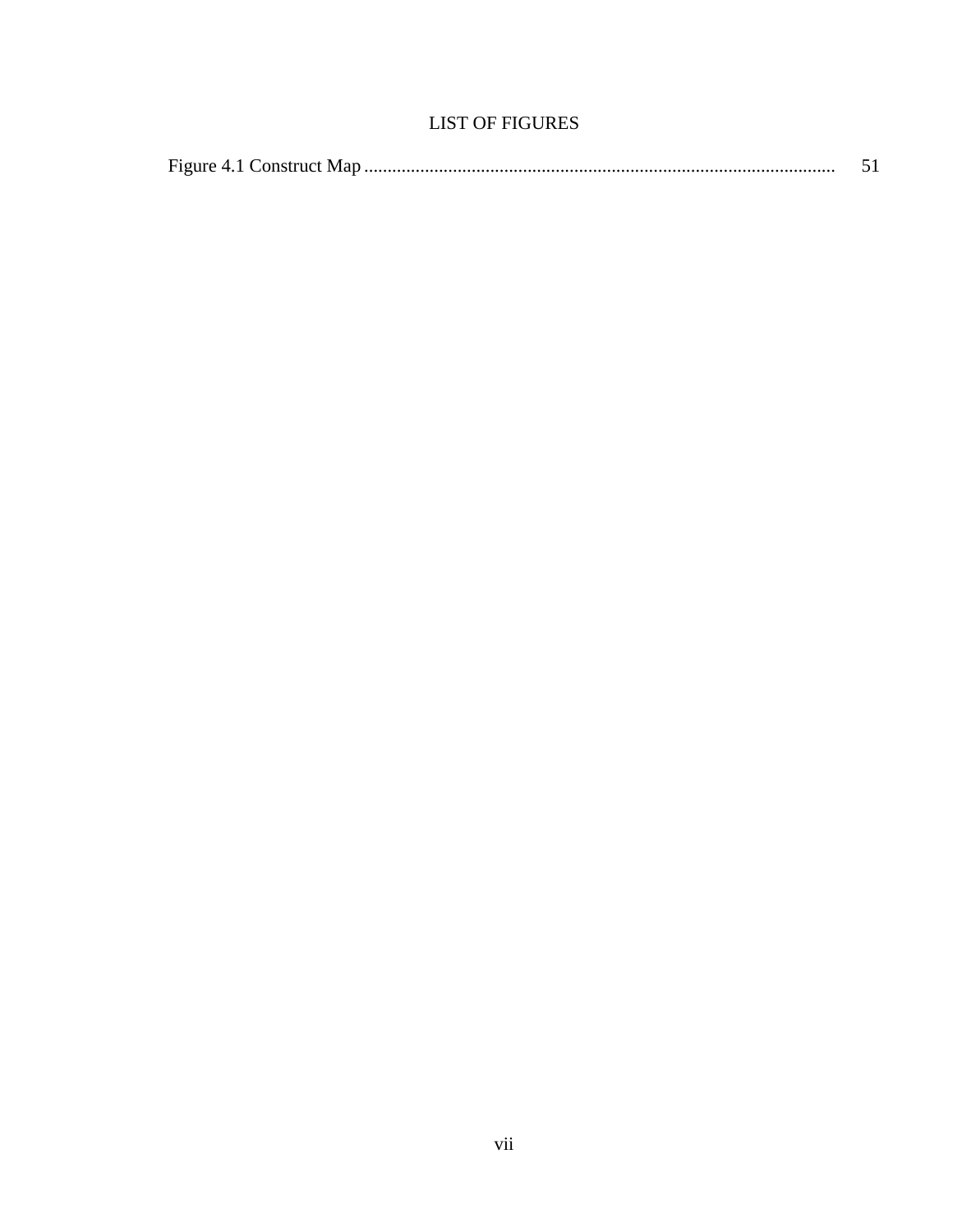#### **Chapter One:**

## **Introduction**

Policies and regulations of academic standards for student-athletes have continuously evolved since the inception of intercollegiate sport in the United States. The relationship between the fundamental mission of institutions and intercollegiate athletics has influenced progressive changes in these standards. It seems inherent that the modifications made were to promote prioritization of academics over athletics, but this was not always the case.

In 1930, W.H. Cowley summarized a report written by Howard Savage of the Carnegie Foundation challenging the marriage between higher education and athletics. The report asked, "can it [the university] concentrate its attention on securing teams that win, without impairing the sincerity and vigor of its intellectual purpose?" (Cowley, reprinted in 1999, p. 495). The pressure placed on athletic departments and coaches to produce winning teams can have inverse effects on academic success for student-athletes. It would seem as if coaches assume the responsibility of following the academic mission of colleges and universities because they are employed by and represent the respective institutions. However, existing literature illustrates that the current operation of intercollegiate athletics is misaligned with the institutional mission and core values of colleges and universities (Bowen & Levin, 2003; Comeaux, 2007; Comeaux, 2011; Eitzen, 2009; Knight Commission on Intercollegiate Athletics, 2010). For example, until the 1970s, athletic scholarships were guaranteed for four years. In1973, the NCAA implemented year-to-year renewal of athletic scholarships, enabling coaches to make award renewal contingent upon athletic performance (Sack, 2001). This influences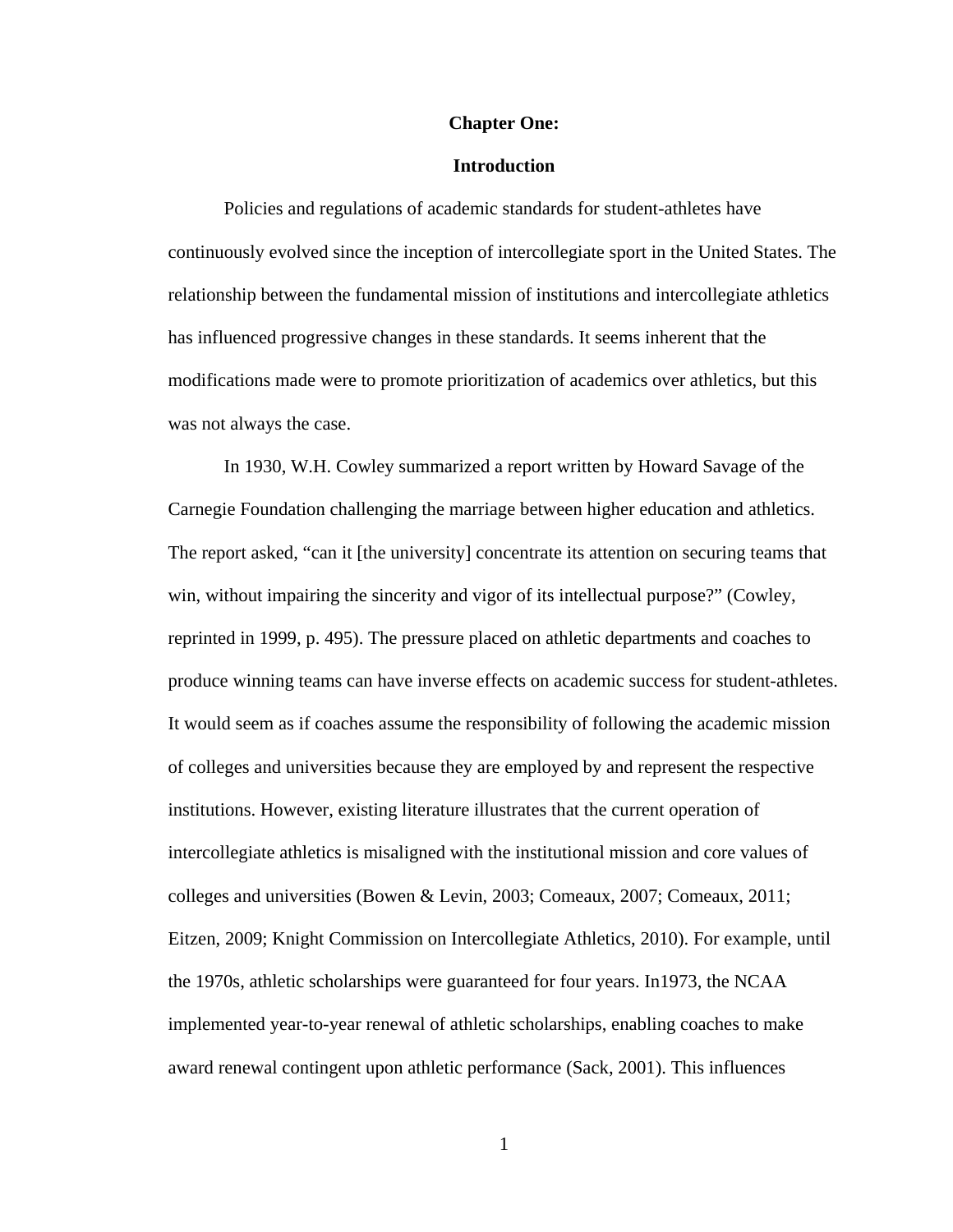student-athletes to concentrate on athletics over academics to ensure they receive scholarship money.

Student-athletes face great responsibility from both the academic as well as the athletic arena, but often do not receive adequate support to combat these pressures. The role of the coach has been shown to be a strong influence on school choice, athletic endeavors, as well as the overall well-being and self-confidence of student-athletes (Bowen & Levin, 2003; Kavussanu, Boardley, Jutkiewicz, Vincent, & Ring, 2008; NCAA, 2010b; Shulman & Bowen, 2001), but the effect on academics is unknown.

## **Statement of the Problem**

Research has been done on the perceptions and self-conceptualizations of studentathletes, time commitments of intercollegiate athletics, support provided to studentathletes by academic centers, and the head coach's role as perceived by the academic support staff, but little has been done to recognize the impact of the head coach on student-athletes' academics.

There exists an "athletic culture" on college campuses that is created by studentathletes, coaches, faculty, and anyone who acknowledges the divide between academics and athletics. Today's coaches are one of the main contributors to the athletic culture. They are less focused on overall college life and more focused on their sport. There is little interaction between coaches and faculty, even though the goal of both groups is to teach students effectively in order to maximize learning. In fact, coaches have begun to have less interest in academics than in the past. As cited in Bowen and Levin (2003), an anonymous athletic director describes how "fewer and fewer coaches have a real interest in education as broadly defined…Not many have a background in educational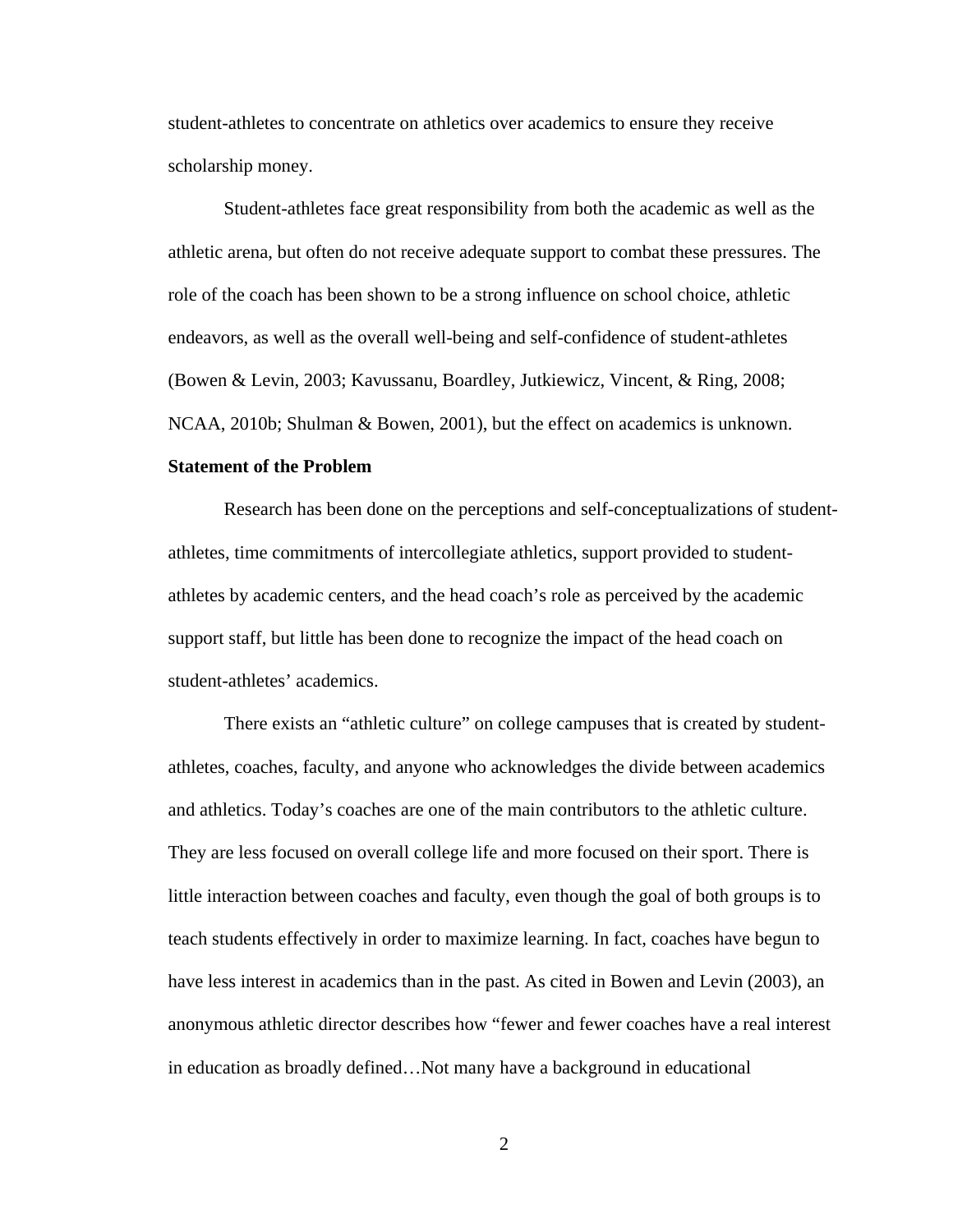methodology, and more and more of them are focused just on their own sport" (p. 183). Many coaches have lost sight of the academic mission of colleges.

The debate regarding the role of the coach and academics raises the question: Is it appropriate to hold coaches responsible for reducing the current underperformance of student-athletes? The authors of *Reclaiming the Game* suggest that an awards-based system or penalties may help to encourage coaches to change the focus of intercollegiate athletics back to academics. However, this is a tall order when significant emphasis is still placed on winning and the time and effort of coaches is devoted to recruiting and training student-athletes to contribute to a successful team. It is unclear how much emphasis is actually placed on academics in any given Division I program.

Currently, when a student-athlete performs poorly in the classroom, they are individually penalized. The only repercussion the coach experiences is that the studentathlete may not be eligible to practice or compete which affects the team as a whole. It is, of course, the student-athlete's responsibility to do well in coursework, but the coach should show support and concern for academics as well. If coaches follow the academic mission (after all, they are employed by the college or university), they should do well to ensure student-athletes are performing in the classroom.

Student-athletes often look to their coaches for guidance in everyday life activities. Coaches may not realize the effect they have on student-athletes and/or how they can influence the college experience. Student-athletes are required to maintain a certain GPA and complete a set number of classes in their major in order to stay eligible. These requirements are typically presented by compliance officers and the academic support center, not coaches. Student-athletes are aware of academic requirements and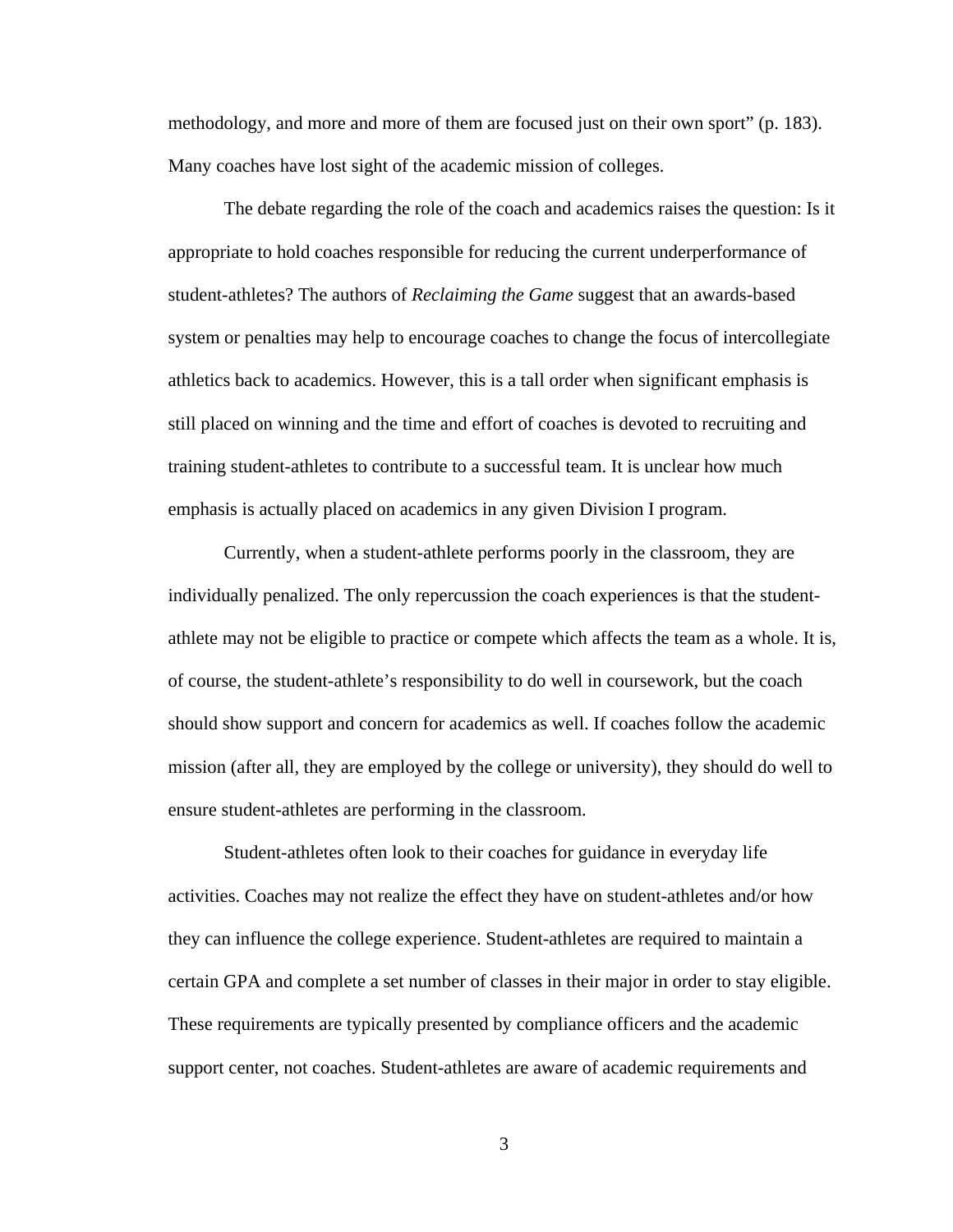their progress is monitored, but coaches often do not actively participate in the maintenance of obligations. The level of attention to academic matters varies: The coach may be completely absent from the process, emphasize maintenance of eligibility, or show support by receiving progress reports distributed by the academic support center. However, showing concern for upholding eligibility requirements is far different than a genuine interest in student-athlete academic success.

Therefore, it is the goal of the current study to measure student-athlete perception of the academic support provided by head coaches. The results will give insight into the academic focus, or lack thereof, encouraged by Division I coaches.

#### **Purpose and Significance**

Student-athletes require extra support beyond that of the general student body because of their demanding schedules. A substantial amount of research has been done on student-athlete academic success by means of performance in the classroom and explanations of why underperformance may occur (Comeaux & Harrison, 2011). However, there exists a gap in attention to possible solutions to the phenomena of underperformance. Understanding the role of the coach is complex, therefore the purpose of this study is to initiate discussion about coaches' support of academics and provide groundwork for future research on this topic.

Responses to the survey will offer insight into how student-athletes feel about the level of academic support they receive from their head coach. Often, coaches leave academic issues to the athletic academic support center. Even though this is the purpose of these centers, the influence of the coach may make an even bigger impact on academic success. My experience as a Division I student-athlete as well as a current Division I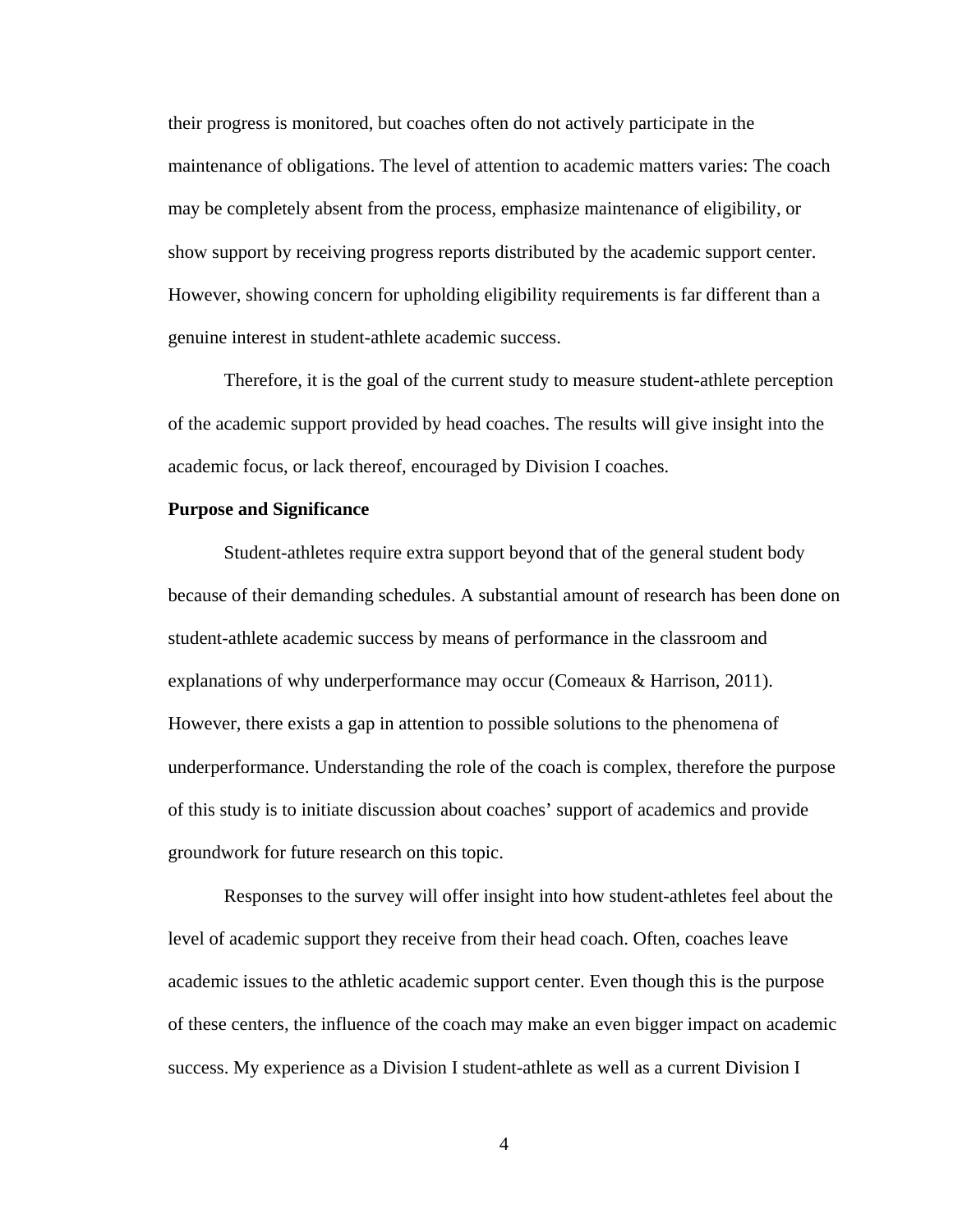coach has presented numerous examples of the wide variety of support provided by head coaches. In many cases, head coaches are merely concerned that student-athletes remain eligible and offer "academic support" in the form of checking-up on minimum GPA requirements. Given that head coaches have a great influence on student-athletes (Bowen & Levin, 2003; Kavussanu, Boardley, Jutkiewicz, Vincent, & Ring, 2008; NCAA, 2010b; Shulman & Bowen, 2001), this study could significantly impact the academic policies enforced by the NCAA and/or athletic departments and individual teams. Currently, pressure is not placed directly on head coaches to ensure student-athletes have successful academic careers. The addition of this study to existing studies on coaching influence and the coach/student-athlete relationship, the student-athlete academic experience, and academic support systems in athletic departments will develop a well-rounded and strong base for policy discussion.

## **Objectives and Research Question**

This study will use a survey constructed using previous literature examining perceived supervisor support as well as the relationship between and influence of coaches and student-athletes. The Rasch Rating Scale Model (RRSM) will be used to measure student-athlete perception of head coaches' academic support. Specifically, the research question being used to guide the current study is as follows:

• To what degree do student-athletes feel they receive academic support from their head coach?

## **Study Type and Data Analysis**

The survey will be distributed to student-athletes in large Division I institutions. It is the goal to gather information from many different sports. This study is exploratory in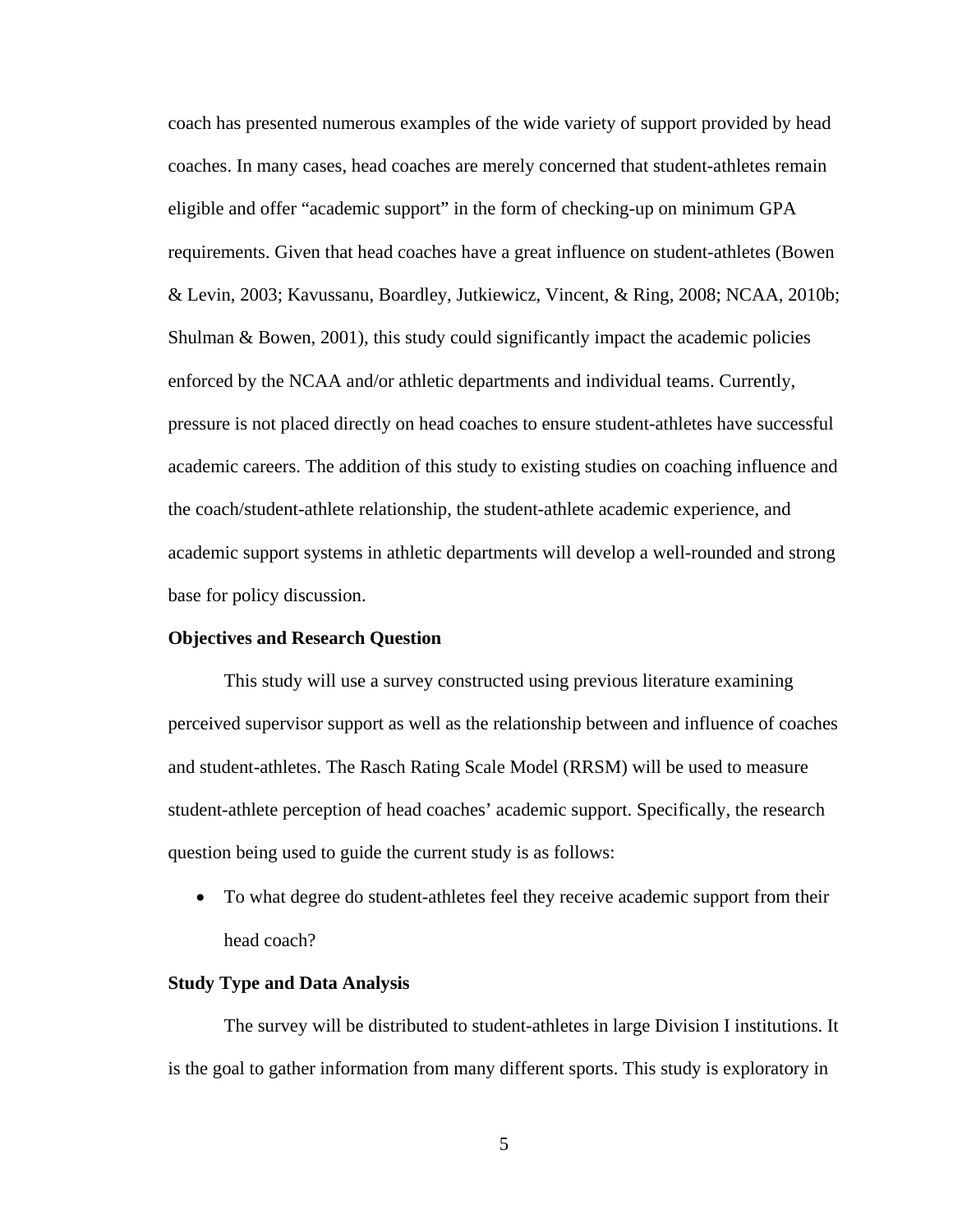nature and will use Rasch measurement analyses (Rasch, 1960) to evaluate the survey data. A pilot study will be conducted to complete item analysis and survey validation. The survey will then be sent out to various institutions for data collection.

## **Contributions of the Study**

This study will provide contributions to the existing literature about the unique population of student-athletes. Current research explores the role of the coach in general and the relationship with student-athletes, but does not focus on the affect a coach may have on academics. Also, there exists a body of literature on the great demands of student-athletes, how they perform in the classroom as compared to students at large, and support for student-athletes through academic support centers, but once again does not cover the academic support from coaches. This study will be valuable as it builds on current research and adds to the field in a unique way.

Results may be used by the NCAA as they continuously revise policies on student-athlete eligibility, coaching responsibilities, and institutional control. Respective colleges and universities, athletic departments, and coaches may also use this study to adjust the way their programs are run. Individually, coaches may change the way they interact with student-athletes and support academics. Various results will lead to different conclusions and useful information for collegiate athletics overall.

#### **Summary**

This study serves as investigative research into the influential power of the head coach on student-athlete academics. Chapter 1 presented an overview of the research, including the purpose of the study, objectives and research methods, the design of the study, and contributions. Chapter 2 will cover the relevant literature associated with the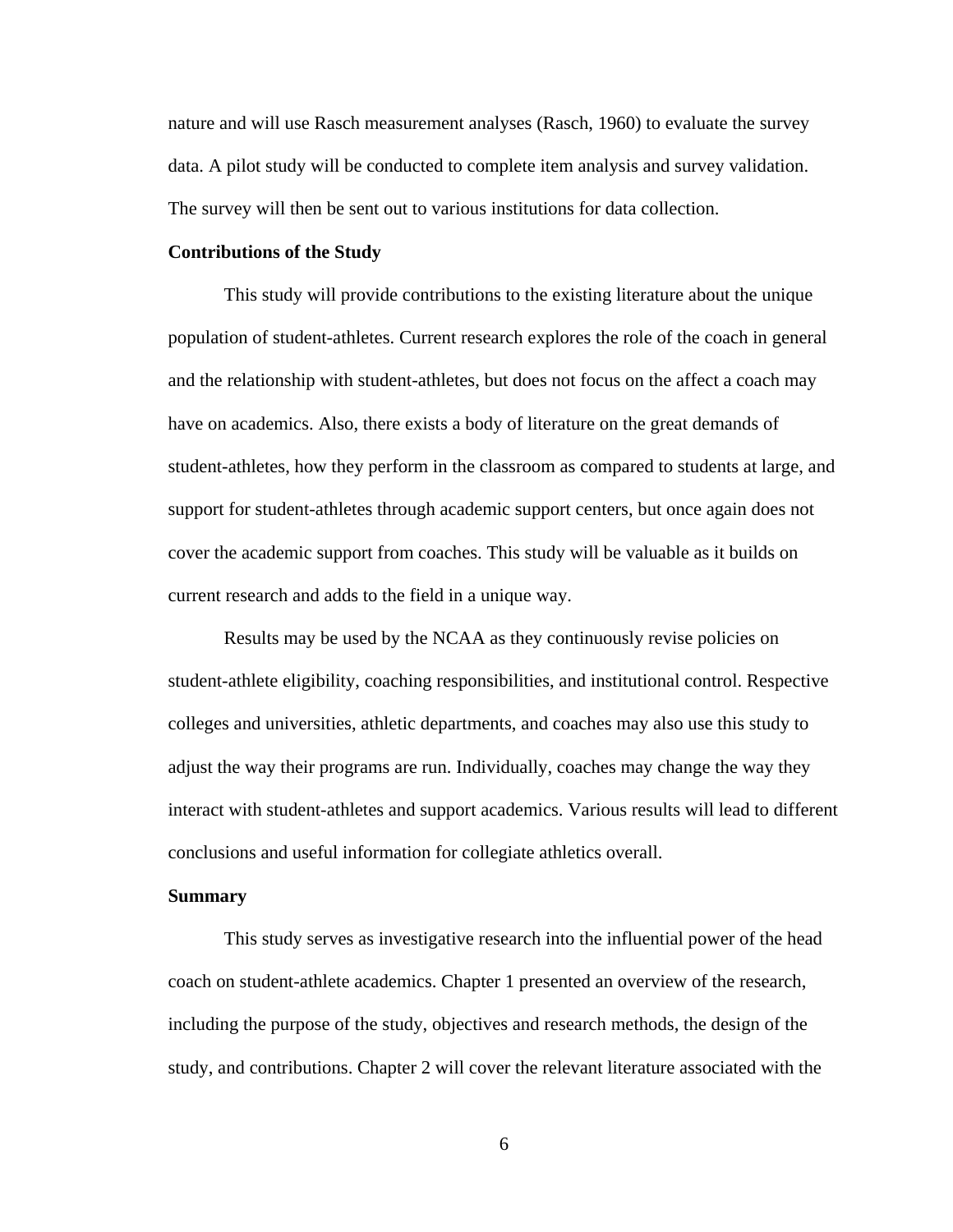present study. The historical background of intercollegiate athletics and academic standards will be reviewed, followed by the effect of commercialization of intercollegiate athletics on the institutional mission of colleges and universities. Chapter 2 will also discuss the demands and underperformance of student-athletes, and finally the synthesis of information regarding the role of the coach in intercollegiate athletics. Chapter 3 will present the measure that will be used in this study as well as the proposed process to distribute the survey and analysis of the resulting data.

Copyright © Mikaela Marie Raddatz 2013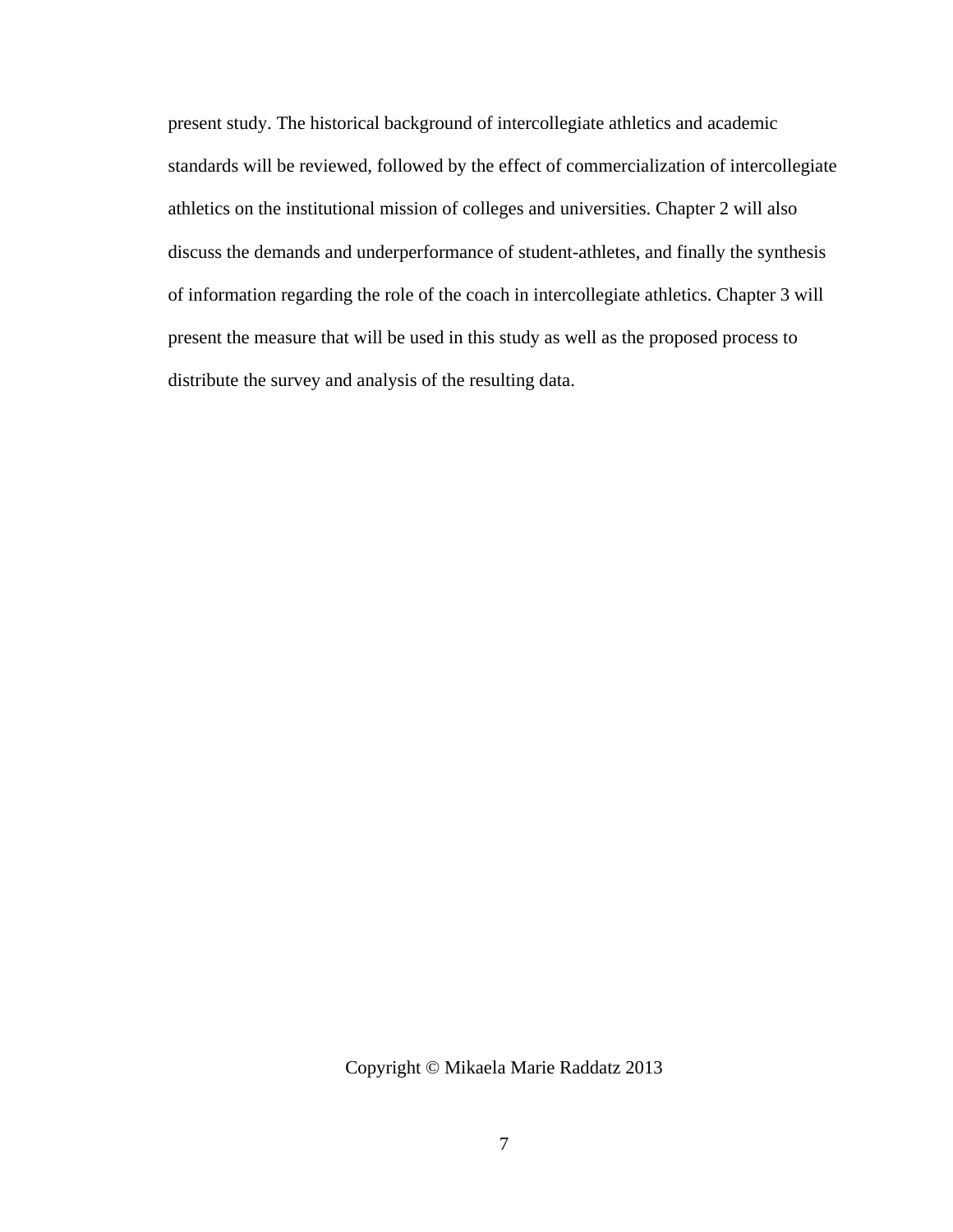#### **Chapter Two:**

#### **Literature Review**

#### **Development and Evolution of Academic Standards in Intercollegiate Athletics**

The balance between academics and athletics in higher education has been a concern from the very first intercollegiate competition in 1852 to the highly commercialized and competitive nature of sport today. Though extracurricular activities first took the form of literary societies, debating clubs, and other intellectually focused groups, they were still thought to take away from the academic mission of the college. Still, these early extracurriculars were far more accepted by the faculty than the athletic clubs that would later form (Smith, 1988).

In the mid to late 1800s, extracurricular activities, including athletics, were developed and run by students. The students in charge of athletic teams, typically a team captain and manager, were not held responsible for academic matters. Athletics were unrelated to the institution from an organizational standpoint and students who participated did so on a voluntary basis outside of academics. Athletics were seen as a separate entity entirely from higher education institutions. Faculty opposed intercollegiate athletics and discouraged participation as it was believed to disrupt academic integrity. Nevertheless, unfavorable opinions from faculty did not prevent students from expanding intercollegiate athletics throughout the nineteenth century (Smith, 1988; Shulman & Bowen, 2001).

In response to the increasing time allocated to athletics and the lack of attention to academics, faculty concern grew and led to the movement toward faculty control. Faculty involvement in intercollegiate athletics developed from sports teams petitioning to play away games that disrupted class attendance. It was not that faculty desired extracurricular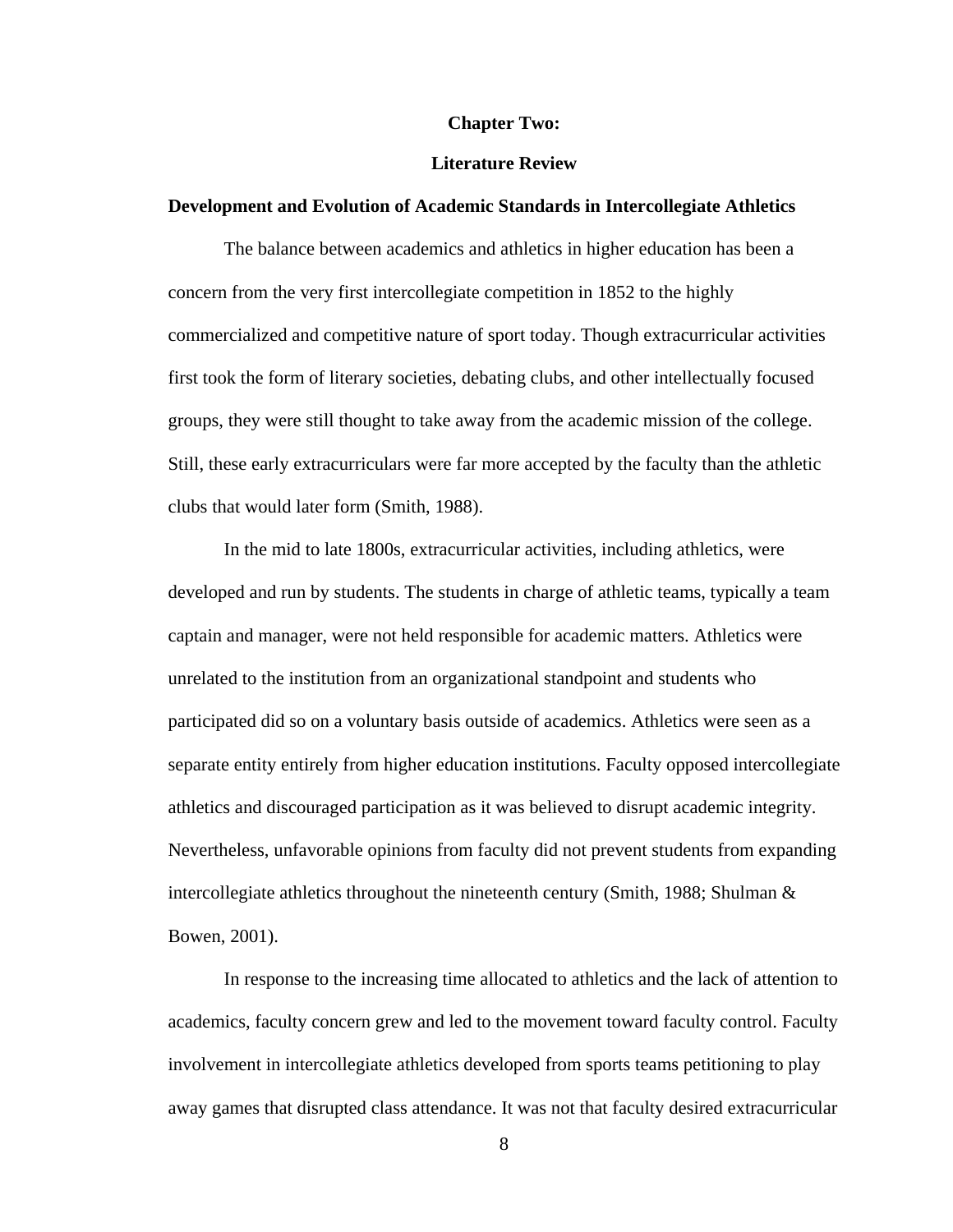activities to be abolished; they were merely concerned that student-athletes maintained their academic scholarship and attended class, which was being compromised by demanding practice and competition schedules. This concern led to the first faculty athletic committee formed at Princeton called the Committee on Athletics and the Musical Clubs. However, it was quickly learned that the faculty did not have the time, interest, or the knowledge to oversee athletics. Thus, in 1881, the faculty appointed a three-member committee to regulate intercollegiate athletic teams (Smith, 1988).

Small committees comprised of faculty members, alumni, and occasionally students, similar to the group at Princeton, increased in popularity through colleges and universities in order to combat the problem of student-athlete mismanagement of athletic teams. Despite the attempt for balanced control between students and faculty, the institutional mission of colleges and universities was still being overlooked. As noted in the Brown University Faculty minutes, representatives from colleges that currently comprise the Ivy League met with the purpose of fixing problems that had spanned decades, forming the Brown Conference of 1898 (as cited in Smith, 1988). For the first time, regulations were put in place to ensure that those participating in athletics were students first and athletes second. The Brown Conference required that:

1.) only students in good academic standing would be eligible to participate; 2.) special or part-time students could not participate until they had attended college for one year; 3.) students deficient in studies in one university department could not participate in athletics if they transferred to another department in the same university; and 4.) no student admitted without passing the university entrance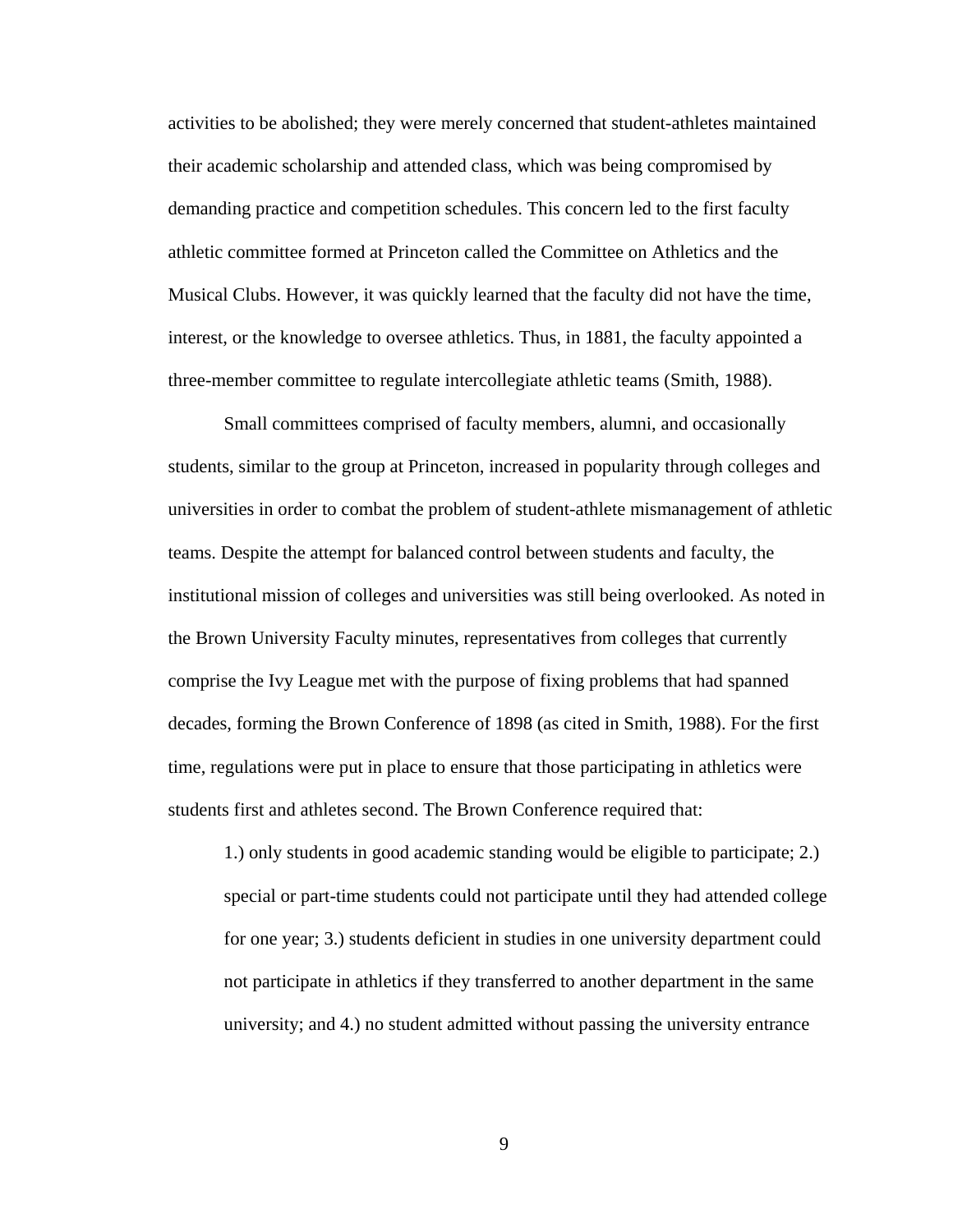examination, or convincing governing authorities that he was capable of doing a full year's work, would be eligible for athletics. (p. 143)

Even though official regulations were finally put in writing and agreed upon, reluctance was still met by those colleges who did not want to take away governance of extracurricular activities from the students (Smith, 1988).

By the early 1900s, there was an increasingly strong need for uniform eligibility rules because of the battle for control between students and faculty stemming from the rejection of the Brown Conference regulations and colleges opting to retain small committee control of intercollegiate athletics. In 1905, following a wave of brutality and unethical practices in intercollegiate football, 13 eastern college presidents met with President Theodore Roosevelt and formed the Intercollegiate Athletic Association of the United States (IAAUS; later became known as the National Collegiate Athletic Association (NCAA)). Originally, the support involved the protection of intercollegiate football players because of the increasing number of injuries occurring (Shulman & Bowen, 2001). However, even though this group initially came together to discuss the safety of student-athletes in intercollegiate football (Smith, 1981), two other issues came forward: Commercial pressure on intercollegiate athletics and threats to academic integrity.

In addition to safety issues, the introduction of professional coaches in intercollegiate athletics was addressed by the IAAUS in 1905. The issue was brought to the table because faculty associations continued their attempts to take over intercollegiate athletics while student-athletes were bringing professional coaches on board. The job of professional coaches was to devise ideal methods of training and coaching to win, not to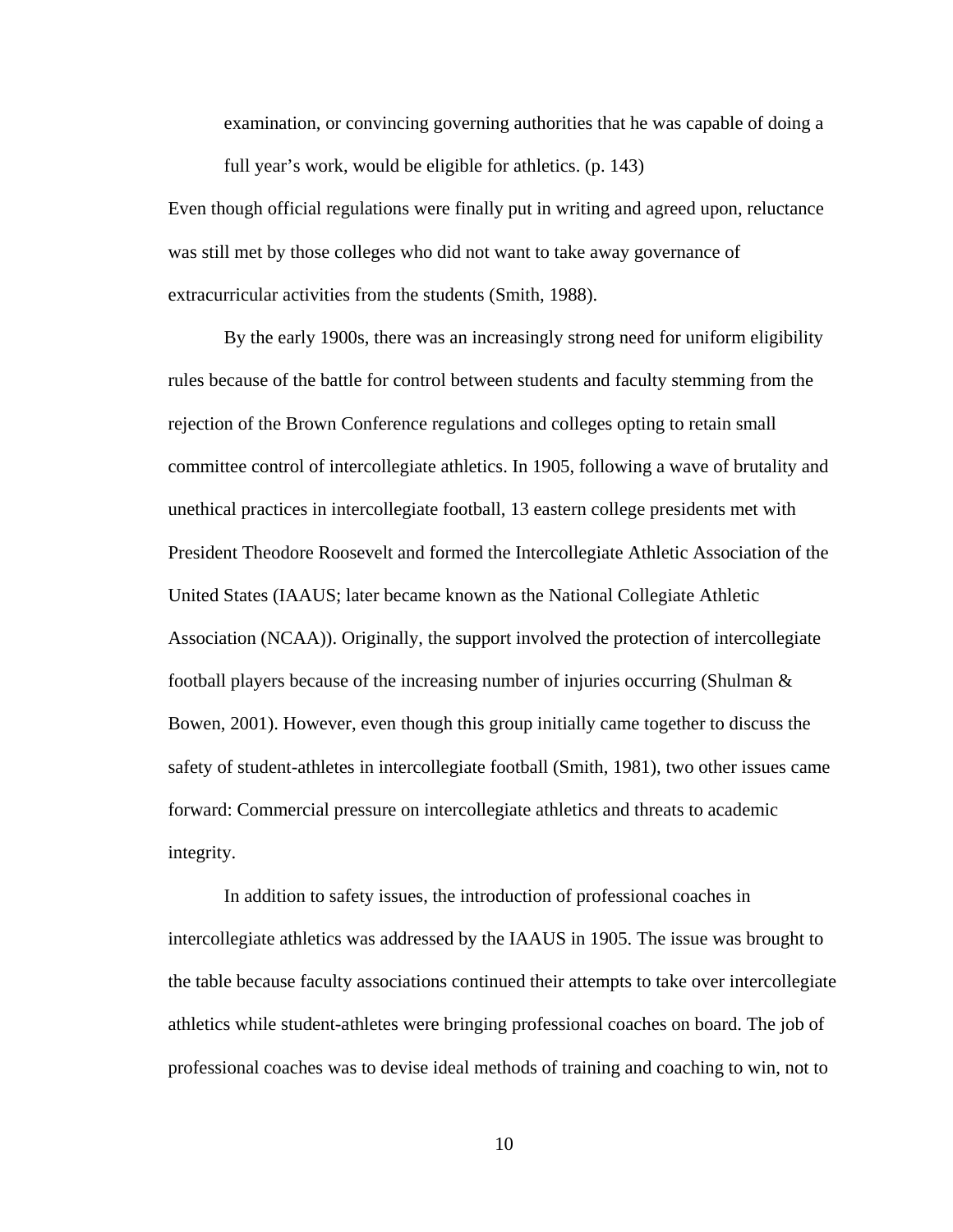encourage studying and academic success. Because of this, the increasing number of professional coaches being hired complicated control of intercollegiate athletics even more. The small faculty appointed committees had control of intercollegiate athletics at most schools, so professional coaches were limited in their recruiting and coaching practices. The limitations caused controversy because the professional coaches were hired to produce winning teams, but were unable to recruit and coach in their ideal capacity. Bill Reid Jr., Harvard's football coach in the early 1900s, described that the pressure to win and academic achievement became a contradiction (Smith, 1988). What began as support for student-athletes through physical protection, academic integrity, and practical organization of intercollegiate athletics, quickly turned into demand for winning by professional coaches and consequently, disparity in the focus of athletics and academics. As Thelin (1994) points out, the intended reform of colleges and the NCAA were more focused on rules of the game instead of eligibility and the integration of athletics into academics. Even with the introduction of the NCAA, controversy about institutional control and the regulation of intercollegiate sports continued to exist.

Throughout the early 1900s, faculty sustained control over intercollegiate athletics. However, this control was continuously challenged. In 1929, Howard J. Savage published a study commissioned by the Carnegie Foundation for the Advancement of Teaching. In the Carnegie report, Savage made clear that faculty-run athletics would not be a successful venture.

The final tests for the presence or absence of true faculty control would seem to be these: First, is the guiding influence that of a man whose chief activities and interests lie in academic fields, or of one to whose income athletics contribute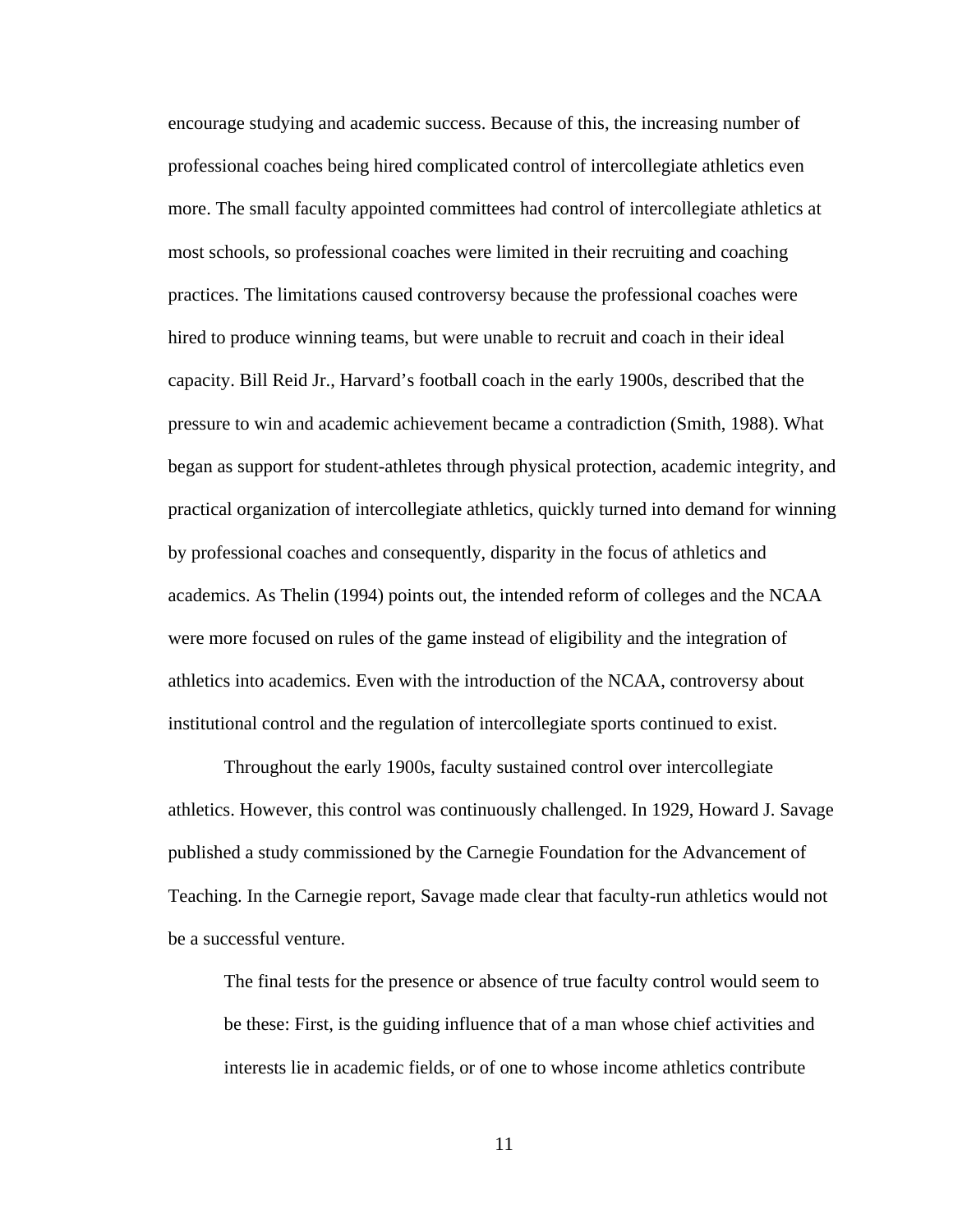directly or indirectly? Secondly, are the coaches immediately responsible to a faculty representative whose principle concerns are academic, or are they subordinate to another or former coach now elevated to faculty status, or to a former business manager or an alumni secretary who is under academic appointment for the sake of the good that may accrue to athletics from his connection with them? Certainly, in the institutions where faculty control exists as its best there appears to be little truckling to special interests or privileged groups, because the director is not in any way dependent upon athletics for success in his professional career.

If faculty were to control intercollegiate athletics, there would be little accountability for the success of teams because salary would not be contingent upon wins and losses. Athletic coaches do not receive bonuses or higher pay for athletes achieving high GPAs; they are paid to win (Finley & Fountain, 2010). Even though a closer relationship with athletics and faculty is ideal, opinions from existing literature maintain that intercollegiate sports are best kept to athletic departments and faculty members to academics.

From the time the Carnegie report was published until the mid-1950s, students' athletic focus over academics was recognized, but not considered a dire problem. The vast difference that exists today between the academic success of student-athletes and students at large was not apparent in the early 1900s. Academic trends throughout the nineteenth century were analyzed by Bowen and Levin (2003) in the book *Reclaiming the Game*. The authors described how the data and testimonies were evaluated and did not indicate any considerable academic disparities between student-athletes and students at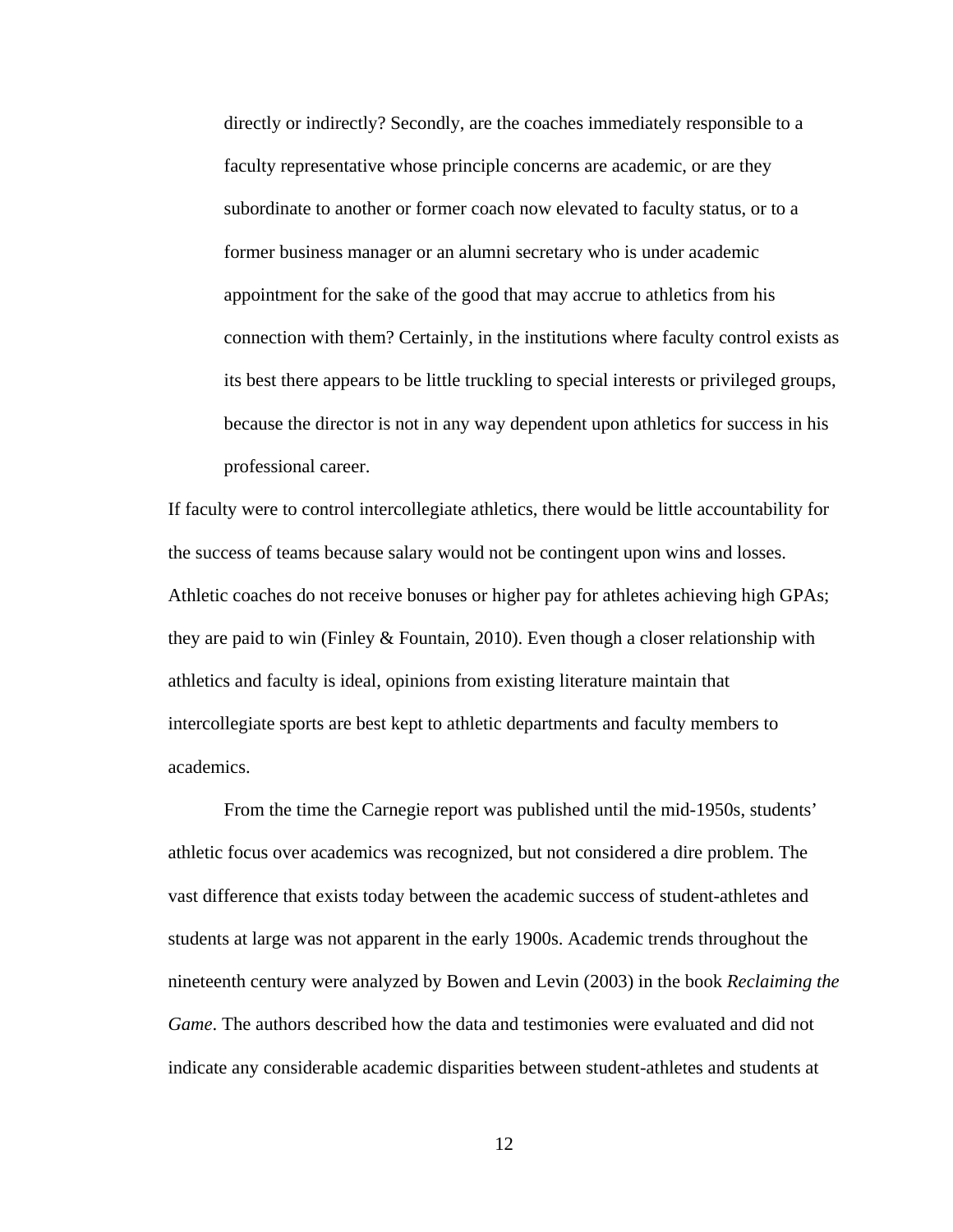large in the mid-1950s. Strict regulations were not apparent at this time, so Bowen and Levin tracked temporal developments with academic measures instead of social-cultural trends. For example, "In the ivies, the typical male athletes in the 1951 entering cohort had a cumulative grade point average (GPA) that placed him precisely in the middle of his class; in the coed liberal arts colleges, the typical male athlete actually ranked slightly higher than the average male student at large" (Bowen & Levin, 2003, p. 179). Until the 1970s, student-athlete academic patterns did not look much different than students at large. When marked disparities began to come to attention, associations were formed to assist student-athletes with the athletic-academic balance.

One of the first support systems for student-athletes was the National Association of Advisors for Athletes (N4A), created in 1975. It was developed as "an educational, service and professional organization dedicated to support and enhancement of the academic achievement of intercollegiate athletes" (N4A, 2012). The N4A was a jump start to assist student-athletes in balancing academics and athletics and offsetting any disadvantages they may experience. The development of the N4A was a step in the right direction as its members offered advising and counseling specific for student-athletes.

Since 1975 and the inception of the N4A, the NCAA has taken academic support one step further and mandated tutoring services and academic counseling for all Division I student-athletes (Meyer, 2005). Athletic departments have expanded, adding academic facilities and including more specialized personnel. There has been a growing interest in counseling and advising needs of student-athletes, so specialized personnel are trained to address concerns of student-athletes beyond class scheduling and maintenance of eligibility (Broughton & Neyer, 2001). Even though many colleges and universities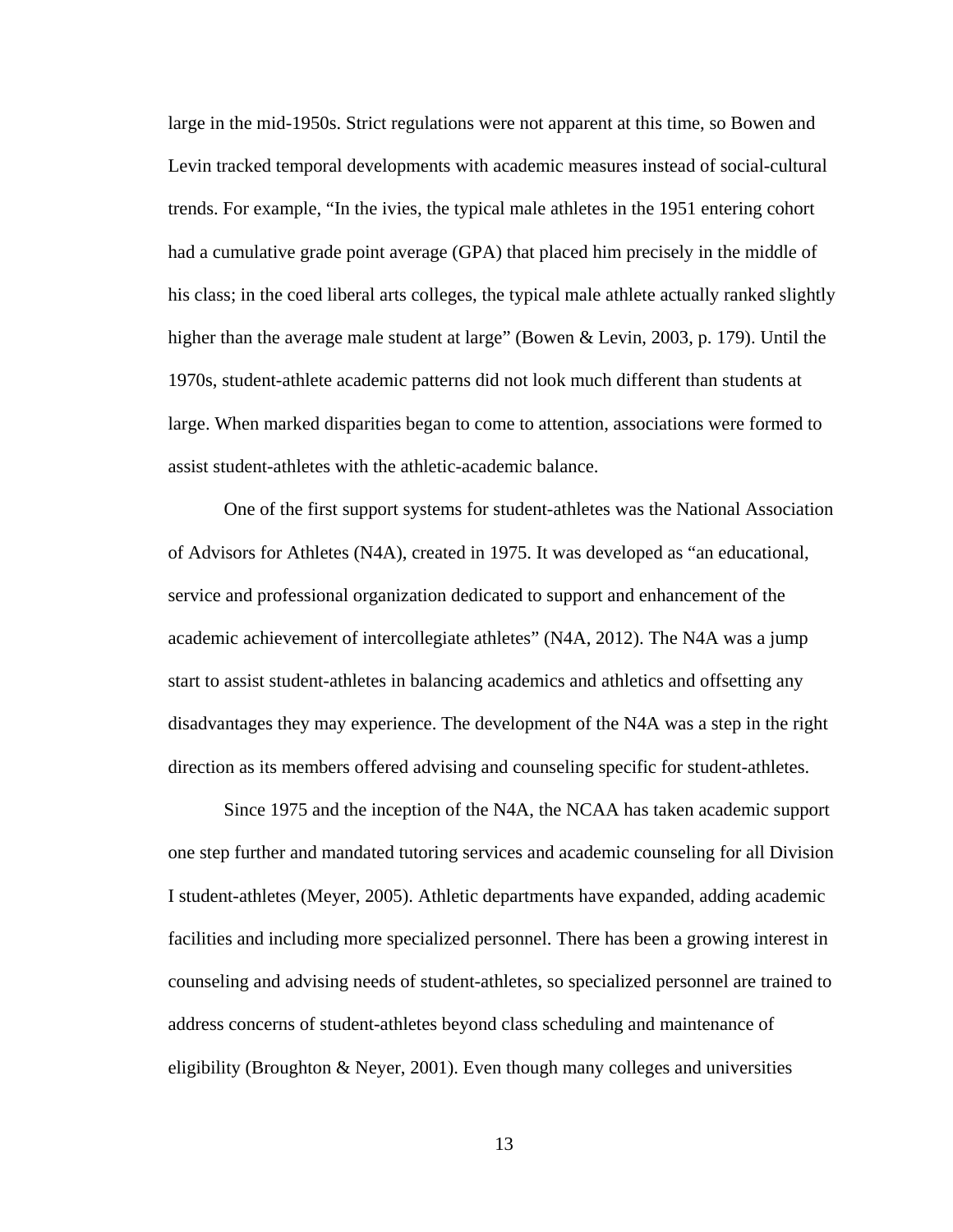provide academic support for student-athletes in the form of advisors and counselors, significant technological resources and study hall space are lacking. Jolly (2008) reports that few schools have specific academic centers for student-athletes, so the academic practitioners often rely on other support systems throughout campuses. These resources are available to non-athletes as well, so the support is inadequate for student-athletes who take on additional demands. Campus support staff available to the general student population have limited or no knowledge about extra responsibilities of student-athletes. As Broughton and Neyer (2001) point out:

…college student-athletes are a special and unique student population requiring support for their academic, personal, and athletic needs and issues. Unlike other college students, student athletes face an additional set of complex demands, stresses, and challenges arising from their involvement in a competitive sport. (p. 47)

Therefore, it is imperative that adequate support systems are available for student-athletes for academic, emotional, developmental, clinical, and other issues that may arise. The support systems that do exist are comprised mostly of academic advisors, trained to coordinate ideal schedules for student-athletes and ensure they maintain eligibility. In fact, The Knight Foundation reports that "The academic support and tutoring athletes receive is too often designed solely to keep them eligible, rather than guide them toward a degree (Knight Foundation, 2001). However, student-athletes need more than just someone to help them with scheduling and reminding them of minimum GPA standards needed to participate in athletics. Broughton and Neyer (2001) discuss the need for four advising and counseling areas: academic advising, life skills development, clinical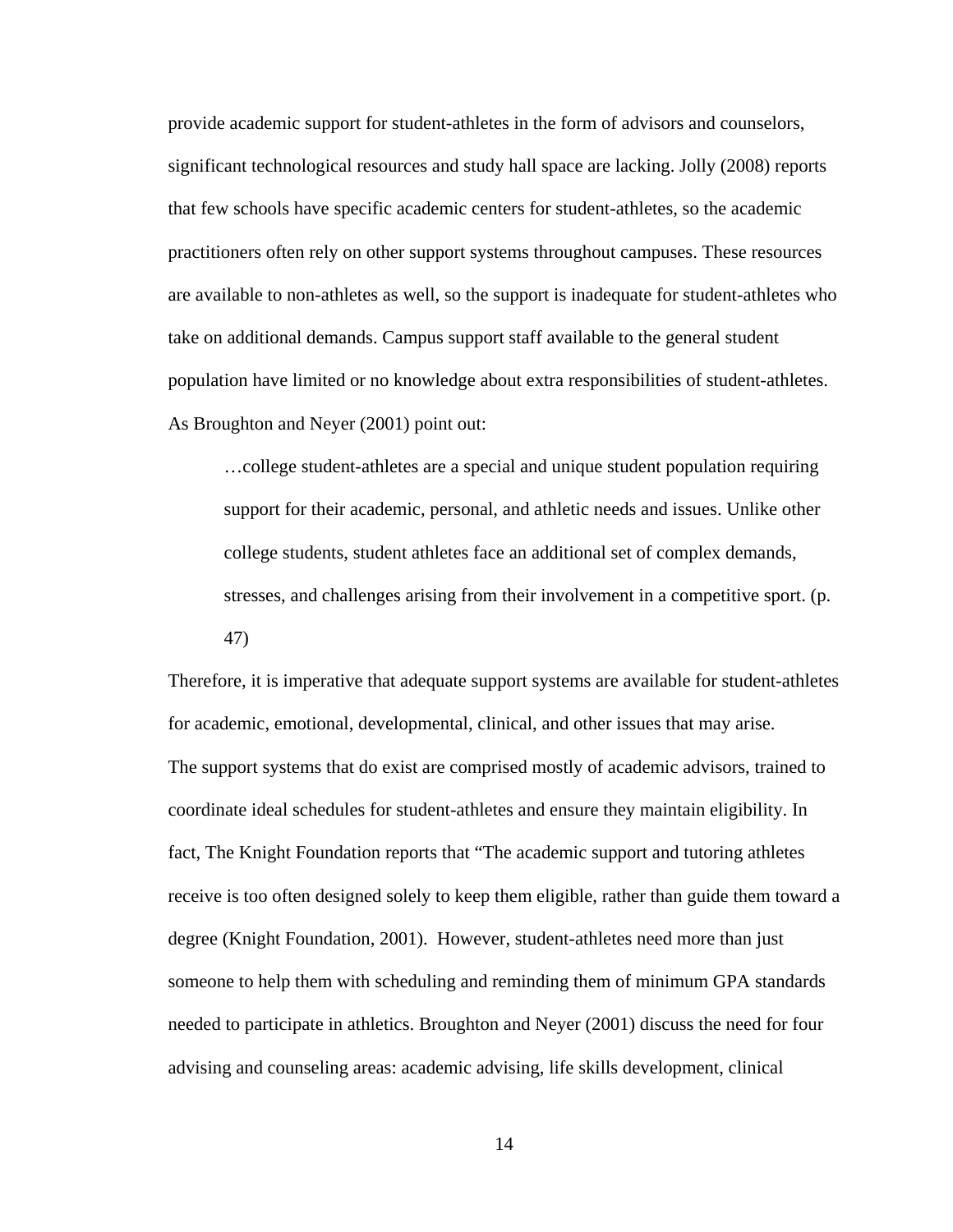counseling, and performance enhancement. Providing these four support systems would satisfy what the NCAA's core values promise, but few schools actually have the resources and personnel for successful programs. Most importantly, colleges and universities need support practitioners that instill self-motivation in student-athletes and the value of education, not just a goal of maintaining eligibility.

Until the mid-1970s, eligibility standards for student-athletes were lacking with the exception of instituting a minimum high school GPA of 2.0 for college admission, athletic scholarship, and competition. Finally in 1983, Proposition 48 was passed which set minimum standards for eligibility. In order to be academically eligible for collegiate athletics, high school student-athletes were required to maintain a minimum GPA of 2.0 on a 4.0 scale in 11 academic courses, including three years of English, two years of mathematics, two years of social science, and two years of natural or physical science. Student-athletes were also required to achieve a combined SAT score of 700 or a 15 composite score on the ACT. The new standards were a good foundational benchmark for incoming freshmen; however, they did not ensure the continued support of educational focus and goals throughout college. Furthermore, it was unclear if these regulations would actually help student-athletes on the path to graduation (Shulman & Bowen, 2001). Standards similar to those set in 1983 are still in place and are adjusted slightly year-byyear. For example, in 2003 a sliding scale was introduced that allowed college coaches to recruit high school student-athletes with an SAT score as low as 400 if their GPA was a 3.55 or above (Meyer, 2005).

Beginning in 2016, initial eligibility standards require that 16 core courses are completed before enrolling in college. These core courses include English, math,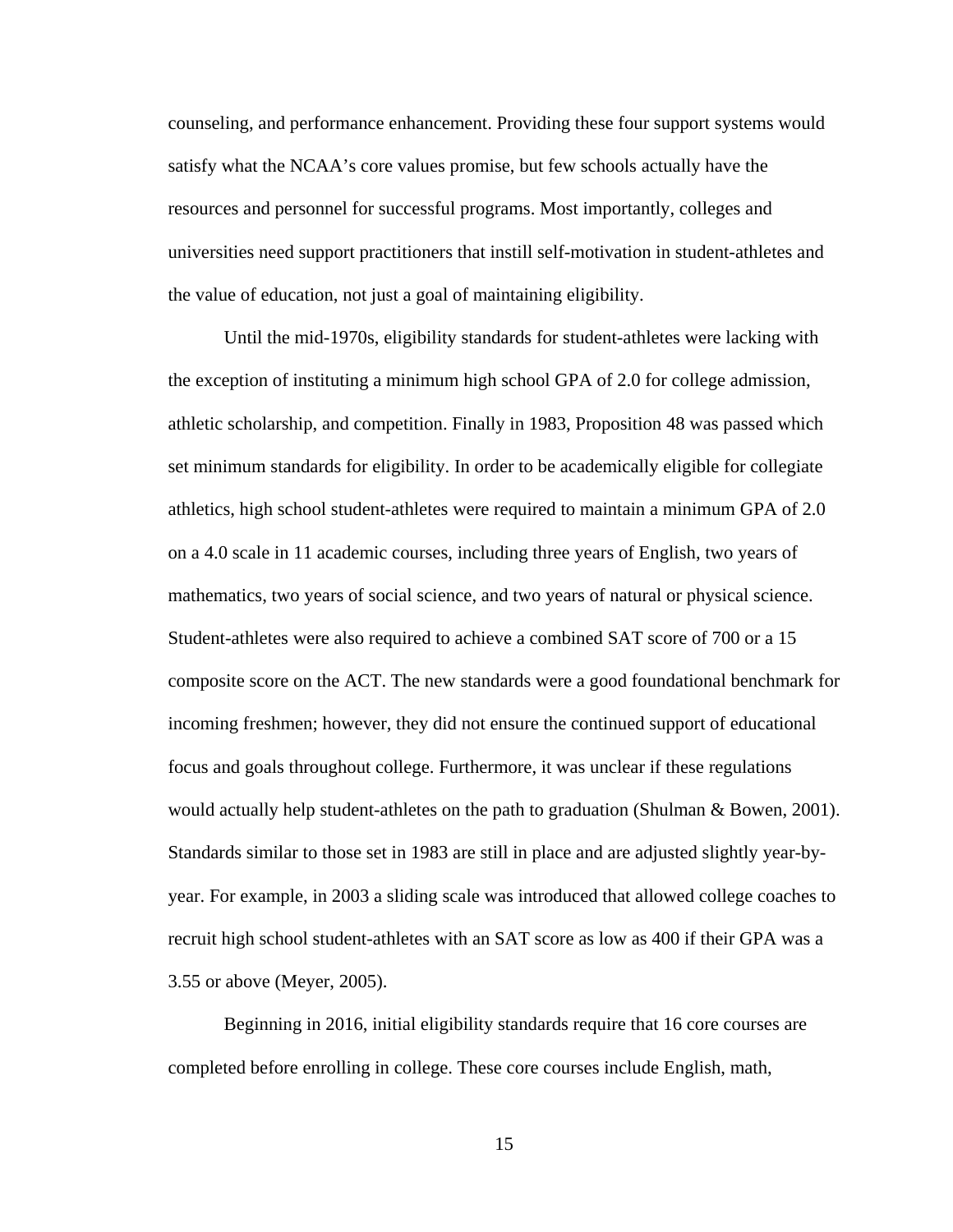natural/physical science, social science, and additional courses that could include foreign language or comparative religion/philosophy. The NCAA has also implemented a new sliding scale for initial eligibility which uses student-athletes' core GPA and SAT or ACT to determine if they are able to receive athletics aid and participate in practice and compete during their first year. The change in this sliding scale from the one prior to 2016 is the differentiation between eligibility for aid and practice and eligibility for competition. With an SAT score of 400, an incoming freshmen is eligible to receive aid and can practice if they earned a 3.55 GPA in high school. However, to be eligible for competition with a 400 SAT, they must have earned a 4.00 high school GPA (NCAA, 2011). Although this may seem like a small step forward, it is promising that the NCAA is making advancements in regulating initial eligibility.

With new standards in place, the NCAA continues to advertise support for student-athletes, but resources are scarce and little has been done to directly assist in the academic success of student-athletes. Some of the core values that the NCAA boasts are "To help student-athletes keep a good balance between sports, education, and social life" and "To help student-athletes achieve excellence in both sports and academics" (NCAA, 2011). The NCAA also claims to be a resource for parents and guardians:

By serving student-athletes, the NCAA also serves parents and guardians. The organization doesn't just help your child realize the dream of playing college sports. It also helps prepare for the reality of life after college. After all, the vast majority of college student-athletes will become professionals in something other than sports.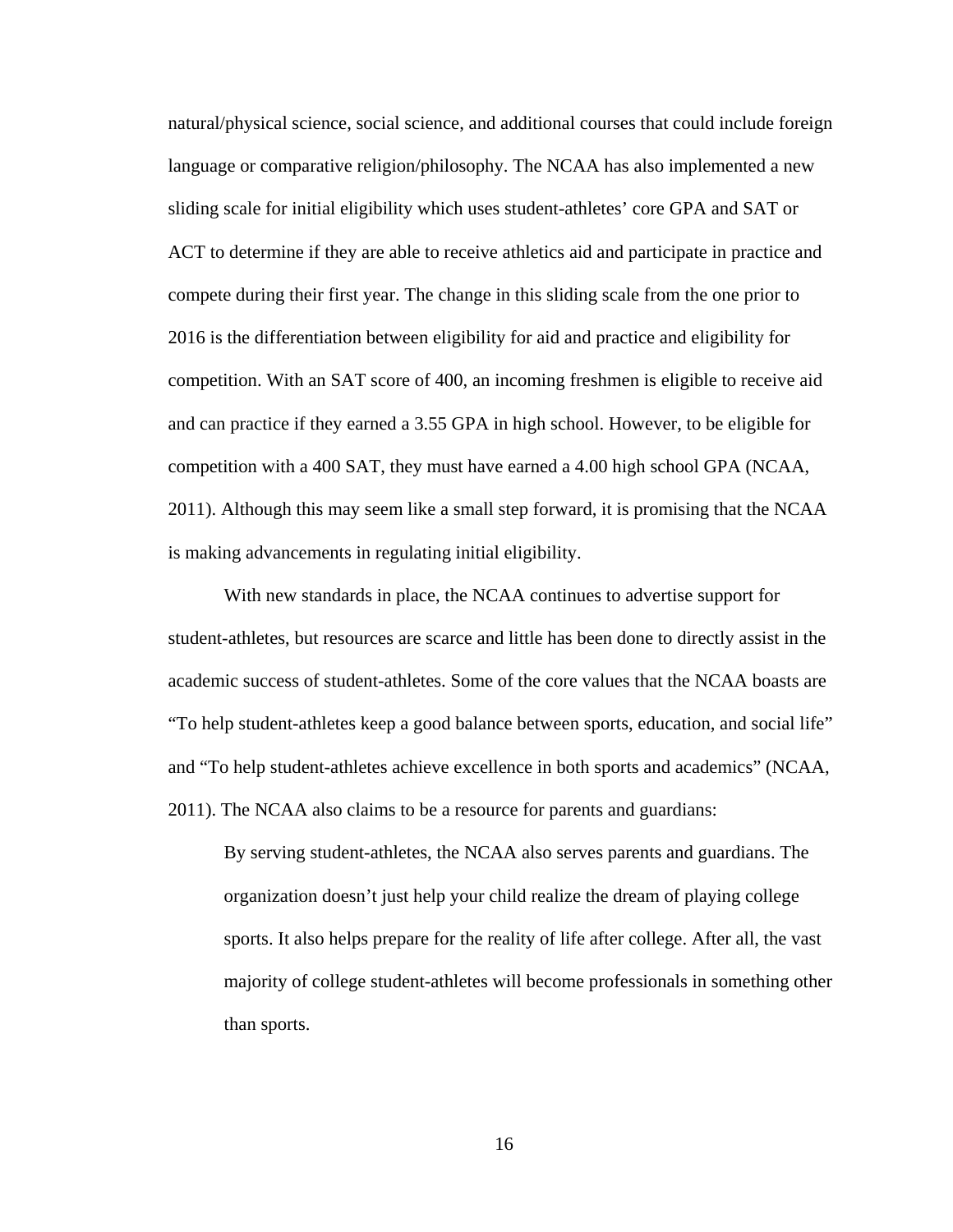The problem is that even though this sounds comforting to student-athletes and parents or guardians, academic support from the NCAA does not exist beyond eligibility standards and regulations. The NCAA could be a powerful guiding hand, but leaves institutional control up to individual colleges and universities.

Recently, the NCAA developed a process for controlling academic integrity of participating athletic programs. It created the Academic Progress Rate (APR) which is a "term-by-term measure of eligibility and retention for Division I student-athletes that was developed as an early indicator of eventual graduation rates" (NCAA, 2010). The APR is essentially an accountability measure for the academic performance of student-athletes. It is calculated by allotting each student-athlete that receives athletically related financial aid one eligibility point for staying academically eligible and one retention point for staying in school. These points are then added up and divided by the total number of points possible and multiplied by one thousand. In order to compete in championships, teams must earn a minimum of 930, averaged over the past four years.

There are also regulations specific to individuals. Student-athletes must remain eligible in order to contribute positively to the APR. Certain benchmarks must be met after each academic year to meet the standards and remain eligible. At the end of the second year, student-athletes must have completed 40 percent of coursework required by their degree. At the end of the third year, 60 percent must be compete and 80 percent by the end of the fourth year. Student-athletes must also pass six credits per semester in order to be eligible for the following term and be enrolled in 12 hours at any given time. GPA requirements have shifted from a set standard by the NCAA to institutional control of the minimum level. The new condition is that per institutional guidelines, student-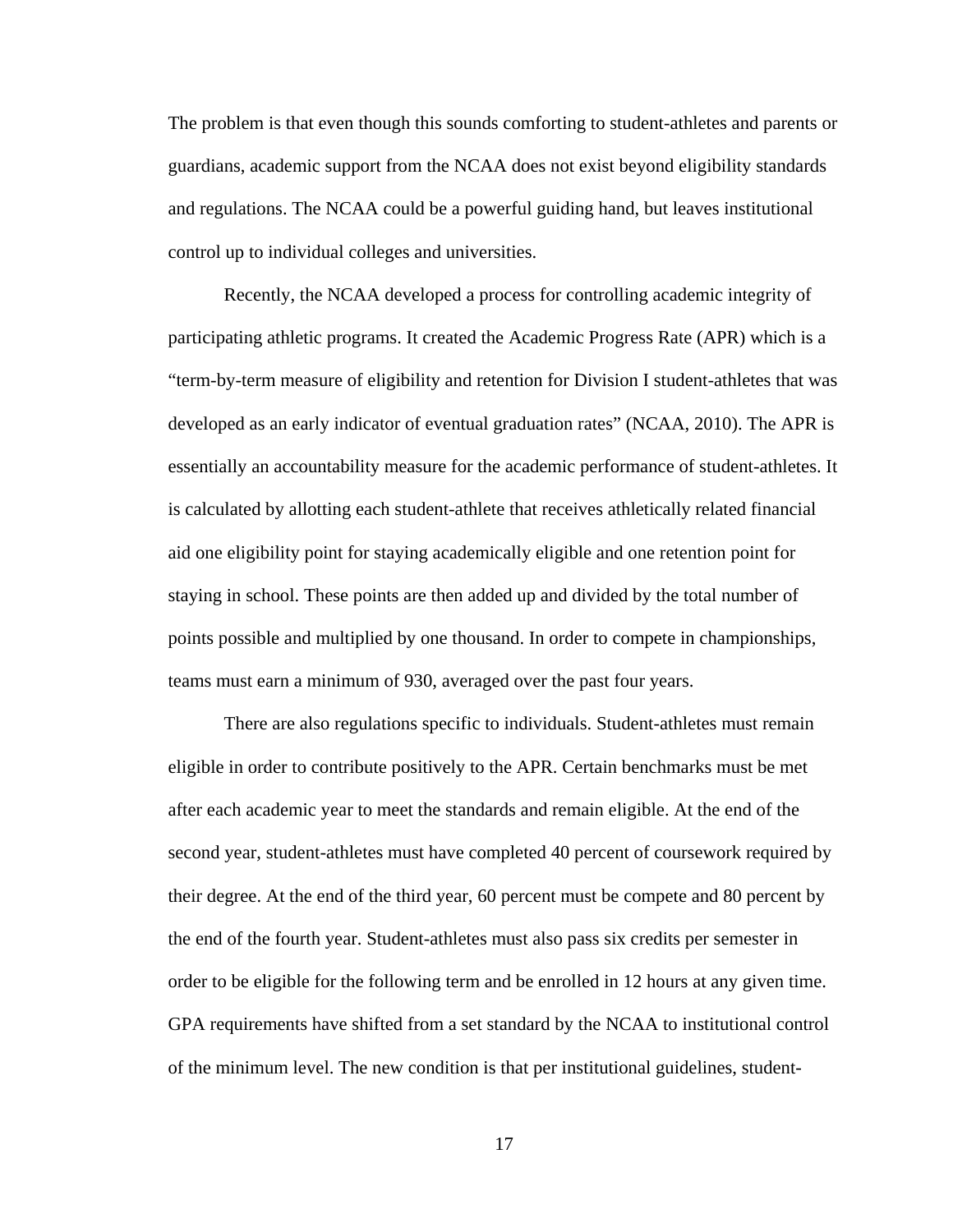athletes must achieve 90 percent of the minimum overall GPA necessary to graduate. For example, if the institution has a minimum GPA of 2.0 to be permitted to graduate, a student-athlete must meet 90 percent of that, or earn a 1.8, by the beginning of their second year, 95 percent, or a 1.9, by the beginning of the third year, and 100 percent by their fourth year.

The APR, coursework, and GPA requirements ensure that student-athletes are on pace to graduate, but along with retention, the NCAA has also begun to regulate the graduation rate of athletic programs. The Graduation Success Rate tracks student-athletes on a particular team and compares how many should have, and successfully did, graduate with a degree (NCAA, 2011).

Athletic departments, and more specifically coaches, are responsible for the student-athletes they recruit and the academic successes and failures they experience (Comeaux, 2011). However, the APR does not offer guidelines or regulations as to how to make educational achievement happen, it simply tracks the trends of eligibility and retention. The NCAAs' attempts to keep student-athletes accountable and assist practitioners are great resources, but it is possible that there are some missing links in the potential support for the academic achievement of student-athletes.

The NCAA cannot work alone. Reform of intercollegiate athletics is an involved process that must include participation from many facets of colleges and universities. It will not be an overnight process and changes will come, but presidents and trustees, national higher education associations, conferences and the NCAA, faculty, athletic directors and coaches, and alumni must come together to create an environment for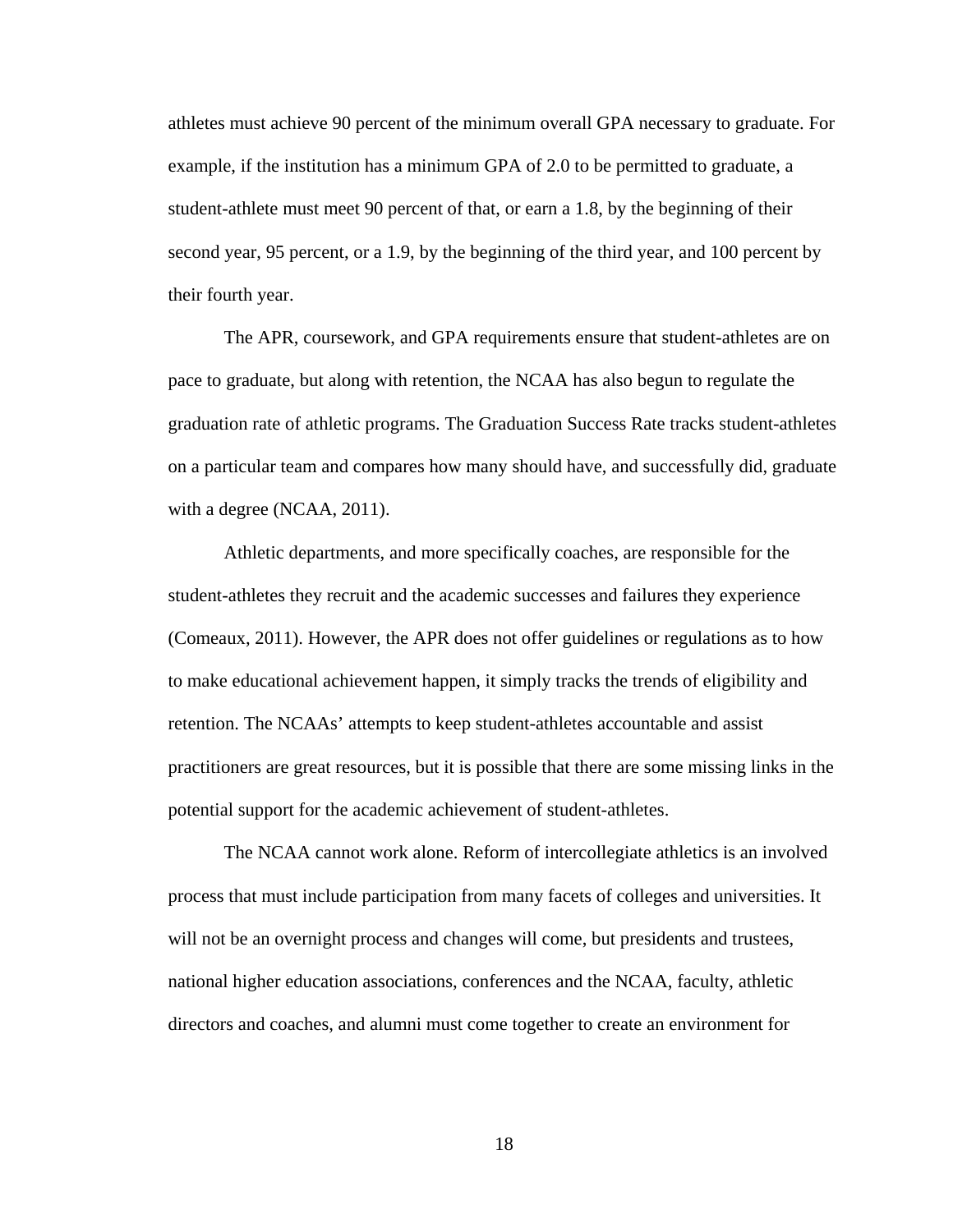reform (Knight Foundation, 2001). The current study aims to complete an evaluation of the perceived mission of one of these institutional groups: the coaches.

#### **Commercialization of Intercollegiate Athletics**

The first prevalent intercollegiate sport was crew, which consequently introduced the first intercollegiate competition. However, the popularity of crew was quickly overtaken by football when sponsorship of competitions and media coverage began to grow (Watt & Moore, 2001). Beginning in the early 1900s, intercollegiate athletics became commercialized and a source of income for colleges and universities. The interest of society in the form of revenue and support of teams essentially shaped how collegiate sports were organized and operated. Athletic departments, coaches, and student-athletes were heavily pressured to produce winning teams in order to provide entertainment to the public. However, the focus on success and reputation of athletic programs has led to difficulty in maintaining balance between athletics and academics (Thelin, 1994; Watt & Moore, 2001). Emphasis was put on winning records and postseason play which involved spending copious amounts of time in the practice arena and weight room in order to ensure victorious seasons. This may suggest that academics were pushed to the wayside for student-athletes in order to concentrate on athletics. This created a dilemma because the primary mission of colleges and universities was to provide an education to students in order to earn a degree, not to provide entertainment to society through athletic performance.

Athletic programs do offer benefits to colleges and universities in many ways. Successful and popular teams assist in attracting students to attend schools. They also provide incentive for alumni to give back to colleges and universities with such things as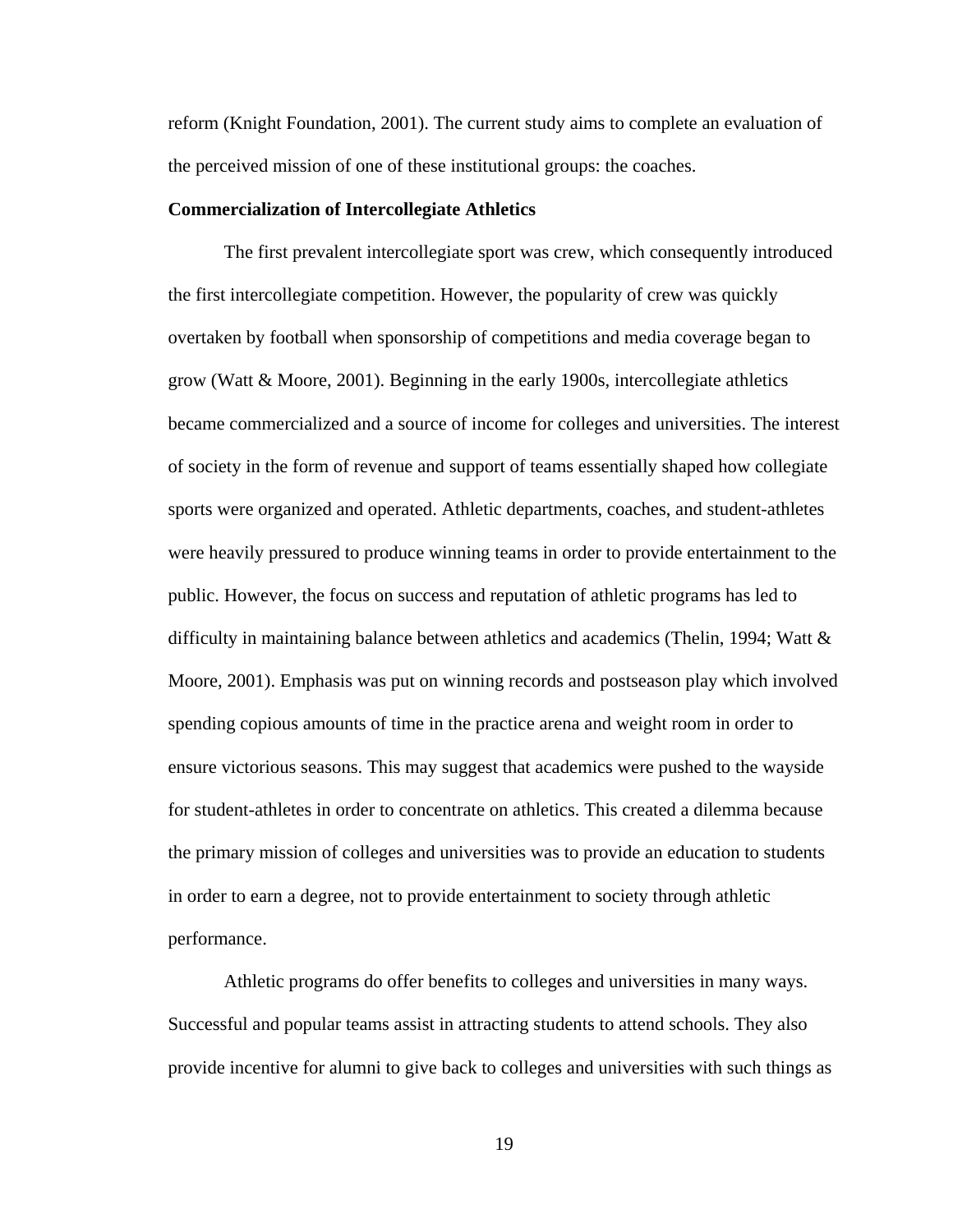money and gifts. Many big-time colleges have state-of-the art facilities purchased by alumni. Support from alumni can also come in the form of donations for scholarships and general budgetary items. Furthermore, the overall image of the university is improved with thriving and/or popular sports teams. Great programs attract media coverage which translates into the commercialization of athletic teams and revenue for the college or university (Watt & Moore, 2001). Colleges and universities as well as conferences often have large contracts with television stations. By doing this, both the school and the station bring in money.

As a result, reason to produce winning teams creates a divergence with the academic objectives of the school. As Thelin (1994) discusses, "Intercollegiate athletics have been a perennial source of opportunity and temptation as the American campus has worked and reworked its relations with American culture" (p.11-12). The demands of the public for entertainment by means of collegiate sports teams and the increasing concern of the quality of education in the United States create an ongoing conflict (Massey, 2003). Collegiate athletics have been institutionalized into higher education, but how they fit into the structure of colleges and universities has yet to be determined.

As young adults, student-athletes face many challenges when entering a college or university and participating in Division I athletics. Athletic departments and coaches share the pressure to win, but it is ultimately the athletes who need to perform. On top of this, student-athletes are in school to receive an education, so they are required to balance athletic and academic demands. It seems that with such strenuous schedules there would be ample support for student-athletes, but this is not always true. Research has been conducted on support through professors and academics advisors and counselors, or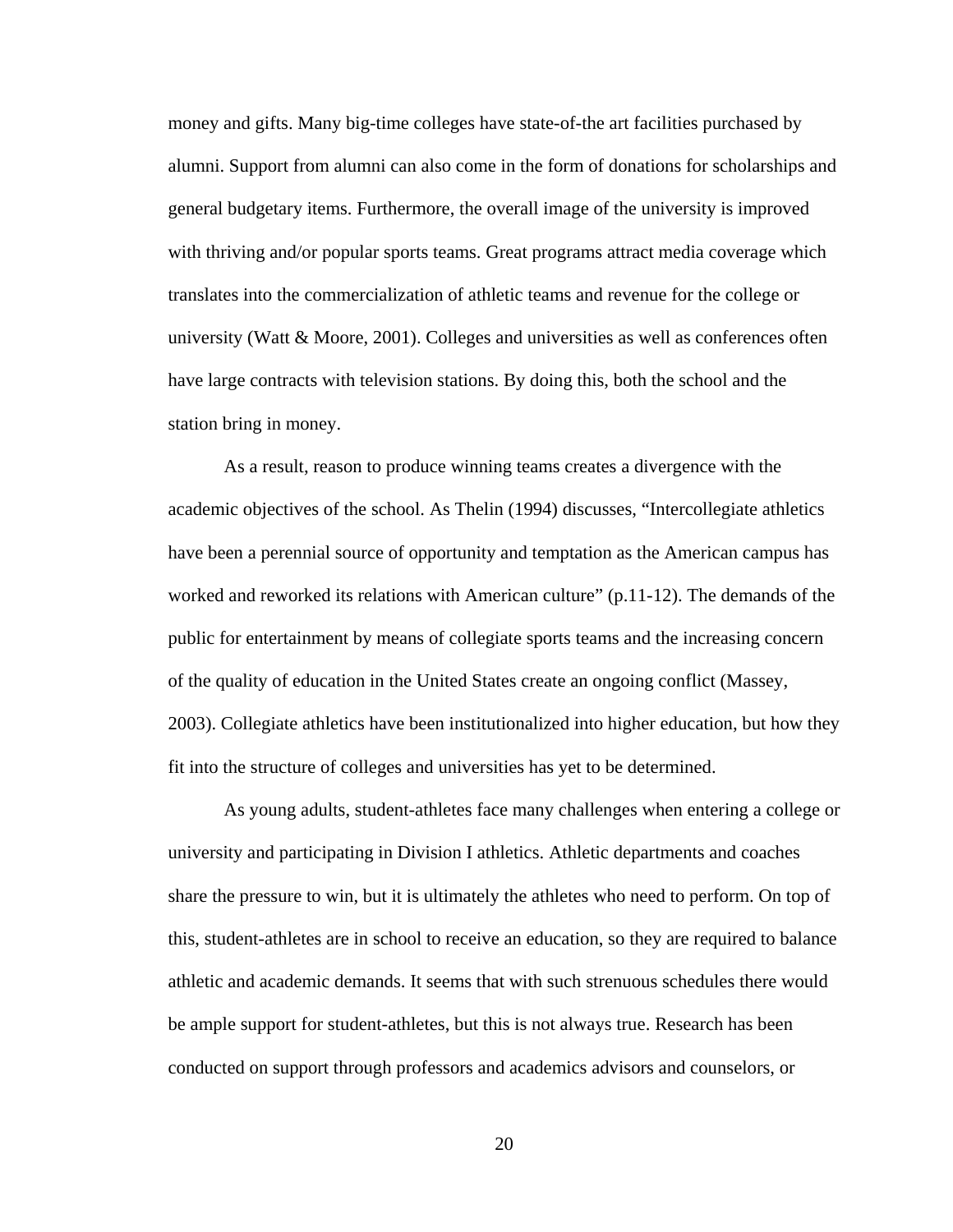student affairs practitioners (Comeaux, 2011), but little has been done on the support of academics through coaches. Coaches are an influential part of the college experience for student-athletes so it is imperative that the effectiveness a coach could have on academic success is examined.

#### **Demands of Student-Athletes**

 The majority of student-athletes enter college with the same goals as any other non-athlete – they want to receive a quality education, earn a degree, and have a little bit of fun in the process. However, student-athletes are a special breed because of the athletic demands placed on them on top of the typical academic responsibilities. The average academic load of a student-athlete is reported to be 35 hours per week for males and 39 hours per week for females. This includes time spent in the classroom as well as studying, writing papers, and doing other class-related activities (NCAA, 2010b). These numbers are generally the same for student-athletes and students at large as they take the same courses and earn the same degrees. However, the athletic demands of studentathletes are what create the heavy load that has widely been studied and discussed (Comeaux, 2011; Watt & Moore, 2001; Wolverton, 2008). A recent study by the NCAA (2010b) found that male and female student-athletes spend about 40 and 35 hours per week on athletic-related activities, respectively. Therefore, between academic and athletic demands, student-athletes spend approximately 80 hours per week fulfilling their responsibilities. This is twice as much as a full-time job, and leaves only about four and a half hours per day for student-athletes to relax, participate in social activities, and do things normal 18-22 year olds like to do. Even with this four and a half hour break, the mental and physical exhaustion that athletic and academic demands generate does not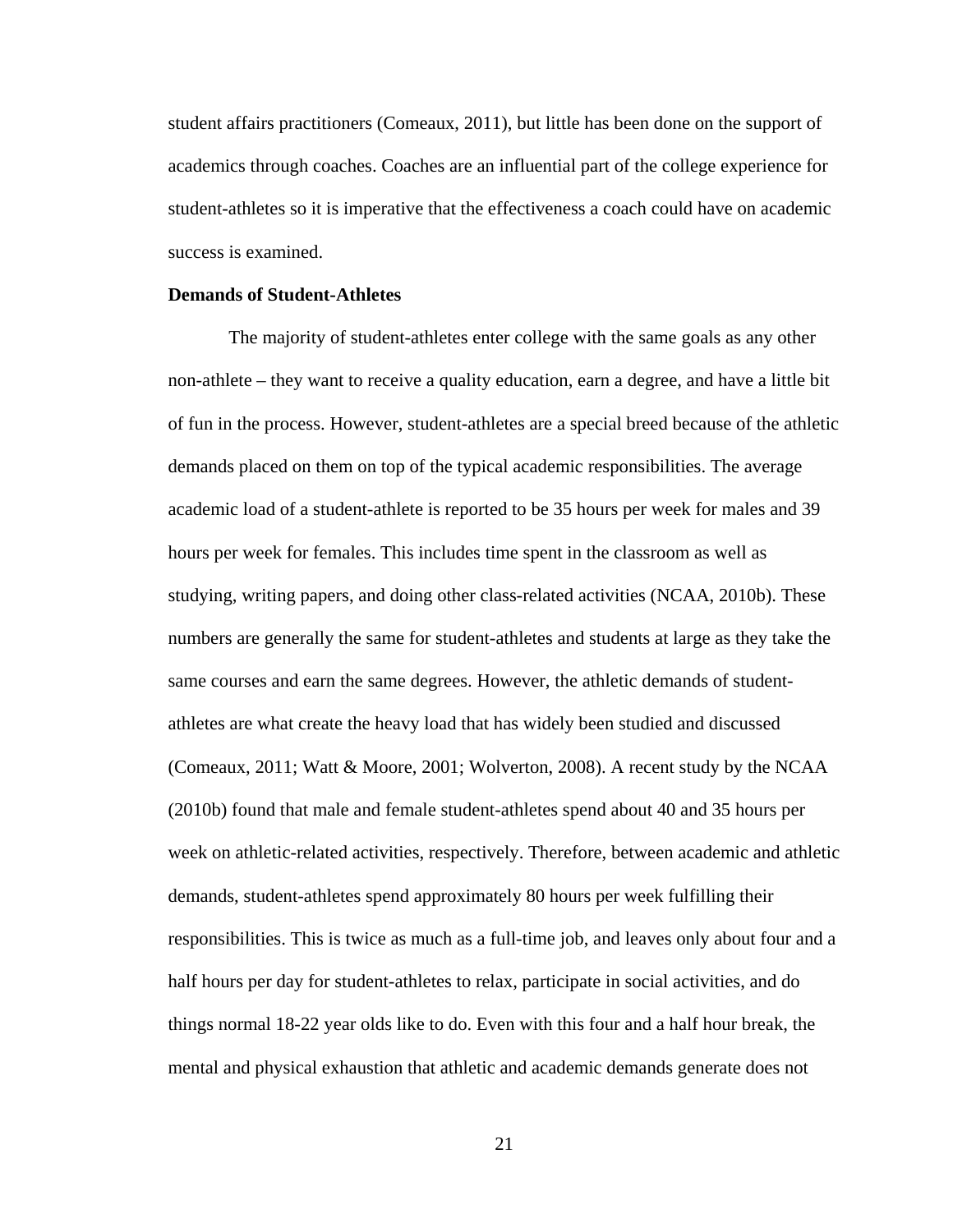leave much motivation to do anything else but recuperate (Upthegrove, Roscigno, & Zubrinsky, 1999). Collegiate athletics are also a year-round commitment. For studentathletes, there is no summer or winter break to relax from training. Classes may be out, but like a full-time job, work continues throughout the year (Oriard, 2009). This means that while other students have a mental and physical break from responsibilities, studentathletes are continuously hard at work.

Student-athletes are celebrated, idolized, and occasionally treated as celebrities, but are often misunderstood. Research has shown that non-athlete peers and professors hold negative stereotypes of student-athletes. They are viewed as unintelligent, unqualified, and enrolled in college solely to play sports (Jolly, 2008; Watt & Moore, 2001). This creates a large problem as student-athletes need as much support from professors as possible. It is a requirement for professors to work with student-athletes because of their busy schedules by rescheduling examinations and assignments when necessary. Still, some professors are resistant to doing so (Jolly, 2008). Student-athletes are not allowed to miss class for practice, but they do miss class for competitions. Professors not willing to discuss optional plans for success in the course perpetuate poor relationships between athletics and academics. In a study done by Potuto and O'Hanlon (2006), student-athletes were asked about support of professors. It was found that approximately one-half felt discrimination from professors because they were athletes. Although this is self-reported, even if a student-athlete perceives they are not being supported, this can affect how they perform in the classroom and how they view relationships with other professors. Also, if the discrimination manifests in being unable to reschedule examinations and assignments, student-athletes automatically receive lower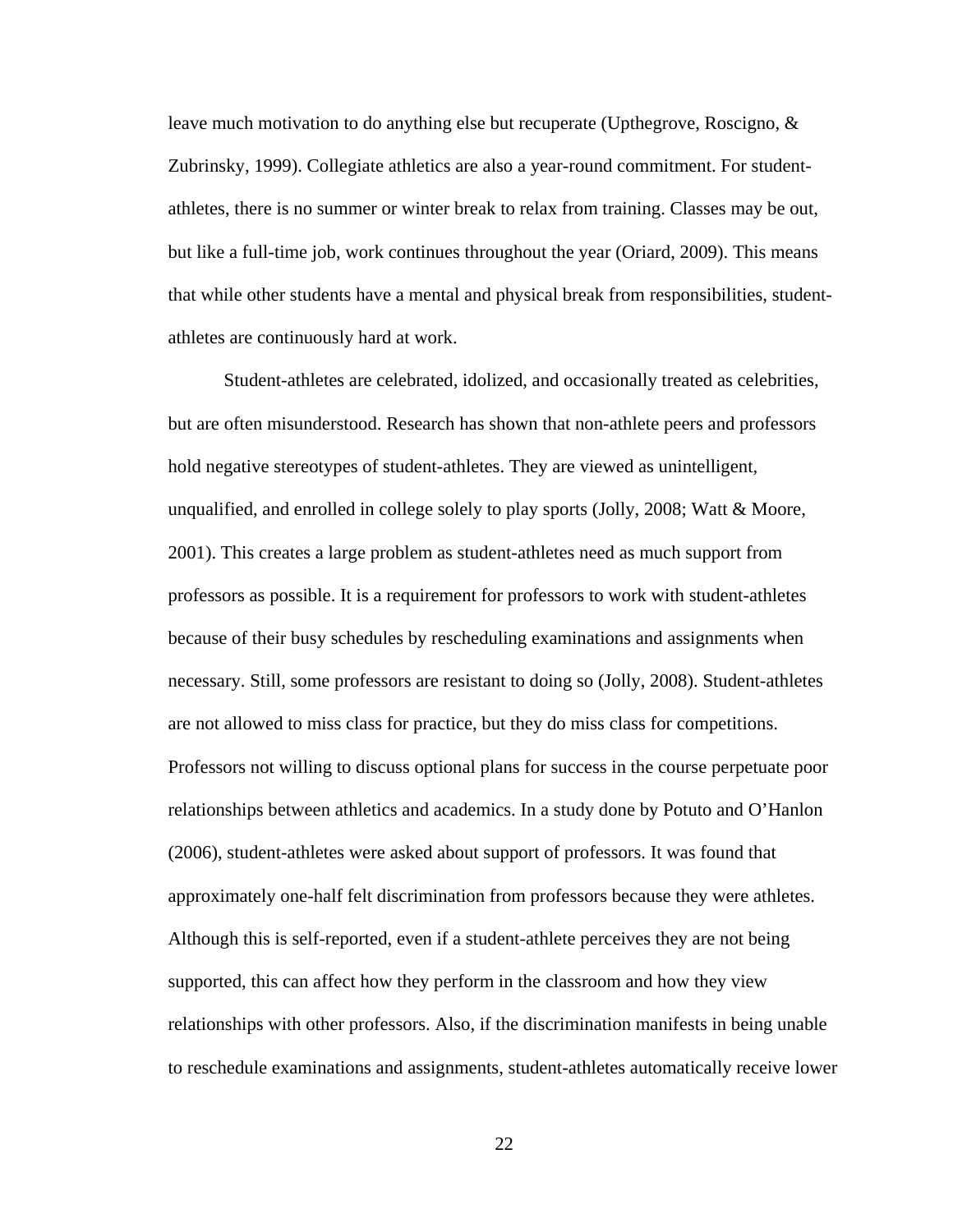grades because they are participating in a collegiate sport. Professors should be supportive of extracurriculars instead of punishing student-athletes for being involved in university-sponsored activities.

Stereotypes of student-athletes do not only come from their non-athletes peers and professors as previously discussed, but they often have weak self-images themselves. In fact, a study done at the University of Maryland found that compared to their non-athlete counterparts, student-athletes were less confident about being able to achieve good grades (which was defined as a "B" average) (Eiche, Sedlacek, & Adams-Gaston, 1997). Having a support practitioner who is able to combat intrinsic self-defeat like this could greatly help student-athletes achieve academic success. Without the belief that they are able to do well in school, student-athletes tend to focus on maintaining eligibility with a minimum GPA instead of maximizing their educational experience.

It is also perceived that students at large are required to coordinate their own schedules, balancing academics, work, and social activities whereas student-athletes have their schedules managed for them (Martens & Lee, 1998). As previously described, student-athletes have undeniably demanding schedules and although they are assisted with organizing their class schedules in order to work around athletic responsibilities, they are required to manage their lives on their own. As a result, they constantly need extra support because of their unique commitments. On top of athletic and academic endeavors, student-athletes balance five major aspects of college life while participating in a sport: 1.) Physical health and injuries with the accountability to keep participating in their respective sport, 2.) Social activities with the isolation of athletic pursuits, 3.) Athletic success or lack thereof with attempting to maintain mental equilibrium, 4.)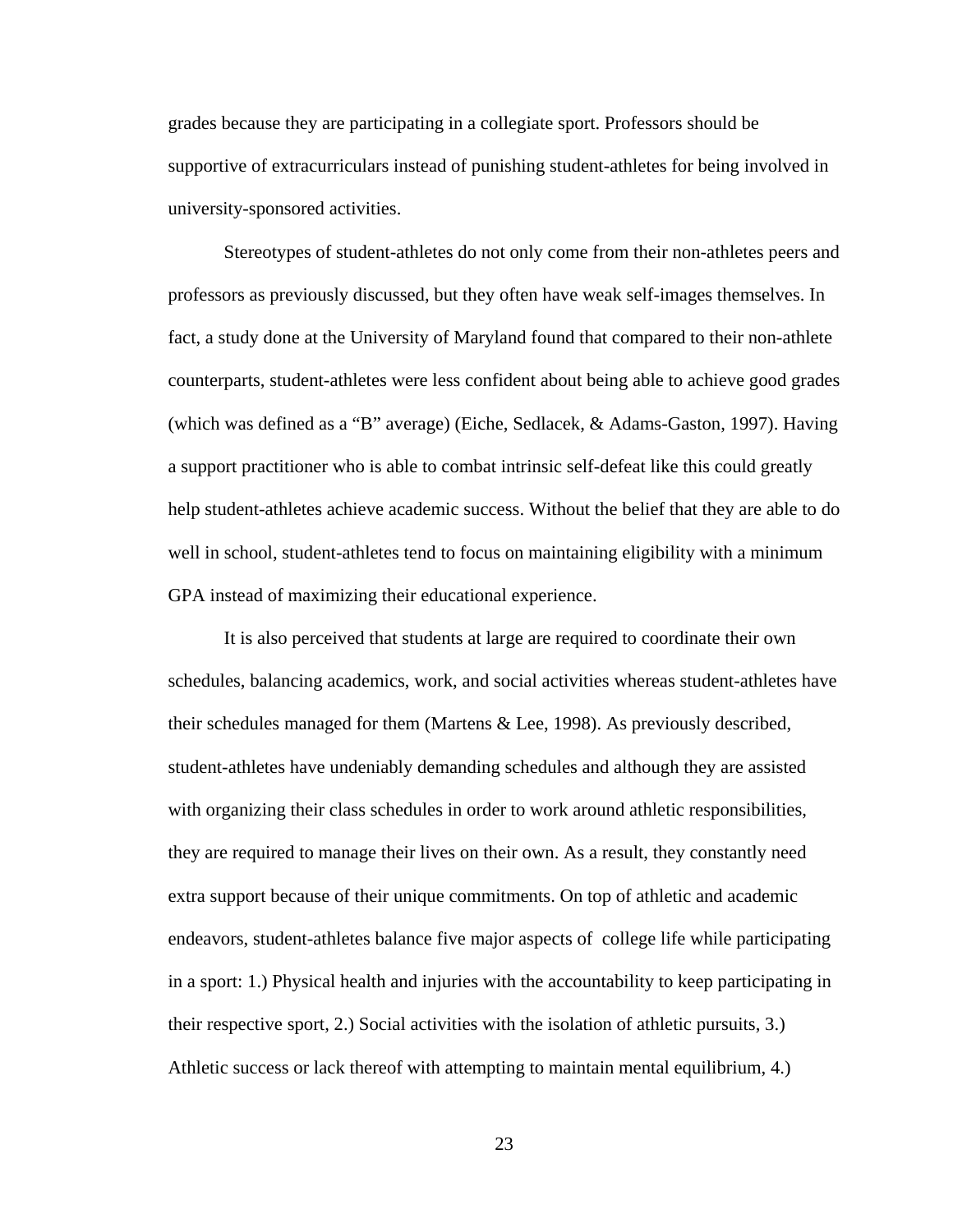Dealing with the termination of an athletic career from injury or other occurrence, and 5.) Balancing the demands of coaches, parents, family, friends, and other relationships (Parham, 1993). Therefore, there are many parts of student-athletes' collegiate careers including mental, physical, and emotional aspects where they can use as much support as possible.

## **Underperformance of Student-Athletes**

There is no clear or easy way to evaluate academic performance of studentathletes as compared to students as large, but Shulman and Bowen (2001) attempted to tackle the assessment by measuring underperformance in college. As calculated, a significant difference in underperformance means that with all other things being equal, student-athlete rank in class is lower than students at large. In 1989, after controlling for pre-collegiate underperformance as well as differences in SAT scores, college major, and socioeconomic status, there is not a significant difference between student-athletes and students at large enrolled in public universities. In other words, student-athletes who underperformed in high school continue to underperform in college and those who excelled in high school continue to excel in college. This is true for both males and females.

However, in private and Ivy League schools, there is a significant difference. This means that student-athlete rank in class is significantly lower than students at large. Student-athletes with the same high school achievements, the same college major, and the same socioeconomic background as students at large perform significantly worse in college. The analysis of underperformance of student-athletes in Ivy League schools in 1995 shows the same results. Controlling for race, field of study, and SAT scores, High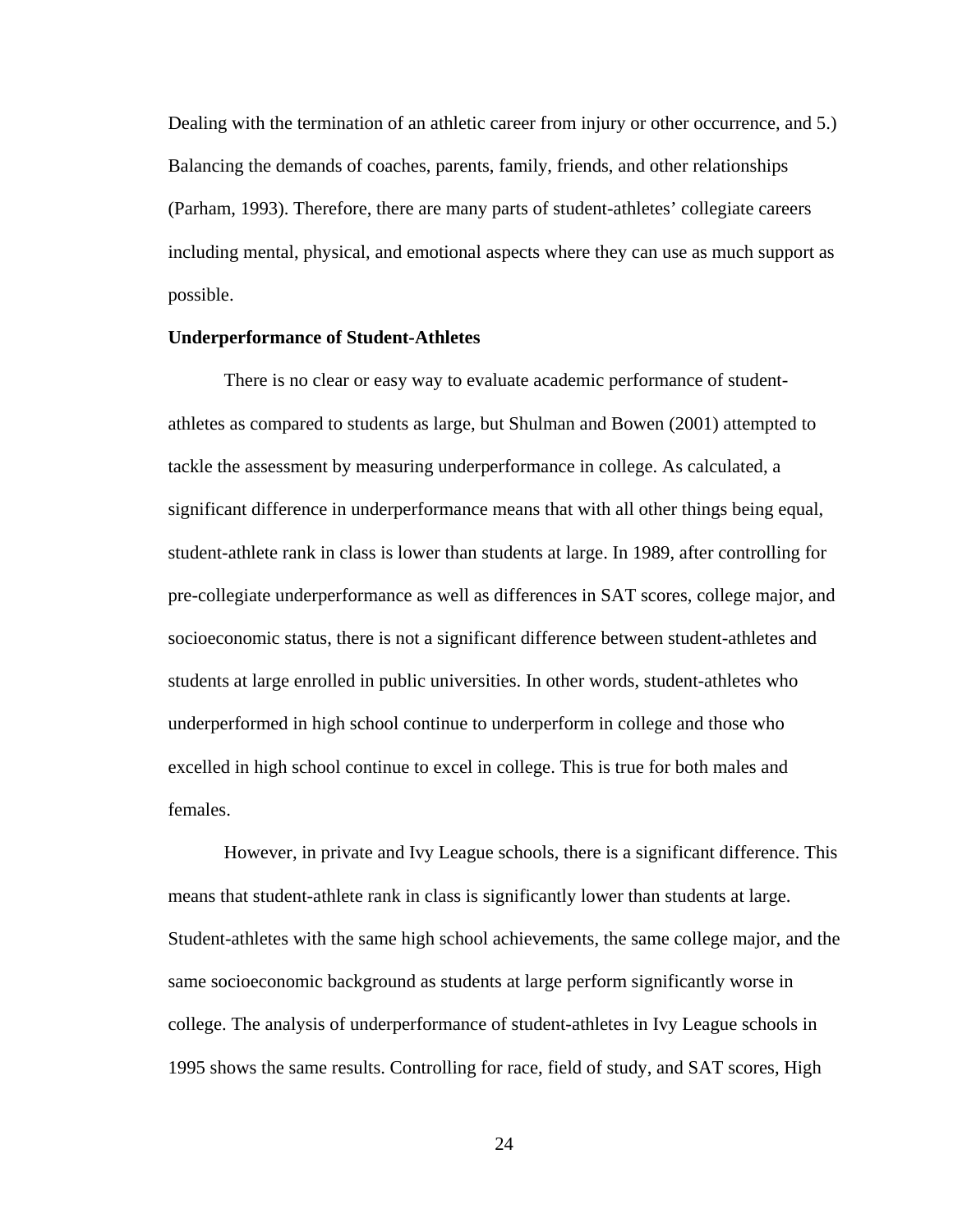Profile male student-athletes earned a percentile rank approximately 20 points lower than students at large. Female student-athletes were about 13 percentile point below students at large. The underperformance in 1995 for both male and female student-athletes is more pronounced than in 1989 (Shulman & Bowen, 2001).

The implications of these findings are that even though differences in academic achievements in high school account for much of the underperformance of studentathletes, they do not account for the entire gap. Other variables associated with intercollegiate athletics account for the remaining part of the achievement gap. Shulman and Bowen (2001) suggest that time commitments, the role of the faculty and of coaches, the culture of sport, and the field of study of student-athletes account for the residual differences. The role of faculty has been explored in recent research, but there is a lack of literature examining the role of the coach as a significant influence in student-athlete academic achievement.

## **Role of the Coach**

Along with the pressure to win for athletic departments and student-athletes, coaches have a great responsibility to produce successful teams. Moreover, without winning seasons coaches' jobs are at risk. This becomes an even bigger conflict for schools as they try to maintain educational integrity. Coaches are never rewarded for good grades or stellar graduation rates, only for number of wins and postseason play (Finley & Fountain, 2010). As Eitzen (2009) describes, "many head coaches in big-time college sports feel enormous pressures to produce winning teams, and as such they tend to devalue the academic obligations and goals of their student-athletes" (as cited in Comeaux, 2011). As much as this is a pressure for coaches, it creates even more of a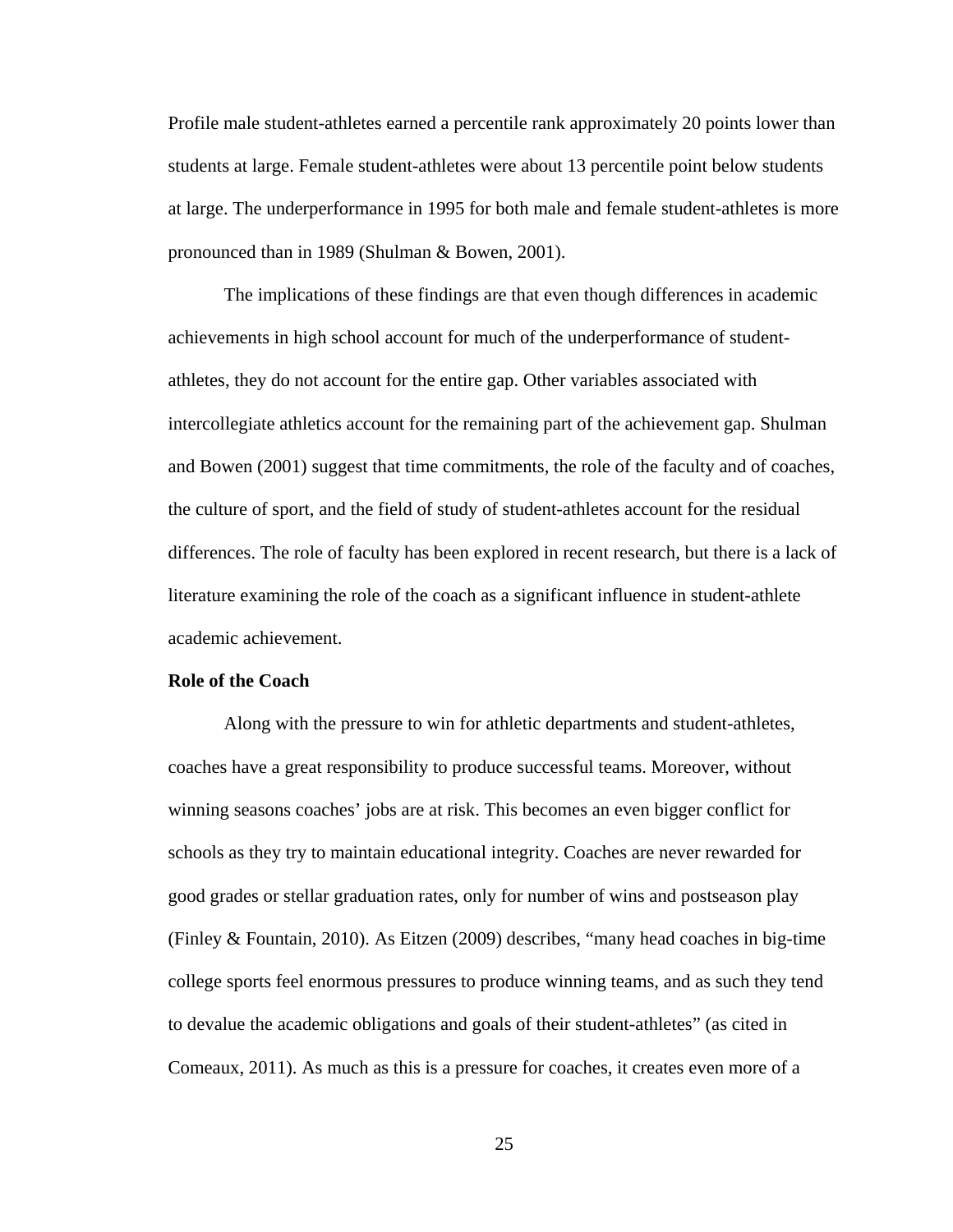challenge to balance athletics and academics for student-athletes because of the influence of the coach. Athletes' behavior, performance, and psychological and emotional wellbeing are influenced by coaches (Kavussanu, Boardley, Jutkiewicz, Vincent, & Ring, 2008). This means that what a coach says and does can ultimately shape the collegiate experience of student-athletes.

It is important for student-athletes to have positive mentors as they proceed through college. From 1951 to 1989, the trend of student-athletes reporting faculty members versus coaches as mentors at Ivy League schools has reversed. In 1951, 33% of High Profile student-athletes had a faculty mentor whereas in 1989, only 26% did. However, 29% of students at large had faculty mentors in 1951 which jumped to 48% in 1989 (Bowen & Levin, 2003). These numbers show that from the mid to the late twentieth century, student-athletes were less likely to have a faculty mentor and students at large were more likely.

In comparison, the percentage of student-athletes with a coach as a mentor has increased. In 1951, 21% of student-athletes reported having a coach as a mentor whereas in 1989, 30% did. This means that a higher percentage of student-athletes now have a coach as a mentor than a faculty member. This trend can be concerning because it has been shown that students with close relationships with professors are more likely to perform better academically. With a decreasing number of student-athletes choosing professors or faculty members as mentors, academic performance may suffer. On the other hand, these numbers also confirm that the role of coaches as mentors is increasing for student-athletes. This could be a positive or negative trend. If the coach does not support academics, but is a mentor to 30% of student-athletes, academics will be pushed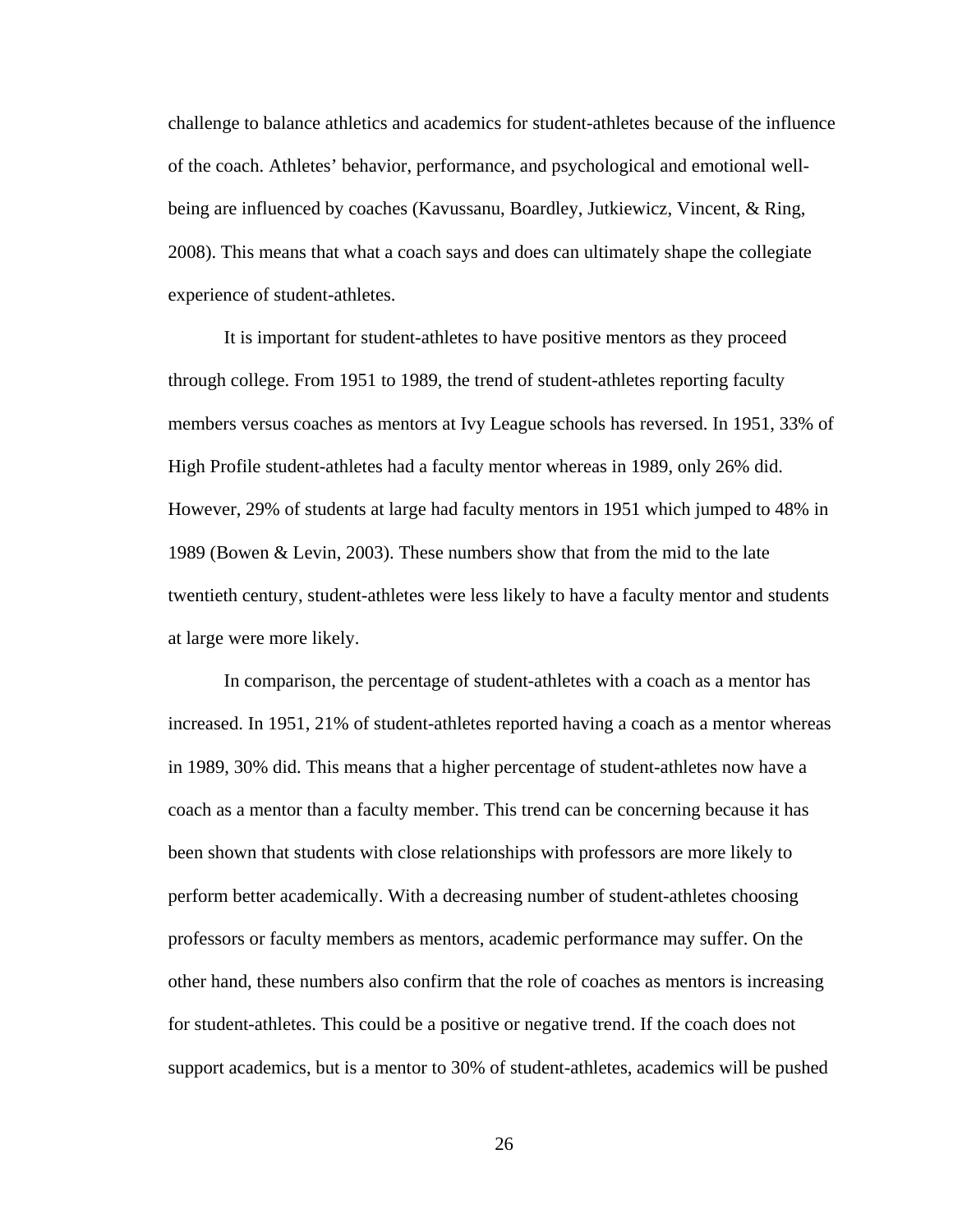to the wayside. Student-athletes also report that they learn life lessons from coaches (Bowen & Levin, 2003). As a result, it is imperative that these lessons encourage the importance of academics in a student-athlete's collegiate life and beyond.

 Students at large may choose a college for any number of reasons, but studentathletes have added influential variables based on athletic departments, coaches, team atmosphere, and other aspects associated with sports in higher education. Coaches do whatever they can to convince recruits that their program is right for the student-athlete. In fact, 73% of male and 29% of female student-athletes reported that being recruited was a "very important" influence in choosing the college they attend. For students at large, these percentages are 13% and 2%, respectively (Shulman & Bowen, 2001). Often times, recruits will choose a school based solely on the coaching staff because they understand the time commitment of an intercollegiate sport and how much time they will be spending with a coach. In another study, 60% of student-athletes reported that it was unlikely they would have chosen the same school us there was a different coach (NCAA, 2010b). Therefore, it is important for coaches to realize how much influence they have on student-athletes. If coaches used their influence to help student-athletes grasp how learning through coursework and earning a degree would lead to a career of their interest, student-athletes may become more engaged in school. Student-athletes have advisors and professors reminding them of the importance of doing well in classes as a pathway for a career, but the influence of the coach in this situation can assist tremendously. Furthermore, the majority of student-athletes "strongly agree" that their head coach can be trusted (NCAA, 2010b). Although there is no context to this question so student-

27

athletes may respond to this item in terms of trusting their coach in skills, conditioning,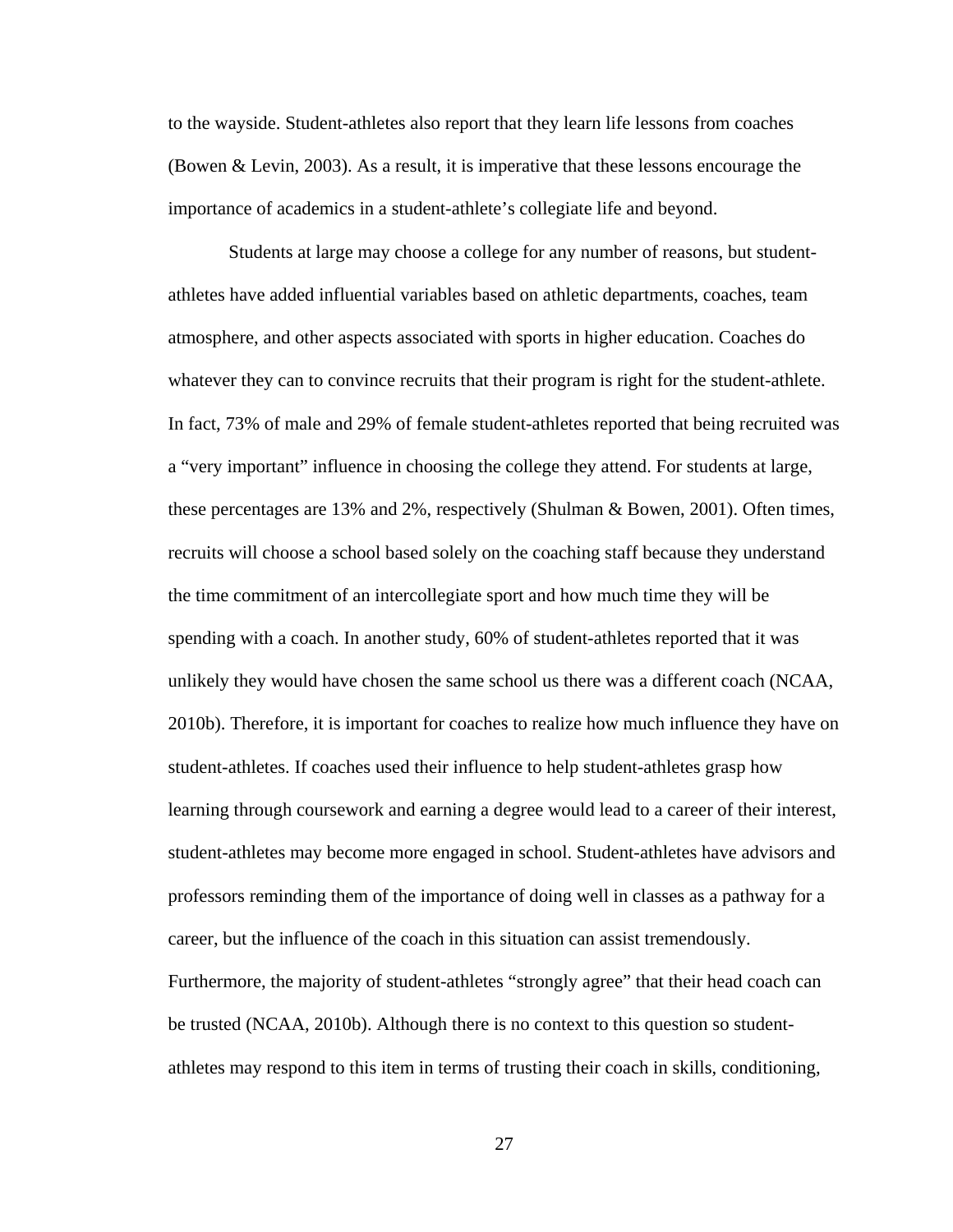or some other aspect of coaching knowledge, it is likely that they will trust the coach in every aspect of the college athletic experience. This includes academics.

Two recent studies were conducted by the NCAA in the spring of 2010. The first was the Study of College Outcomes and Recent Experiences (SCORE) for studentathletes. These items were meant to assess influences on academics and long-term academic outcomes. The second was used in order to evaluate Growth, Opportunities, Aspirations, and Learning of Students in college (GOALS). Items investigated studentathlete time demands, recruitment and college choice, and leadership subject matter. In the SCORE study, student-athletes were asked if the goal of graduation was important to their college coaches. Of those who graduated from college, approximately 61% of men and 79% of women agreed that the goal of graduation was important to their college coach. Of those who did not graduate from college, approximately 37% of men and 52% of women agreed that the goal of graduation was important to their college coach (NCAA, 2010b). These numbers as well as the differences between graduates and nongraduates could mean a couple of things. First, it seems imperative that graduation is the goal of 100% of coaches. If coaches genuinely care about education and the future of student-athletes, it should be apparent that they want their athletes to graduate. Second, the numbers drop quite a bit between graduates and non-graduates. For men, it may seem logical that for those student-athletes who are good enough to play professionally, graduation may not be the goal for the coach or the athlete and consequently the observed lower percentage. However, the percentage of women also dropped a great amount. Women are much less likely to play professionally, so the explanation for this decrease is not as simple. It is possible that student-athletes who do not have the goal of graduating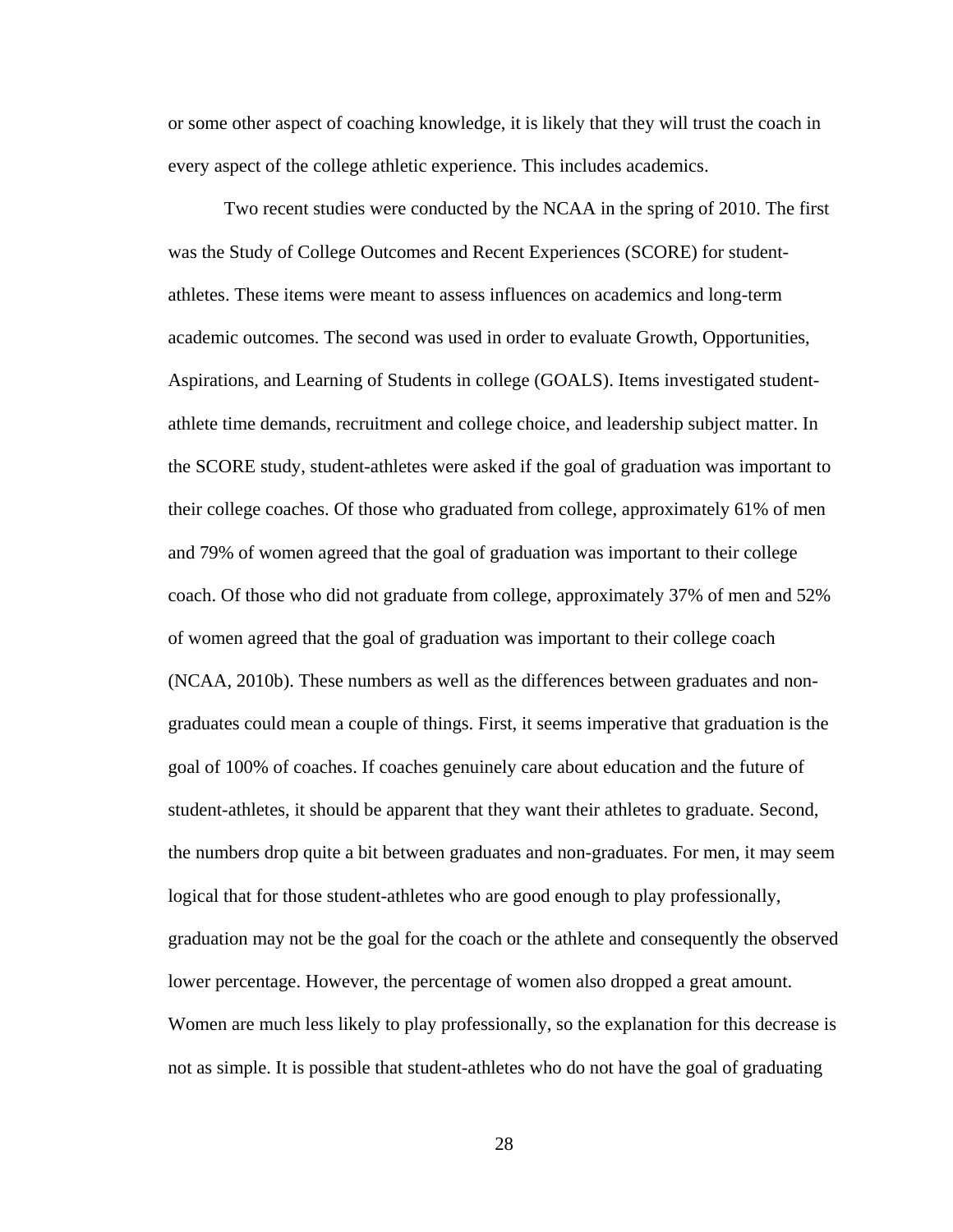themselves reflects on their perception of the coach's goal. Then again, this idea is not supported by the next finding of the study.

Many coaches see student-athletes as mere revenue generators and are used for commercial value. When student-athletes are no longer producing for coaches, they are thrown to the wayside. This not only affects their athletic experience, but their academic experience as well. Coaches promise degrees, whether genuinely important to them or not, so when they discard athletes for injury or other career ending reasons it is clear that coaches no longer support academic endeavors (Upthegrove, Roscigno, & Zubrinsky Charles, 1999). This could also explain the drop in the percentage of college graduates who perceived support from their coach in the goal of graduation as compared to those who did not graduate.

The next item on the SCORE survey asked if the goal of graduation was important to the student-athlete themselves and to their family. Approximately 94% of student-athletes reported that graduation was important and 91% said it was important to their family (NCAA, 2010b). If this is the case, it would not matter whether an athlete was talented enough to play professionally (or believed they were talented enough), 94% wanted to graduate and had the support and/or expectation of their family to earn a degree. This makes the difference between graduate's and non-graduate's perception of their coach's goal of graduation rather irrelevant as far as the goal of the athletes themselves. Speculation would explain that coaches no longer care about graduation if they do not believe it is necessary or possible, and this is evident to the student-athletes. It is also important to take into account those student-athletes that consider themselves as more athlete-students and those that come to college without specific academic direction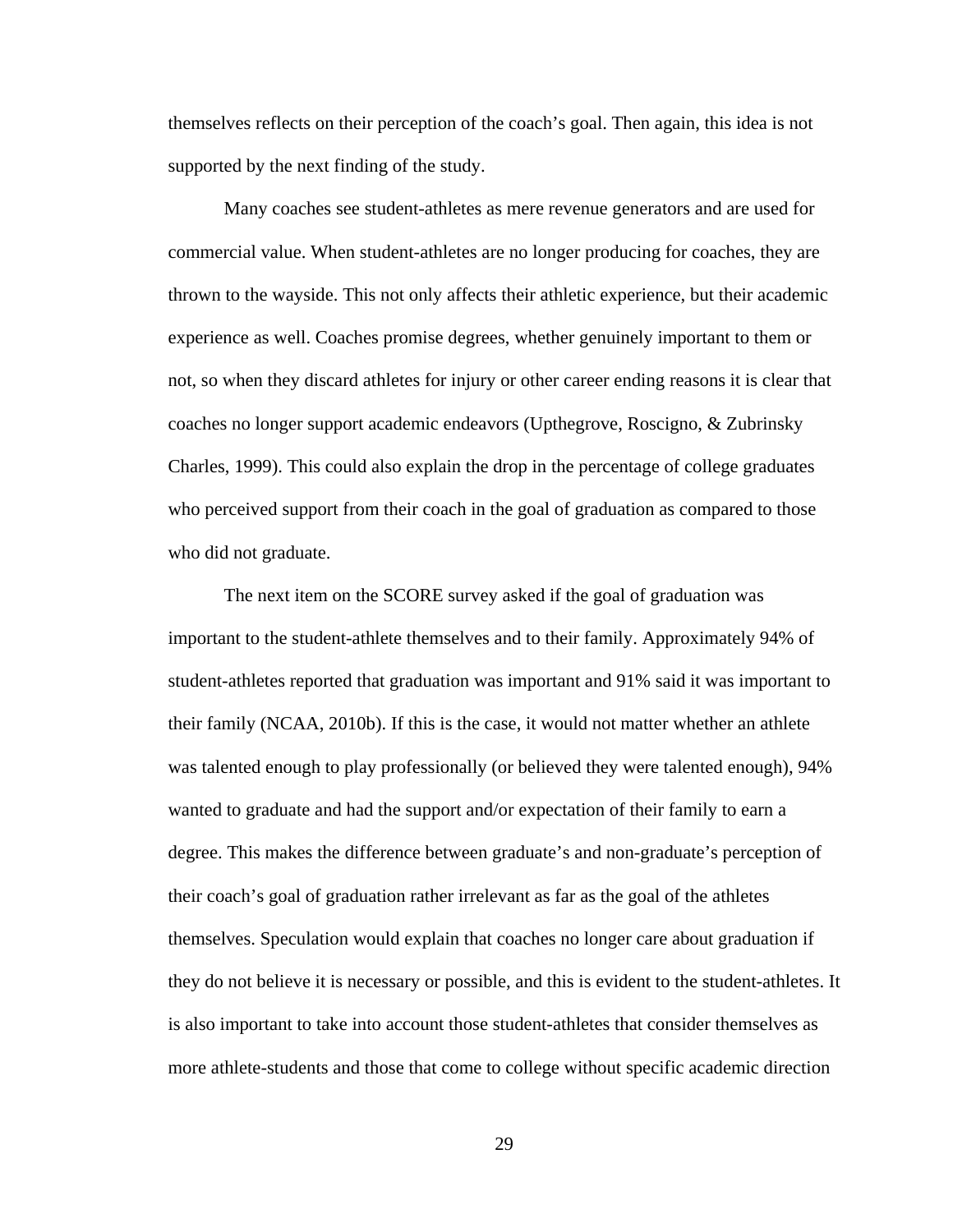and/or intellectual enthusiasm. These student-athletes are lost in the structure of athletic support because there is no initial interest in academics, only athletics (Oriard, 2009). Coaches could play a large role in reshaping these student-athletes and guide them in a direction that will benefit them and prepare them for life after collegiate athletics. Seeing as there is trust in coaches, what coaches believe and support is powerful because of the effect on student-athletes.

The behavior of a coach is very influential in the performance and psychological experience of athletes as well as the main medium through which a coach is influential (Bartholomew, Ntoumanis, and Thøgersen-Ntoumani, 2010; Kavassanu et al., 2008). In a study done with the intent to develop and validate the Controlling Coach Behaviors Scale (CCBS), autonomy supportive and controlling coaching styles were examined from the perspective of self-determination theory. An autonomy supportive style assists in selfendorsement, where athletes experience a sense of choice and volition. It also supports self-initiated motivation and strivings as well as acknowledges feelings and offers rationale. For example, if a coach used an autonomy supported coaching style, athletes would endorse behaviors because they are fully engaged and interested in them. For the purpose of this study, support in academics would lead to an athlete whose motivation for doing well in academics is self-determined. That is, according to self-determination theory, coaching support could result in positive outcomes such as performance, effort, self-esteem, persistence, vitality, and well-being (Ryan & Deci, 2002). This would be largely important as student-athletes are often on their own when it comes to academics, so being self-motivated and engaged in coursework could change the way education is viewed in athletics.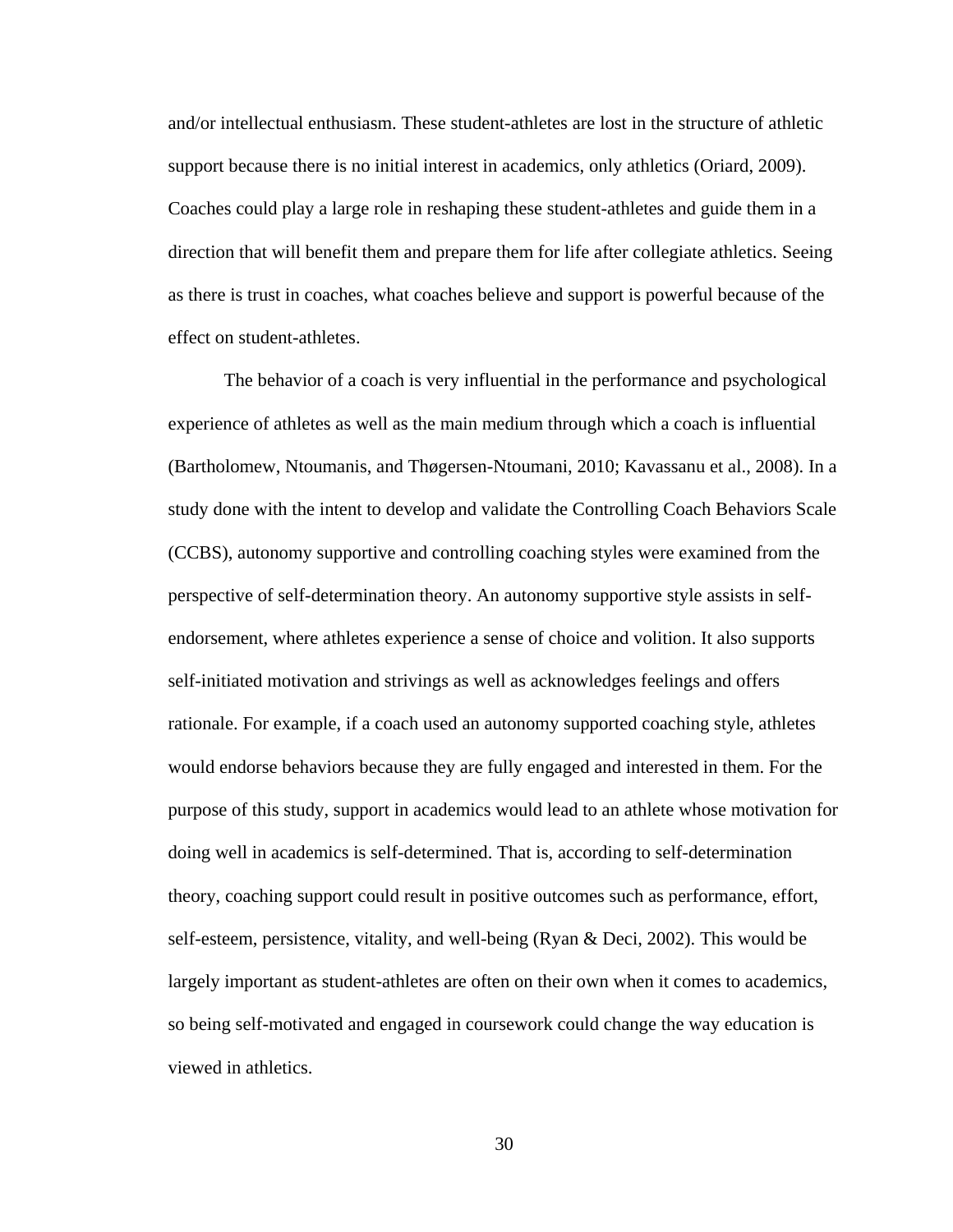As previously discussed, student-athletes often feel less confident about their academic abilities. Using an autonomy supportive coaching style could help to resolve this weak self-image. Self-determination theory classifies three main psychological needs: autonomy (responsibility of behavior), competence (belief in the ability to achieve desired outcomes and goals), and relatedness (connection to peers in social context) (Deci, & Ryan, 2000). In this case, a coach could influence the way student-athletes felt about academics through self-motivation, confidence that they can be successful, and support through relationships. It is important that student-athletes have just as much confidence of and belief in being great students as being great athletes.

On the other hand, the influence of a coach can be negative if they exert a controlling coaching style. Controlling coaching is authoritative and coercive and uses a great deal of pressure to impose a specific way of behaving and thinking. While autonomy supportive style instills internal motivation, controlling style induces a change in locus of control to external pressures. Athletes begin to believe the pressure by the coach is the foundation of their own behavior (Bartholomew, Ntoumanis, & Thøgersen-Ntoumani, 2010). Using this coaching style, the three psychological needs are not met. Student-athletes are not autonomous and the responsibility of behavior is no longer selfdetermined, but lies in the beliefs of the coach (Blanchard, Amiot, Perreault, Vallerand, & Provencher, 2009). Also, competence is regulated by external forces and a sense of obligation. Student-athletes feel less engaged and interested in academics if the coach uses demands, rewards, and a controlling style. The difference between internal and external motivation can largely affect student-athletes' academic experiences. Selfmotivation and confidence instead of coercive stipulations can shape the education a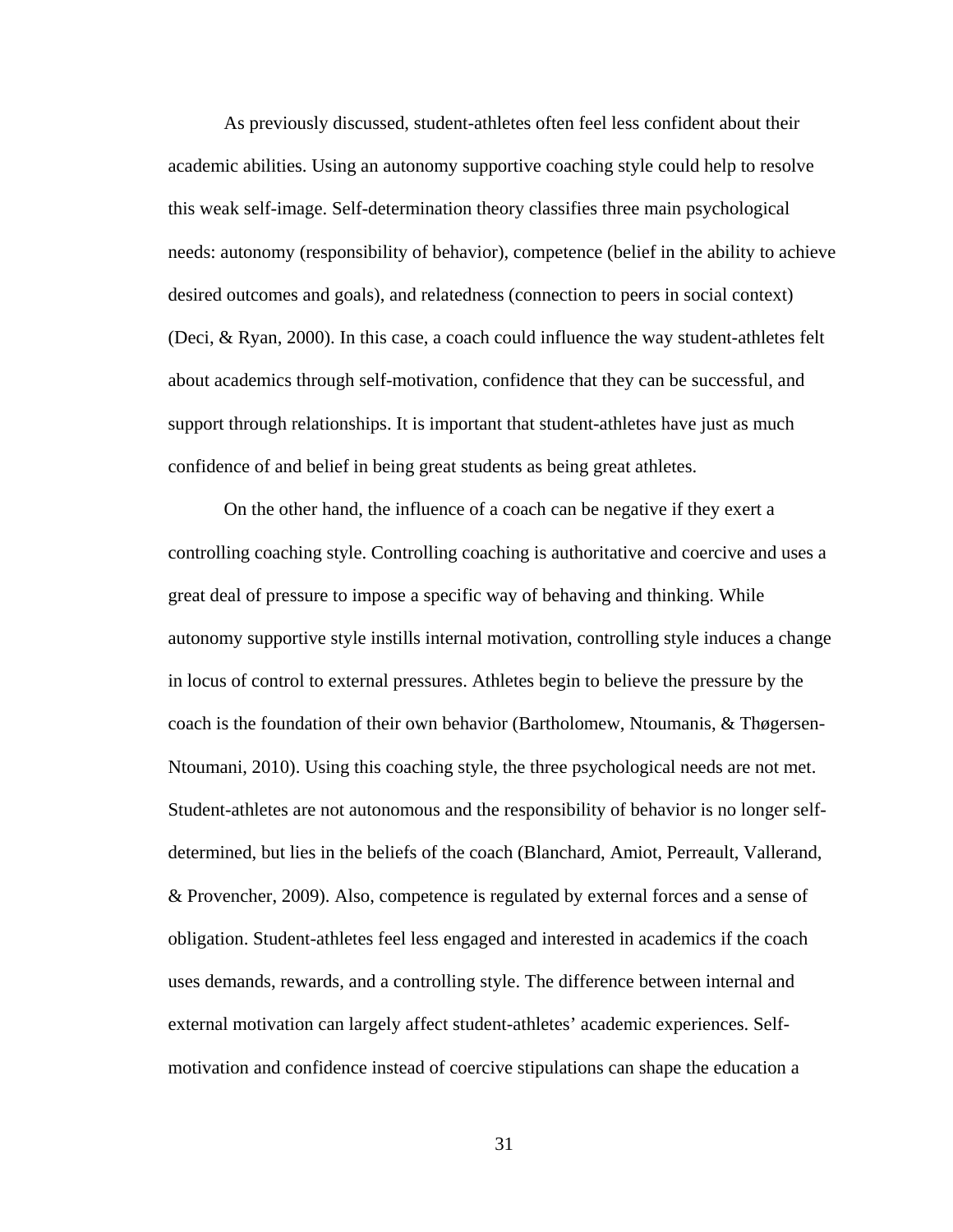student-athlete receives and the knowledge and skills carried with them the rest of their lives.

It is this balance, between athletics and academics, which is the problem in collegiate athletics. People go to school in order to learn and to earn a degree. Therefore, when did the goal of succeeding in classes and graduation become less important to coaches and student-athletes? The amount of influence a coach has on student-athletes can assist in the concentration of academics. In revenue sports, this could be a long and difficult process. With the way the public demands winning teams and colleges and universities depend on the attention and money, this may not even be possible. Nevertheless, it is important to receive an education and even the smallest support for student-athletes in their academic endeavors can make a difference. A number of possible solutions are covered in books such as *The Game of Life* and *Reclaiming the Game* and will be valuable to the evaluation of coaches' academic support of student-athletes. Bowen and Levin (2003) reemphasize a statement made by Shulman and Bowen (2001) that goes as follows:

Faculty often remark that the most discouraging aspect of teaching is encountering a student who just does not seem to care, who has to be cajoled into thinking about the reading, who is obviously bored in class, or resists rewriting a paper that is passable but not very good. Such students are failing to take full advantage of the educational opportunities that these colleges and universities are there to provide…It is not good enough, we believe, just to get by. Respect for core academic values and the educational mission of these schools requires more than that. (p. 270-271)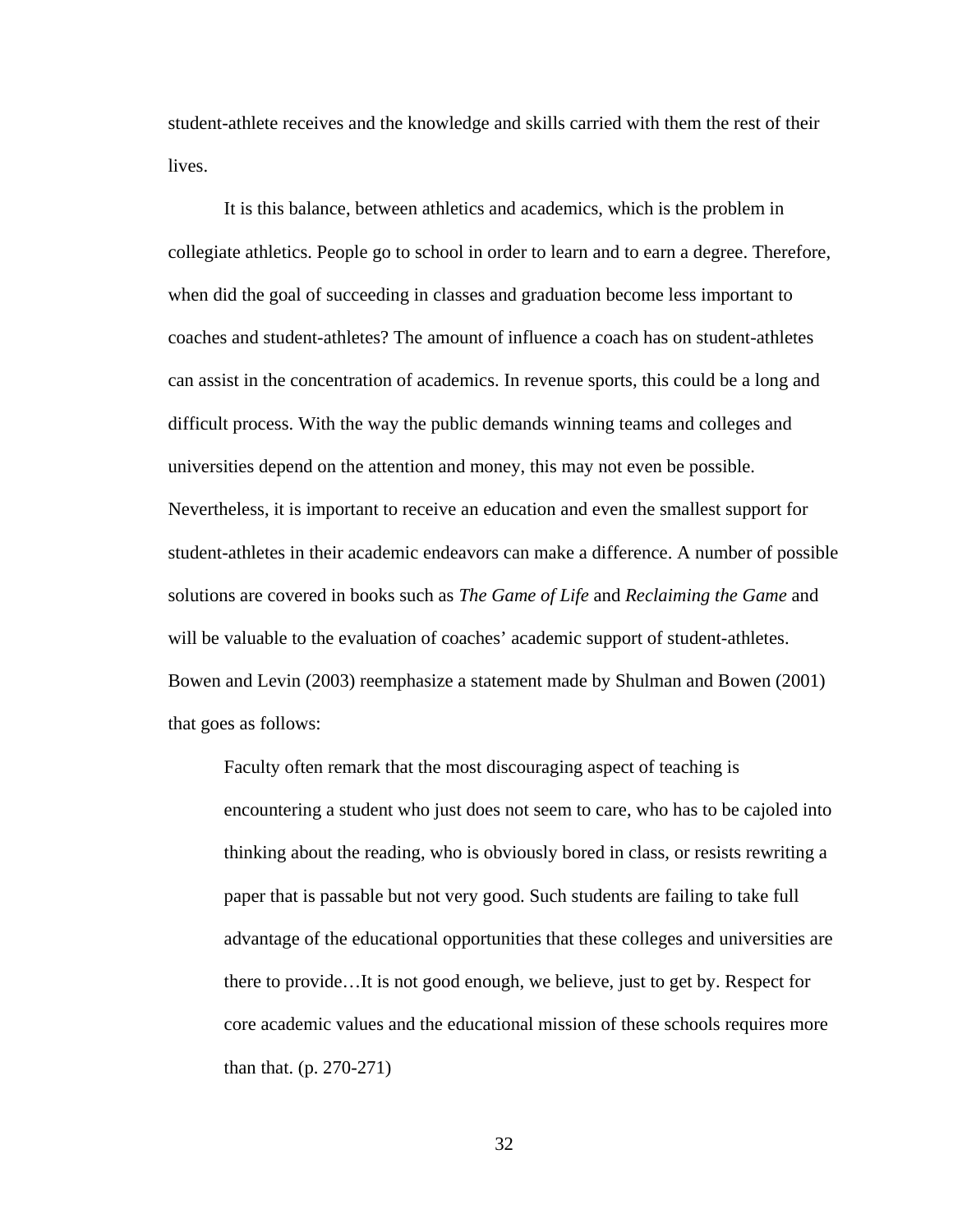It is a coach's responsibility to seek out, recruit, maintain, and mold student-athletes who are motivated to take advantage of educational opportunities and leave college having accomplished goals in both academics and athletics. Athletics are, and should be, a large part of a student-athlete's college life, but it is important for the coach to help maintain focus on the core academic mission.

### **Summary**

Chapter 2 illustrates the importance of this study by exploring several avenues of literature. The history of academic standards in intercollegiate athletics was examined as well as the effect of commercialization on the academic mission of colleges and universities. Literature on the demands of intercollegiate athletics and trends of studentathlete underperformance were addressed. This background information lead to the discussion of the role of the coach and the importance of exploring academic support from coaches. The next section, Chapter 3, will cover the methodology that will be used to create a survey intended to measure perceptions of student-athletes of coaches' academic support. In this chapter, the instrumentation will be identified as well as proposed instrument validation, data collection, and data analysis.

Copyright © Mikaela Marie Raddatz 2013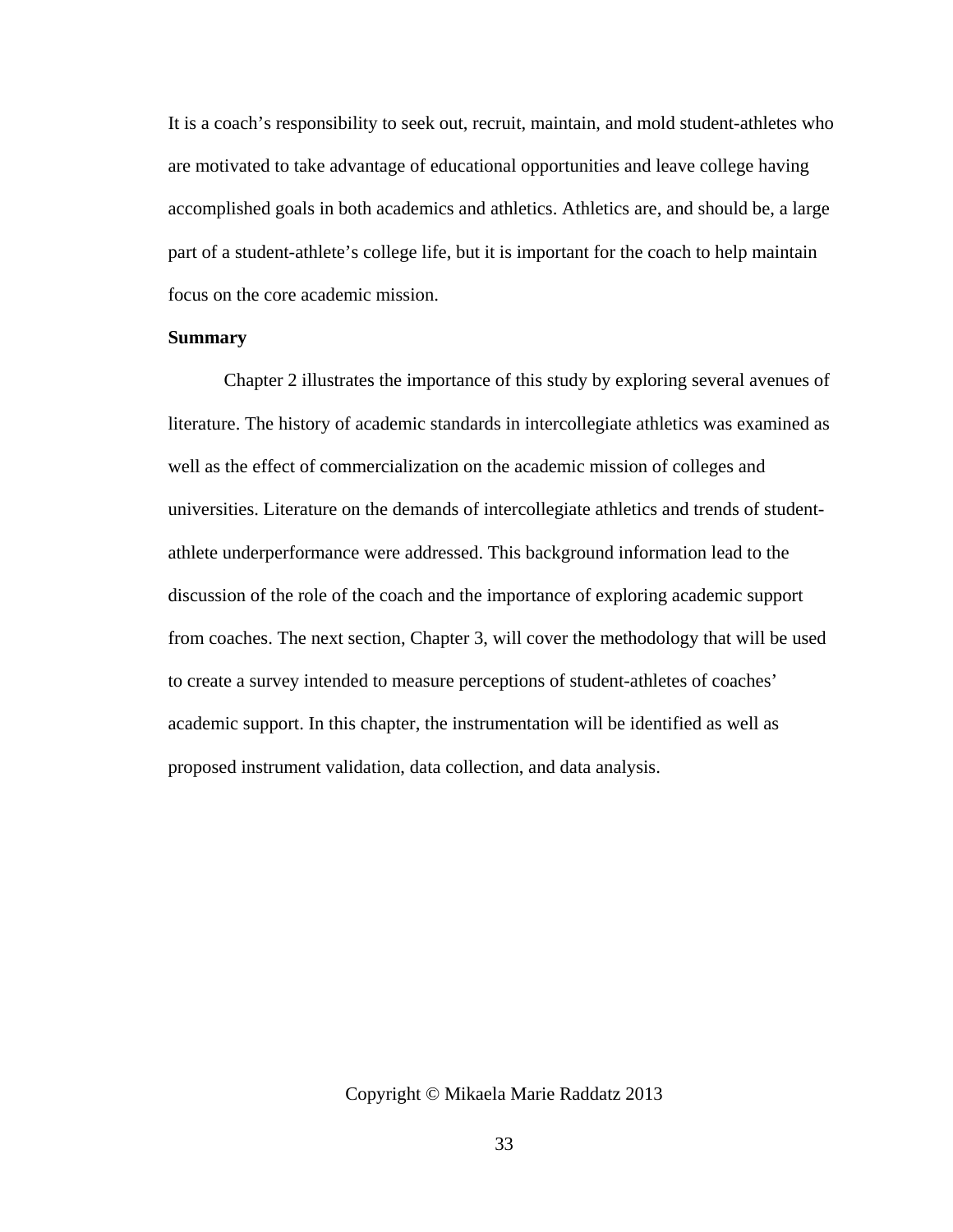### **Chapter Three:**

### **Methodology**

### **Purpose and Significance**

The purpose of this study is to measure student-athlete perception of academic support from Division I head coaches. Current literature demonstrates the strong influence of coaches on student-athletes, but not in the area of academics. Therefore, the research presented aims to evaluate the connection between student-athletes and the academic support, or lack thereof, of head coaches.

### **Instrumentation**

The Academic Support of Head Coaches Survey (Appendix A) was developed by the researcher and was sent via email to athletic academic advisors to be distributed to student-athletes. The email included a link to the survey which was developed using SurveyMonkey. The survey consisted of 10 items that inquired about various aspects of perceived academic support, such as communication of expectations, support of goals, required assistance, and acknowledgement of achievement to name a few. Each item included a 1-6 Likert-type response scale where 1 = *Strongly Disagree*, 2 = *Disagree*, 3 = *Somewhat Disagree*, 4 = *Somewhat Agree*, 5 = *Agree*, and 6 = *Strongly Agree*.

The 10 survey items were followed by five demographic variables. Variables of interest include: year in school, sex, sport, GPA, and race/ethnicity. All demographic variables will be self-reported. There were also be three additional items addressing the respondent's perception of student-athletes as well as their athletic future. The first item read "Rate your identity as a student and/or athlete." The respondent was provided a Likert-type scale of 1-7 where 1 = *Student* and 7 = *Athlete*. Responding with a 4 would mean that they identified as being both a student and an athlete, equally. The next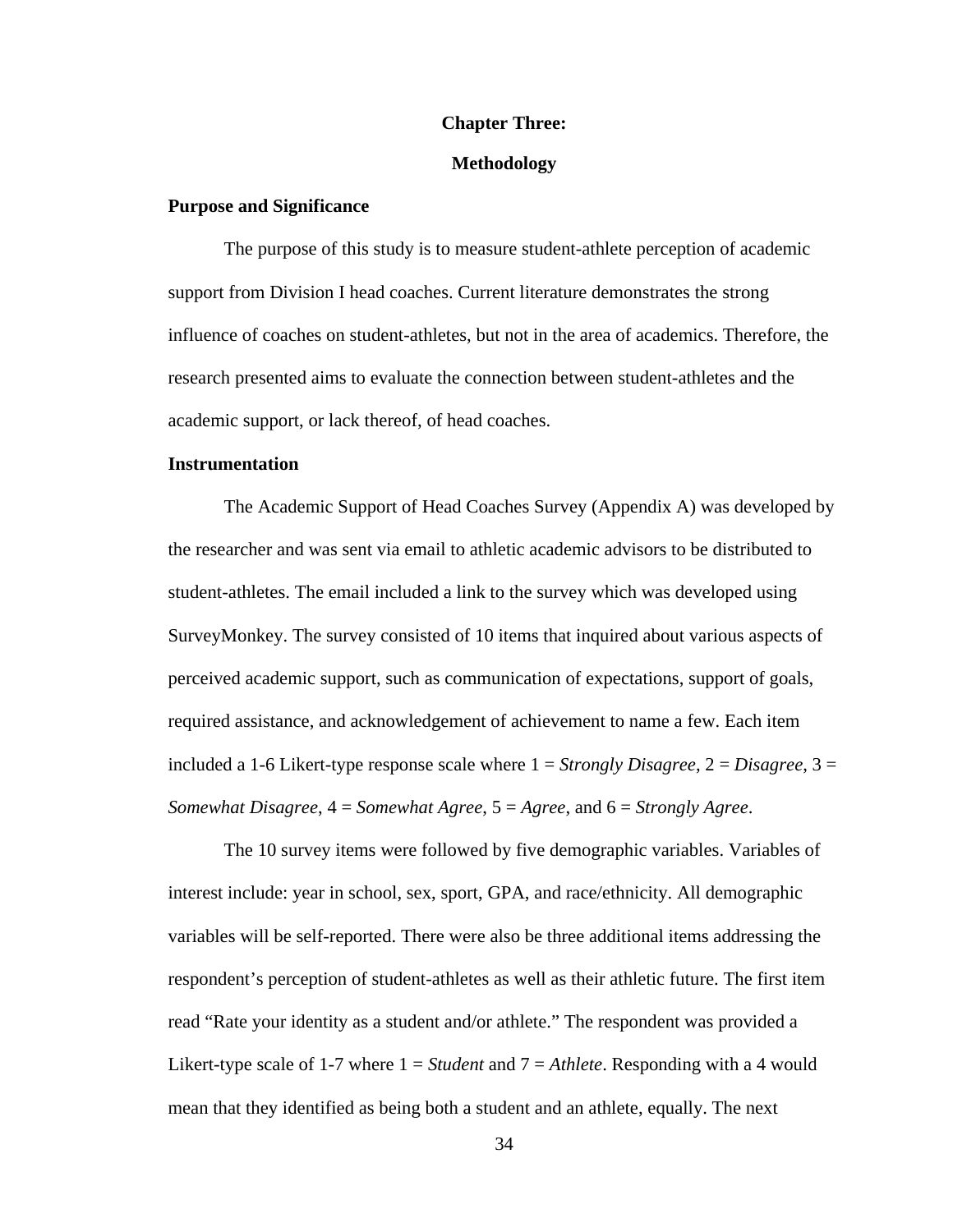question was open-ended and asked "What does it mean to be a student-athlete?" The final question was provided in hopes of comparing the perceptions of student-athletes who believe they will be professional athletes versus those who do not. The item read "How likely is it that you will become a professional athlete in your sport?" The Likerttype response scale was 1-4 where  $1 = Very$  *Unlikely*,  $2 = Unlikely$ ,  $3 = Likely$ , and  $4 =$ *Very Likely*.

**Instrument Pilot Test**. The survey instrument was first tested using 51 studentathletes from a single university similar to the ultimate sample. The purpose of the pilot test was to examine the quality of the survey and identify any potential problems with items or the instrument as a whole prior to dissemination for the actual study. Analyses of the pilot data showed only a minor revision to the response scale of the 10 survey items. No major issues were found.

For the pilot test, the survey was sent to all student-athletes within the athletic department with the intention of having representatives from each sport providing responses. An initial email was sent with a short message indicating the purpose of the survey, a request for participation, a statement of confidentiality, and a link to the survey (Appendix B). Each student-athlete received the same email from the academic advisor. The survey was open for two weeks at which point a reminder email was sent out. The survey was open for one week following the reminder email.

Participants were assigned an identification number upon completion of the survey to ensure anonymity. There was no identifying information attached to the identification number; it was solely used to keep track of responses. By the closing date, 51 responses were collected from a group of 230 to whom the survey was sent for a 22%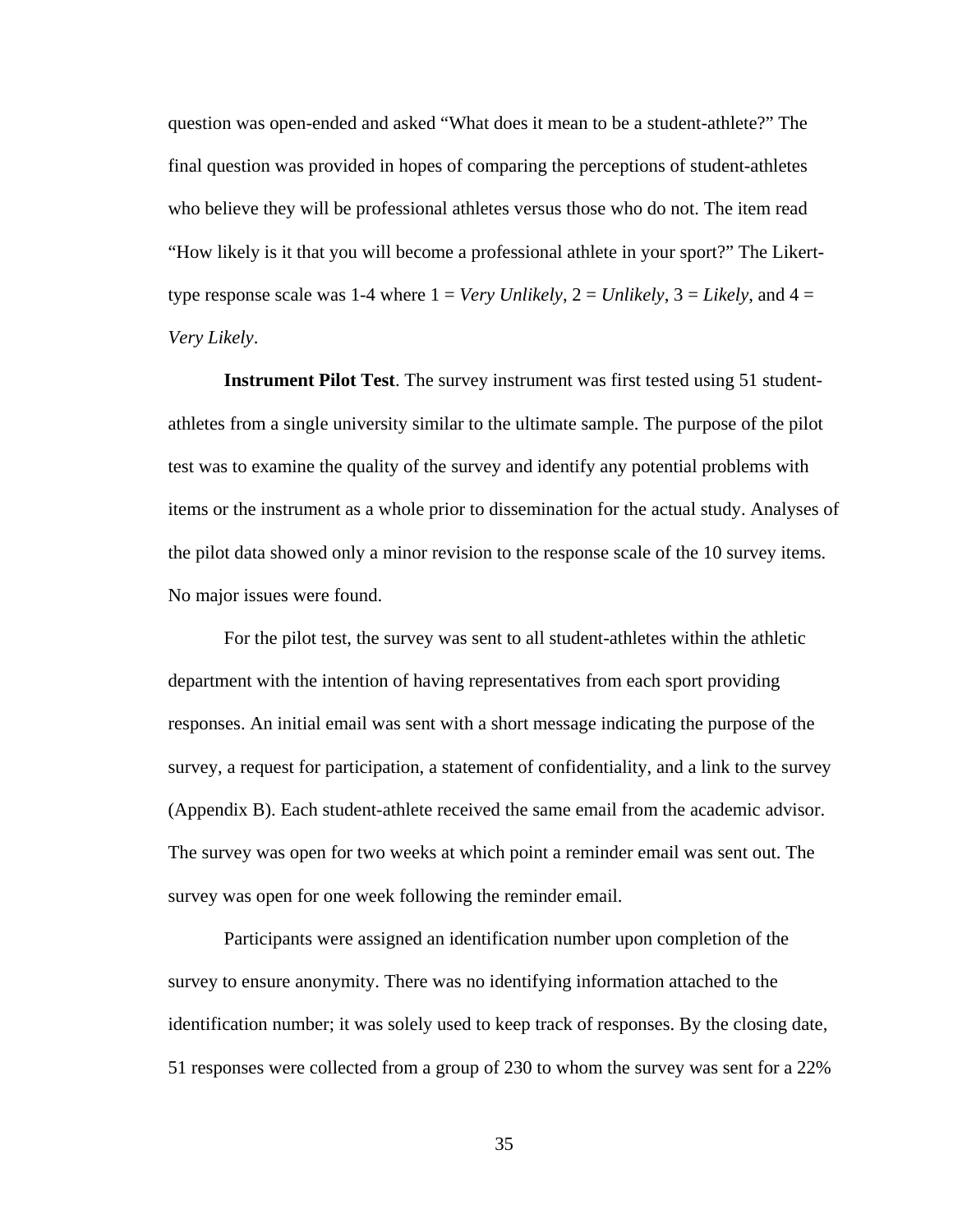response rate. Of the 51 respondents, 39 (76%) were White/Caucasian, eight (15%) were Black/African American, three (1%) were Mexican American/Chicano/Puerto Rican/Latino/Hispanic, and one was Asian American/Asian. Thirty two (64%) participants were female and all 16 sports were represented. The breakdown of GPAs was as follows: 52% (*n*=26) had a 3.5 or above, 34% (*n*=17) had between a 3.0 and 3.4, and 14% (*n*=7) had between 2.5 and 2.9. Of all 51 respondents, 18% (*n*=9) were sophomores, 16% (*n*=8) were juniors, 38% (*n*=19) were seniors, 4% (*n*=2) were in their fifth year of undergraduate work, 8% (*n*=4) were in graduate school, and 16% (*n*=8) were former student-athletes within one year of graduation from the undergraduate institution. Freshmen were not used in the pilot study because they had only been working with their head coach for a couple of weeks and did not yet have a developed perception of their head coach.

The researcher used WINSTEPS (Linacre, 2013) measurement software to assess summary and model fit statistics and rating scale quality by investigating the functionality of response categories. The construct was also evaluated by examining the hierarchy of item difficulties. All INFIT and OUTFIT statistics for items were between the recommended .6 and 1.4 range, except for Item 1. This means that the items were productive for measurement. Item 1 was slightly over the 1.5 limit for OUTFIT indicating that responses to this item are not predictable, but the item functioned well otherwise, so it was not cause for deletion.

Person and item reliability were also good. Person reliability (.90) and separation (2.96) and item reliability (.81) and separation (2.04) were all in the acceptable range. It should be noted that item reliability is a little low, which is remedied most notably by a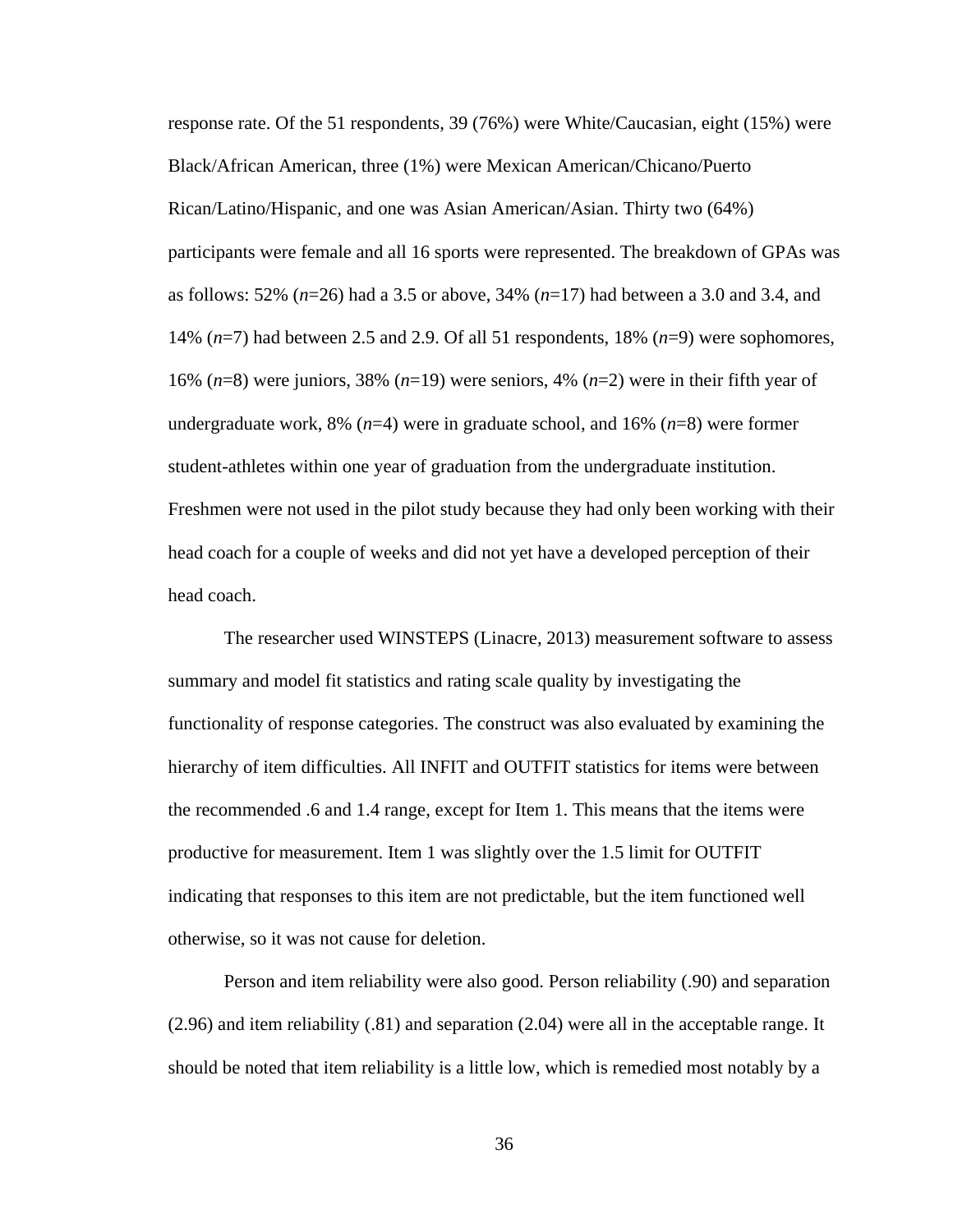greater number of survey items and a more heterogeneous sample. Overall, the instrument functioned well for participants and construct measurement.

The only minor change made to the instrument was the rating scale. Analyses showed that respondents used the rating scale appropriately because each rating category functioned as a step "up" from the previous category. In other words, participants responded *Strongly Disagree* to *Strongly Agree* in the appropriate order. However, categories 2 and 3 (Disagree and Somewhat Disagree) were used infrequently. For this reason, it was decided to collapse categories into a four point Likert-type scale. The new scale read as follows: 1 = *Strongly Disagree*, 2 = *Disagree*, 3 = *Agree*, and 4 = *Strongly Agree* (Appendix C).

**Final Instrument Distribution.** After the pilot test was complete, the minor change to the survey response scale was made. The survey was then sent out to three large Division I athletic departments in order to gather data. Prior to dissemination, academic advisors and/or athletic directors were contacted and asked if they would distribute the survey to their student-athletes. All three schools were willing and eager to participate.

Similar to the pilot study, an initial email was sent with a short message indicating the purpose of the survey, a request for their participation, a statement of confidentiality, and a link to the survey (Appendix B). The survey was open for two weeks at which point a reminder email was sent out. The survey remained open for one week following the reminder email. Reponses from the final instrument distribution were assigned a unique identifier, as done in the pilot study, in order to retain anonymity. Data were collected in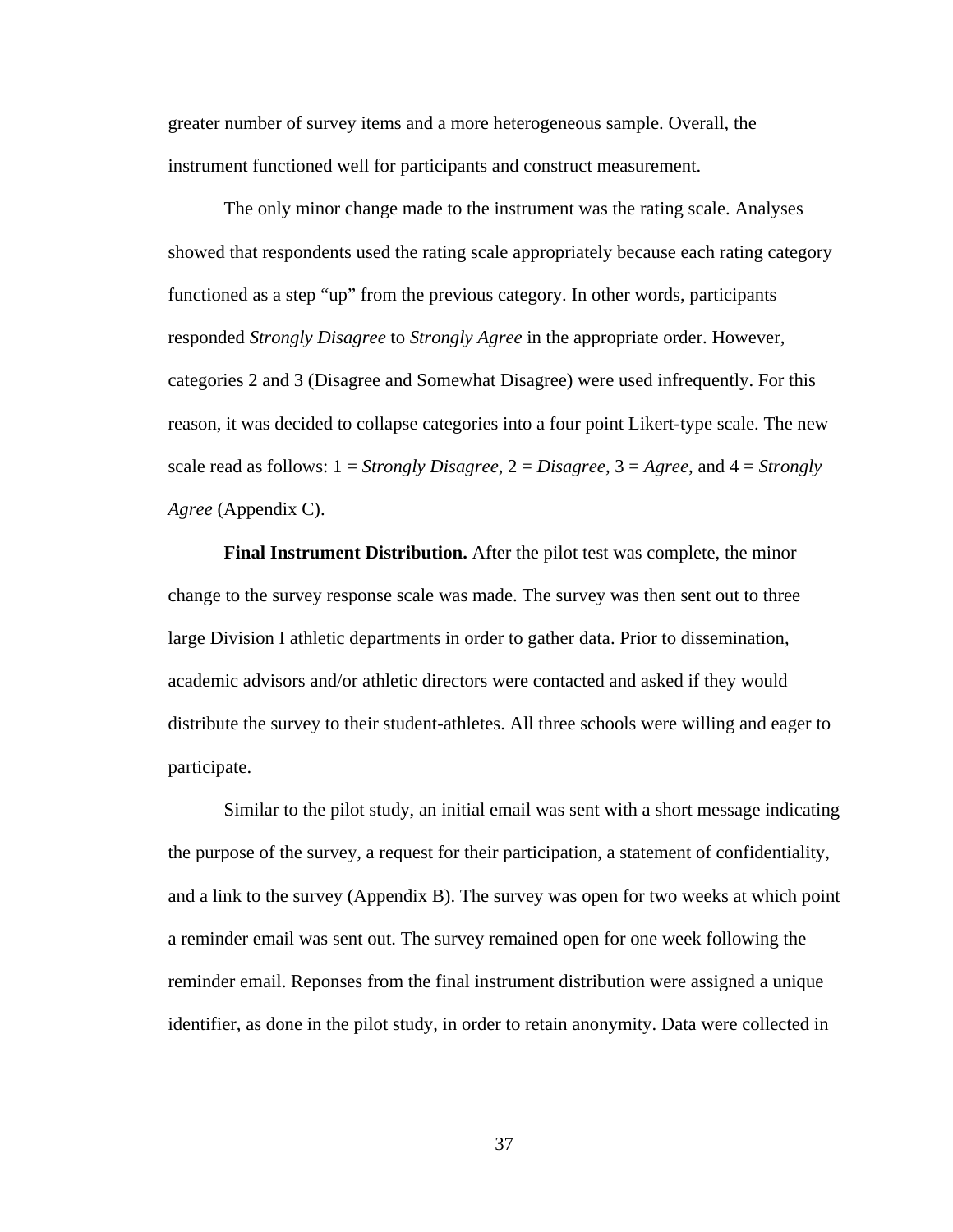the fall of 2013 and were accessible only to the researcher. Survey validation was completed again on responses from the final instrument distribution.

### **Analysis**

Survey responses were analyzed using WINSTEPS (Linacre, 2013) measurement software applying the Rasch Rating Scale Model (Andrich, 1978). The Rasch model is a family of logistic latent trait models that analyzes items and people independently and then expresses both the item difficulties and the person abilities on a single continuum. The Likert-type response categories, as utilized in this study, include ordered ratings. The ordinal data collected from the rating scale is transformed to an interval scale. This means that the steps from one response to the next, known as thresholds, are equal. This is necessary in order to meaningfully compare response categories.

The continuum of item difficulty and person ability in the rating scale model takes the form of difficulty as the likelihood an item is endorsed and the ability of a person to endorse an item. In other words, a "difficult" item on one end of the continuum would include many *Strongly Disagree* and *Disagree* responses. An "easy" item would include more *Strongly Agree* and *Agree* responses*.* Easier items have a higher probability of endorsement. In terms of person ability, a respondent would have less ability if they indicated many *Strongly Disagree* and *Disagree* responses whereas a person with higher ability would indicate more *Strongly Agree* and *Agree* responses. The more ability a person has, the higher probability he or she has of endorsing an item.

As stated before, item difficulty and person ability are placed on the same scale, used for meaningful comparisons. The Rasch model assumes that the logistic function of the relative distance between the person and the item on the continuum equals the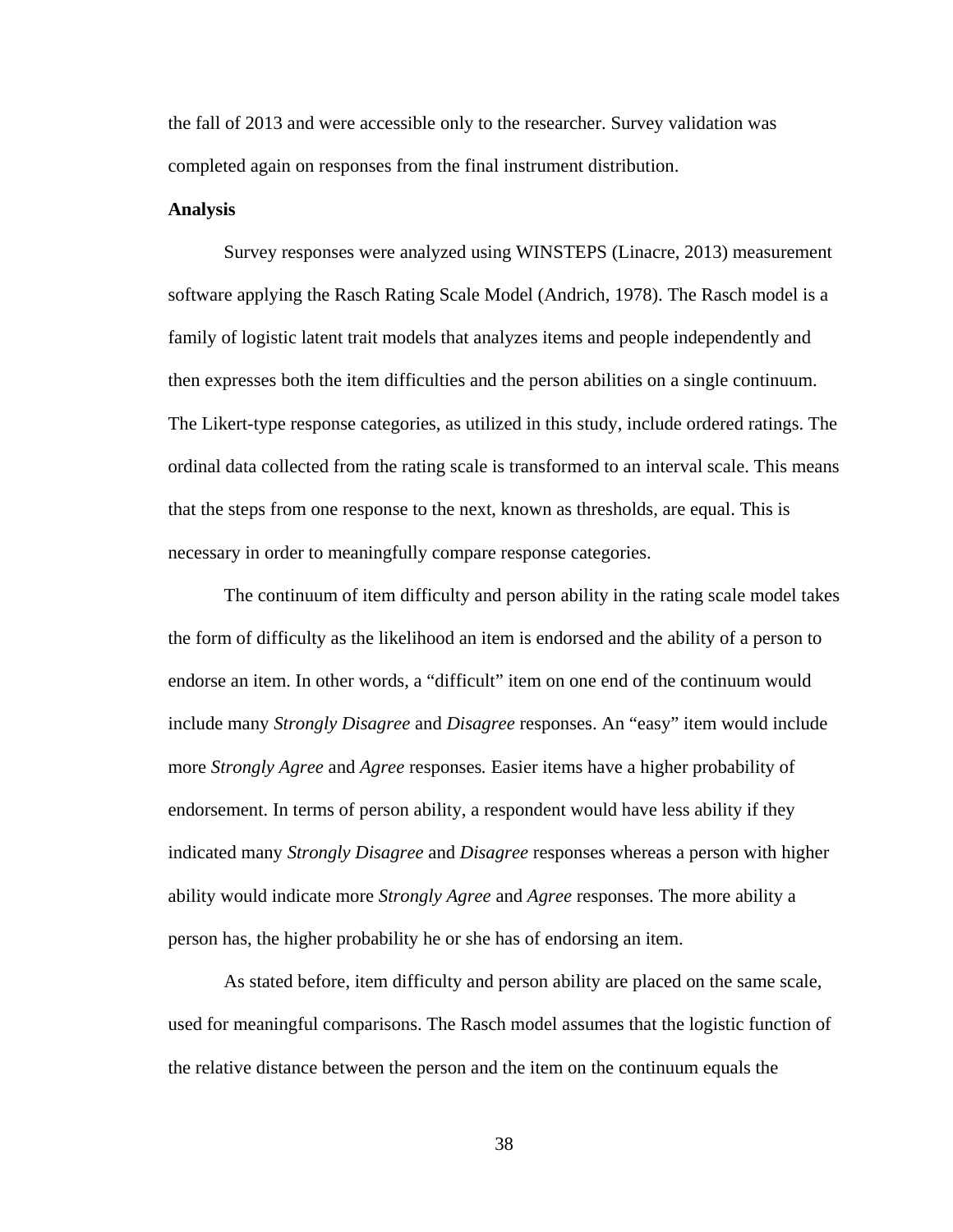probability of a respondent agreeing with a particular item. The formula for this is as follows:

$$
\ln\left(\frac{P_{nij}}{P_{ni(j-1)}}\right) = B_n - D_i - F_j
$$

where,  $Pnij$  = the probability that person *n* encountering item *i* is observed in category *j*,  $Bn =$  the "ability" measure of person *n*,  $Di =$  the "difficulty" measure of item *i*, (the point where the highest and lowest categories of the item are equally probable),  $Fj$  = the "calibration" measure of category *j* relative to category *j*-1 (the point where categories *j*-1 and *j* are equally probable relative to the measure of the item); and no constraints are placed on the possible values of *Fj*. Applying the Rasch Rating Scale Model in this study has several advantages. Placing the items of the survey and the student-athletes on the same continuum allowed the researcher to compare items and persons as well as evaluate the pattern of both items and persons separately.

### **Summary**

Chapters 1 and 2 laid out the groundwork for the importance of a study evaluating head coaches' support of academics in intercollegiate athletics. Chapter 3 presented the actual methods that were used to execute the study. In addition to providing details of the instrument, the procedures for validating the survey and collecting and analyzing the data were specified. The methodology was used to obtain meaningful data for insight into the perceived academic support of head coaches.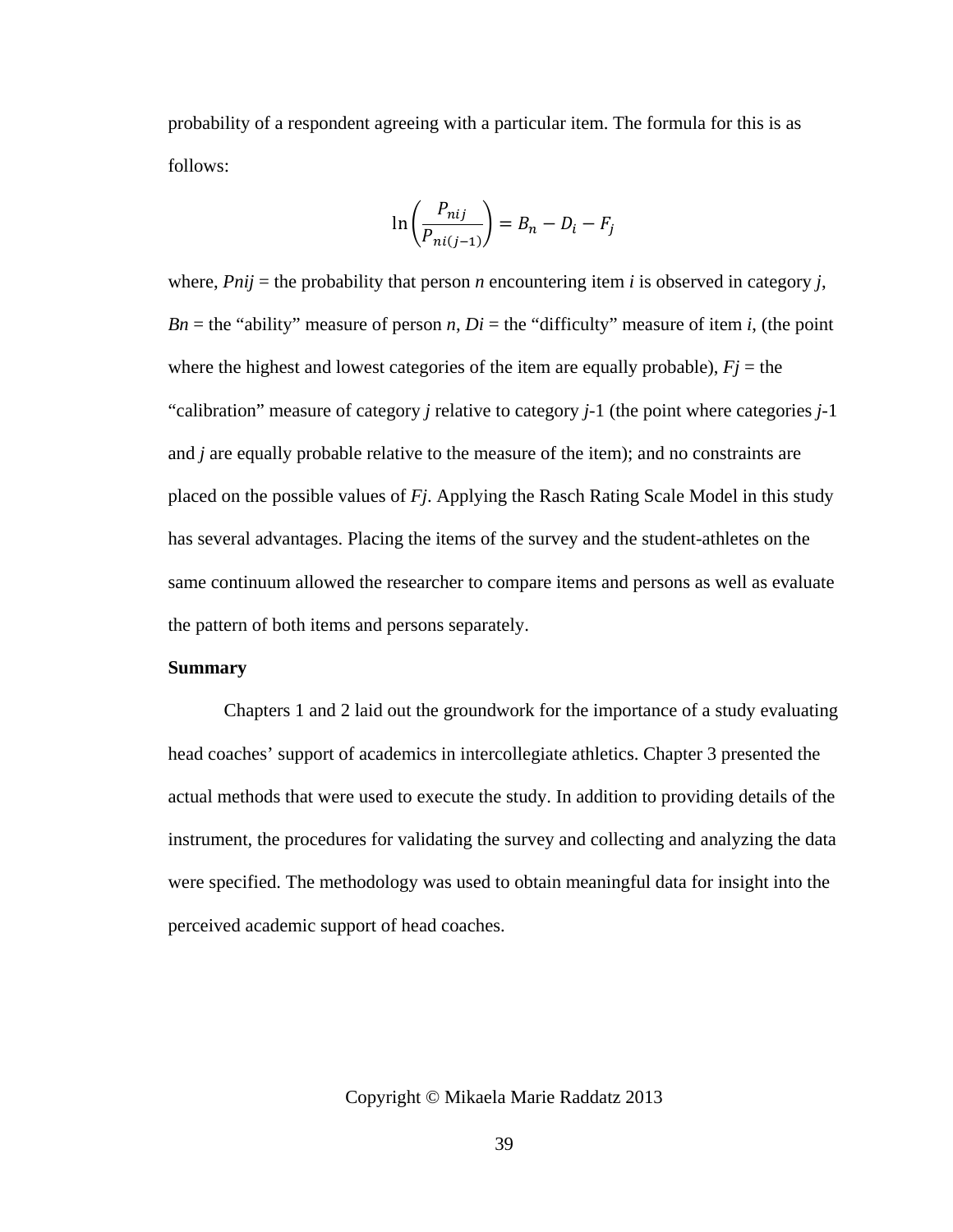#### **Chapter Four:**

### **Analysis and Results**

This chapter presents the results of the Academic Support of Head Coaches Survey distributed to investigate perceptions of Division I student-athletes. First, descriptive statistics are listed to provide insight into the demographic characteristics of the survey sample. Next, psychometric properties of the instrument are evaluated and survey validation is discussed. Lastly, results from the analysis are presented in relation to the research question of the study at hand:

 To what degree do student-athletes feel they receive academic support from their head coach?

### **Demographic Characteristics of Survey Sample**

It was the intent of the researcher to gather survey responses from student-athletes that represented a variety of characteristics within demographic categories. Three large Division I Universities participated in the study. A total of 326 responses were collected from a total of 1,154 student-athletes to whom the survey was sent, providing a response rate of 28%. A summary of the demographic characteristics of the 326 respondents are provided below (Table 4.1).

Demographic characteristics of student-athletes surveyed included a variety of grade levels, but there was a strong majority of student-athletes with higher GPAs (82.3% with 3.0 or greater) as compared to lower GPAs. Females (63.5%) also responded at a greater rate than males (36.5%). There were 25 sports currently active at the participating universities (not all universities offered the same sports) and 24 of the sports had at least one respondent, providing a wide array of perceptions.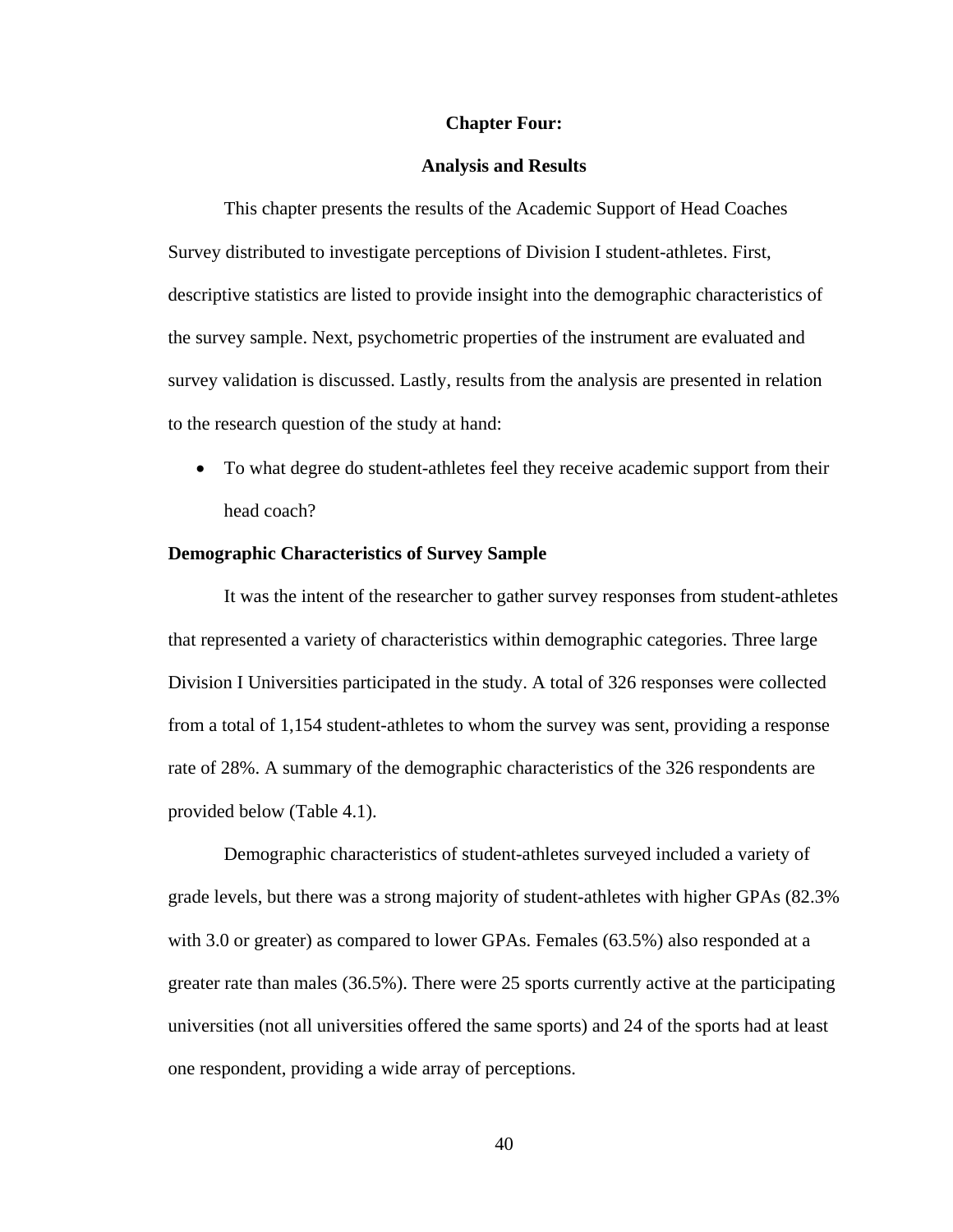## Table 4.1

*Descriptive Statistics of Survey Sample* 

| Variable   |                         | $\mathbf n$    | $\%$    |
|------------|-------------------------|----------------|---------|
| Gender     |                         |                |         |
|            | Male                    | 114            | 36.5    |
|            | Female                  | 198            | 63.5    |
|            | Year in School          |                |         |
|            | Freshman                | 109            | 34.5    |
|            | Sophomore               | 71             | 22.5    |
|            | Junior                  | 65             | 20.6    |
|            | Senior                  | 48             | 15.2    |
|            | 5 <sup>th</sup> Year    | 17             | 5.4     |
|            | <b>Graduate Student</b> | $\overline{4}$ | 1.3     |
|            | Former Student-Athlete  | $\mathbf{2}$   | 0.6     |
| <b>GPA</b> |                         |                |         |
|            | 3.5 or above            | 129            | 41.5    |
|            | $3.0 - 3.4$             | 127            | 40.8    |
|            | $2.5 - 2.9$             | 43             | 13.8    |
|            | $2.0 - 2.4$             | 11             | 3.5     |
|            | $1.5 - 1.9$             | $\overline{0}$ | $0.0\,$ |
|            | 1.4 or below            | $\,1\,$        | 0.3     |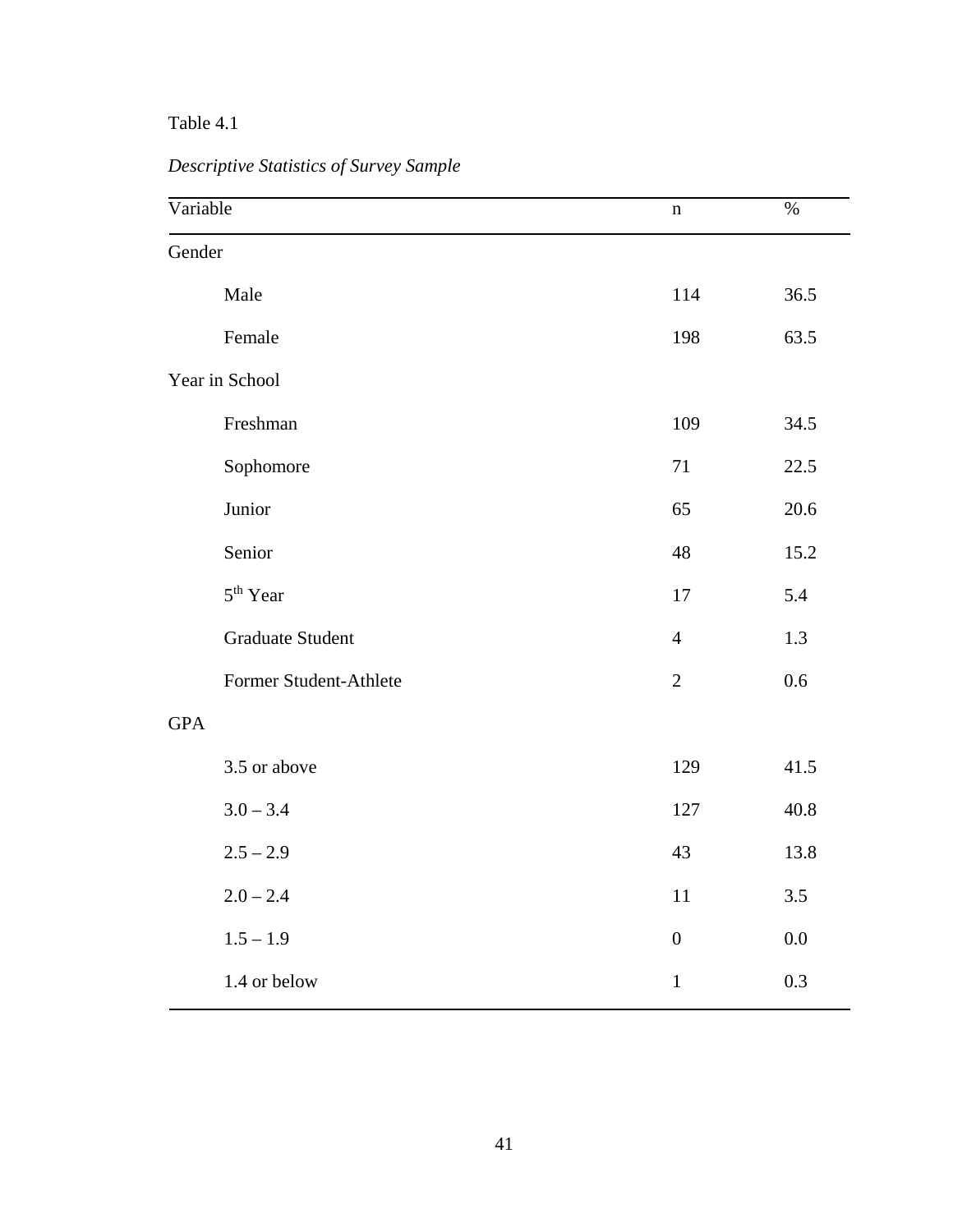# Table 4.1 (continued)

*Descriptive Statistics of Survey Sample* 

| Variable |                                       | n              | $\%$ |  |
|----------|---------------------------------------|----------------|------|--|
|          | Race/Ethnicity                        |                |      |  |
|          | American Indian/Alaskan Native        | 5              | 1.6  |  |
|          | Asian American/Asian                  | 5              | 1.6  |  |
|          | <b>Black/African American</b>         | 33             | 10.5 |  |
|          | Mexican American/Chicano/             |                |      |  |
|          | Puerto Rican/Latino/Hispanic          | 10             | 3.2  |  |
|          | Native Hawaiian/Pacific Islander      | $\overline{4}$ | 1.3  |  |
|          | White/Caucasian                       | 280            | 89.5 |  |
| Sport    |                                       |                |      |  |
|          | Baseball                              | $\overline{7}$ | 2.2  |  |
|          | Men's Basketball                      | 12             | 3.8  |  |
|          | Women's Basketball                    | 13             | 4.1  |  |
|          | Men's Cross Country/Track and Field   | 45             | 14.3 |  |
|          | Women's Cross Country/Track and Field | 52             | 16.6 |  |
|          | Women's Field Hockey                  | 9              | 2.9  |  |
|          | Football                              | 23             | 7.3  |  |
|          | Men's Golf                            | 8              | 2.5  |  |
|          | Women's Golf                          | 7              | 2.2  |  |
|          | Men's Lacrosse                        | $\overline{0}$ | 0.0  |  |
|          | Women's Lacrosse                      | 12             | 3.8  |  |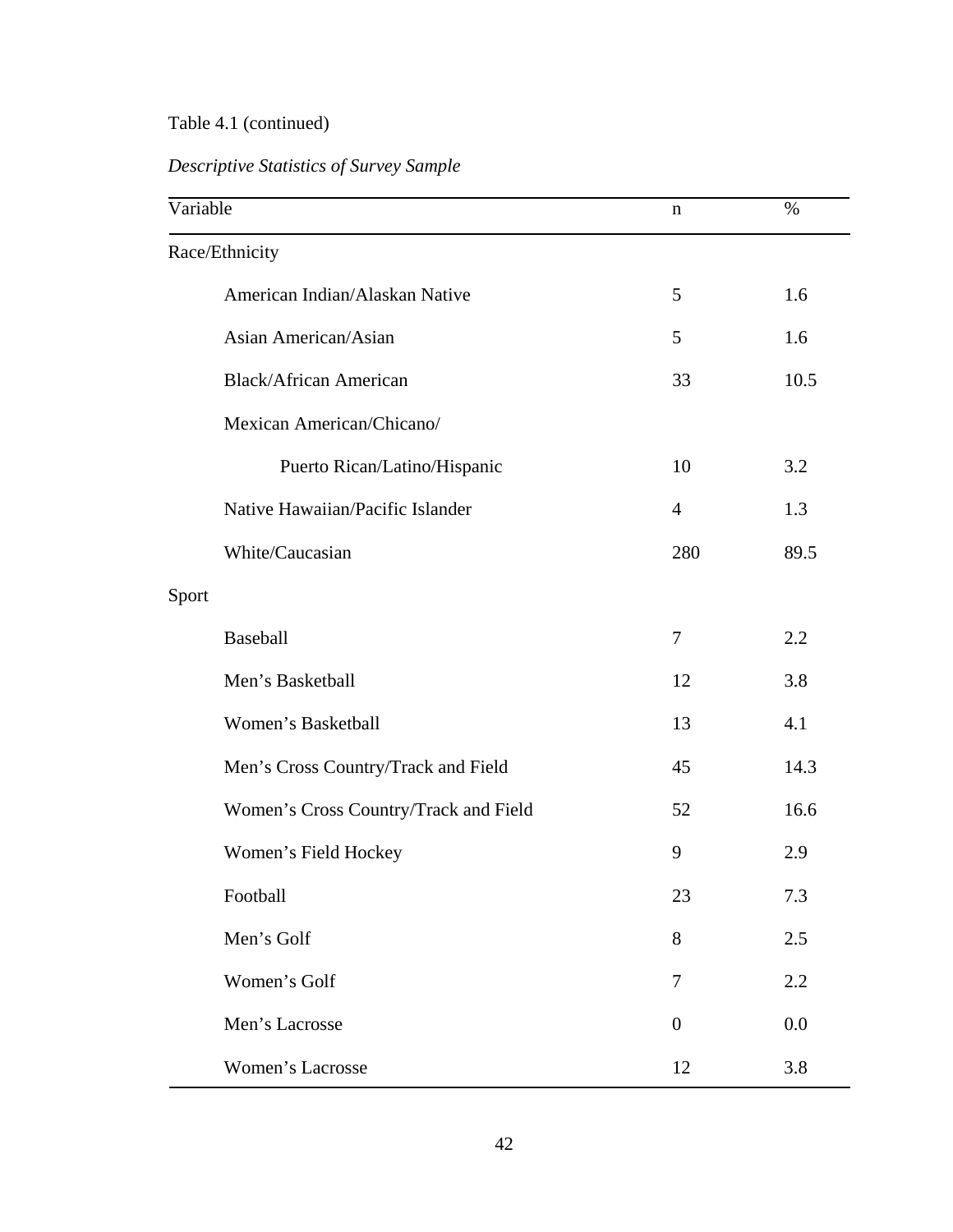### Table 4.1 (continued)

*Descriptive Statistics of Survey Sample* 

| Variable |                             | $\mathbf n$    | $\%$ |
|----------|-----------------------------|----------------|------|
| Sport    |                             |                |      |
|          | Women's Rowing              | 27             | 8.6  |
|          | Men's Skiing                | $\mathbf{1}$   | 0.3  |
|          | Women's Skiing              | 9              | 2.9  |
|          | Men's Soccer                | 7              | 2.2  |
|          | Women's Soccer              | 29             | 9.2  |
|          | Softball                    | 16             | 5.1  |
|          | Men's Swimming and Diving   | $\mathbf{1}$   | 0.3  |
|          | Women's Swimming and Diving | $\mathbf{1}$   | 0.3  |
|          | Men's Tennis                | $\mathbf{1}$   | 0.3  |
|          | Women's Tennis              | $\overline{2}$ | 0.6  |
|          | Volleyball                  | 23             | 7.3  |
|          | Wrestling                   | 9              | 2.9  |
|          |                             |                |      |

### **Psychometric Properties of Instrument**

In order to be confident about the information provided by the survey, it is important to evaluate the quality of the instrument and reproducibility of results. The psychometric properties of reliability and separation, person and item measure quality, rating scale effectiveness, dimensionality, and the item hierarchy representing the construct are assessed in the following section.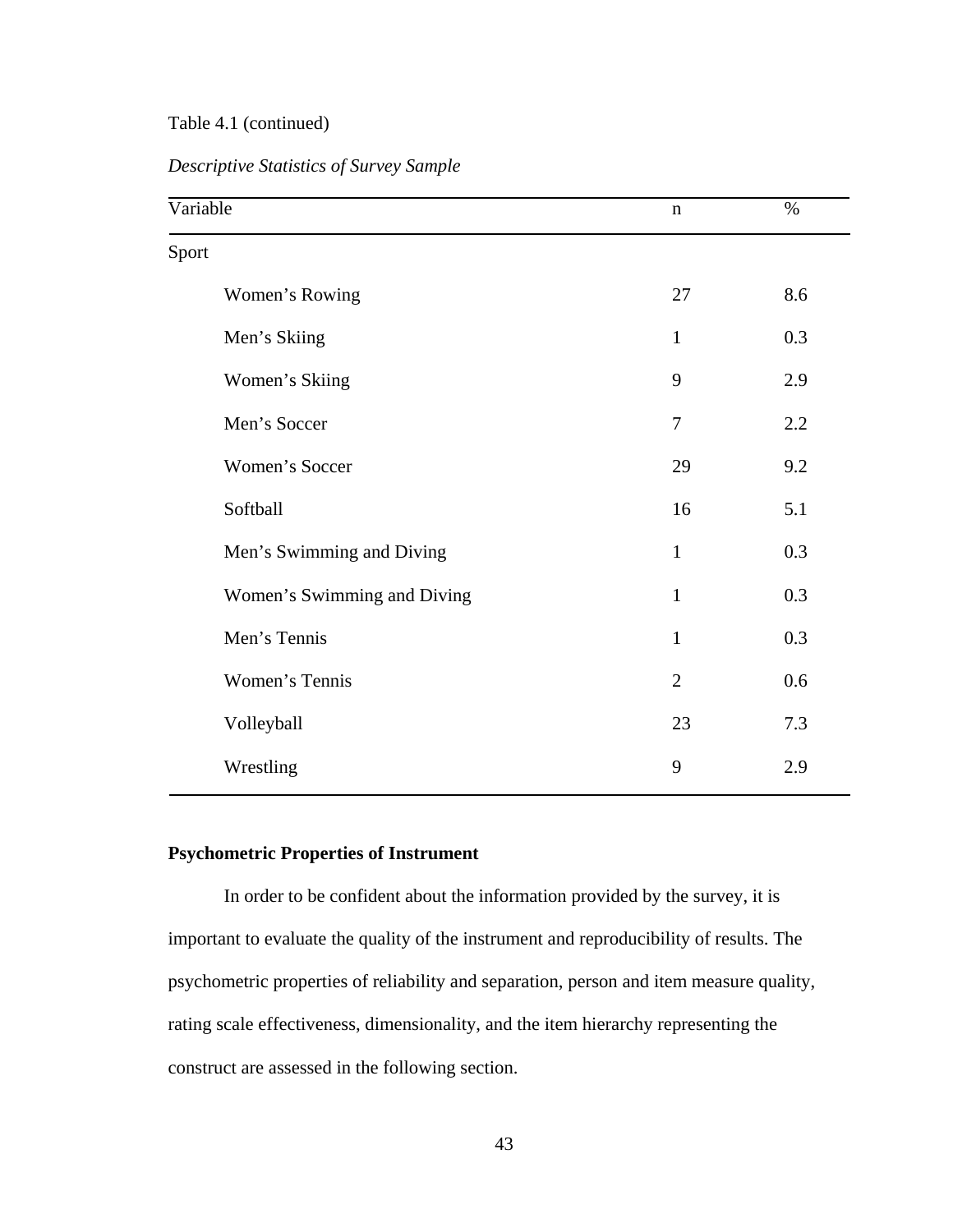**Reliability and Separation.** Reliability refers to the extent to which results are statistically reproducible. Low reliability estimates (less than .80) mean that the relative location of person or item measures is not stable. Separation refers to the extent to which statistically distinguishable levels of performance are discernible. When lower values of separation are present (less than 1.0), it suggests redundancy in items and less variability between persons in the ability or inability to endorse items (Green, 1996).

The reliability and separation estimates of both person and item measures for this instrument were stable (Table 4.2). Person reliability was .90 indicating high internal consistency. The person separation (3.00) indicated sufficient spread of student-athlete performance which means the instrument identified those who were likely to endorse items from those who were not. Item reliability was .94 suggesting reproducible results generated by the items. Item separation is used to verify the item hierarchy and therefore demonstrate construct validity. The item separation (4.08) indicated that items varied in difficulty and thus were able to discriminate student-athlete endorsement and confirm the item difficulty hierarchy. Therefore, the reliability and separation indices indicate reproducibility of relative measures for both persons and items and effective discrimination.

Table 4.2.

#### *Reliability and Separation*

|         | Reliability | Separation |
|---------|-------------|------------|
| Persons | .90         | 3.00       |
| Items   | .94         | 4.08       |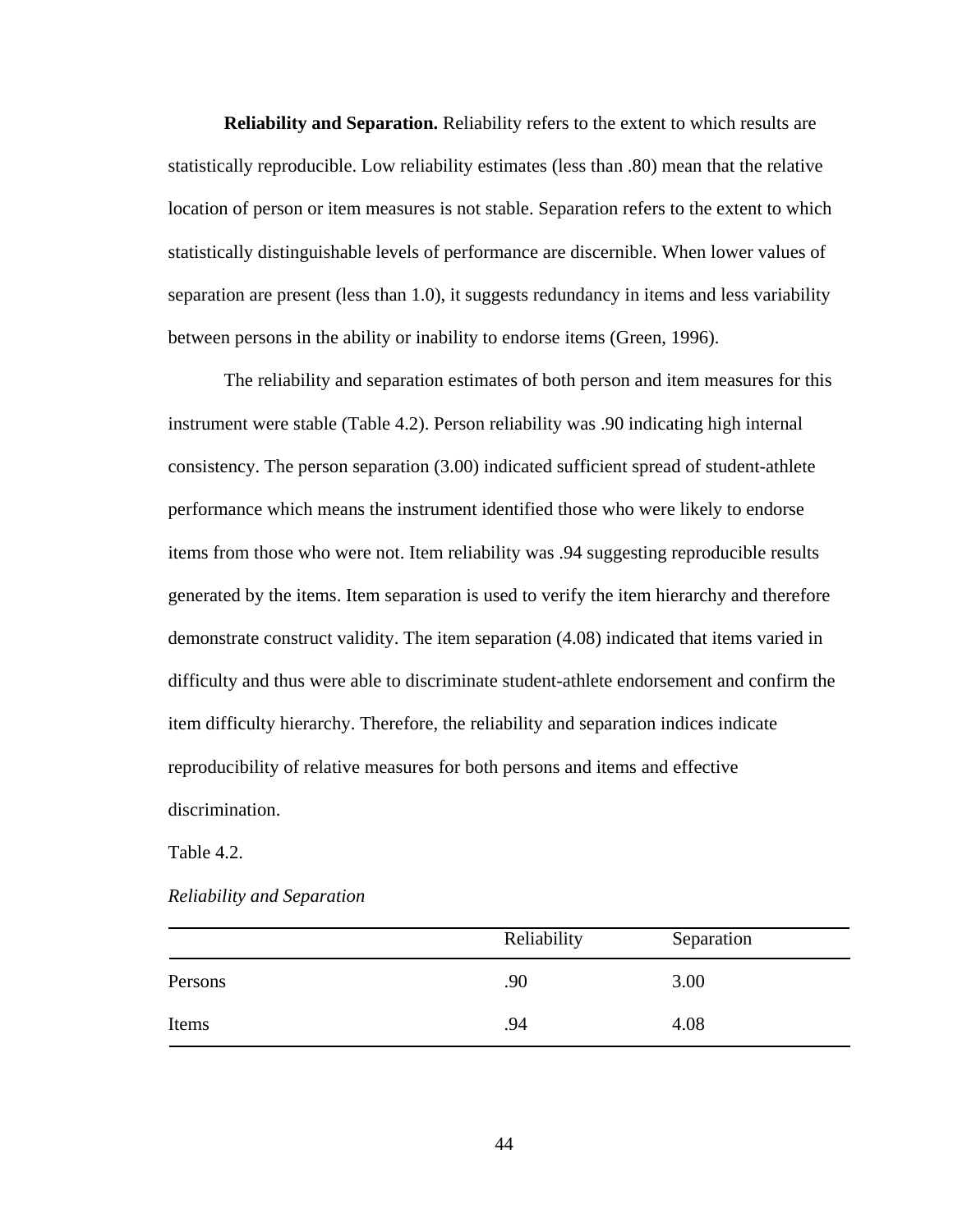**Person and Item Measure Quality.** Person and item measure quality is typically evaluated by examining fit statistics and stability of measures (Table 4.3). Overall datato-model fit is investigated by INFIT and OUTFIT mean square values. Mean square values of 1.00 are ideal, indicating the data fits what the model predicts (Wright & Linacre, 1994). Typically, values between 0.6 and 1.4 are acceptable for a non-high stakes examination or survey such as this. Person INFIT and OUTFIT statistics were .97 and .99, respectively, suggesting good overall fit. Of the 326 student-athletes who responded to the survey, 63 (19.3% of the sample) overfit and 51 (15.6% of the sample) underfit. Even though this appears to be a large portion of misfitting respondents, fluctuations such as these can be typical and do not distort measurement. A further look at results showed that the majority of the mean square values were not greater than 2.0 or below 0.5. Fit statistics exceeding these values may indicate degradation of measurement. Therefore, the fit statistics suggest adequate prediction of the data.

Table 4.3

|         |           | Measure | Model | <b>INFIT</b> | <b>OUTFIT</b> |
|---------|-----------|---------|-------|--------------|---------------|
|         |           |         | Error | <b>MNSQ</b>  | <b>MNSQ</b>   |
| Persons |           |         |       |              |               |
|         | Mean      | 2.53    | .73   | .97          | .99           |
|         | <b>SD</b> | 2.34    | .14   | .73          | .81           |
| Items   |           |         |       |              |               |
|         | Mean      | .00.    | .13   | 1.00         | .99           |
|         | <b>SD</b> | .57     | .00   | .23          | .32           |

*Overall Data to Model Fit Statistics*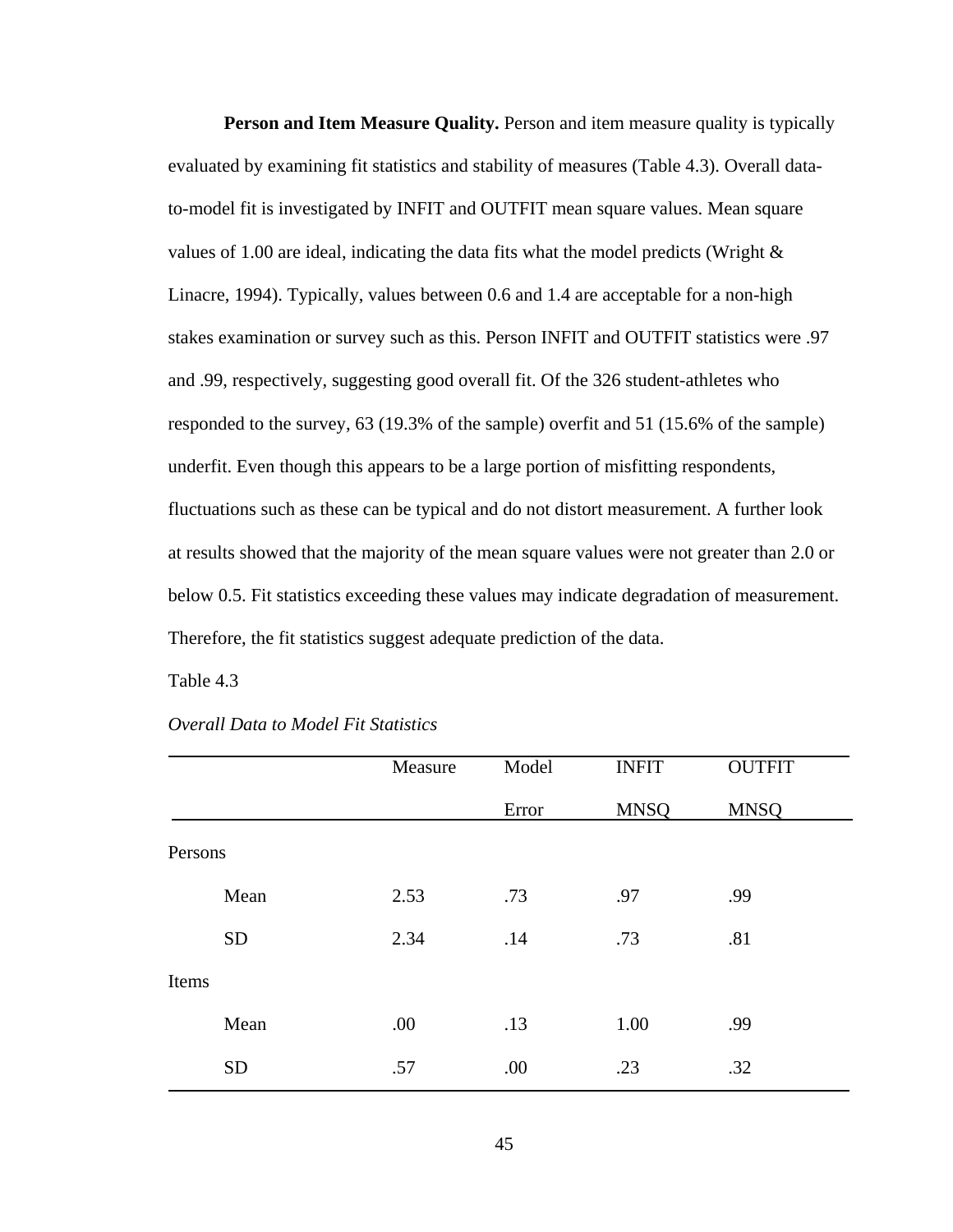Item measure quality was also evaluated by examining mean square fit statistics. Table 4.3 lists overall item statistics. The criteria used for person INFIT and OUTFIT mean square values as stated above were used for evaluating item INFIT and OUTFIT as well. The mean square values were near 1.0 signifying sufficient fit. The average standard error was .13 thus indicating measures were quite stable. Whereas Table 4.3 lists overall item statistics, Table 4.4 includes individual item statistics for each of the 10 survey items (complete item descriptions found in Appendix A). The statistics list the difficulty measure (Di), standard error estimate, and INFIT and OUTFIT mean square values. Difficulty measures ranged from -.93 to .71 logits indicating adequate discrimination. All items fell within the recommended range for fit statistics of 0.6 to 1.4 (Wright & Linacre, 1994) except the first item. However, this item was still below the suggested 2.0 cutoff value that could lead to measurement distortion. Overall, person and item INFIT and OUTFIT mean square values were near 1.0, indicating nearly perfect data-to-model fit.

Table 4.4

*Item Statistics* 

|                              |        |           | <b>INFIT</b> | <b>OUTFIT</b> |
|------------------------------|--------|-----------|--------------|---------------|
| Item                         | $D_i$  | <b>SE</b> | <b>MNSQ</b>  | <b>MNSQ</b>   |
| Q1 Communicates Expectations | $-.93$ | .14       | 1.62         | 1.89          |
| Q2 Appreciates Efforts       | .19    | .13       | .89          | .84           |
| Q3 Supports Goals            | $-.67$ | .14       | .75          | .69           |
| Q4 Best Interests            | .37    | .13       | .94          | .92           |
| Q5 Help Available            | $-.14$ | .14       | 1.08         | 1.03          |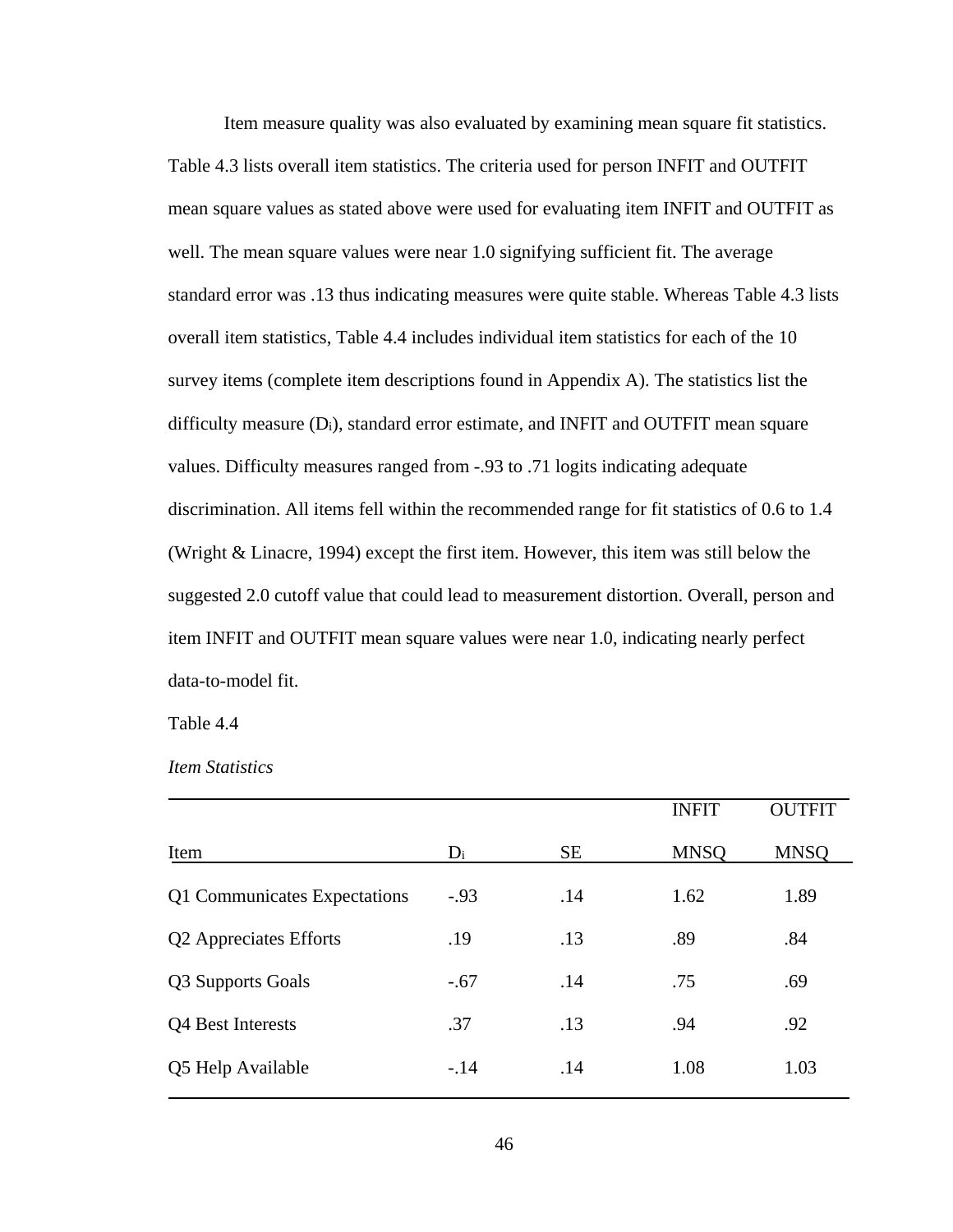### Table 4.4 (continued)

### *Item Statistics*

|                             |        |           | <b>INFIT</b> | OUTFIT      |
|-----------------------------|--------|-----------|--------------|-------------|
| Item                        | $D_i$  | <b>SE</b> | <b>MNSQ</b>  | <b>MNSQ</b> |
| Q6 Cares About Well-Being   | $-.66$ | .14       | .90          | .81         |
| Q7 Notice Best Job          | .71    | .13       | 1.08         | 1.08        |
| Q8 Pride in Accomplishments | $-.09$ | .14       | .94          | .91         |
| Q9 Keeps Motivated          | .71    | .13       | .96          | .96         |
| Q10 Provides Support        | .50    | .13       | .79          | .75         |
|                             |        |           |              |             |

**Rating Scale Effectiveness.** The quality of rating scales can be evaluated by appropriateness of response options, how the categories function, and the consistency of interpretation of items by respondents (Linacre, 2002). Table 4.5 lists the rating scale diagnostics produced by WINSTEPS. The frequency of responses in each rating category are found in the count and percentage columns. Results showed that collapsing the response categories suggested by the pilot test analyses was successful as respondents fully used each response option. Evaluation of the fit of response categories to the structure of the rating scale is performed by examining INFIT and OUTFIT mean square values. The range of INFIT and OUTFIT mean square values that suggest a productive rating scale is 0.6 to 1.4, with ideal values near 1.0 (Wright & Linacre, 1994). The fit statistics of each response category fell within this range, indicating adequate fit to the rating scale.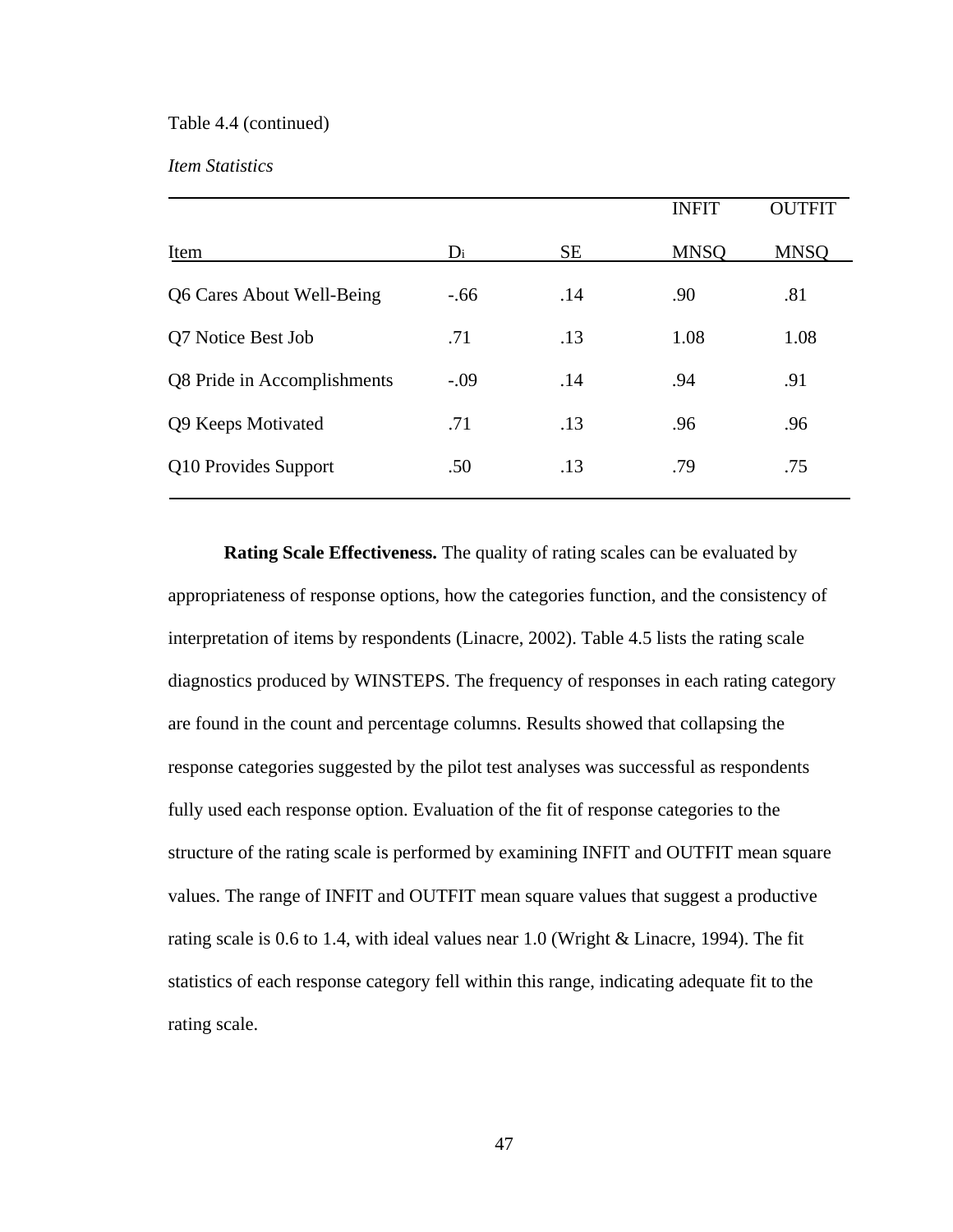Response categories should also function as "step calibrations," increasing in ascending order. In other words, the structure calibrations and category measures should increase in value, indicating respondents appropriately distinguished the ordinal pattern of response options (Linacre, 2002). Results showed that response categories functioned appropriately and were used in the correct pattern.

Table 4.5

|                              |                  |    | <b>INFIT</b> | <b>OUTFIT</b> | Structure   | Category |
|------------------------------|------------------|----|--------------|---------------|-------------|----------|
|                              |                  |    |              |               |             |          |
| <b>Rating Scale Category</b> | $\boldsymbol{n}$ | %  | <b>MNSO</b>  | <b>MNSQ</b>   | Calibration | Measure  |
|                              |                  |    |              |               |             |          |
| (1) Strongly Disagree        | 72               | 2  | 1.17         | 1.35          | <b>NONE</b> | $-4.61$  |
|                              |                  |    |              |               |             |          |
| $(2)$ Disagree               | 338              | 11 | .91          | .88           | $-3.46$     | $-2.07$  |
|                              |                  |    |              |               |             |          |
| $(3)$ Agree                  | 1462             | 46 | .96          | 1.00          | $-.68$      | 1.74     |
|                              |                  |    |              |               |             |          |
| (4) Strongly Agree           | 1324             | 41 | 1.05         | 1.01          | 4.14        | 5.25     |
|                              |                  |    |              |               |             |          |

*Rating Scale Diagnostics* 

**Dimensionality.** In psychometrics, it is desirable that an instrument used to measure a construct is unidimensional. In other words, only one construct is measured at a time. In reality, it is difficult to develop an instrument that is perfectly unidimensional, but it is possible to construct a sufficiently unidimensional assessment tool (e.g., an examination or survey) for quality measurement.

To evaluate the dimensionality of this survey, a principal components analysis (PCA) of standardized residual correlations was performed. Results indicated that 56.6% of the variance was accounted for by the measures, with 45.9% and 10.7% of the variance accounted for by persons and items, respectively. The largest secondary dimension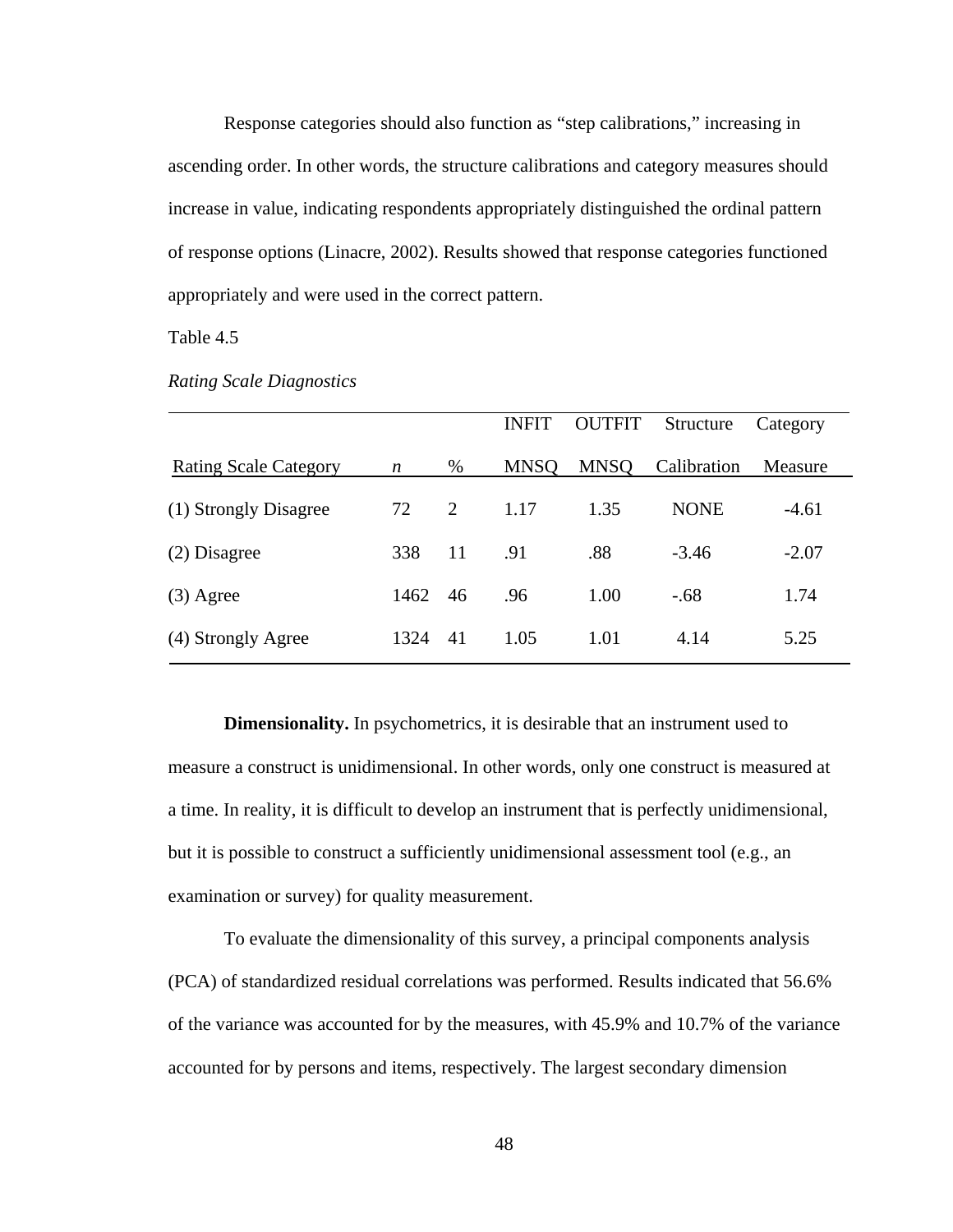accounted for 7.5% of the variance. The variance account for by the items is just over one times the variance accounted for by the largest secondary dimension, indicating there may be a second dimension. However, the minimum eigenvalue considered to be a dimension is 2.0 and the eigenvalue for the largest secondary dimension was 1.7; therefore there did not exist evidence of a second dimension. Collectively, the Rasch dimension was both sufficient in magnitude and detection to be discernible as the primary dimension, thus meeting the requirement for unidimensionality.

**Item Hierarchy.** One of the aforementioned advantages of the family of Rasch models is that they allow for person and item measures to be placed on the same scale for meaningful comparisons. If the data fit the model, the hierarchy of item difficulties represents the construct of interest. In this study, the hierarchy would denote the academic support of head coaches. All 326 student-athletes and the 10 survey items were placed on a scale illustrated by the construct map in Figure 4.1. The scale on the left side of the construct map is in the unit of logits. When student-athletes responded to each item, they rated their level of agreement with the statement using an ordinal rating scale. The ordinal data were then converted to their natural logarithm, thus producing logit values. These logit values are interval level measures. Figure 4.1 shows person and item logit values after using the Rasch Rating Scale Model.

Person ability measures are on the left half of the ruler and item difficulty measures are on the right. The higher up on the ruler a person is, the greater their logit value, and the more ability they have. In this case, greater ability means that a studentathlete has a higher probability of endorsing an item. The student-athletes on the bottom of the ruler, with negative ability measures, are less likely to endorse items. Note that on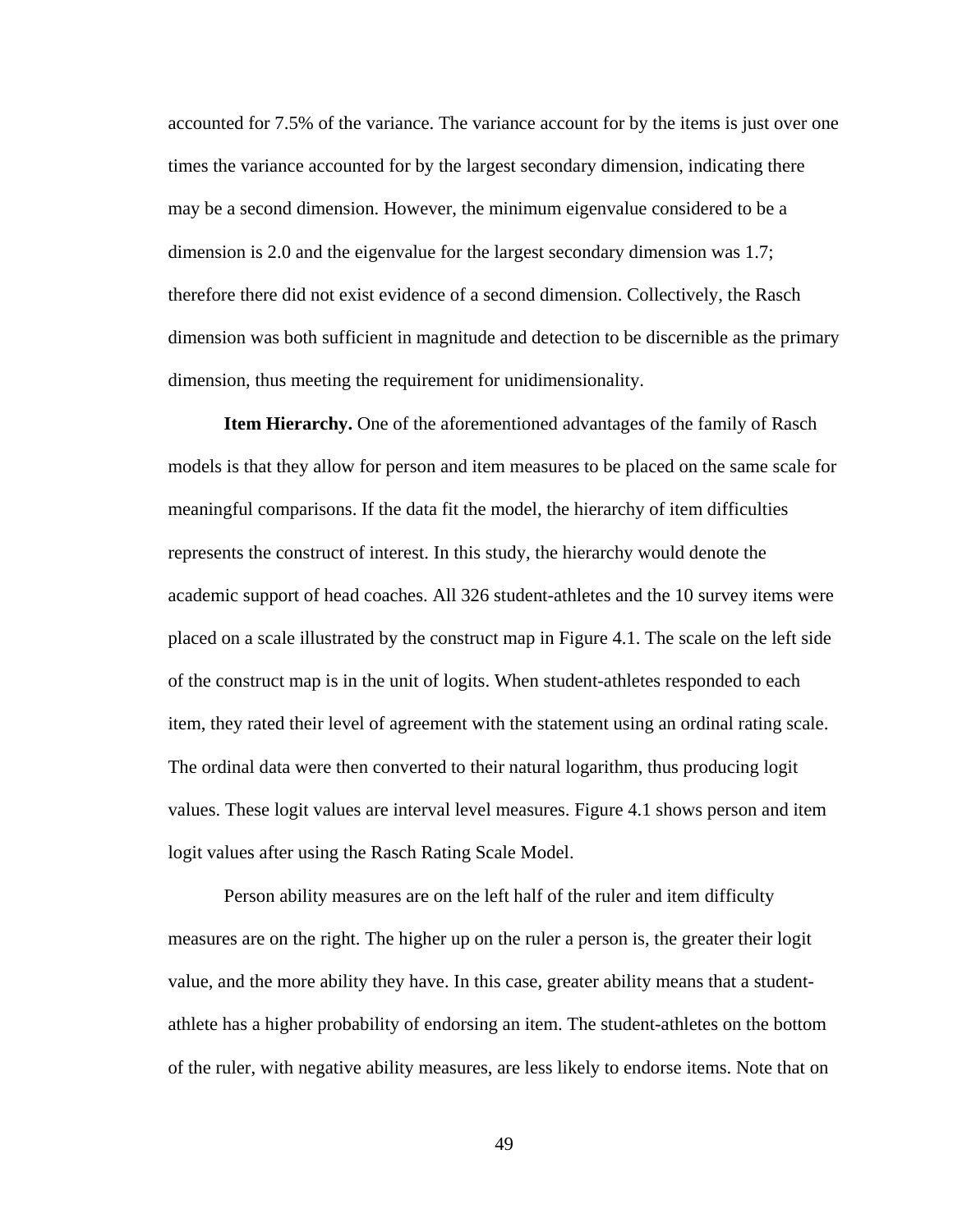the bottom of the construct map, the key indicates that the "#" symbol represents five student-athletes and the "." represents one to four student-athletes. The items on the construct map range from the most difficult items on the top (positive logit values, to the easiest items on the bottom (negative logit values). Greater difficulty values mean that the items are more difficult to endorse. Easier items are easier to endorse. Brief summaries are listed to identify items (full item descriptions can be found in Appendix A or C).

The center of the construct map includes the letters M, S, and T, which represent the mean, standard deviation, and two standard deviations away from the mean for persons and items (on respective sides). The mean logit value for student-athletes is 2.53 with the majority within two standard deviations of the mean (the greater T is just above the span of the construct map with a value of 7.21 logits). The mean difficulty for items is 0.0, with all items falling around the mean and within two standard deviations. The cluster of items on the bottom end of the scale and persons toward the top means the items are very easy for respondents to endorse. If this were an examination, the researcher would report that the examination is not targeted well to examinees and items are too easy. For survey research, a tight cluster of easy items means that in general, student-athletes agreed with the 10 items. As illustrated by the construct map, the most difficult items to endorse were Items 7 and 9 ("Notice Best Job" and "Keeps Motived"). The easiest item to endorse was Item 1 ("Communicates Expect"). This will be discussed further as related to the research question.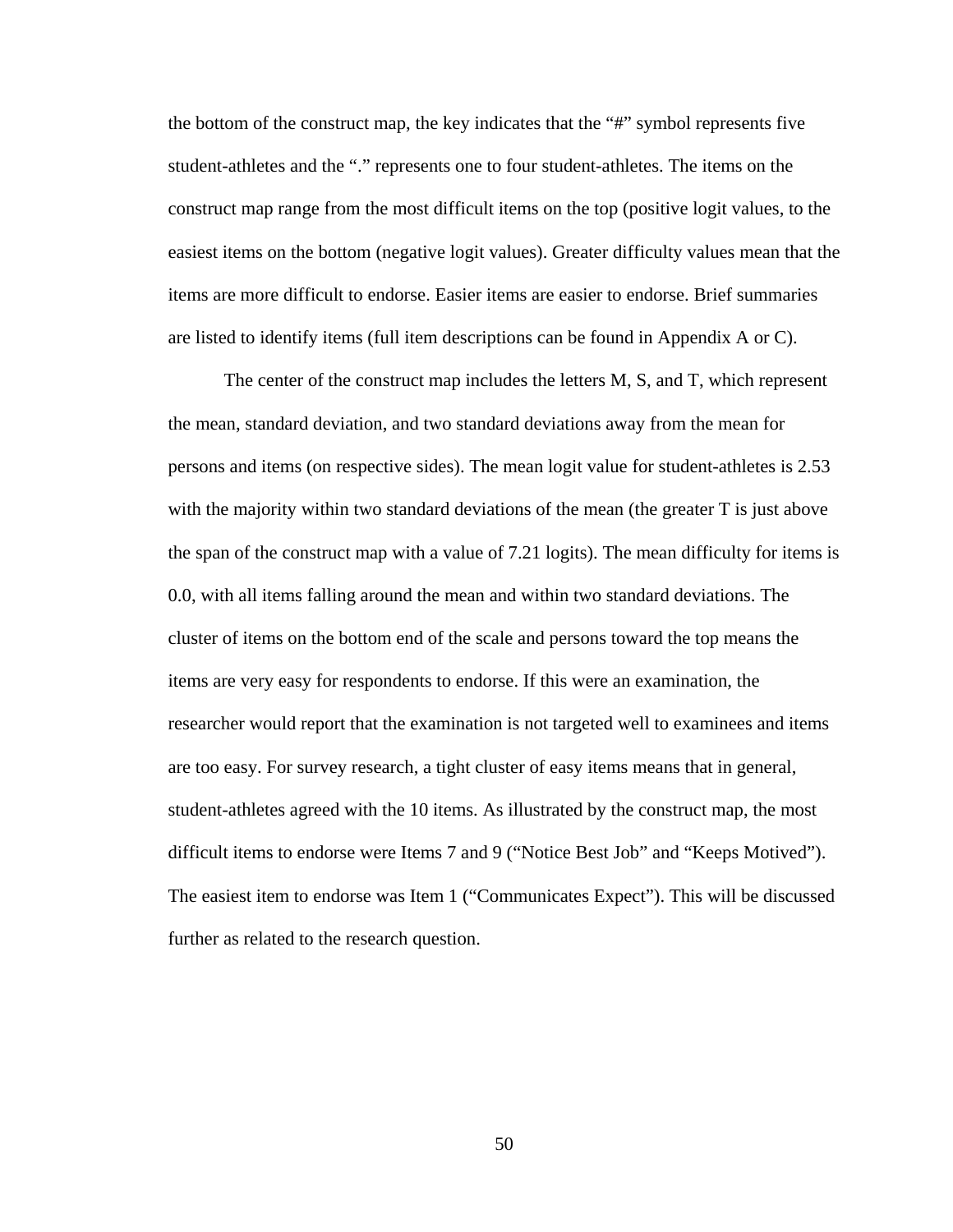```
MEASURE Student-Athl - MAP - Item 
             <more>|<rare> 
    7 .########## + 
                  \|.### | 
                \cdot | |
6 +| 
             .###
                  \| 5 .### + 
                 S| 
              ### | 
              .## | 
 4 . + 
              .## | 
                \cdot | |
             . \#\#3 \qquad \qquad . \qquad +. \#M| 
            .#### | 
2 +.#### | 
                \cdot | |
            ##### |T 
1 \quad 1 \quad . \quad .### | Keeps Motivated Notice Best Job 
                . |S Provides Support 
               ## S| Appreciates Efforts Best Interests 
   0 +M Accomplishment Pride<br>
## | Help Available
                  | Help Available
               .# |S 
                  | Supports Goals Well-Being
  -1 + Communicates Expect
                . |T 
               . \#\cdot | |
-2 +
                 T| 
                  \|\|-3 . +\cdot | |
                  \|\|-4 +
                  \|\|\|-5 +\|\|\cdot | |
-6 . +<less>|<frequent> 
  EACH "#" IS 5: EACH "." IS 1 TO 4
```
*Figure 4.1 Construct Map* 

### **Results Related to Research Question**

As previously stated, before results can be discussed, it is important to establish the validity of the information provided by the survey. To ensure validity, psychometric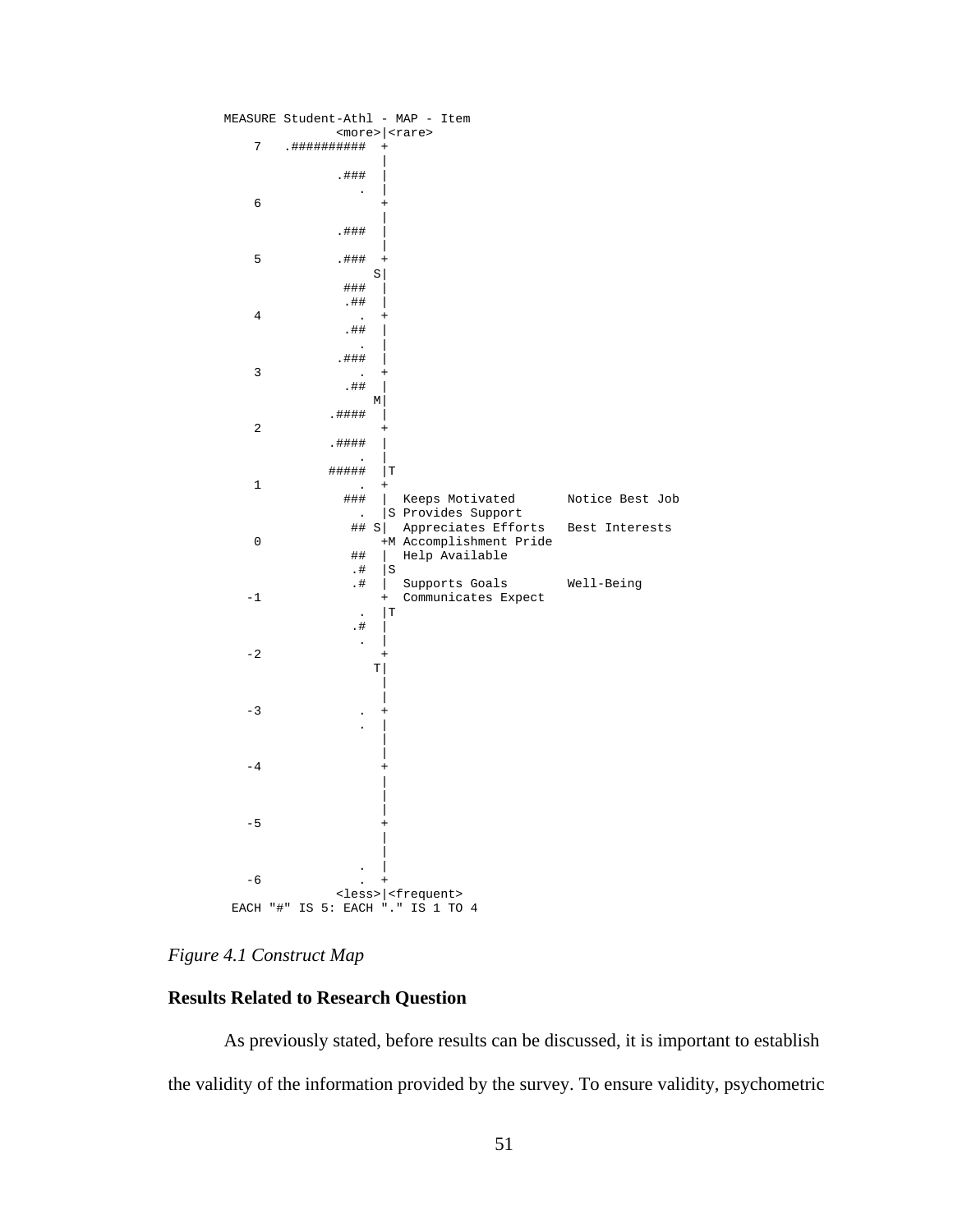properties of the instrument were evaluated and outcomes were reported in the preceding section. This evaluation resulted in information confirming the validity and reliability of the instrument and data. With this verification, results will be discussed in the following section in relation to the research question:

 To what degree do student-athletes feel they receive academic support from their head coach?

Lastly, the items not included in the Academic Support of Head Coaches Survey, but adding valuable information, will be discussed as related to the survey results.

**Academic Support of Head Coaches Survey Results.** The construct map (Figure 4.1) provides an illustration of the extent to which student-athletes feel supported by their head coach in academic endeavors. The location of the items on the scale exhibits how easy or hard the items are as compared to person ability measures. In this study, the items are located further down on the scale indicating, as a group, that they are relatively easy to endorse. In other words, overall, student-athletes more often either agreed or strongly agreed with the statements measuring academic support provided by head coaches. However, this is a general trend and as the evaluation of the rating scale effectiveness revealed, all response options were utilized. This means that not all studentathletes felt supported by their head coach in every aspect included in the survey. Furthermore, some items were easier to endorse than others.

The easiest item on the survey to endorse was Item 1 that read "My coach clearly communicates his/her expectations." This is promising because student-athletes are at least aware of what their head coach expects, even if they may not abide by it. However, what is not clear in this item is what exactly the expectations are. Does the head coach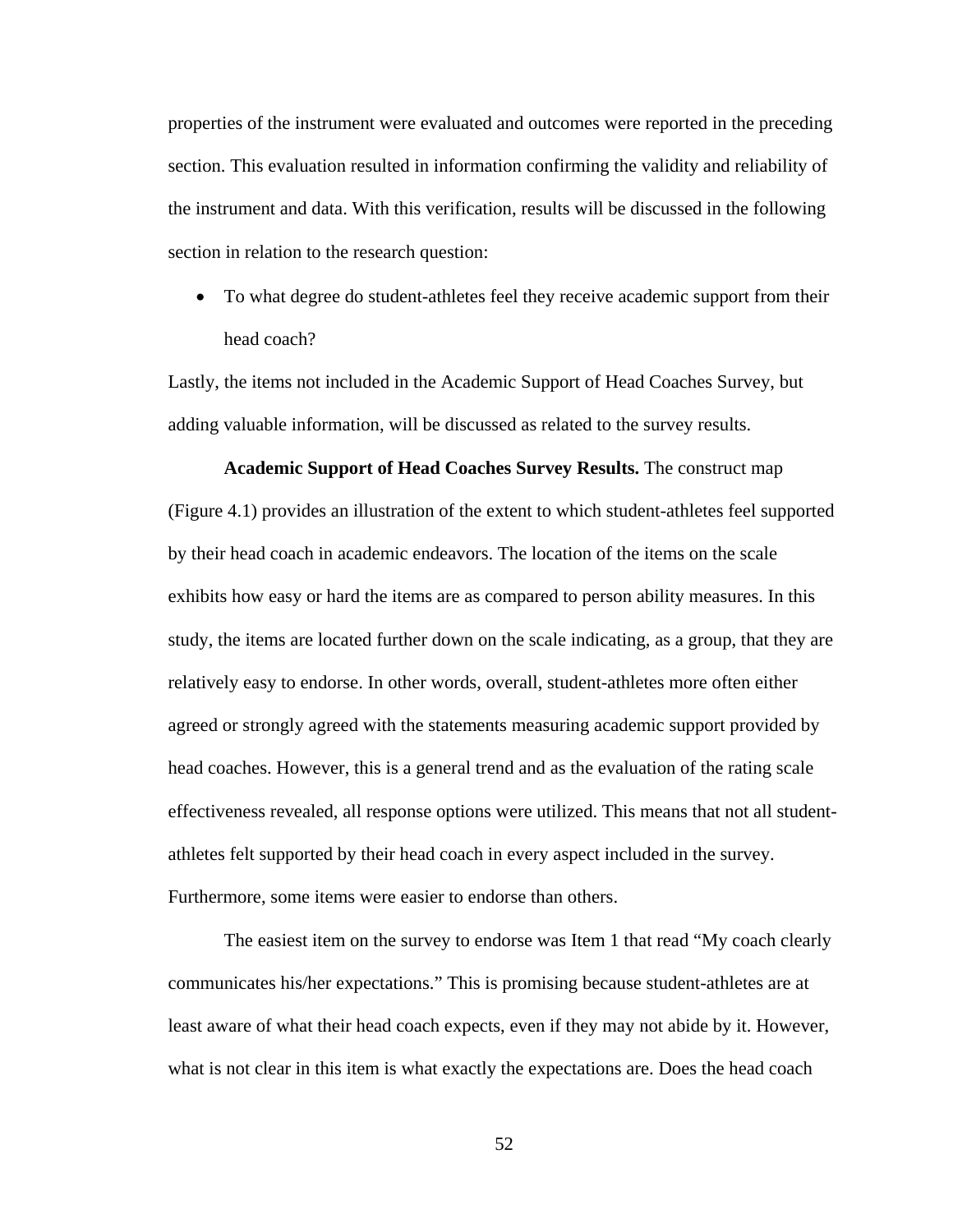demand that academics always come first? Does the head coach simply mandate that players are eligible regardless of level of effort provided by student-athletes? A descriptions of expectations would be beneficial for future efforts in order to better understand the responses to this questions. Even so, it is a positive result that studentathletes know what is expected of them because at a minimum, academics are part of a conversation between the coaches and the team.

The next two items easiest to endorse seem to go hand-in-hand. Student-athletes perceive that their head coach supports their goals and values and cares about their wellbeing. This is assuring as student-athletes attend school in order to earn a degree, so head coaches should be supportive of focusing on academics over athletics. Concluding that all student-athletes place academics ahead of athletics may be an optimistic generalization, but based on a qualitative analysis of the open-ended item on the survey discussed later, this seems to be the trend.

The fourth easiest item to endorse was that help is available from the head coach when needed. In line with the aforementioned three items, student-athletes not only report that they are aware of what their head coach expects, but are also supported in their goals and values and are able to approach their coach and ask for help when necessary. The type of assistance provided is unknown, but student-athletes receive enough help from head coaches to report feeling supported.

Item 8 and Item 2 illustrated on the construct map indicate the fifth and sixth easiest items to endorse (going from easiest to most difficult) or the fifth and sixth most difficult items to endorse (going from most difficult to easiest). Thus, Items 8 and 2 are the middle items and separate the bottom (easiest) and top (most difficult) four items.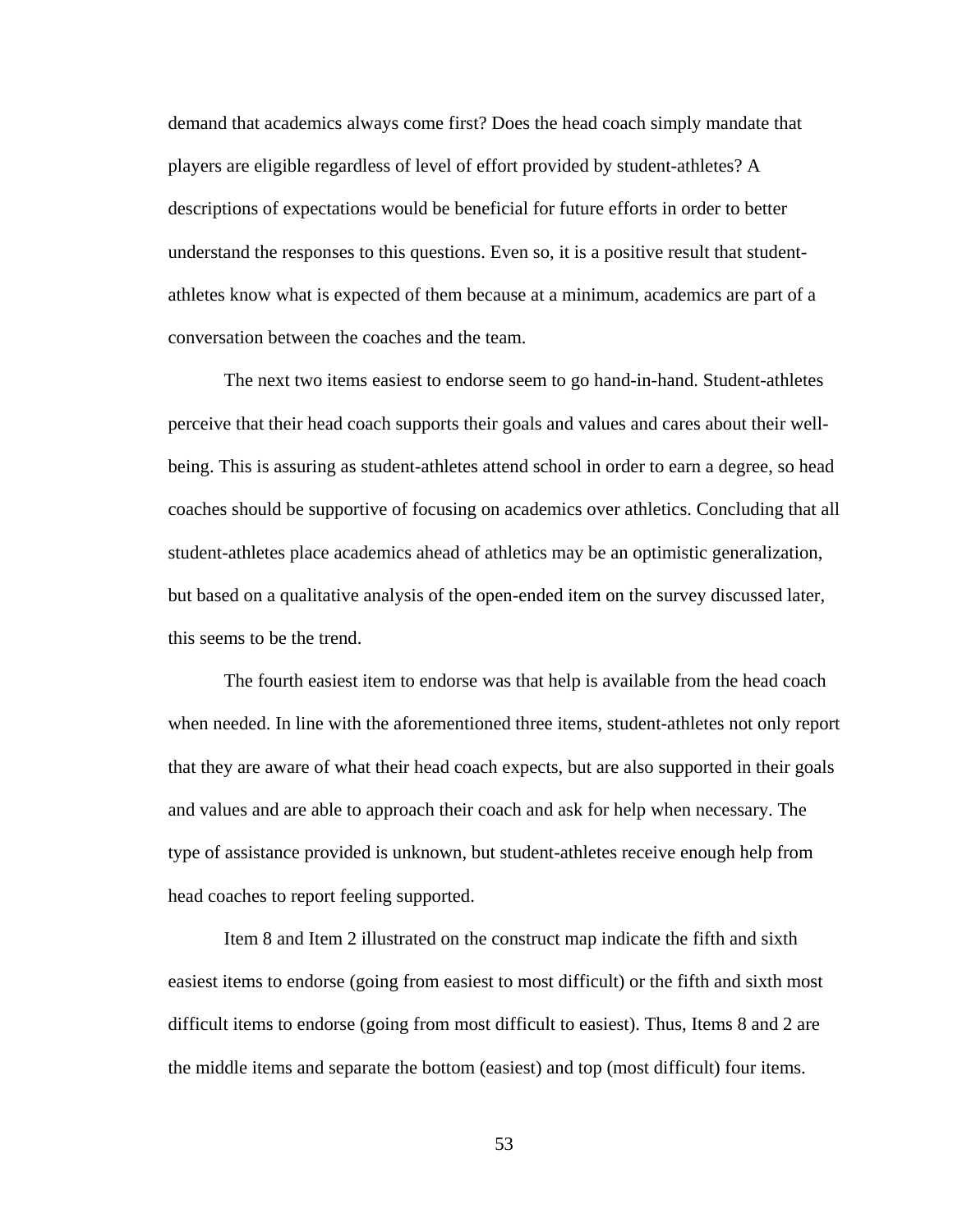They also seem to be related. Student-athletes had about the same probability of agreeing that their head coach takes pride in academic accomplishments and appreciates their efforts. Here it seems that head coaches are supportive of academics as far as being up front with student-athletes about what is expected, but when the team actually does well, it is not necessarily noticed.

The remaining items are where the trend of probability of endorsement becomes more interesting. The item that is fourth most difficult to endorse is whether or not head coaches take the best interests of student-athletes into account (Item 4). This item is similar to Items 3 and 6 (supportive of goals and values and cares about well-being) which were much easier to endorse. A substantive evaluation of Item 4 indicates that head coaches are supportive of what student-athletes want and if they are happy with their academic endeavors, but ultimately care about the success of the team. In other words, head coaches may know the goals of student-athletes and are supportive of their values, but do not necessarily care as much about their best interests. As discussed in the literature review, the actual best interests of student-athletes are often different than what coaches think are the best interests of student-athletes.

 The third most difficult item to endorse tells the same story. Item 10, which reads "My coach provides me with support I need," is similar to Item 5. Item 5 was the fourth *easiest* item to endorse. The wording of these two items is what could have made the difference. Item 5 was easier to endorse head coaches help when called upon for assistance. Item 10 on the other hand indicates that the head coach provides support without being asked. Therefore, the difference in difficulty between these items lies in the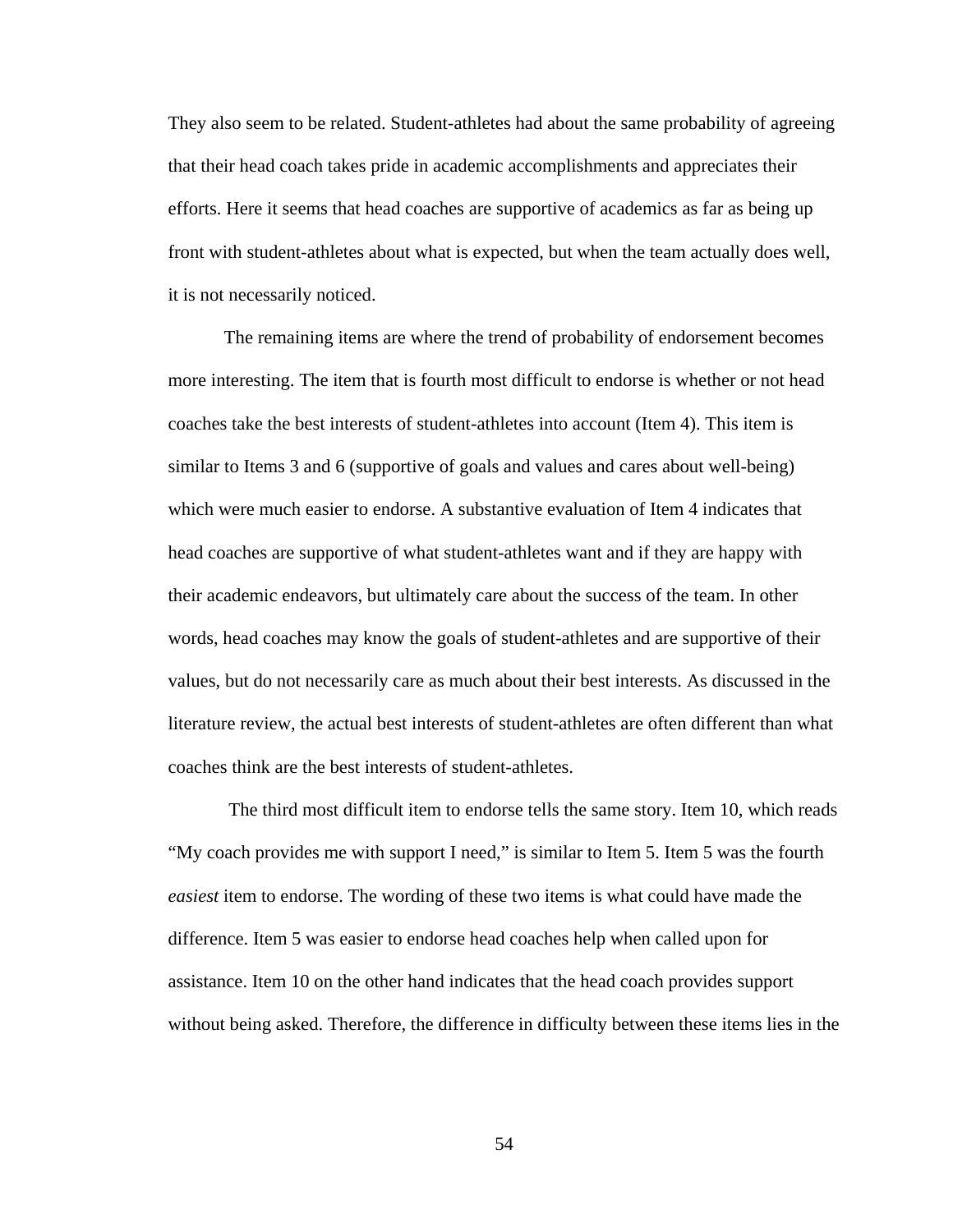willingness for head coaches to help before assistance is requested. This trend leads to the next item which is the second most difficult to endorse on the survey.

Student-athletes had a difficult time agreeing with Item 9, as compared to other items, which reads "My coach helps to keep me motivated." Following the pattern of moving from easiest to most difficult to endorse, it seems that head coaches lay out academic expectations for the team and generally care about student-athlete well-being, but do not proactively encourage academic success. Each of the items that were easier to endorse had to do with the focus of the student-athlete and the reaction from the head coach. The items that called upon the coach to be more proactive, keeping studentathletes motivated and providing support for example, were more difficult to endorse.

Of the 10 items on the survey, the most difficult item to endorse read "If I did the best job possible, my coach would be sure to notice." A substantive evaluation of this item indicates that student-athletes do not feel their head coach goes out of their way to notice when individuals on the team excel in academics. This is not to say that if a student-athlete presents a notable paper, examination, or project to a head coach that they would not be proud and recognize the accomplishment, it is just not likely that the coach actively tracks academic successes and would notice without mention. Even though this item is similar to the two items in the middle of the ruler (Items 8 and 2), Item 7 is more difficult to endorse because it means the head coach acknowledging student-athletes going above and beyond, not just supporting good effort.

Overall, the items included in the instrument were easy to endorse as compared to student-athlete ability. However, the location of each item relative to the other items tells an important story. In order to answer the research question at hand, results were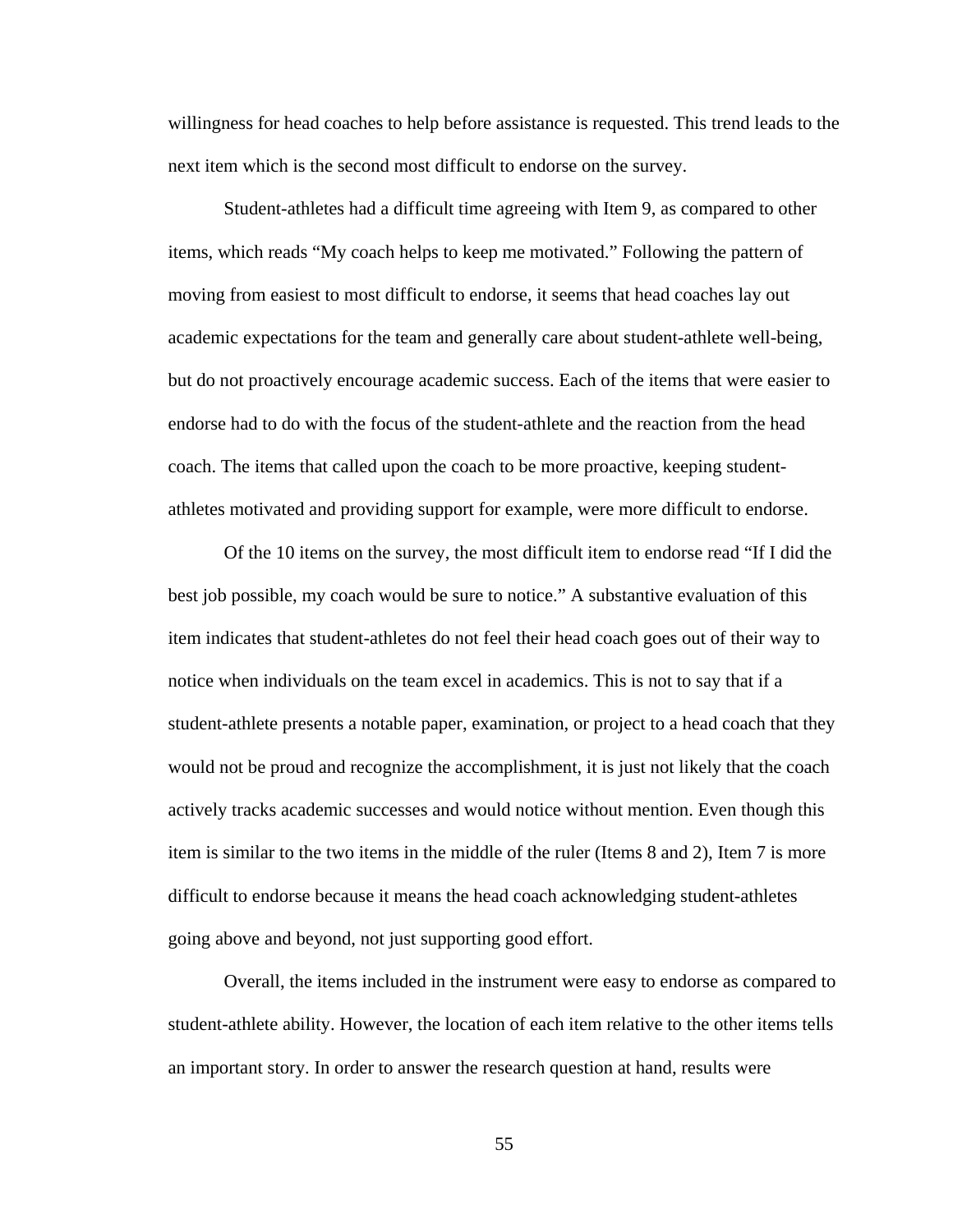reviewed and indicated that student-athletes, in general, feel they receive academic support for their head coach. Even so, there are clear areas that head coaches could improve upon to create the best support system possible for student-athletes. A discussion about demographic characteristics and how they relate to the aforementioned results as well as a qualitative evaluation of the open-ended item follows.

**Additional Item Results.** The items not included in the 10 item Academic Support of Head Coaches Survey provide valuable information about the student-athletes who responded to the survey. Three questions were asked after the demographic characteristics items. The first item read "Rate your identity as a student and/or athlete" and included a seven point Likert-type rating scale where 1 = *Student* and 7 = *Athlete*. Answering with a 4 indicated that the respondent felt they were equally a student and an athlete. A response less than 4 meant the respondent identified more as a student than an athlete and a response greater than 4 meant the respondent identified more as an athlete than a student. Frequencies of each response can be found in Table 4.6. While it is not surprising that the highest percentage of respondents identified as a student and an athlete equally, the percentage of respondents in other rating categories is interesting. Ignoring the 38.1% in category 4, 40.3% of respondents identified more as an athlete than as a student. This leaves just 21.4% who identify as students more than as athletes. These results will be discussed further in the next chapter.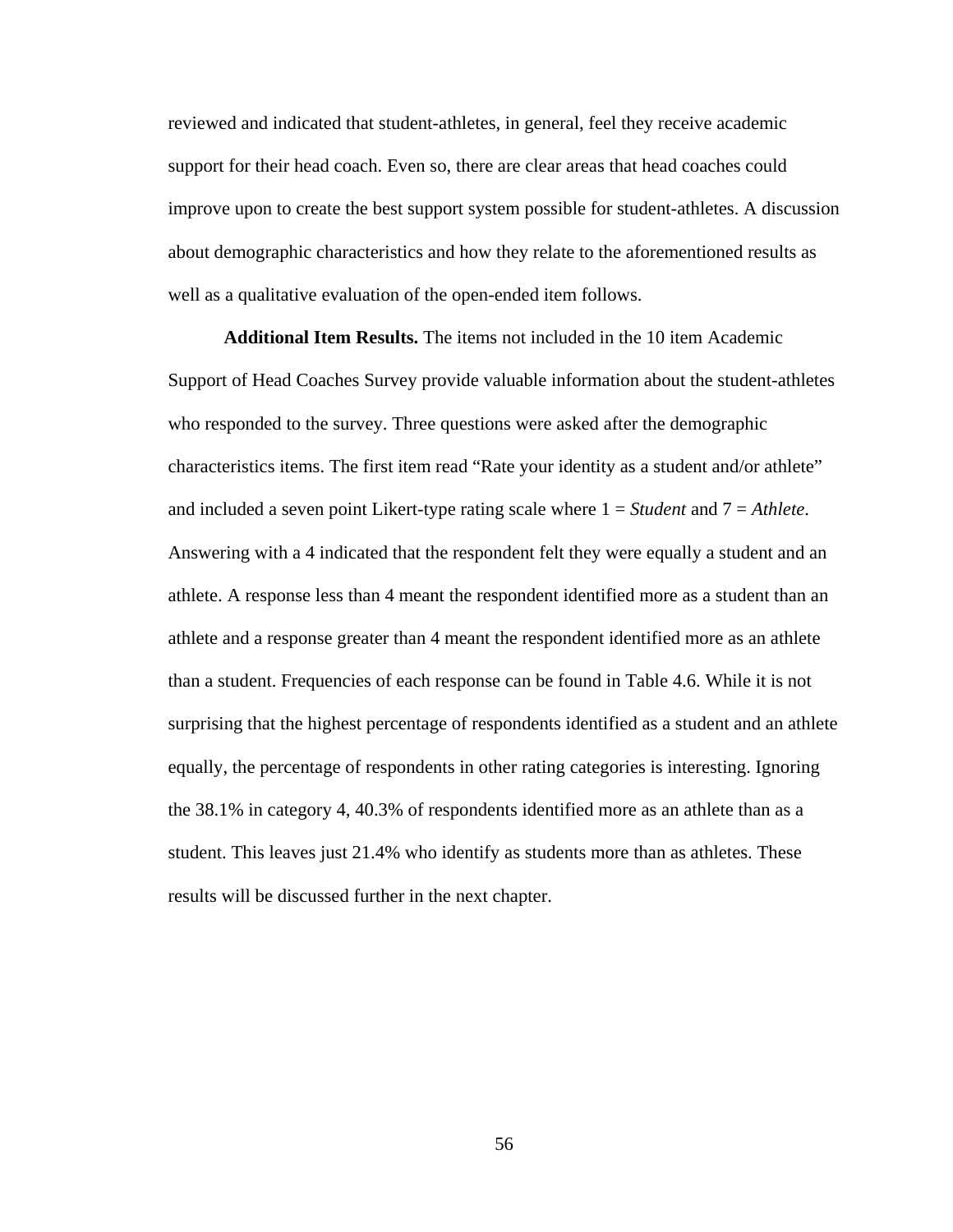### Table 4.6

| <b>Rating Scale</b> | $\mathbf n$  | $\%$ |
|---------------------|--------------|------|
| (1) Student         | $\mathbf{1}$ | 0.3  |
| (2)                 | 16           | 5.1  |
| (3)                 | $50\,$       | 16.0 |
| (4)                 | 119          | 38.1 |
| (5)                 | 74           | 23.7 |
| (6)                 | 41           | 13.1 |
| (7) Athlete         | 11           | 3.5  |
|                     |              |      |

*Frequencies of Student-Athlete Identity Continuum* 

The next question asked after the 10 item survey and demographic information collection was an open-ended response question. This item read "What does it mean to be a student-athlete?" Even though it was not mandatory to answer this item (the entire survey was voluntary), 244 responses were collected. A qualitative analysis was performed on the open-ended item in order to find trends in the responses. After a thorough examination, seven trends were found. The trends describing what it means to be a student-athlete as well as the frequency of each are included in Table 4.7.

 The trend that appeared most frequently was the balance between academics and athletics. This often went hand-in-hand with time management. Respondents also shared a sense of pride in representing their university. There were a few responses that did not seem to fit in the seven trends. One of these responses was "Reason I am in college is because of sports." This respondent was likely one of the student-athletes who identified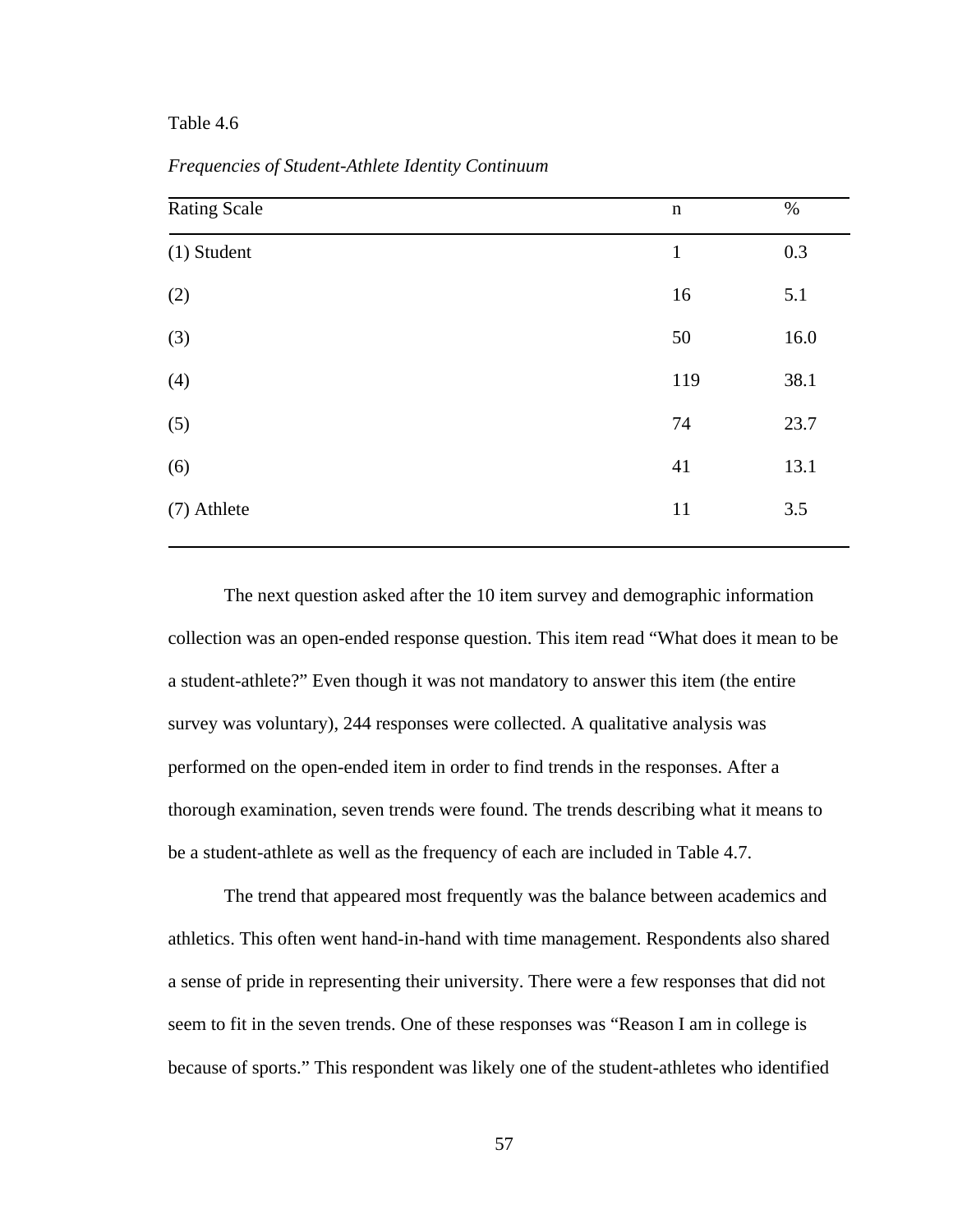more as an athlete-student. Overall, student-athletes responded that it is a great deal of work to balance academics and athletics, feeling responsibility, but also privilege to represent their school. Also, success in both areas is expected and requires dedicated time management.

Table 4.7

*Frequencies of Qualitative Trends* 

| Trend               | $\mathbf n$ | $\%$ |
|---------------------|-------------|------|
| (1) Responsibility  | 44          | 0.3  |
| (2) Representation  | 46          | 5.1  |
| (3) Time Management | 37          | 16.0 |
| $(4)$ Success       | 18          | 38.1 |
| (5) Privilege       | 14          | 23.7 |
| $(6)$ Balance       | 65          | 13.1 |
| (7) Student First   | 28          | 3.5  |
|                     |             |      |

The third item asked that was not part of the Academic Support of Head Coaches Survey nor was a demographic question read "How likely is it that you will become a professional athlete in your sport?" This item was added because of the results of a survey completed by the NCAA (2010b). One of the items asked former student-athletes if graduation was a goal of their coach. Results indicated a large difference in the responses provided by student-athletes who graduated (70% agreed) versus those who did not (45% agreed). In the current study, the perceived likelihood of becoming a professional athlete was added as an item to investigate a possible cause for this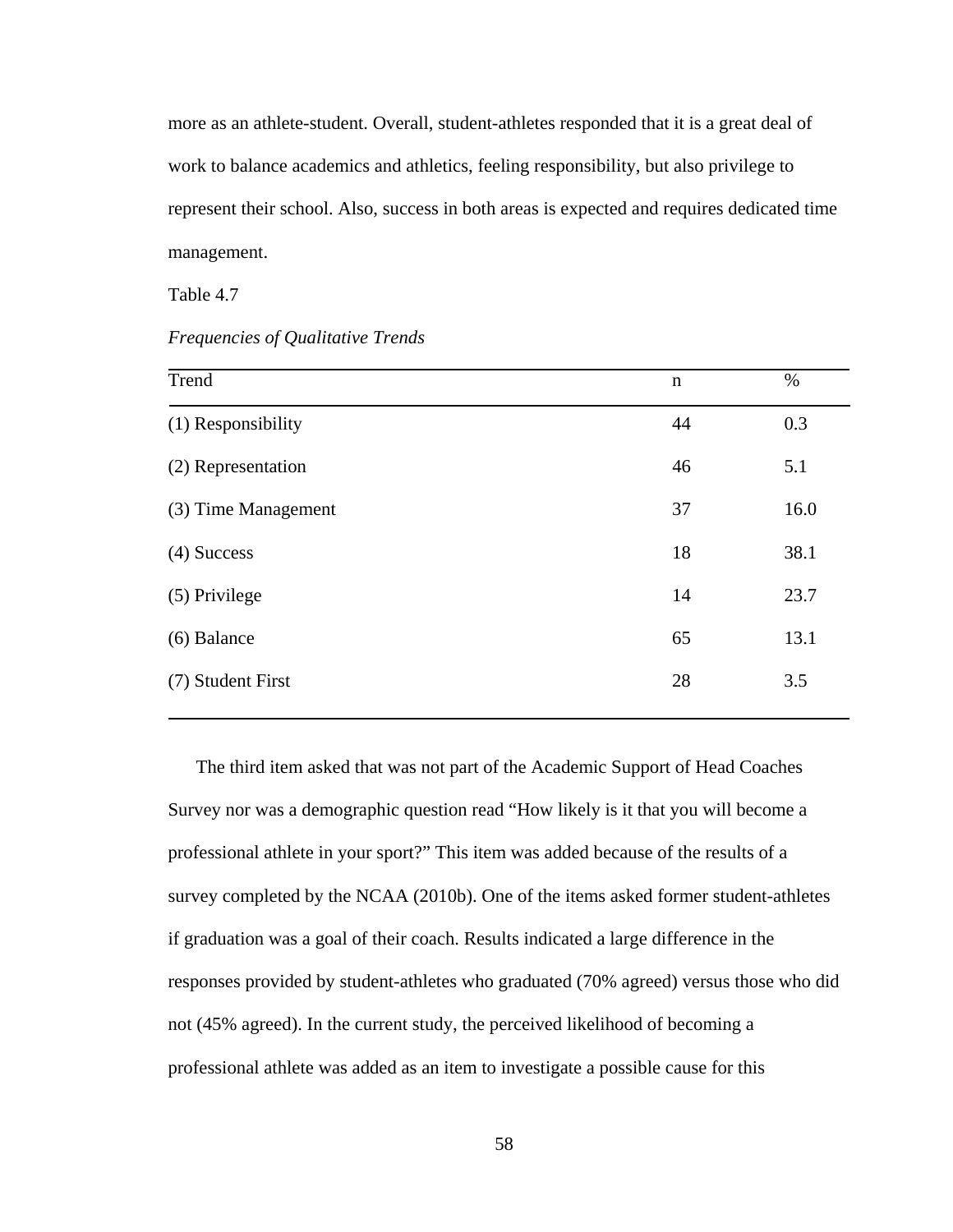discrepancy. It is possible that the respondents from the NCAA survey who did not graduate, went on to become professional athletes and therefore had different viewpoints than their degree-receiving peers. Table 4.8 lists the responses to item measuring the likelihood of becoming a professional athlete.

Table 4.8

*Frequencies of the Likelihood of Becoming a Professional Athlete* 

| <b>Rating Scale</b> | n   | $\%$ |
|---------------------|-----|------|
| (1) Very Unlikely   | 104 | 33.8 |
| (2) Unlikely        | 129 | 41.9 |
| $(3)$ Likely        | 52  | 16.9 |
| (4) Very Likely     | 23  | 7.5  |

As predicted, the majority of student-athlete felt it is unlikely or very unlikely that they will become a professional athlete. Still, there are enough respondents who believe they will go professional that further analyses can be performed. Even though this is beyond the scope of this study and is speculative as an answer to the discrepancy in the NCAA study, the results are worth mentioning for future research.

For this analysis, respondents were split into two groups. The first group responded it was *Very Unlikely* or *Unlikely* that they will become a professional athlete. The second group responded it was *Likely* or *Very Likely* that they would become a professionally athlete. The two groups were calibrated separately and item and person statistics were compared. In general, the location of the items as compared to persons on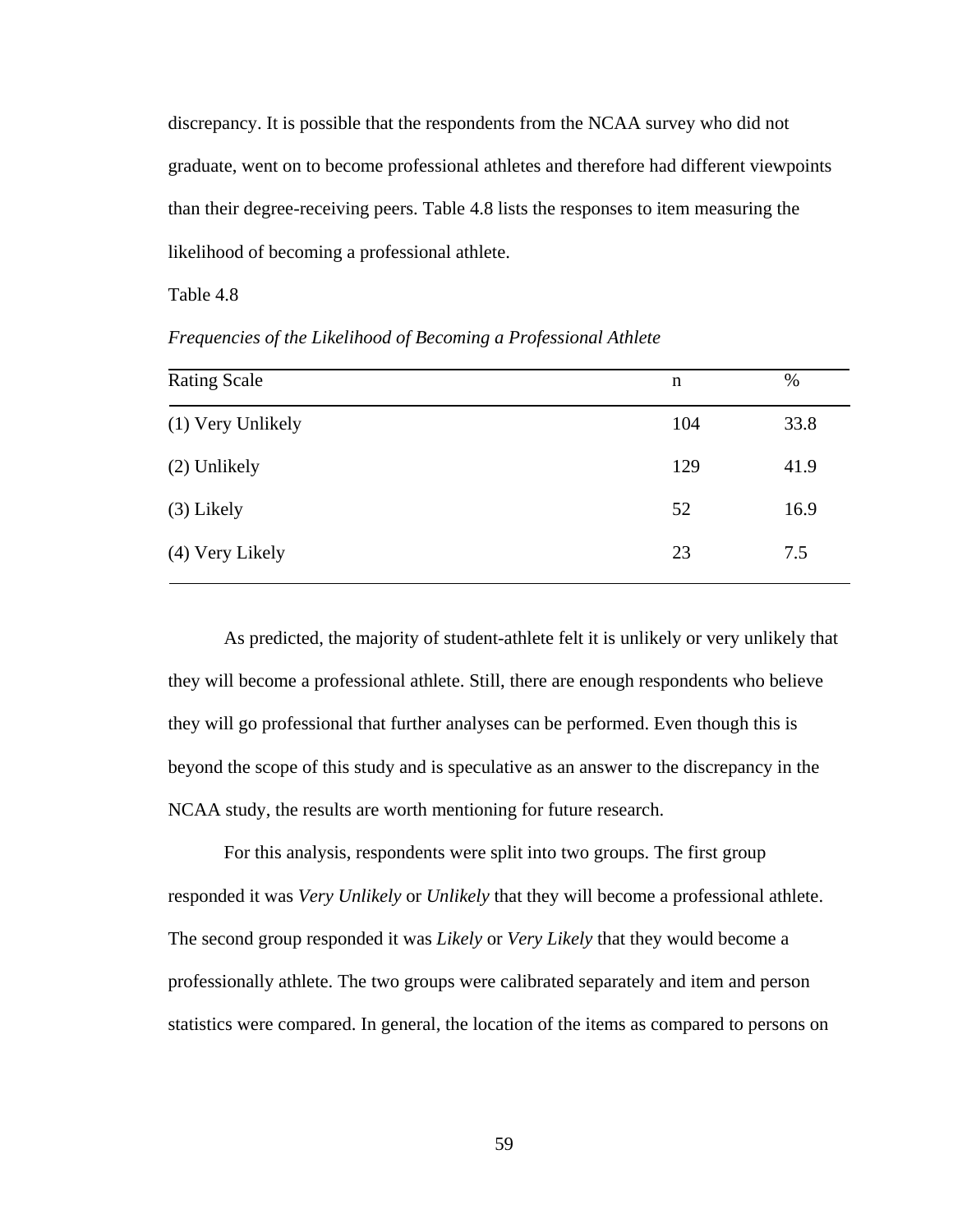the construct map are similar. Differences between the two groups of respondents lie in the ordering of the items by difficulty measure.

 The most notable item that differed in ease of endorsement was Item 4 which read "My coach takes my best interests into account." For those student-athletes on the path to competing professionally, this was the most difficult item to endorse. For those not likely to become professional, this item was third most difficult and had a much lower measure. This may indicate that student-athletes hoping to be professional do not have the same "best interests" as nonprofessional bound student-athletes. If so, head coaches holding all student-athletes to the same standards for grades would not indicate a match for the best interests of student-athletes with dreams of professionalism and coaches. It is important to note that this conclusion is based solely on the results from this study. The ease of item endorsement across all student-athletes indicates that in general, head coaches are supportive of academics. However, the student-athletes that believe they will compete professionally are less likely to agree that their best interests are accounted for.

The other notable item that differed in difficulty was Item 1 which read "My coach clearly communicates his/her expectations." Following the same item hierarchy for all student-athletes, for those unlikely to be a professional this was the easiest item to endorse. The student-athletes likely to be professionals had a more difficult time endorsing this item as it was third easiest to endorse. This may not seem like a large change, but the difference between measures was over half of a logit. The discrepancy in difficulty measures for Item 1 and Item 4 may be related. As previously mentioned, student-athletes who plan to be professional athletes may not think they should be held to the same standards as student-athletes who plan to be a professional in an area other than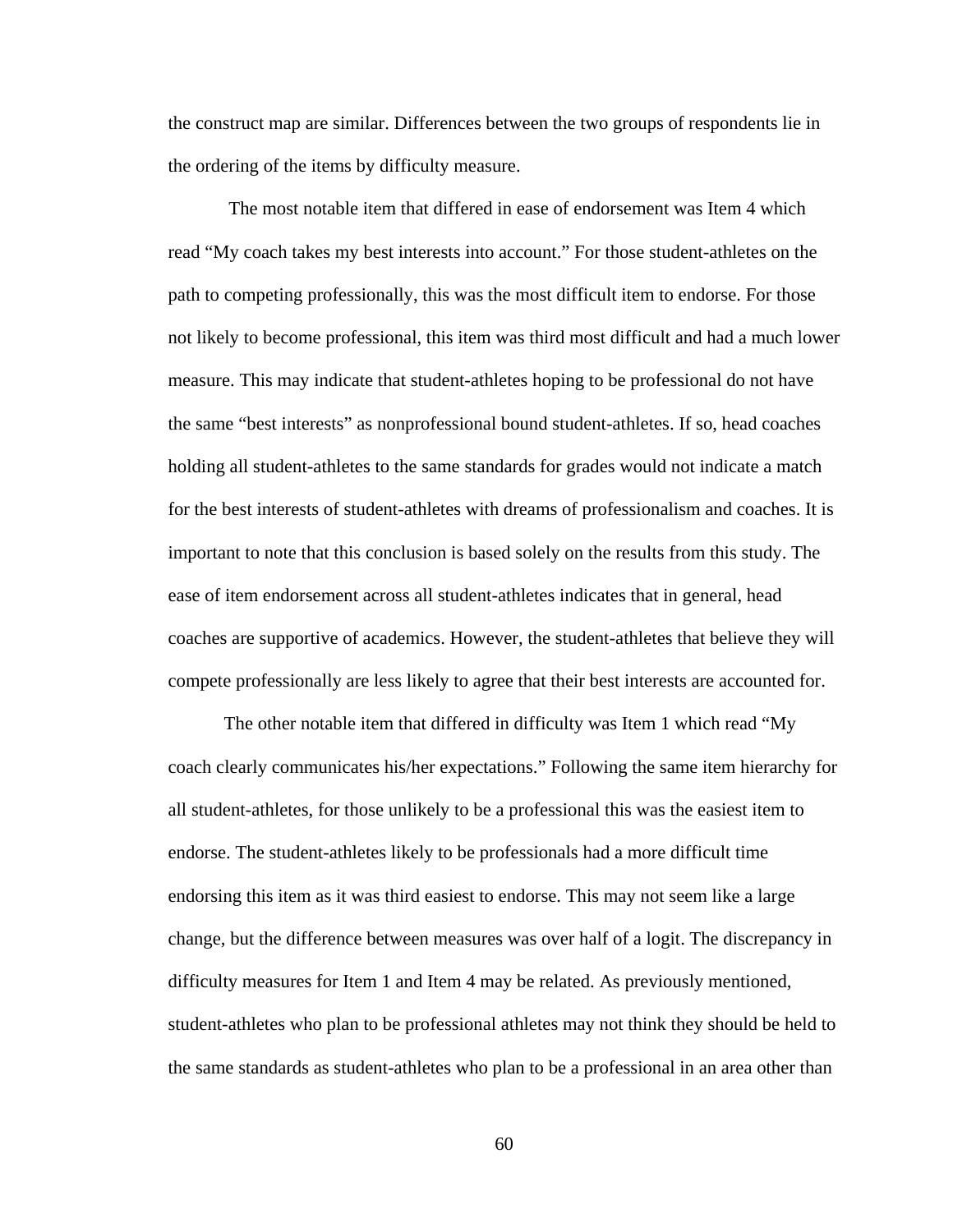sport. If this is the case, the academic expectations of the head coach may not seem clear to the future professional athletes. To further investigate this phenomenon, more in depth and concentrated research is needed.

### **Summary**

This chapter presented the results of the Academic Support of Head Coaches Survey distributed to Division I student-athletes. First, demographic characteristics of the survey sample were investigated using descriptive statistics. Then, psychometric properties of the instrument were evaluated and the importance of survey validation was discussed. Finally, results from the analysis were presented in relation to the research question. The final chapter will discuss the results as they pertain to the current study and ideas for future research will be proposed.

### Copyright © Mikaela Marie Raddatz 2013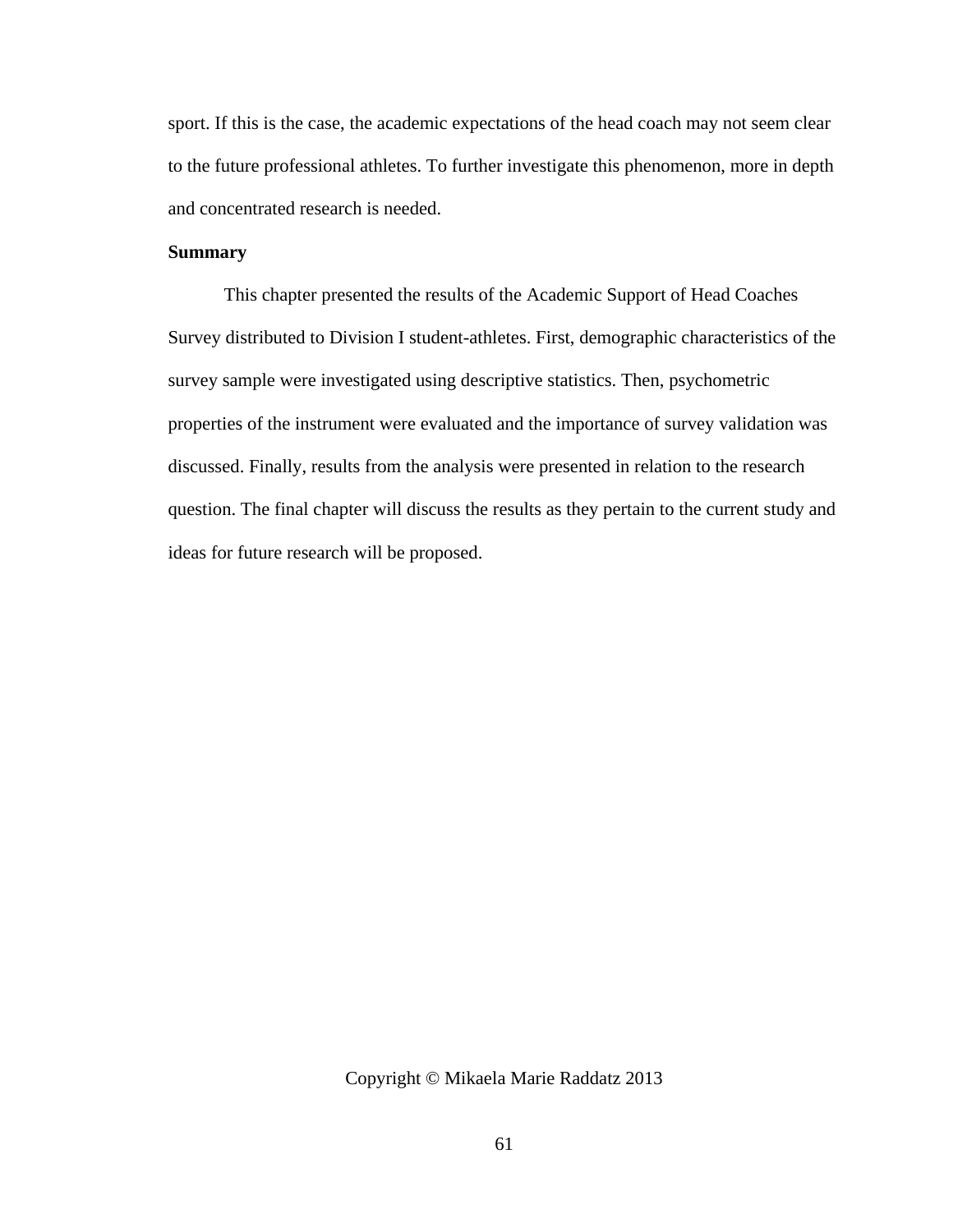### **Chapter Five:**

#### **Summary, Discussion, and Recommendations for Future Research**

The final chapter restates the research question, the purpose of the study, and reviews the methods used to investigate the research question. Next, a summary of the results is presented and discussed as related to the research question, providing implications of the study and recommendations for future research. Finally, limitations are offered followed by final conclusions.

Commercialization has changed the face of intercollegiate athletics. The increasing pressure to produce successful teams has long been feared to suppress the academic mission of colleges and universities within athletic teams. Head coaches are pressured by athletics departments, higher education institutions, as well as the public to produce winning records. For this reason, head coaches may not assign priority to education over athletics nor support the academic endeavors of student-athletes. On the other hand, head coaches may acknowledge the institutional mission of colleges and universities and uphold academic standards.

Participating in intercollegiate athletics involves extensive sport-related time demands on top of already vigorous academic responsibilities. Student-athletes are expected to perform at top levels in academics as well as athletics, assuming pressure from institutional staff both within and outside of the athletic department. Research has been completed on the perceptions and self-conceptualizations of student-athletes, time demands of intercollegiate athletics, and support of athletic academic centers to help manage the extensive responsibilities of student-athletes. Furthermore, the perception of athletic academic staff of the head coach's role in supporting academics has been investigated, but the actual support provided by head coaches has yet to be explored.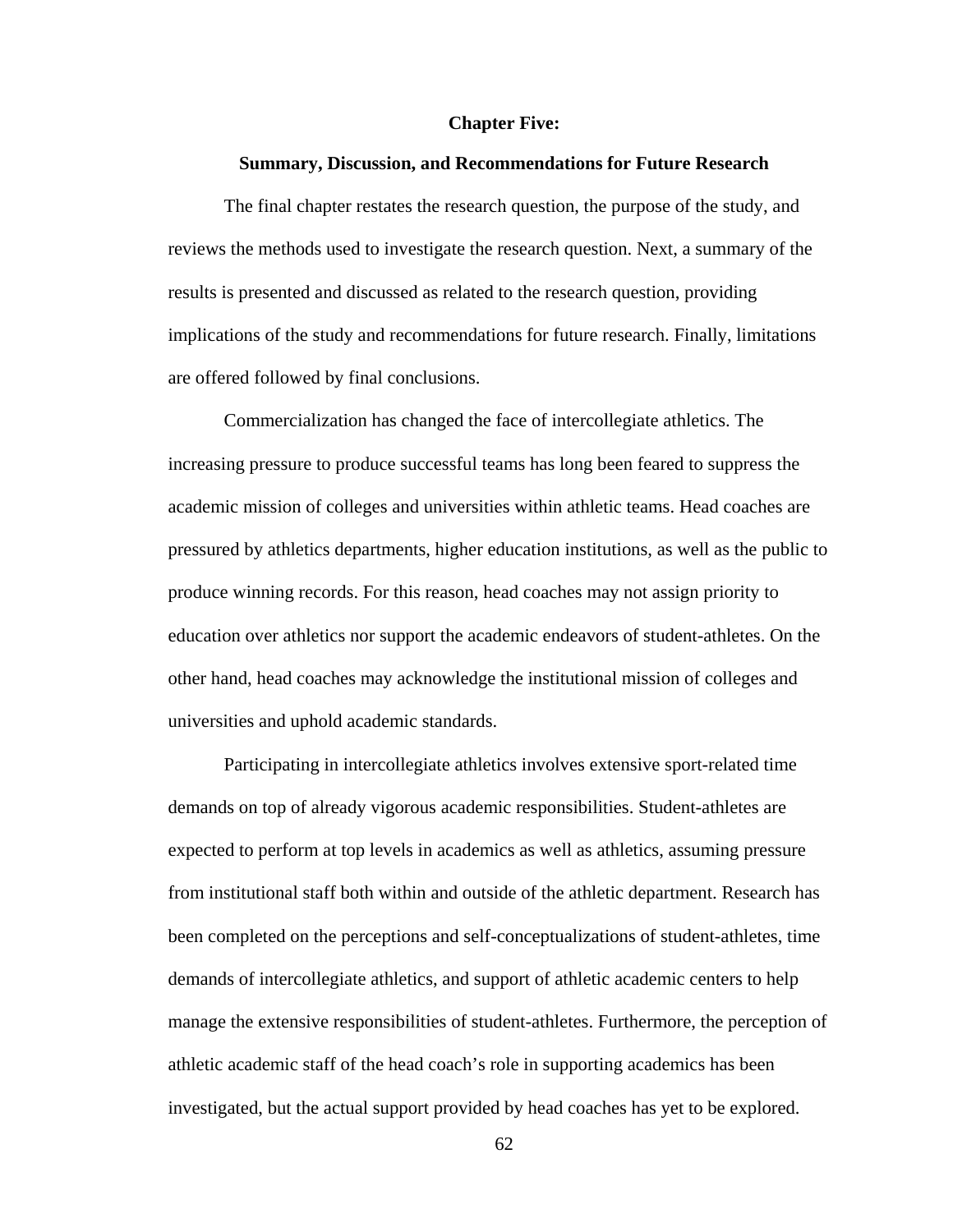The purpose of this study was to measure the academic support of Division I head coaches perceived by student-athletes. The research conducted was an exploratory study applying survey research methods. A representative sample of Division I athletic departments across the country was obtained which included student-athletes from three large universities (*N*=1,154). The Academic Support of Head Coaches Survey was constructed in order to assist in answering the guiding research question:

• To what degree do student-athletes feel they receive support from their head coach?

#### **Summary of Results**

**Sample.** A total of 326 responses were collected from the 1,154 surveys sent out providing a response rate of 28%. The student-athletes surveyed were 36.5% male and 63.5% female. The majority was freshmen (34.5%) and sophomores (22.5%), but there were significant representatives from other grade levels including juniors (20.6%), seniors (15.2%), fifth years (5.4%), graduate students (1.3%), and former student-athletes (0.6%). Of the 25 active sports at the three participating universities, student-athletes from 24 of the teams responded to the survey. A greater number of responses came from student-athletes with higher GPAs as 41.5% earned a 3.5 or above and 40.8% earned between a 3.0 and 3.4. All races/ethnicities listed had representatives, but the majority of respondents were white/Caucasian (89.5%) or black/African American (10.5%).

**Psychometric Properties of Instrument.** Before survey results can be discussed, it is important to evaluate the quality of the instrument and reproducibility of results. Survey validation includes evaluating psychometric properties of the instrument including reliability and separation, person and item measure quality, rating scale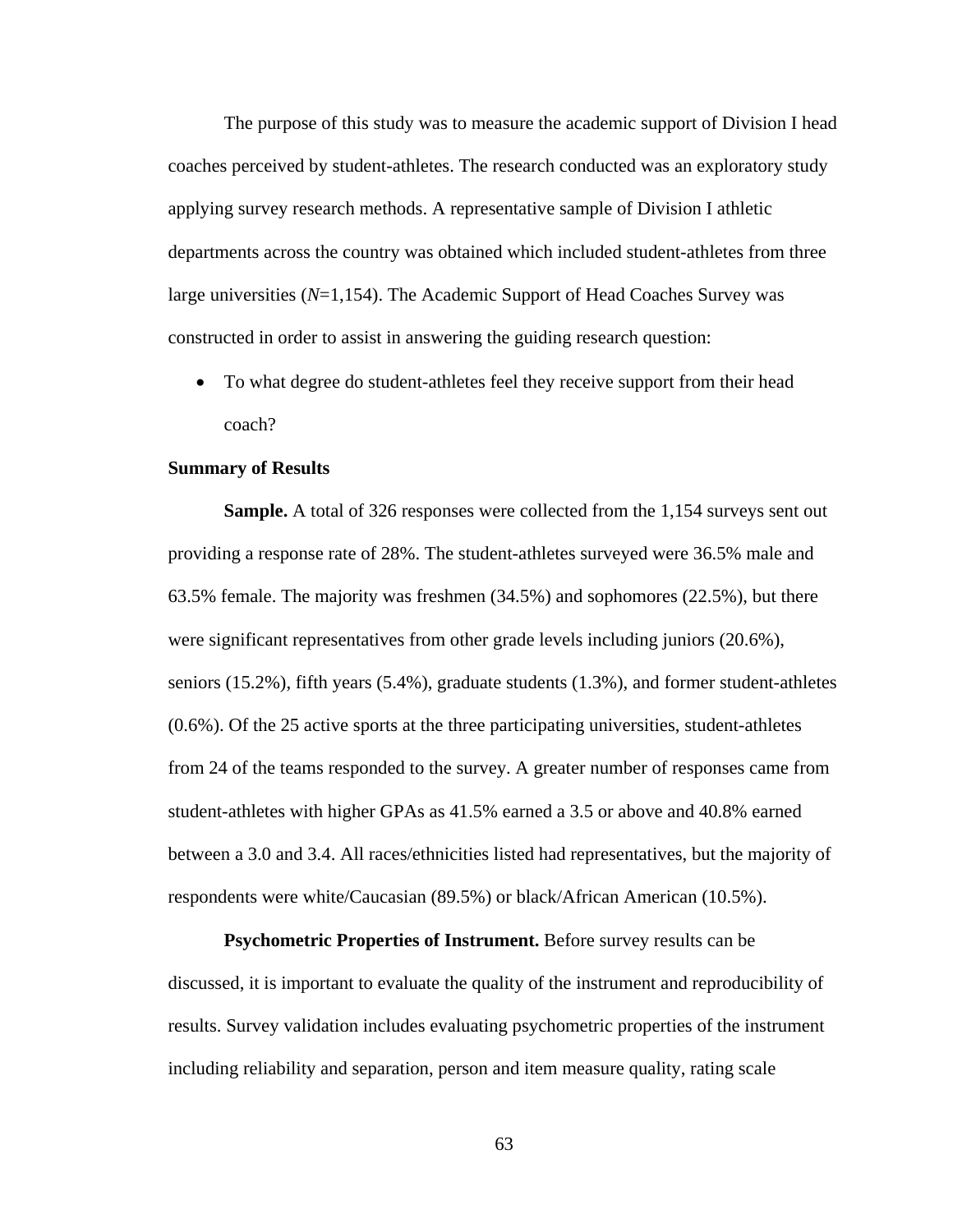effectiveness, dimensionality, and the item hierarchy. A summary of the full psychometric properties evaluation completed in Chapter 4 is presented next.

Reliability and separation estimates were explored for both persons and items in order to ensure reproducibility of results and statistically distinguishable levels of performance. Reliability estimates for persons (.90) and items (.94) were high indicating reproducibility of results. Separation estimates for persons (3.00) and items (4.08) were also acceptable supporting effective discrimination. Data-to-model fit was evaluated using Rasch fit statistics. Person and item INFIT and OUTFIT mean square measures were all near 1.0, indicating good fit. Individual item statistics were also explored and conformed to Wright and Linacre's (1994) recommended range of 0.6-1.4. With the exception of one slightly misfitting item, overall data-to-model fit was confirmed.

Analysis of the rating scale demonstrated that student-athletes used the response categories appropriately and could distinguish the ordinal pattern of options. This was evaluated by exploring the structure calibrations and category measures. Next, a Principal Components Analysis (PCA) of standardized residual correlations was performed to determine the dimensionality of the instrument. Results indicated that the Rasch dimension was sufficient in both magnitude and detection to be discernible as the primary dimension. Thus, requirements for unidimensionality were met. Finally, the item hierarchy representing the construct was explored. As illustrated by the construct map, items were located lower on the scale relative to persons, indicating items were easy to endorse.

**Survey Instrument.** The Academic Support of Head Coaches Survey included 10 items intended to measure perceptions of student-athletes. Immediately following the 10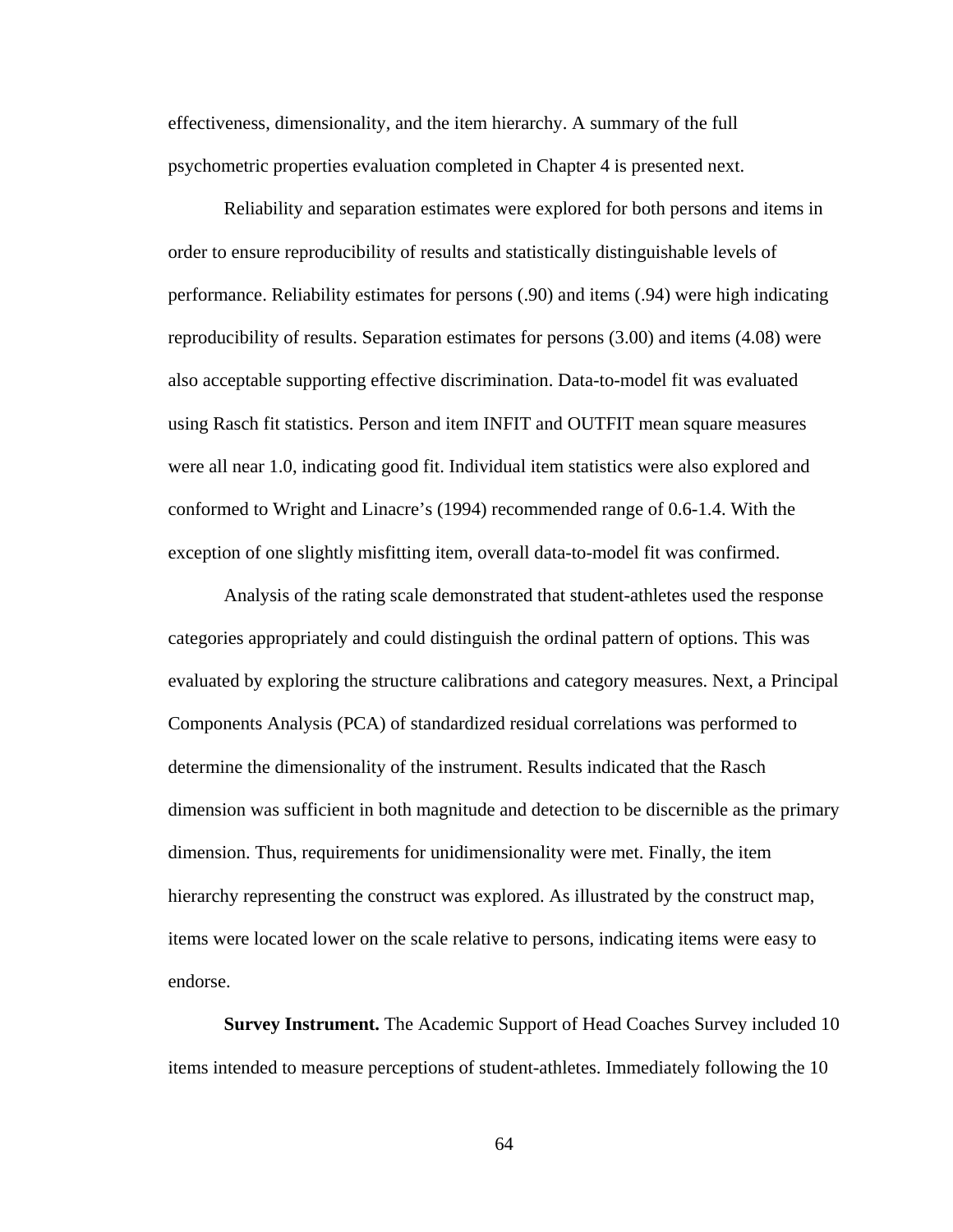survey items were demographic characteristic questions, gathering information about gender, year in school, GPA, race/ethnicity, and the sport in which the respondent participates. After the demographics section, three items were included based on existing research. Results of the survey and three additional items are discussed in the following section.

### **Research Question and Selected Results**

This section serves as a final summary and a presentation of key findings as related to the guiding research question. The purpose of this study was to look inside Division I athletics at a place that had yet to be explored: perceived academic support of head coaches. The first and most broad, yet possibly the most promising finding, was illustrated by the construct map (see Figure 4.1). The location of the items on the scale relative to persons indicates that in general, student-athletes feel supported in academics by their head coach. The lower down (decreasing logit values) on the scale an item is, the easier it is to endorse. The items were relatively close in range and were at the lower end of person ability measures. This means that each of the 10 items, combining to measure overall academic support, was relatively easy to endorse.

This finding is important as student-athletes, coaches, and athletic departments are criticized for suppressing the focus of academics at colleges and universities. According to this study, this is not the case for head coaches. Bowen and Levin (2003) quoted an athletic director who stated that a decreasing number of coaches have an interest in academics. This may be the case, but head coaches are showing enough interest that student-athletes feel supported in their academic endeavors. The overall location of items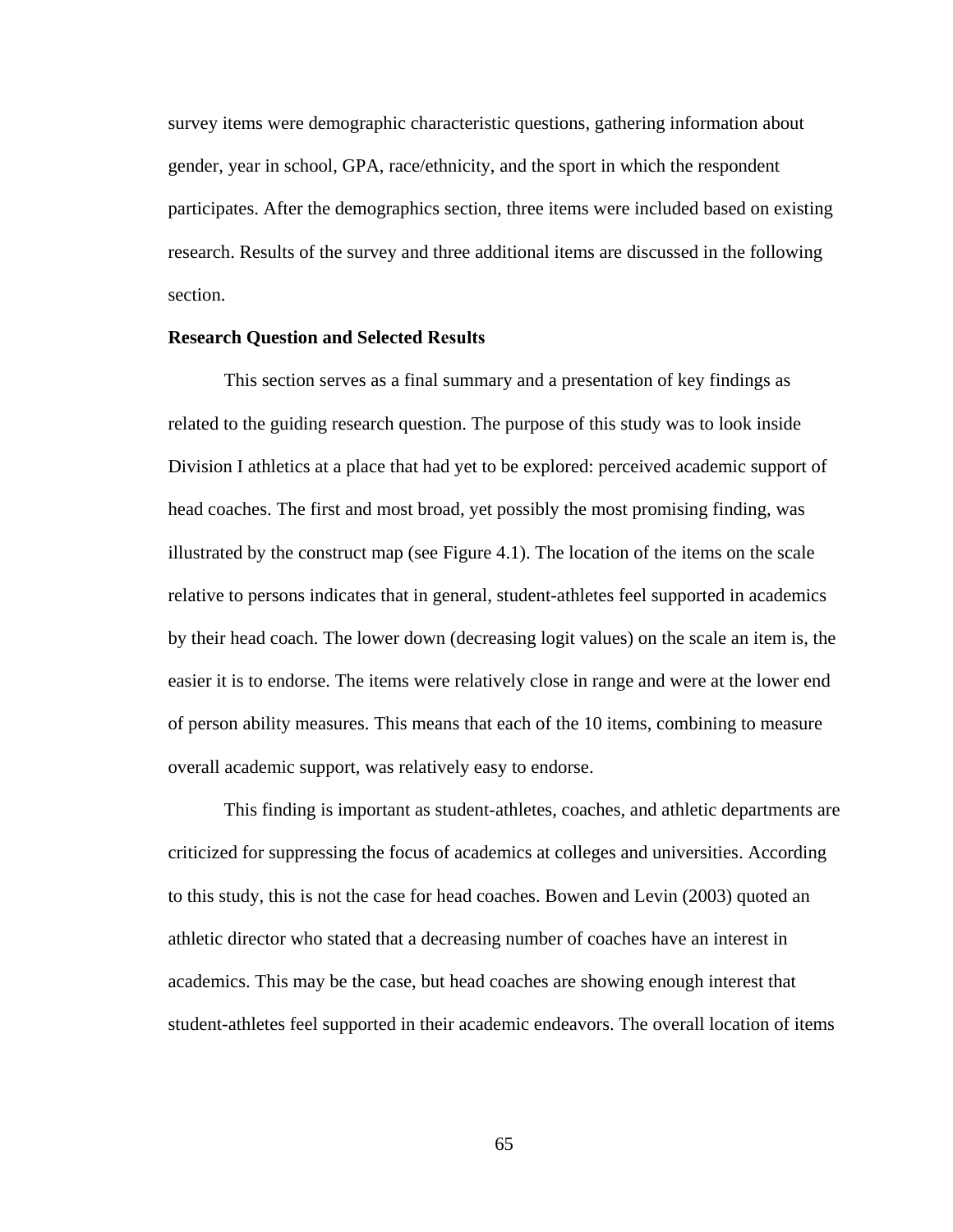on the construct map indicates general academic support, but exploring individual item measures tells an even greater story.

Items are calibrated and assigned a difficulty measure that indicates whether it is easier or more difficult to endorse relative to the other items. The order of the items in the current survey revealed a pattern that could be beneficial for coaches and athletic departments. The easiest item to endorse explained that student-athletes perceive their head coach clearly communicates his/her expectations (Item 1). If head coaches are part of a good academic support system, they should have comprehensible standards for student-athletes. According to this survey, student-athletes know what their head coach requires. The second and third easiest items to endorse dealt with the head coach supporting student-athlete goals and caring about their well-being (Items 3 and 6). These two items are more general and student-athletes can feel support from their coach indirectly. In other words, individual goals and personal well-being are controlled by the student-athlete and the head coach is more of an outside supporter.

This trend also comes into play with Item 5 which is the fourth easiest item to endorse. Item 5 indicates that head coaches are available for help when needed. This means that when student-athletes need assistance, they are comfortable approaching their head coach and the coach is willing to help. In line with Items 3 and 6, the coach is more of an outside support system as they will assist when called upon, but probably not on a constant basis. Furthermore, the head coach may not be helping the student-athlete themselves, but pointing them in the right direction.

Items 8 and 2 seem to be related and separate the aforementioned trend of indirect support from items that indicate more direct support. These two items are in the middle of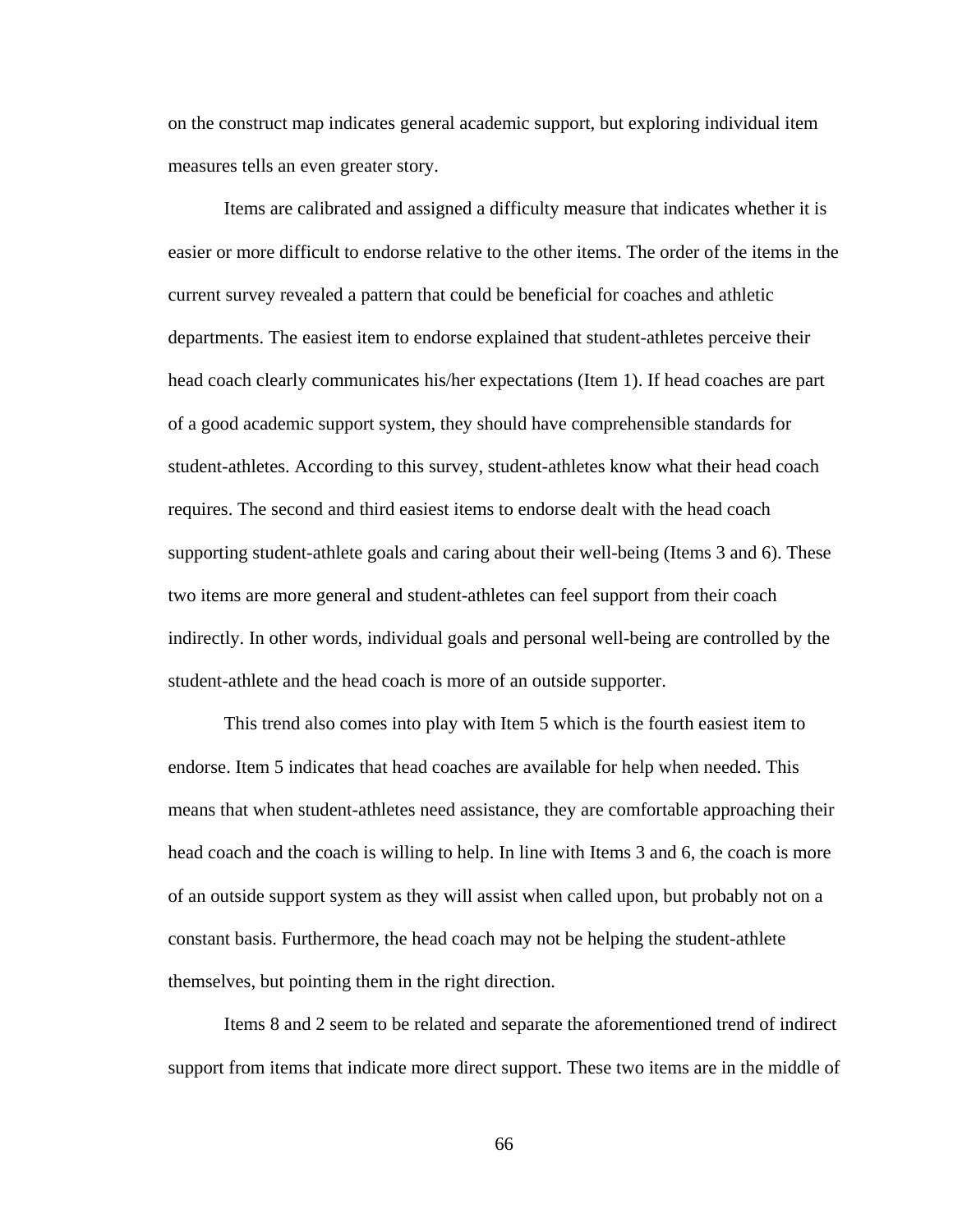the scale, between the easiest and most difficult items to endorse, and are about pride in accomplishments and appreciation of effort. A substantive evaluation of these two items reveals that their meaning is similar. However, there is a .28 logit difference in the difficulty measures. Item 8 may be easier to endorse because it implies that as a head coach is notified of an accomplishment, they express pride. Item 2 may be more difficult to endorse because it involves a head coach showing appreciation for effort, not just congratulatory pride. The difference between Items 8 and 2 confirms the possible explanation of indirect and direct support for student-athletes. As more direct support from head coaches is involved, the most difficulty items are to endorse.

The fourth most difficult item to endorse is the perception that head coaches take the best interests of student-athletes into account (Item 4). Genuinely caring about student-athlete best interests would mean that head coaches first need to know and understand what their best interests are. If student-athletes believe that coaching decisions and opinions are not what is best for them, this item would be difficult with which to agree. The second and third most difficult items to endorse (Items 9 and 10, respectively) maintain the aforementioned trend. Items 9 and 10 indicate head coaches providing support and motivation for student-athletes. Both of these items imply a proactive approach to academic support. In order to endorse these items, a head coach would need to directly provide motivation and support to student-athletes; there is no indirect way to do this. Thus, the items easiest to endorse could be done so through perceived indirect support whereas the most difficult items to endorse require direct support.

Item 7, the most difficult to endorse, reads "If I did the best job possible, my coach would be sure to notice." Once again, a head coach would need to proactively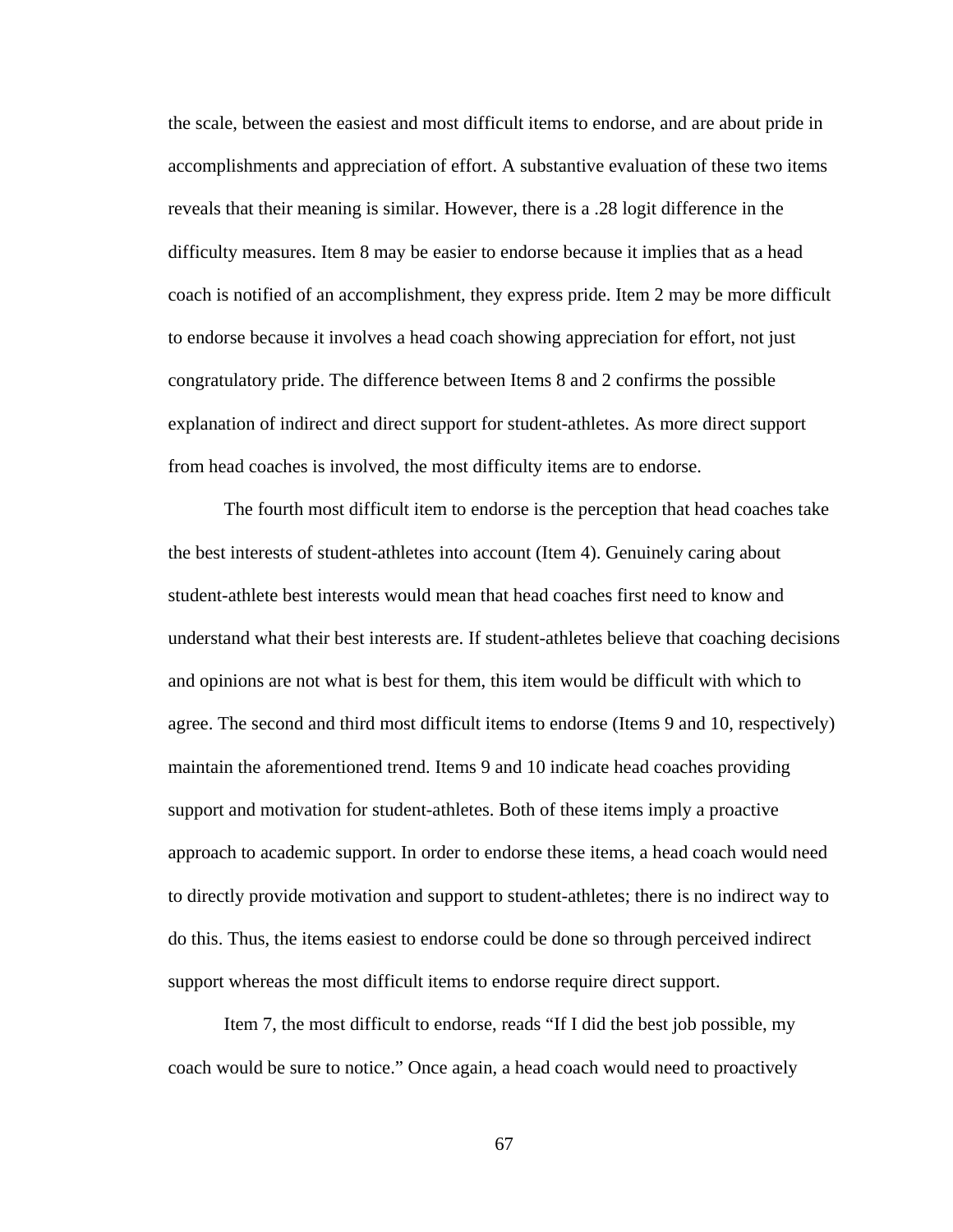notice the excellent effort and directly acknowledge it. The trend revealed in the five easiest and most difficult items to endorse tells a story beneficial for the implications of this study and groundwork for future research.

## **Additional Findings**

In addition to the 10 item survey that guided exploration for the research question, three additional items were posed at the end of the total survey. Discussion of the results of these three items is beyond the scope of the current study, but includes valuable information worth mentioning. The first item asked respondents to identify themselves on a continuum of student to athlete. The Likert-type response scale had seven categories with 1 indicated a respondent identified only as a student and 7 indicated a respondent identified only as an athlete. A response of 4 indicated an identity of equally student and athlete. Results of this item were surprising (see Table 4.6).

While it is expected that the highest percentage of respondents identified as a student and an athlete equally, the percentage of respondents in other rating categories was unanticipated. The combined percentage of respondents who identified as an athlete more than a student (to any degree) outweighed the middle category. Equally balanced student-athletes accounted for 38.1% of responses while respondents who felt more like athletes than students accounted for 40.3% of responses. In other words, a higher percentage of student-athletes identified more as athlete-students. Furthermore, this leaves just 21.4% who identified as students more than as athletes. After revealing positive results in which student-athletes reported receiving academic support from their head coach, the outcome of this item was disheartening. However, analysis of the next item told a different story.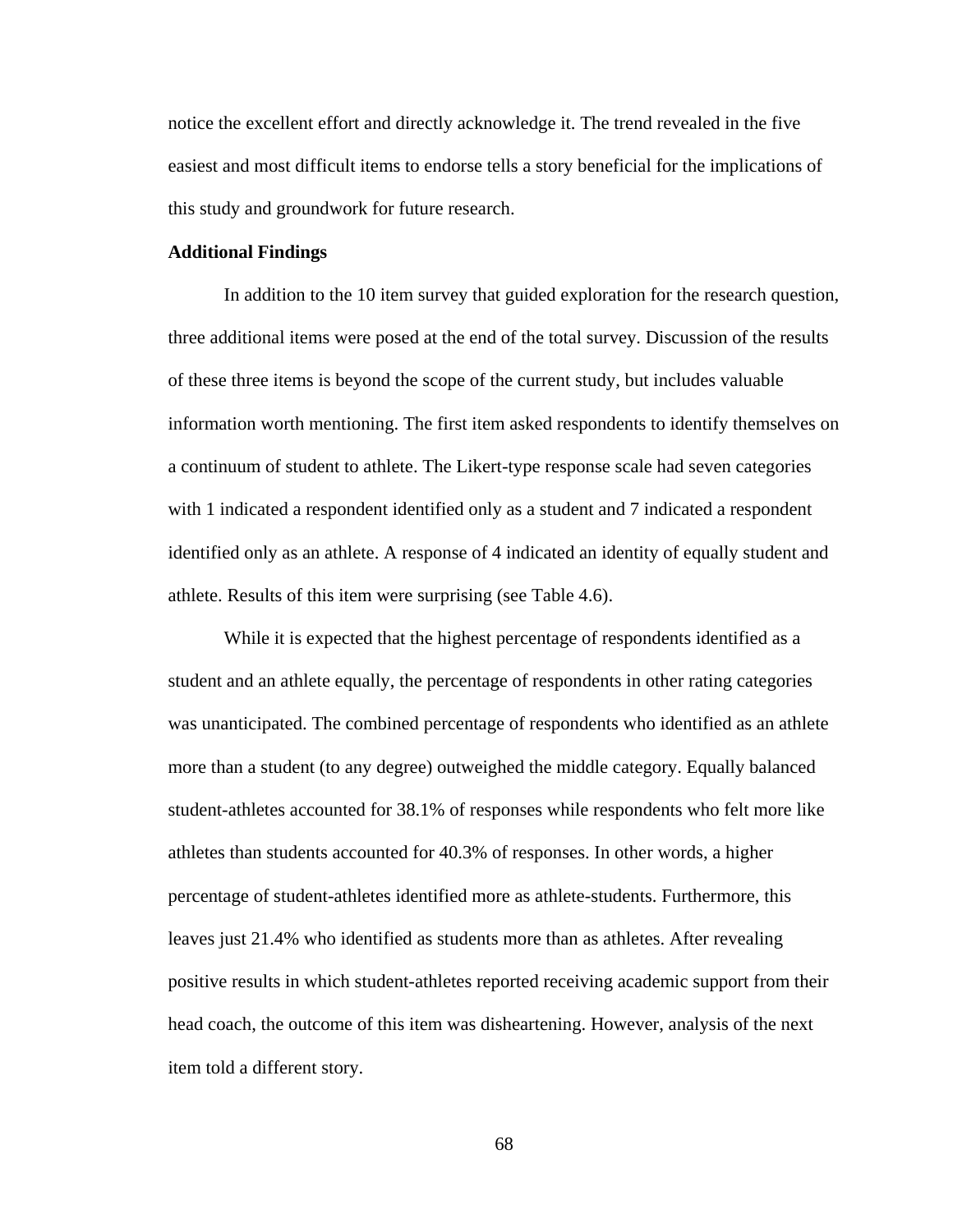The second additional item was the only open-ended response question in the survey. This item asked "What does it mean to be a student-athlete?" Reponses to this item were reviewed meticulously using qualitative analysis to identify common trends. Results showed seven trends that appeared continuously throughout responses: Responsibility, Representation, Time Management, Success, Privilege Balance, and Student First (see Table 4.7). Reading through responses, it was apparent that studentathletes were aware of the requirements to balance academics and athletics, the amount of time and effort it takes to be successful in both, but most importantly, that academics comes first. However, this is not in line with responses from the previous item. One possible explanation is that in the aforementioned item, respondents are asked about their own identity. In the open-ended response item, respondents were asked what it means to be a student-athlete, generally speaking. It seems that respondents were honest when reporting their own identity and provided a description of the ideal student-athlete for the general description.

The final item used for additional analysis was included in order to build on the results of a survey completed by the NCAA (2010b). One of the items on the NCAA survey asked former student-athletes whether or not graduation was a goal of their coach. Results indicated a large difference in the responses provided by student-athletes who graduated versus those who did not. Of the student-athletes who graduated, 70% responded that graduation was a goal of their coach. On the other hand, just 45% of student-athletes who did not graduate responded that graduation was a goal of their coach.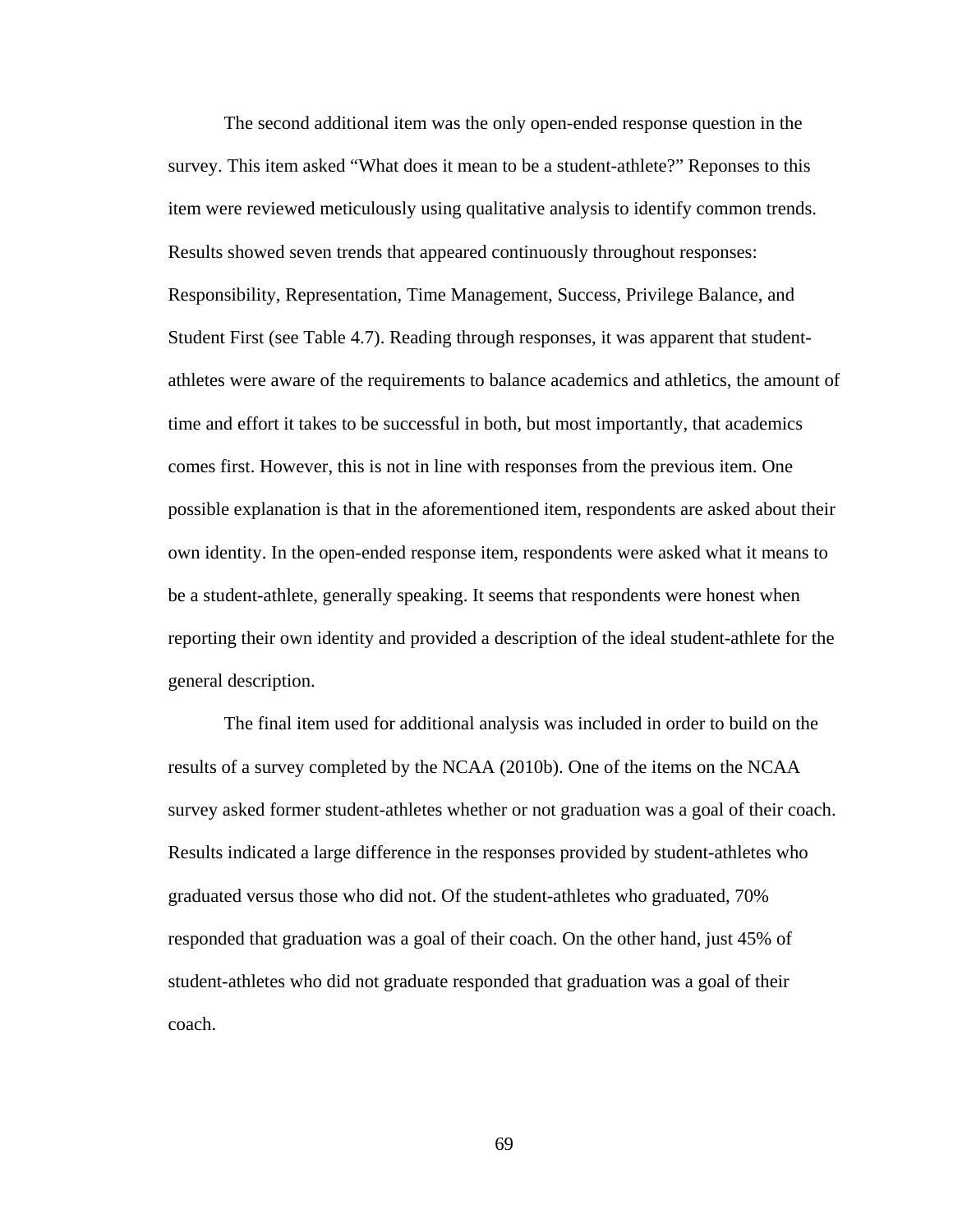In order to investigate a possible cause for this discrepancy, an item exploring the perceived likelihood of becoming a professional athlete was added to the current study. This question read "How likely is it that you will become a professional athlete in your sport?" The purpose for this item was to consider the possibility that the respondents from the NCAA survey who did not graduate went on to become professional athletes; therefore, they had different viewpoints than their degree-receiving peers.

In the current study, results showed that the majority of student-athletes felt it is unlikely or very unlikely that they will become a professional athlete (see Table 4.8). Still, there were enough respondents who believe they will go professional that further analyses were performed. It should be noted that the results of the item in the current study provide speculative answers to the discrepancy in the NCAA study. However, some interesting trends emerged that lay groundwork for future research.

As mentioned in Chapter 4, respondents were split into two groups for this analysis. The first group responded it was *Very Unlikely* or *Unlikely* that they will become a professional athlete. The second group responded it was *Likely* or *Very Likely* that they would become a professionally athlete. In general, the distribution and location of items as compared to persons were similar between groups. The notable differences found were in the ordering of the items by difficulty measure.

The two items that differed in location relative to the other items as well as in the difficulty measure were Items 4 ("My coach takes my best interests into account") and 1 ("My coach clearly communicates his/her expectations"). For student-athletes who believe they will complete professionally, Item 4 was the most difficult to endorse. Reponses from student-athletes not likely to become professional athletes indicated this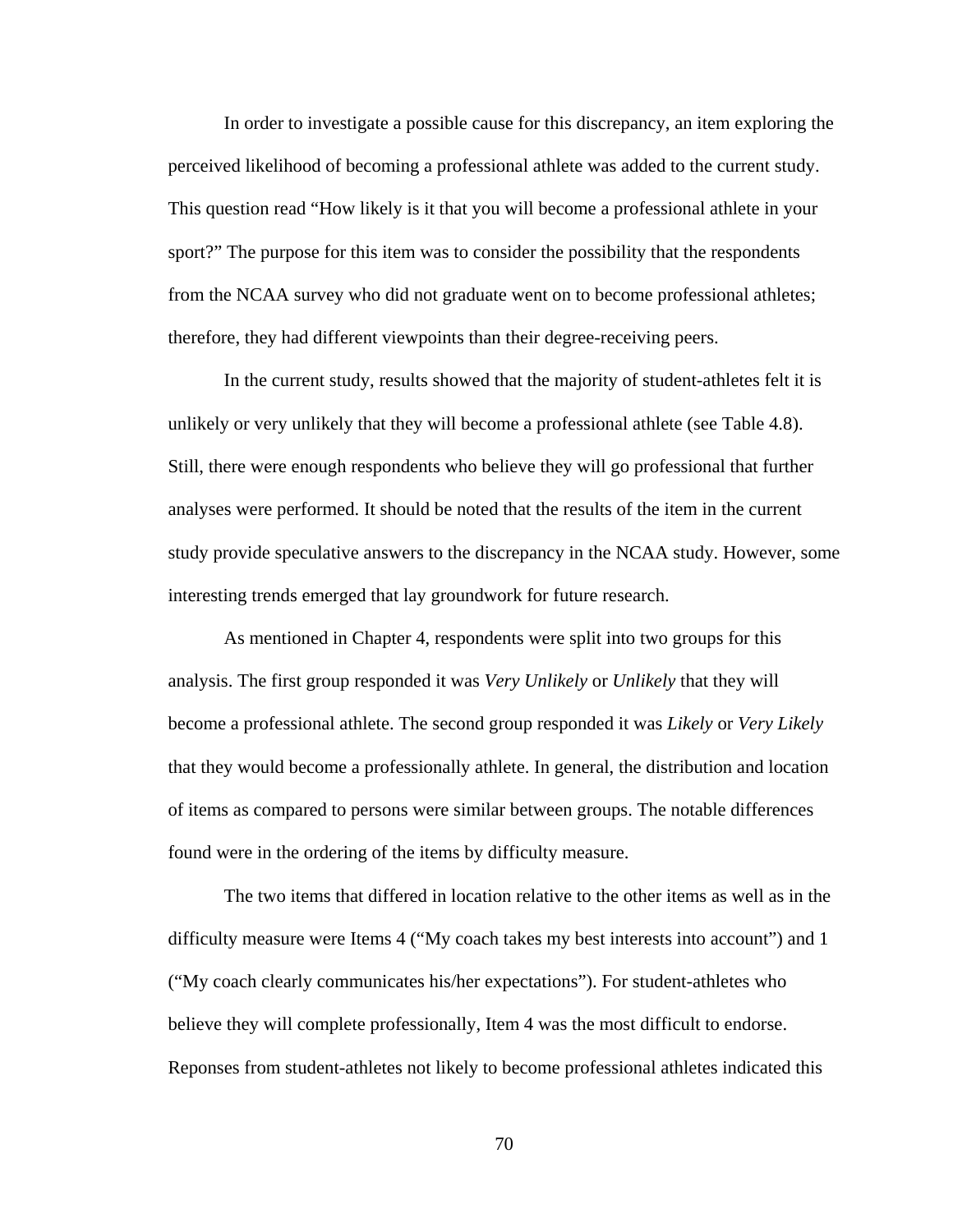item was third most difficult to endorse. This may indicate that student-athletes hoping to be professional athletes do not have the same "best interests" as nonprofessional bound student-athletes. The best interests of a future professional athlete might be to focus on athletics, not academics. If this is not supported by the head coach, these student-athletes would find it difficult to endorse this item. However, this does not explain the discrepancy in the NCAA study. If the item in the current study provided an answer, it would mean that the best interests of future professional athletes were taken into account by head coaches; both would disregard graduation and focus on athletics. Even so, the difference found in the current study could lead to further research questions.

An evaluation of Item 1 lead to a similar conclusion as the analysis for Item 4. For those student-athletes unlikely to become professional athletes, this was the easiest item to endorse. The student-athletes likely to become professional athletes had a more difficult time endorsing this item. The difference between difficulty measures was over half of a logit. The discrepancy in difficulty measures for Item 1 and Item 4 may be related. As previously mentioned, student-athletes who plan to be professional athletes may not think they should be held to the same standards as student-athletes who plan to be a professional in an area other than sport. If this is the case, the academic expectations of the head coach may not seem clear to the future professional athletes. Once again, this does not provide a clear answer to the item on the NCAA survey. However, it could indicate that even though student-athletes who did not graduate agreed that graduation was not a goal of their coach, the expectations while in school were fuzzy. Therefore, unclear expectations would make Item 1 more difficult to endorse.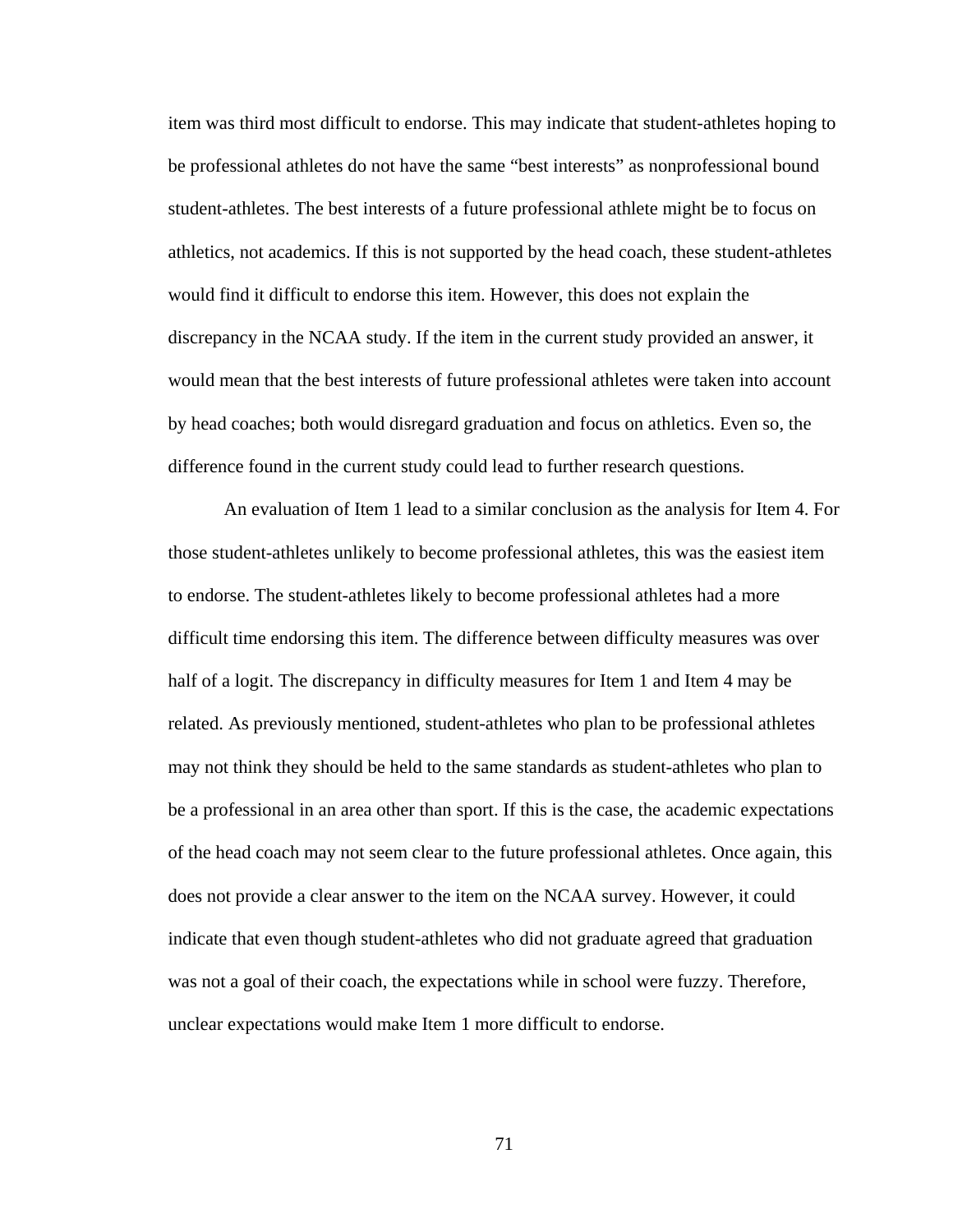#### **Implications for Future Research**

This study served as an exploration into Division I athletics and the perceived academic support of head coaches. Results suggest that overall, student-athletes felt they were supported in academics by their head coach. However, there were clear aspects of academic support where head coaches were stronger and other aspects in which they could improve. Direct support, such as communicating expectations and supporting student-athlete goals, was a stronger area for head coaches. Indirect support that requires head coaches to be more proactive, noticing a job well done for example, could be improved. This study offers implications for further research that builds upon the current exploratory study and investigates supplementary aspects of academic support of coaches.

Additional findings suggest that there is a disconnect between the perceptions of support reported by student-athletes, how student-athletes identify with being a student and an athlete, and what it means to be a student-athlete. Results indicate that although student-athletes feel supported in their academic endeavors by their head coach, the majority identify more as an athlete than a student. Furthermore, student-athletes revealed that participating in intercollegiate athletics required a balance between academics and athletics and that academics should always come first. In other words, student-athletes recognize that they attend a higher education institution in order to focus on academics, but athletics still come first.

The results and findings depicted in this study could be elaborated on by surveying a greater number of student-athletes throughout the country. Even though the three participating schools were representative of large Division I universities, a larger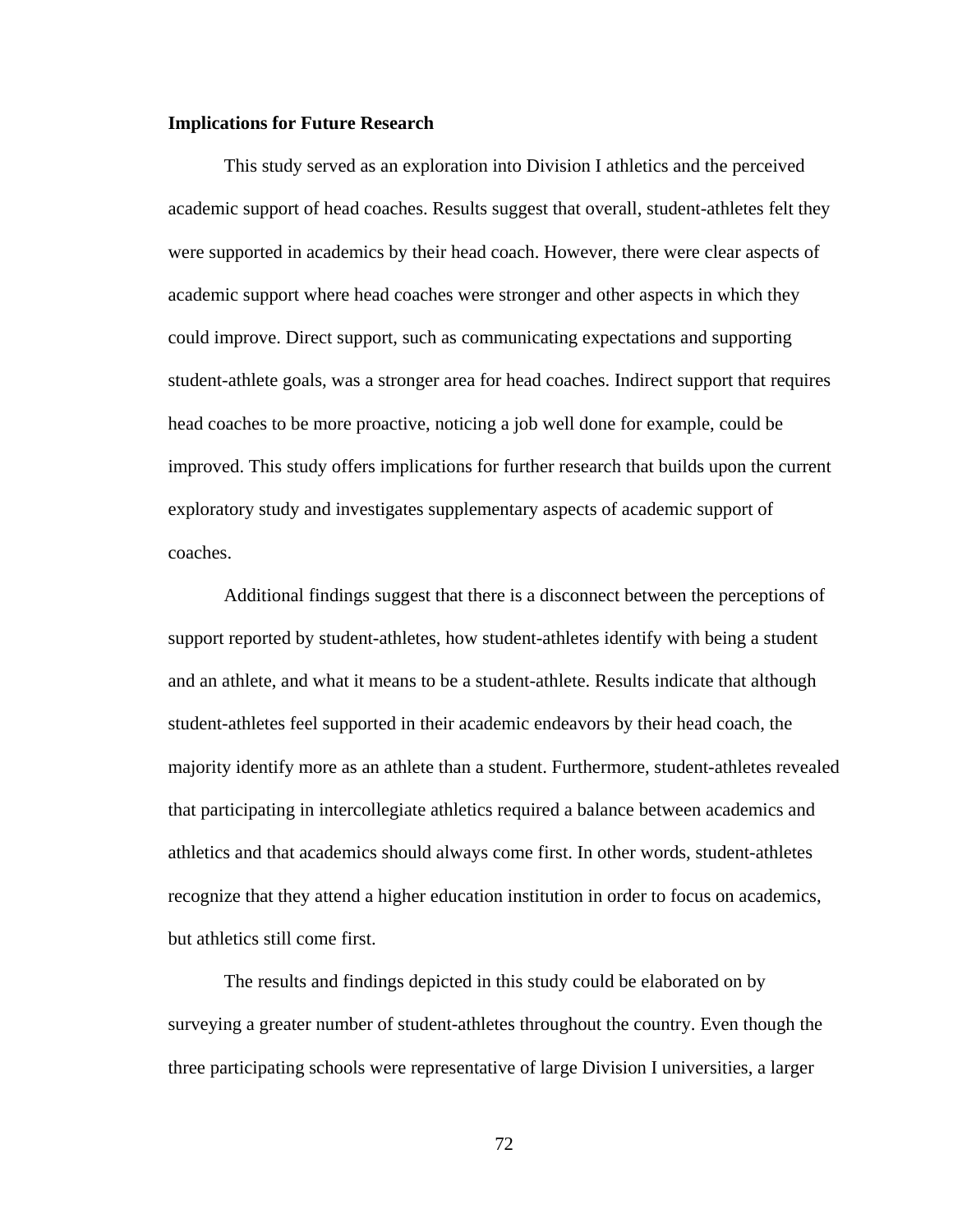sample is more powerful. Measuring self-perceptions of head coaches and/or perceptions of other coaching staff could also be beneficial. It is possible that head coaches and other coaching staff members have different viewpoints of what is considered academic support and whether or not they provide it.

Lastly, exploring the difference in responses between student-athlete selfperceptions and identifying the ideal student-athlete could assist in developing a stronger athletic academic support system. It is known that athletics departments are working to improve athletic academic support and relationships with professors, but information guiding these improvements would be favorable for student-athletes, athletic departments, and higher education institutions overall. As the Knight Foundation (2001) described in a report, the current academic support and tutoring provided to studentathletes is more focused on maintaining eligibility. Further research focused on the needs of student-athletes can assist in providing the best possible support.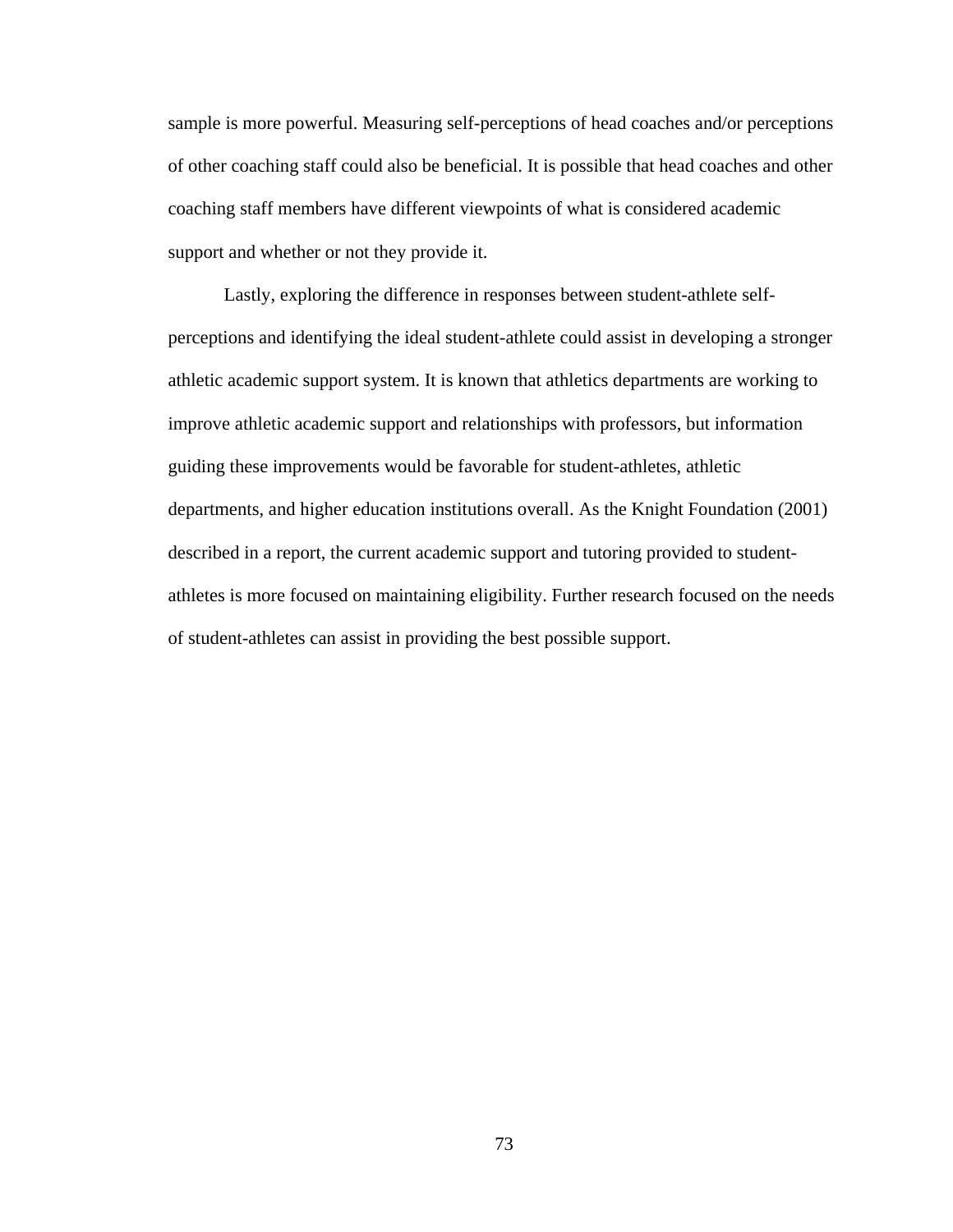## **Final Conclusions**

The focus of academics while participating in intercollegiate athletics has long been an involved discussion. Howard Savage questioned the reality of a true balance asking "can it [the university] concentrate its attention on securing teams that win, without impairing the sincerity and vigor of its intellectual purpose?" (Cowley, reprinted in 1999, p. 495). The current study adds a dimension to existing research that had yet to be explored. Investigating the impact of coaching support in academics could lead to potential answers this question, but further research needs to be done. It is imperative that student-athletes receive the support they need from all aspects of their higher education experience in order to be successful in both academics and athletics.

## Copyright © Mikaela Marie Raddatz 2013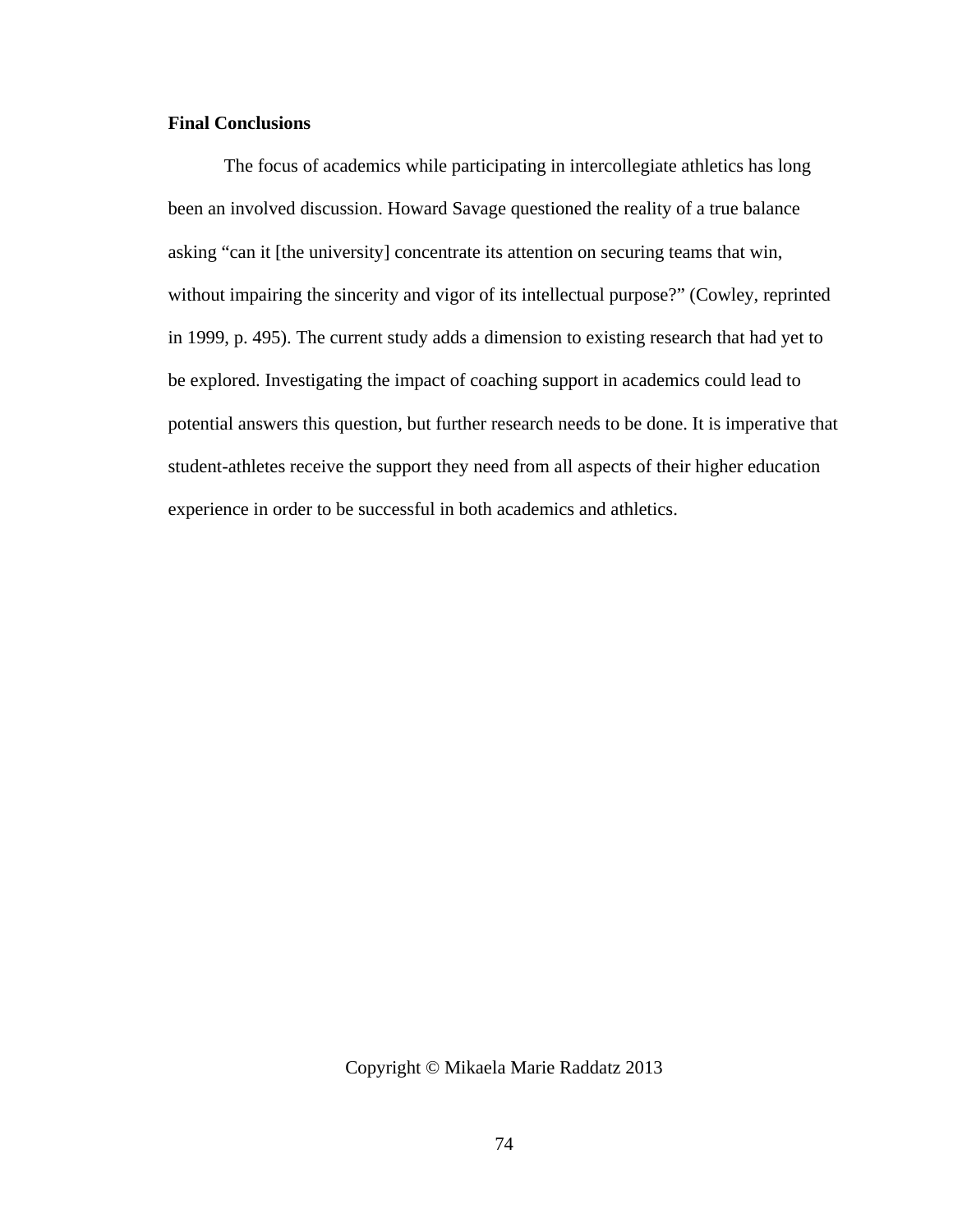## APPENDIX A

# **Academic Support of Head Coaches Survey**

|                   |                                                    | Strongly Disagree Somewhat Somewhat Agree Strongly                            |                        |          |
|-------------------|----------------------------------------------------|-------------------------------------------------------------------------------|------------------------|----------|
|                   | Disagree Disagree Agree                            |                                                                               | <b>Example 2</b> Agree |          |
|                   | 2. My coach appreciates my efforts.                |                                                                               |                        |          |
|                   |                                                    |                                                                               |                        |          |
|                   |                                                    | Strongly Disagree Somewhat Somewhat Agree Strongly                            |                        |          |
|                   |                                                    | Disagree Disagree Agree Agree Agree                                           |                        |          |
|                   | 3. My coach is supportive of my goals and values.  |                                                                               |                        |          |
|                   |                                                    |                                                                               |                        |          |
|                   |                                                    | Strongly Disagree Somewhat Somewhat Agree Strongly                            |                        |          |
|                   | Disagree Disagree Agree                            |                                                                               |                        | Agree    |
|                   |                                                    | Strongly Disagree Somewhat Somewhat Agree Strongly<br>Disagree Disagree Agree |                        | Agree    |
|                   | 5. Help is available from my coach when I need it. |                                                                               |                        |          |
|                   |                                                    |                                                                               |                        |          |
|                   |                                                    | Strongly Disagree Somewhat Somewhat Agree Strongly                            |                        |          |
|                   |                                                    |                                                                               |                        |          |
|                   |                                                    | Disagree Disagree Agree Agree Agree                                           |                        |          |
|                   | 6. My coach cares about my well-being.             |                                                                               |                        |          |
|                   |                                                    |                                                                               |                        |          |
|                   |                                                    | Strongly Disagree Somewhat Somewhat Agree Strongly                            |                        |          |
|                   | Disagree Disagree Agree                            |                                                                               | Agree                  |          |
|                   |                                                    | 7. If I did the best job possible, my coach would be sure to notice.          |                        |          |
| Strongly Disagree |                                                    | Somewhat Somewhat                                                             | Agree                  | Strongly |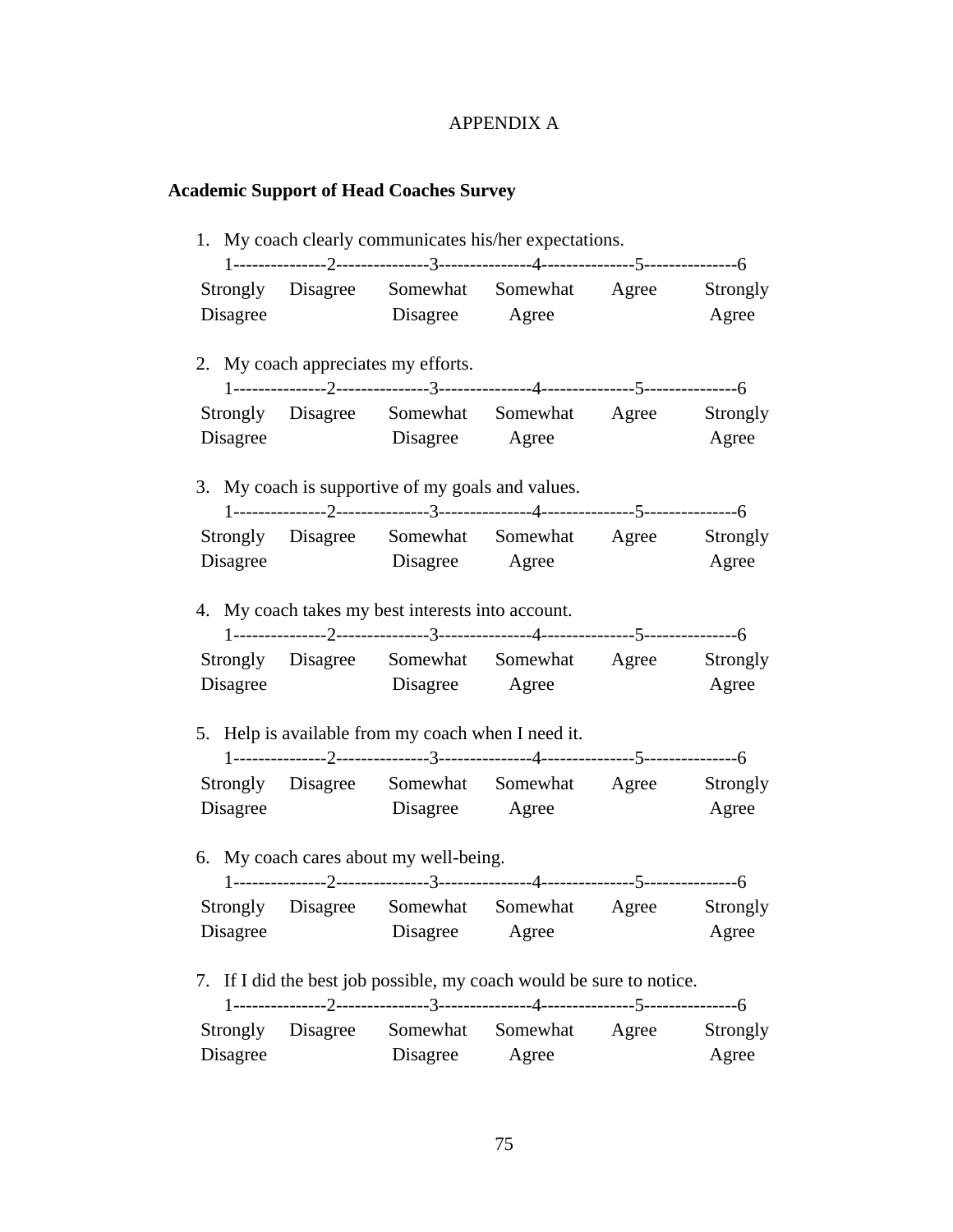8. My coach takes pride in my accomplishments.

|          |          | Strongly Disagree Somewhat Somewhat Agree | Strongly |
|----------|----------|-------------------------------------------|----------|
| Disagree | Disagree | Agree                                     | Agree    |

## 9. My coach helps to keep me motivated. 1---------------2---------------3---------------4---------------5---------------6 Strongly Disagree Somewhat Somewhat Agree Strongly Disagree Disagree Agree Agree Agree

|          |                   | 10. My coach provides me with support I need. |                   |       |          |
|----------|-------------------|-----------------------------------------------|-------------------|-------|----------|
|          |                   |                                               |                   |       |          |
|          | Strongly Disagree |                                               | Somewhat Somewhat | Agree | Strongly |
| Disagree |                   | Disagree                                      | Agree             |       | Agree    |

## **Demographics**

- 11. Year in School
	- 1. Freshman
	- 2. Sophomore
	- 3. Junior
	- 4. Senior
	- 5.  $5<sup>th</sup> Year$
	- 6. Graduate Student
	- 7. Former Student-Athlete

## 12. GPA

- 1. 3.5 or above
- 2. 3.0-3.4
- 3. 2.5-2.9
- 4. 2.0-2.4
- 5. 1.5-1.9
- 6. 1.4 or below

## 13. Sex

- 1. Male
- 2. Female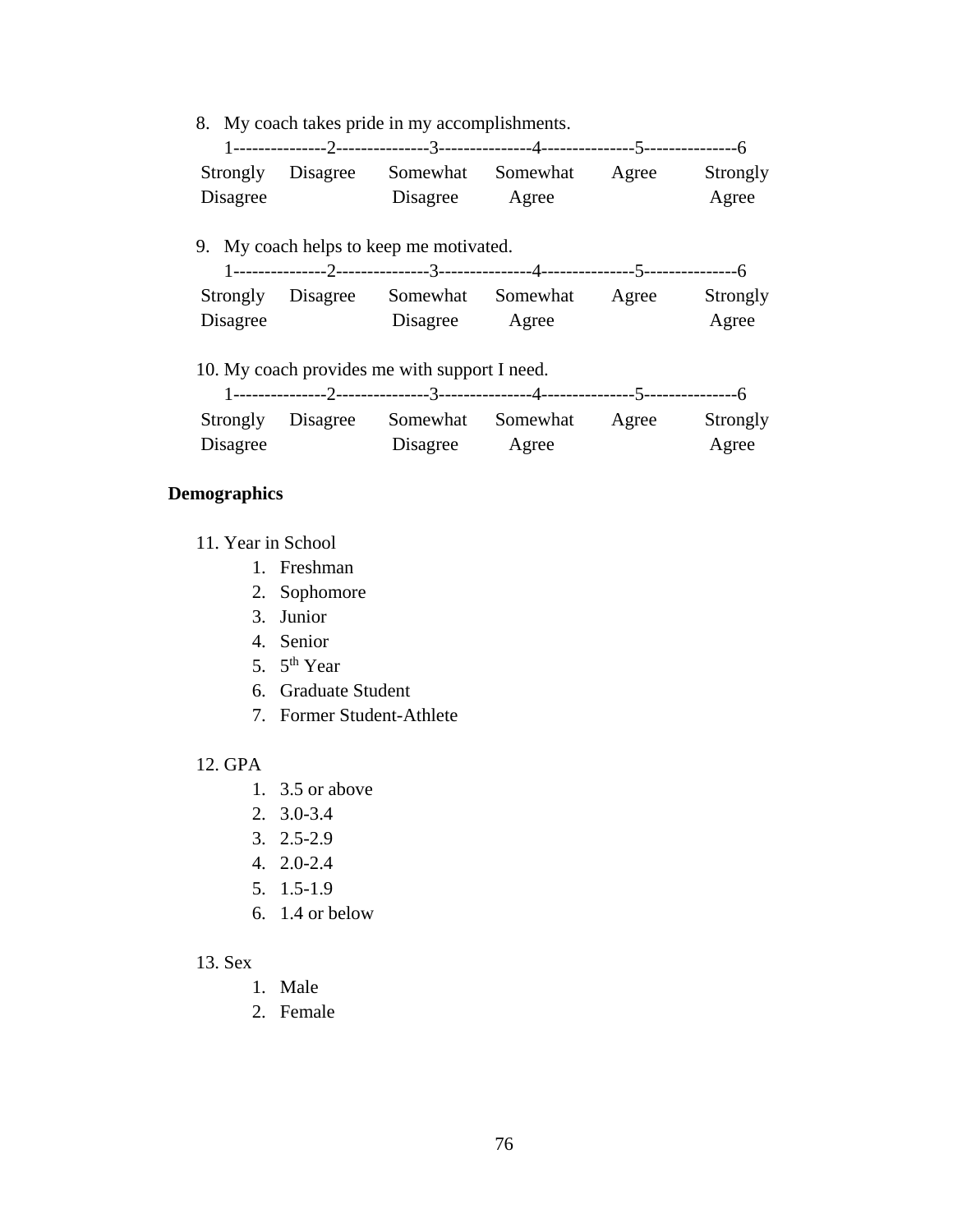## 14. Race/Ethnicity

- 1. American Indian/Alaskan Native
- 2. Asian American/Asian
- 3. Black/African American
- 4. Mexican American/Chicano/Puerto Rican/Latino/Hispanic
- 5. Native Hawaiian/Pacific Islander
- 6. White/Caucasian
- 7. Other (Please Specify)

## 15. Sport

- 1. Baseball
- 2. Men's Basketball
- 3. Women's Basketball
- 4. Men's Cross Country/Track and Field
- 5. Women's Cross Country/Track and Field
- 6. Women's Field Hockey
- 7. Football
- 8. Men's Golf
- 9. Women's Golf
- 10. Men's Lacrosse
- 11. Women's Lacrosse
- 12. Women's Rowing
- 13. Men's Skiing
- 14. Women's Skiing
- 15. Men's Soccer
- 16. Women's Soccer
- 17. Softball
- 18. Men's Swimming and Diving
- 19. Women's Swimming and Diving
- 20. Men's Tennis
- 21. Women's Tennis
- 22. Volleyball
- 23. Wrestling

## **Additional Items**

16. Rate your identity as a student and/or athlete.

1-------2-------3-------4-------5-------6-------7 Student Athlete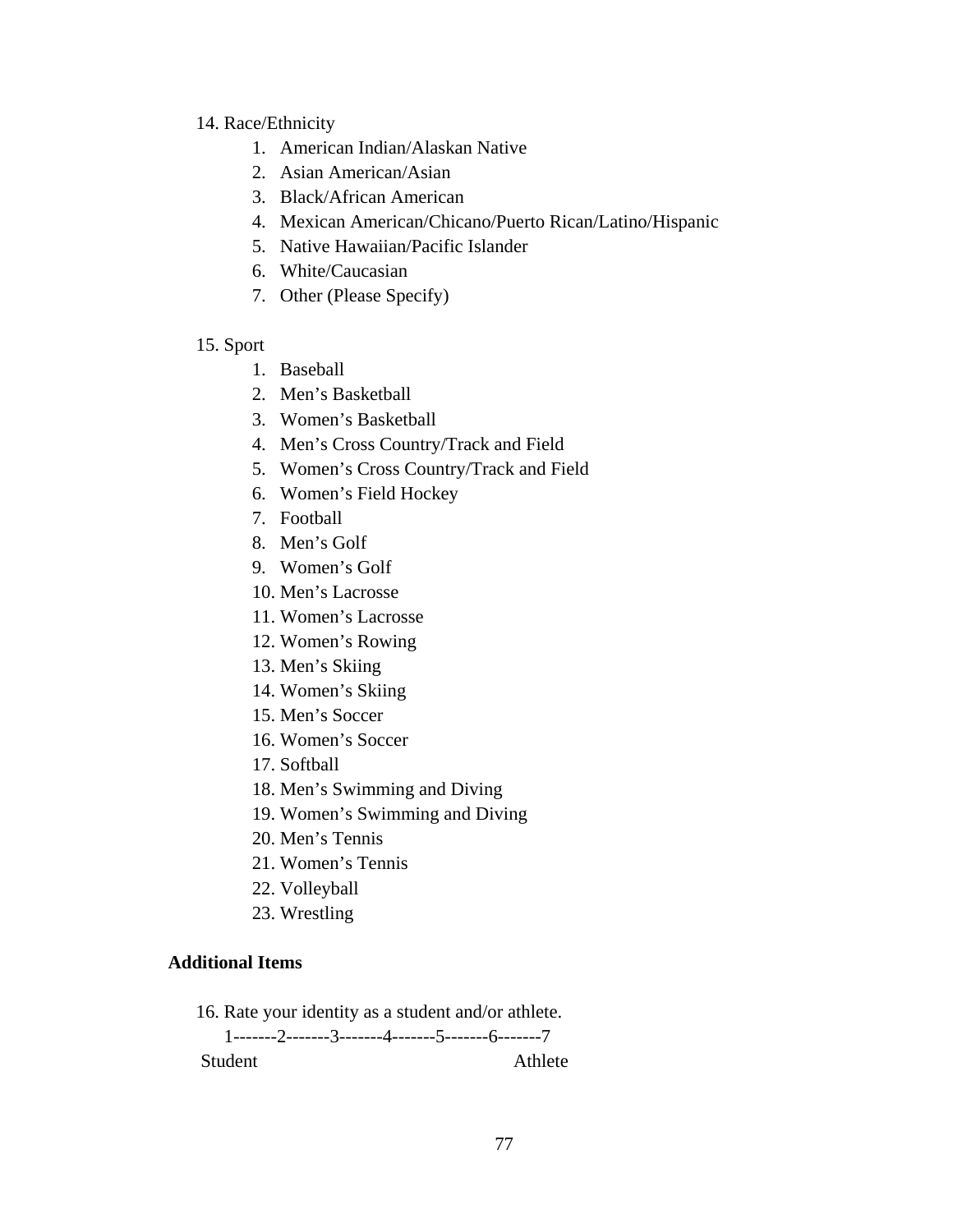17. What does it mean to be a student-athlete?

18. How likely is it that you will become a professional athlete in your sport? 1------------2------------3------------4

 Very Unlikely Likely Very Unlikely Likely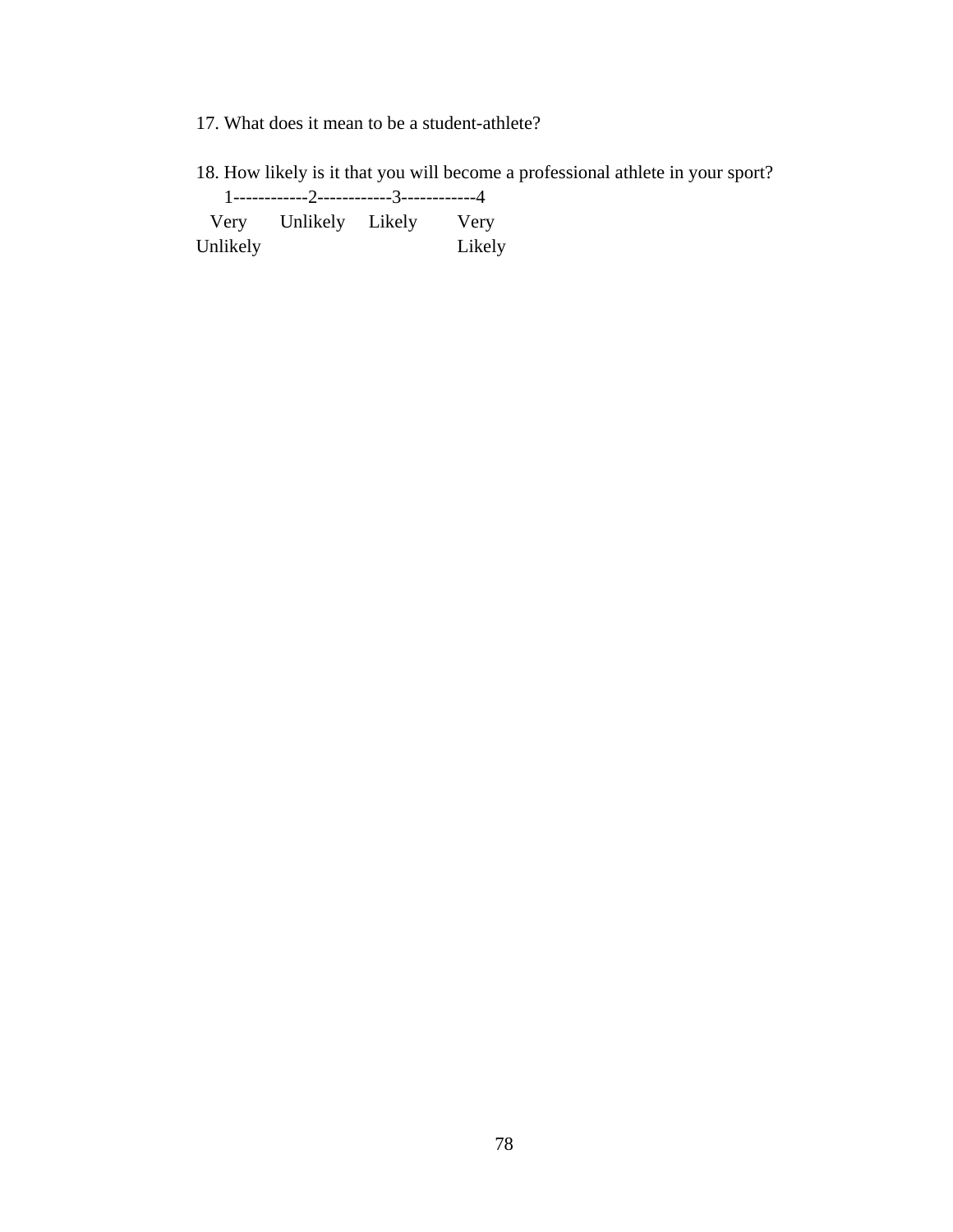## APPENDIX B

Dear Student-Athlete,

My name is Mikaela Raddatz and I am a doctoral student at the University of Kentucky. I am conducting research about the academic support of Division I head coaches and I would like to request your help in this endeavor by participating in a voluntary survey. The purpose of this survey is to measure your perception of the academic support provided by your head coach.

You were selected to be a participant in this study as you are currently or were recently a student-athlete in a Division I program. By doing this survey, you are consenting to participate in this research. There are no known risks to participating in this study, but if at any time during the survey you feel uncomfortable with responding to a particular question you may choose to skip the question or discontinue the survey altogether. **The survey should take approximately 2-4 minutes to complete.**

Your responses to the survey will be kept completely confidential to the extent allowed by law. When the researcher writes about the study, you will not be personally identified in any way. Your name will never be used as it will turn into an identification code using only numbers and your responses will be entered into a dataset and coded. This data set will be saved as a password protected file on an encrypted data storage device that will be kept under lock and key.

If you have questions about the study, please feel free to contact me directly. My contact information is provided below. If you have questions about your rights as a research volunteer, please contact the University of Kentucky Office of Research Integrity at 859- 257-9428. You may contact my faculty advisor, Dr. Kelly Bradley (kdbrad2@uky.edu) with questions as well.

Thank you in advance for your assistance with this important project. To ensure that your valuable responses will be included, please complete the survey by **Tuesday, August 27, 2013.**

Click this link to access the survey:

http://www.surveymonkey.com/s/5H8RGQW

Sincerely,

Mikaela M. Raddatz University of Kentucky 952-240-3420 mikaelaraddatz@hotmail.com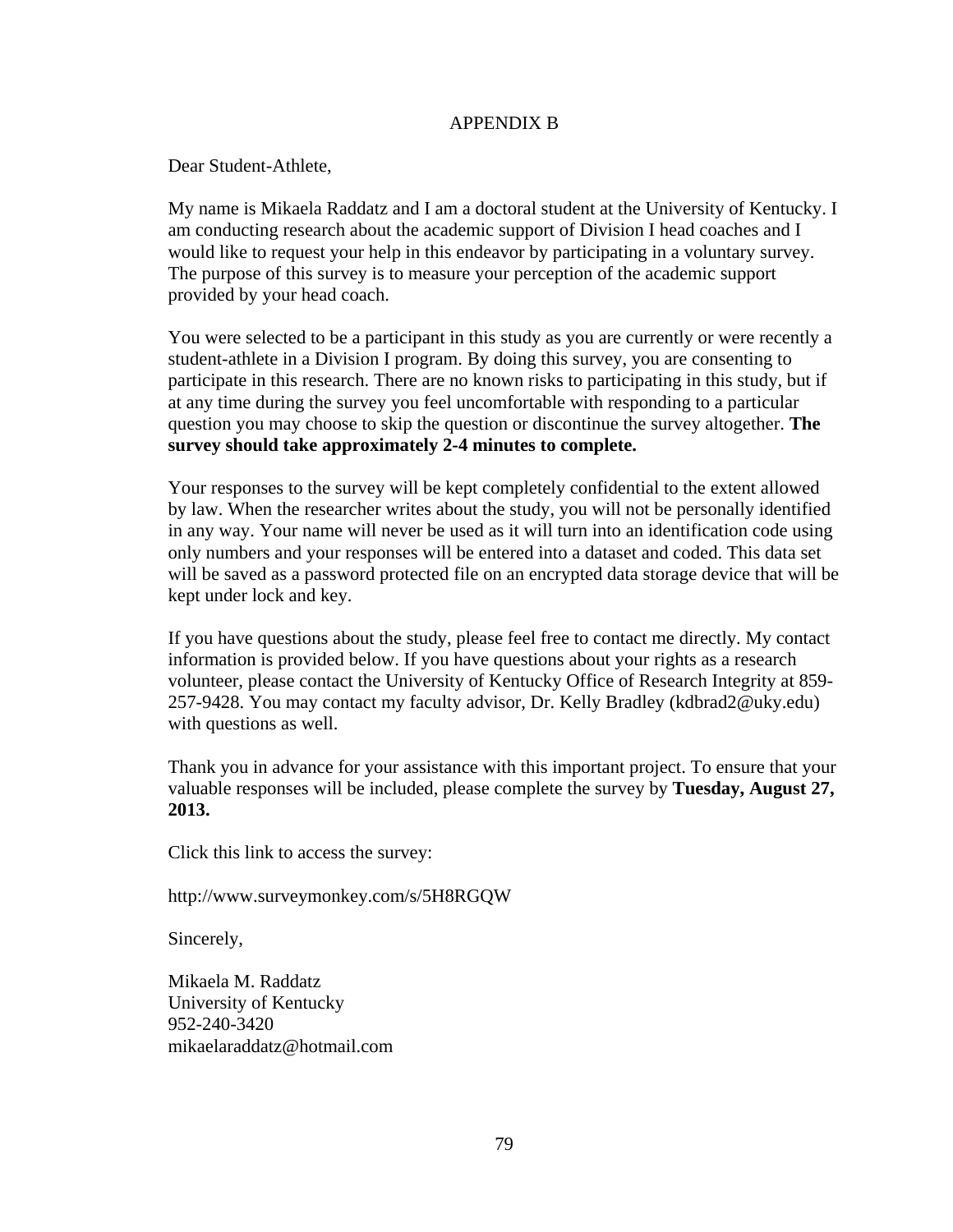## APPENDIX C

## **Academic Support of Head Coaches Survey**

| Disagree | Strongly Disagree Agree Strongly                   | Agree |
|----------|----------------------------------------------------|-------|
|          | 2. My coach appreciates my efforts.                |       |
|          | Strongly Disagree Agree Strongly                   |       |
| Disagree |                                                    | Agree |
|          | 3. My coach is supportive of my goals and values.  |       |
|          | Strongly Disagree Agree Strongly                   |       |
| Disagree |                                                    | Agree |
|          | 4. My coach takes my best interests into account.  |       |
| Disagree | Strongly Disagree Agree Strongly                   | Agree |
|          | 5. Help is available from my coach when I need it. |       |
|          |                                                    |       |
| Disagree | Strongly Disagree Agree Strongly                   | Agree |
|          | 6. My coach cares about my well-being.             |       |
|          |                                                    |       |
| Disagree | Strongly Disagree Agree Strongly                   | Agree |

| Strongly | Disagree | Agree | Strongly |
|----------|----------|-------|----------|
| Disagree |          |       | Agree    |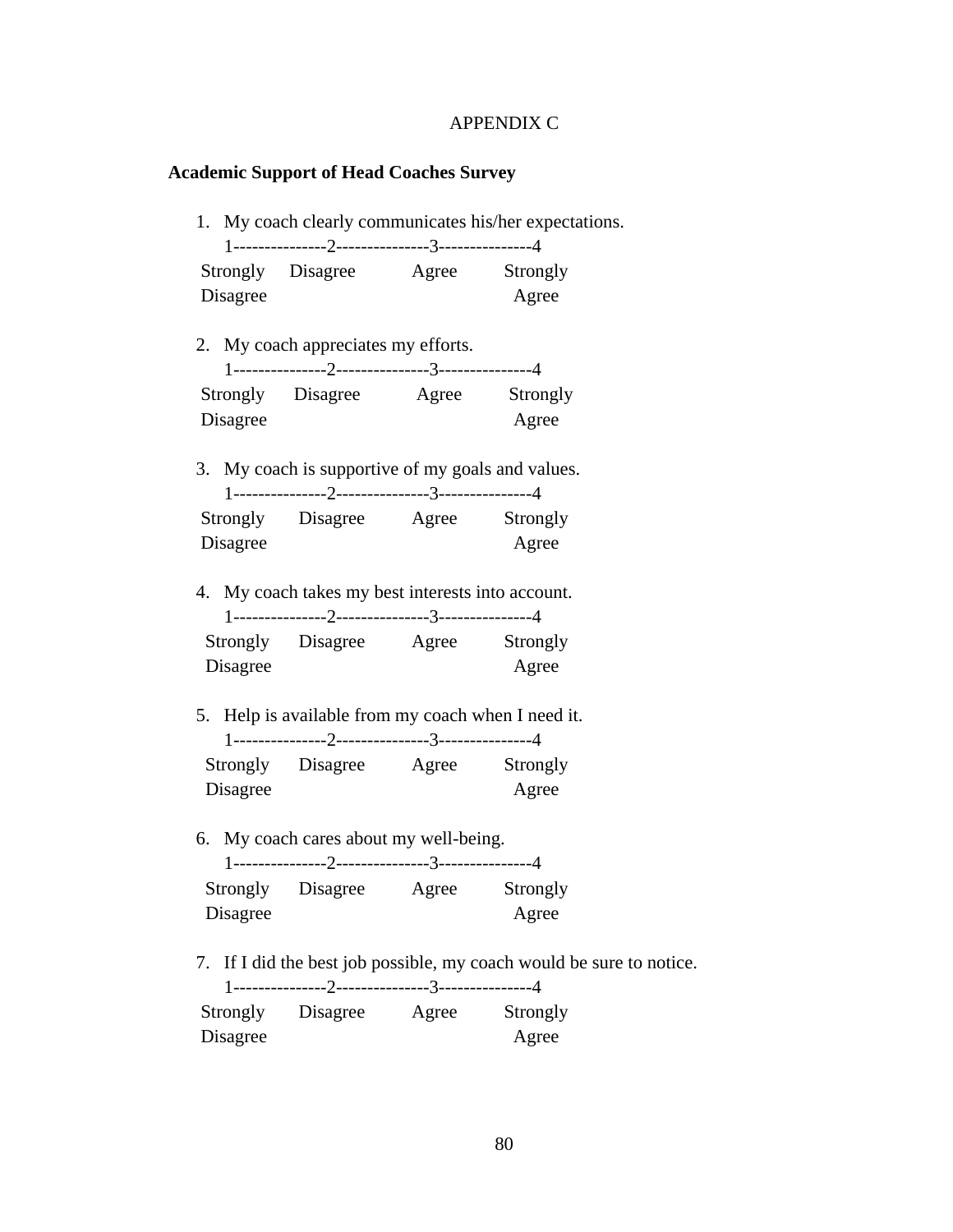- 8. My coach takes pride in my accomplishments. 1---------------2---------------3---------------4 Strongly Disagree Agree Strongly Disagree Agree
- 9. My coach helps to keep me motivated. 1---------------2---------------3---------------4 Strongly Disagree Agree Strongly Disagree Agree
- 10. My coach provides me with support I need. 1---------------2---------------3---------------4 Strongly Disagree Agree Strongly Disagree Agree

### **Demographics**

- 11. Year in School
	- 1. Freshman
	- 2. Sophomore
	- 3. Junior
	- 4. Senior
	- 5.  $5<sup>th</sup> Year$
	- 6. Graduate Student
	- 7. Former Student-Athlete

## 12. GPA

- 1. 3.5 or above
- 2. 3.0-3.4
- 3. 2.5-2.9
- 4. 2.0-2.4
- 5. 1.5-1.9
- 6. 1.4 or below

## 13. Sex

- 1. Male
- 2. Female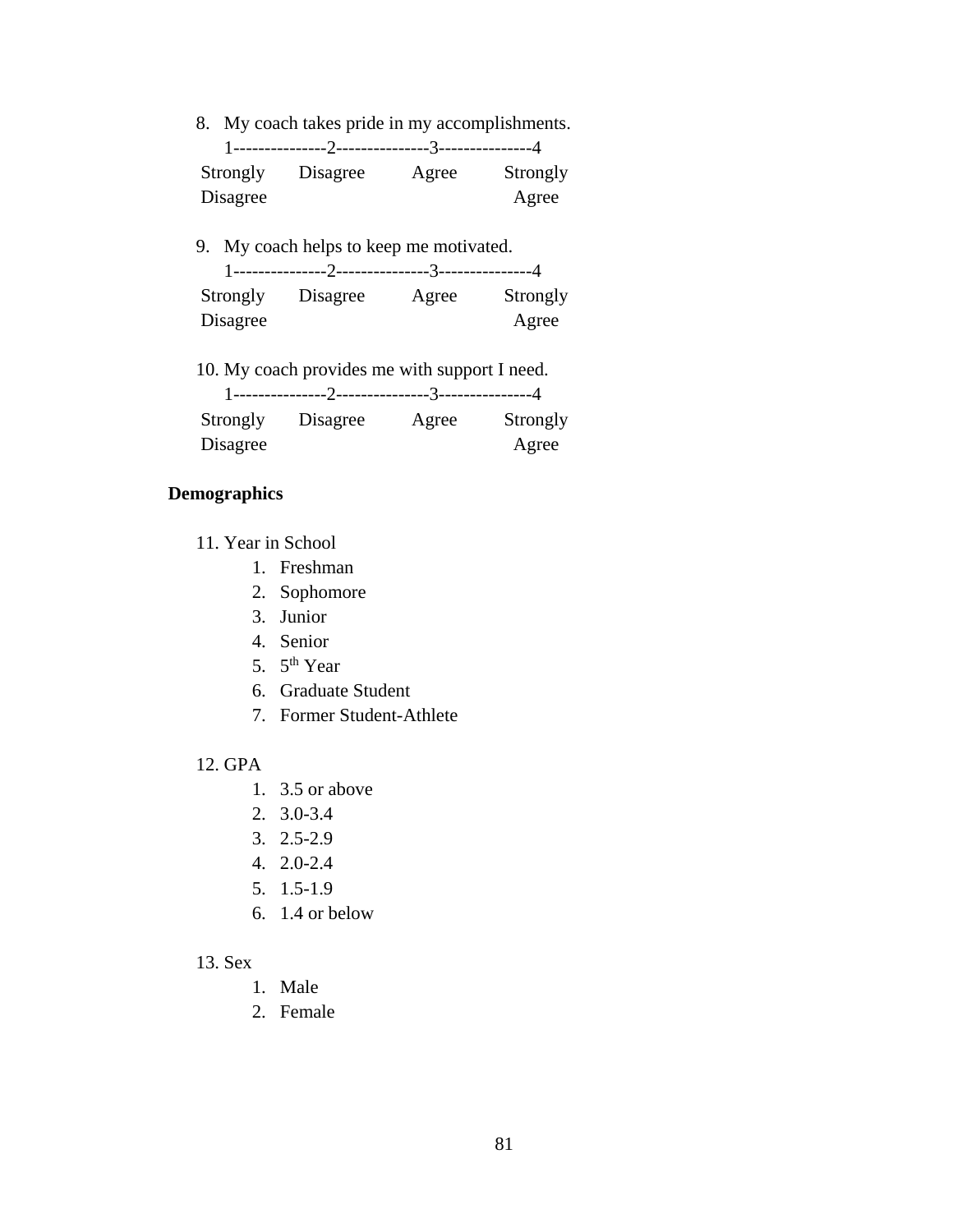## 14. Race/Ethnicity

- 1. American Indian/Alaskan Native
- 2. Asian American/Asian
- 3. Black/African American
- 4. Mexican American/Chicano/Puerto Rican/Latino/Hispanic
- 5. Native Hawaiian/Pacific Islander
- 6. White/Caucasian
- 7. Other (Please Specify)

## 15. Sport

- 1. Baseball
- 2. Men's Basketball
- 3. Women's Basketball
- 4. Men's Cross Country/Track and Field
- 5. Women's Cross Country/Track and Field
- 6. Women's Field Hockey
- 7. Football
- 8. Men's Golf
- 9. Women's Golf
- 10. Men's Lacrosse
- 11. Women's Lacrosse
- 12. Women's Rowing
- 13. Men's Skiing
- 14. Women's Skiing
- 15. Men's Soccer
- 16. Women's Soccer
- 17. Softball
- 18. Men's Swimming and Diving
- 19. Women's Swimming and Diving
- 20. Men's Tennis
- 21. Women's Tennis
- 22. Volleyball
- 23. Wrestling
- 16. Rate your identity as a student and/or athlete.

1-------2-------3-------4-------5-------6-------7 Student Athlete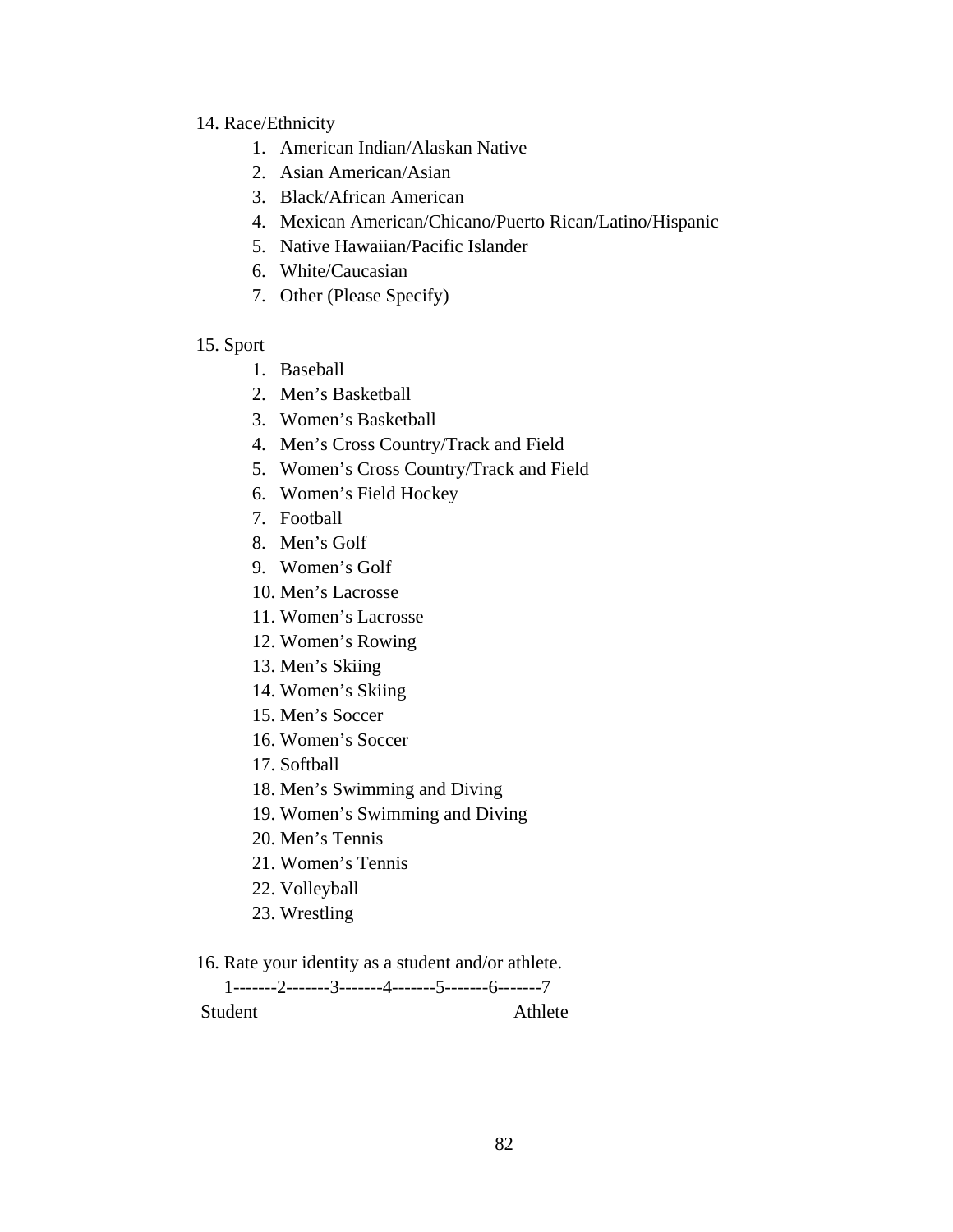17. What does it mean to be a student-athlete?

18. How likely is it that you will become a professional athlete in your sport? 1------------2------------3------------4

 Very Unlikely Likely Very Unlikely Likely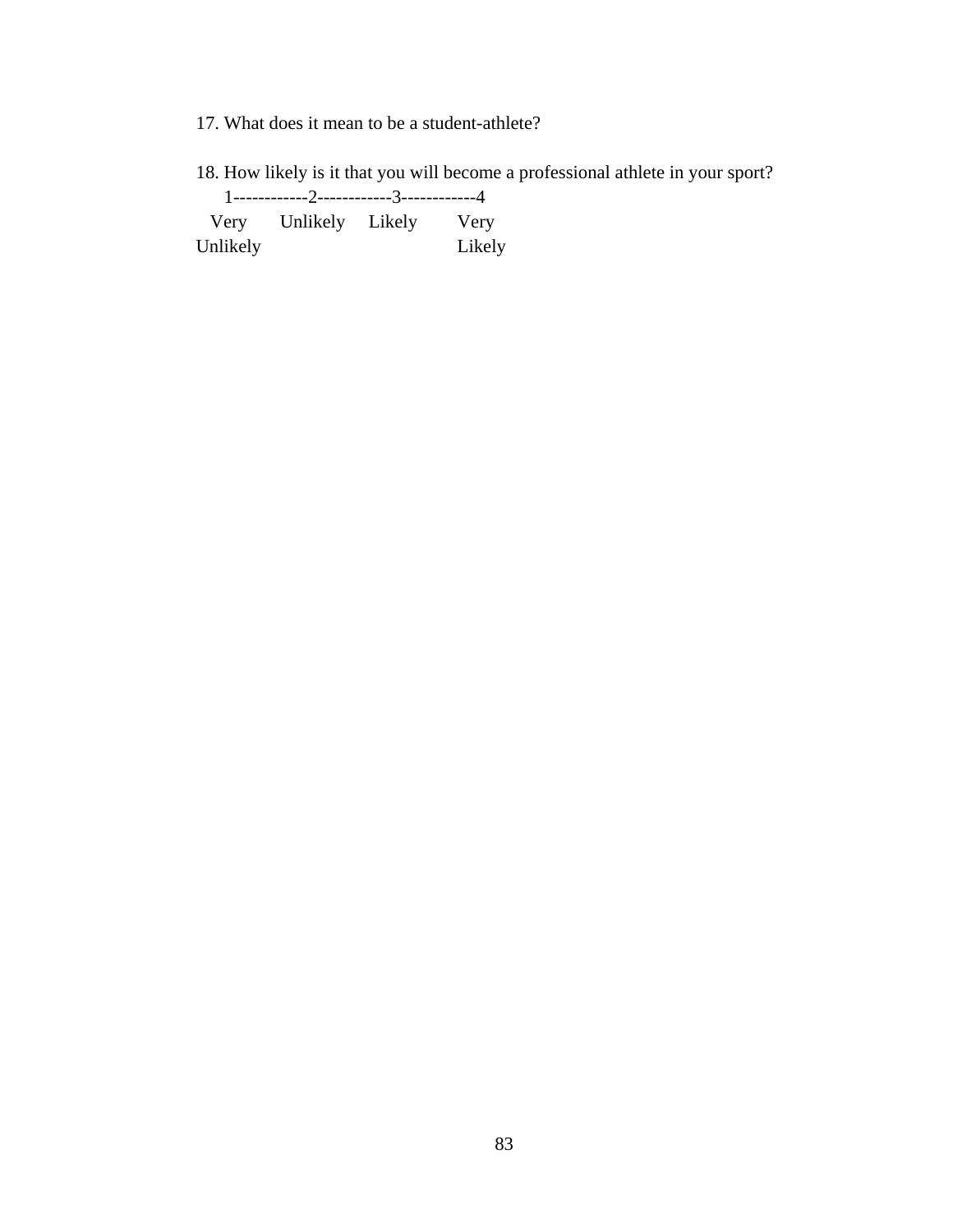#### APPENDIX D



Office of Research Integrity IRB, IACUC, RDRC 315 Kinkead Hall Lexington, KY 40506-0057 859 257-9428 fax 859 257-8995 www.research.uky.edu/ori/

#### **EXEMPTION CERTIFICATION**

MEMO: Mikaela Raddatz 158 Louie Place Unit 2207 Lexington, KY 40511 PI phone #: (952)240-3420 FROM: **Institutional Review Board** c/o Office of Research Integrity **SUBJECT:** Exemption Certification for Protocol No. 13-0450-X4B

DATE: July 23, 2013

On July 16, 2013, it was determined that your project entitled, Academic Support of Division I Head Coaches: Perceptions of Student-, meets federal criteria to qualify as an exempt study.

Because the study has been certified as exempt, you will not be required to complete continuation or final review reports. However, it is your responsibility to notify the IRB prior to making any changes to the study. Please note that changes made to an exempt protocol may disqualify it from exempt status and may require an expedited or full review.

The Office of Research Integrity will hold your exemption application for six years. Before the end of the sixth year, you will be notified that your file will be closed and the application destroyed. If your project is still ongoing, you will need to contact the Office of Research Integrity upon receipt of that letter and follow the instructions for completing a new exemption application. It is, therefore, important that you keep your address current with the Office of Research Integrity.

For information describing investigator responsibilities after obtaining IRB approval, download and read the document "PI Guidance to Responsibilities, Qualifications, Records and Documentation of Human Subjects Research" from the Office of Research Integrity's Guidance and Policy Documents web page [http://www.research.uky.edu/ori/human/guidance/htm#PIresp]. Additional information regarding IRB review, federal regulations, and institutional policies may be found through ORI's web site [http://www.research.uke.edu/ori]. If you have questions, need additional information, or would like a paper copy of the above mentioned document, contact the Office of Research Integrity at (859) 257-9428.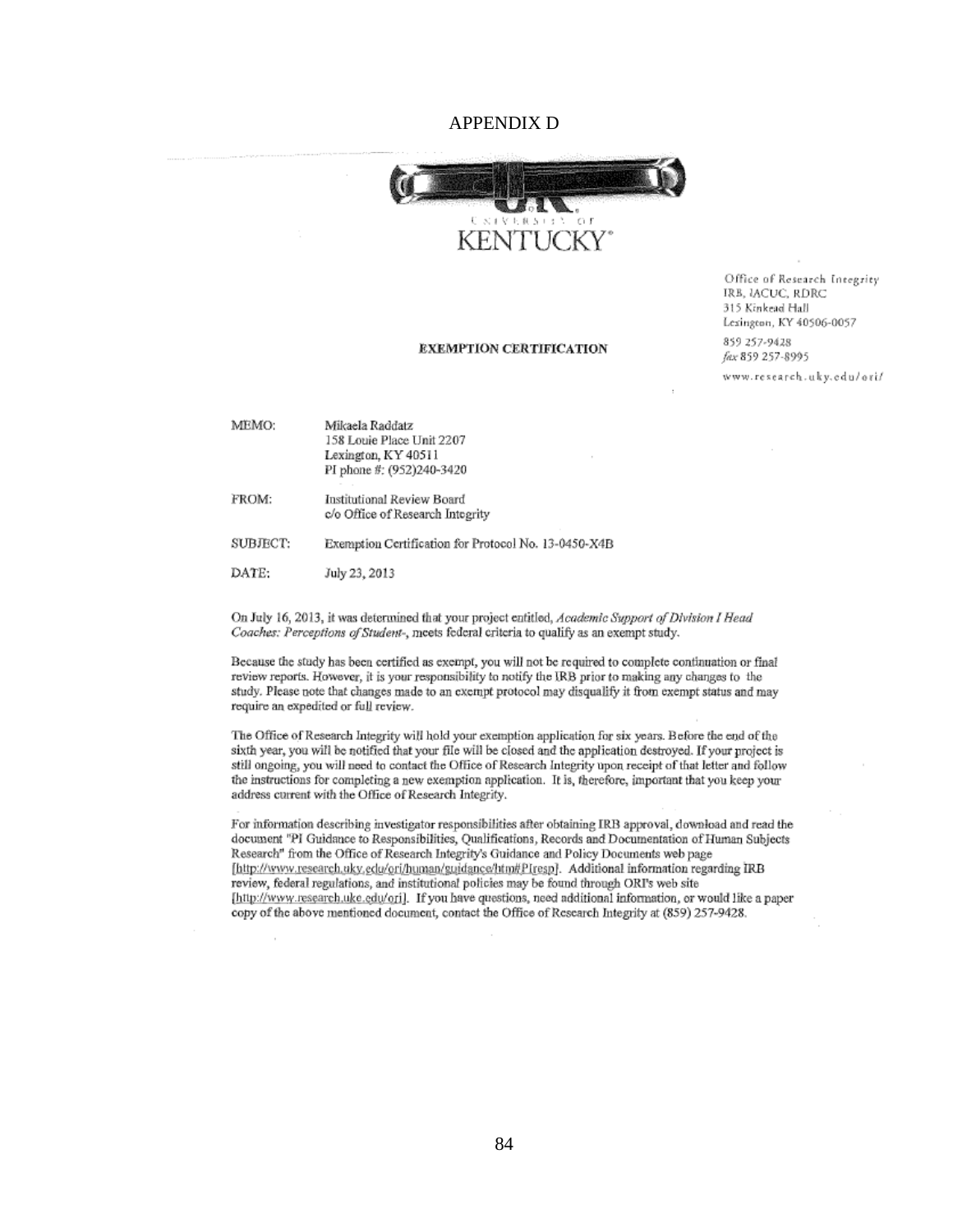#### REFERENCES

- Andrich, D. (1978). A rating formulation for ordered response categories. *Psychometrika, 43,* 561-573.
- Bartholomew, K. J., Ntoumanis, N., & Thøgersen-Ntoumani, C. (2010). The controlling interpersonal style in a coaching context: Development and initial validation of a psychometric scale. *Journal of Sport & Exercise Psychology, 32*, 193-216.
- Blanchard, C. M., Amiot, C. E., Perreault, S., Vallerand, R. J., & Provencher, P. (2009). Cohesiveness, coach's interpersonal style and psychological needs: Their effects on self-determination and athletes' subjective well-being. *Psychology of Sport and Exercise, 10,* 545-551.
- Bond, T., & Fox, C. (2007). *Applying the Rasch model: Fundamental measurement in the human sciences*. Mahwah, NJ: Lawrence Erlbaum.
- Bowen, W. G., & Levin, S. A. (2003). *Reclaiming the game*. Princeton, NJ: Princeton University Press.
- Broughton E., & Neyer, M. (2001). Advising and counseling student athletes. *New Directions for Student Services, 93*, 47-53.
- Brown University Faculty Minutes, 8 Feb. 1898, BUA.
- Comeaux, E. (2011). *The role and influence of support service practitioners and big-time college head coaches: An academic athletic priority collision*. Manuscript submitted for publication.
- Comeaux, E., & Harrison, K. C. (2011). A conceptual model of academic success for student-athletes. *Educational Researcher, 40*(5), 235-245.

Cowley, W. H. (1999). Athletics in American colleges. *Journal of Higher Education, 70,*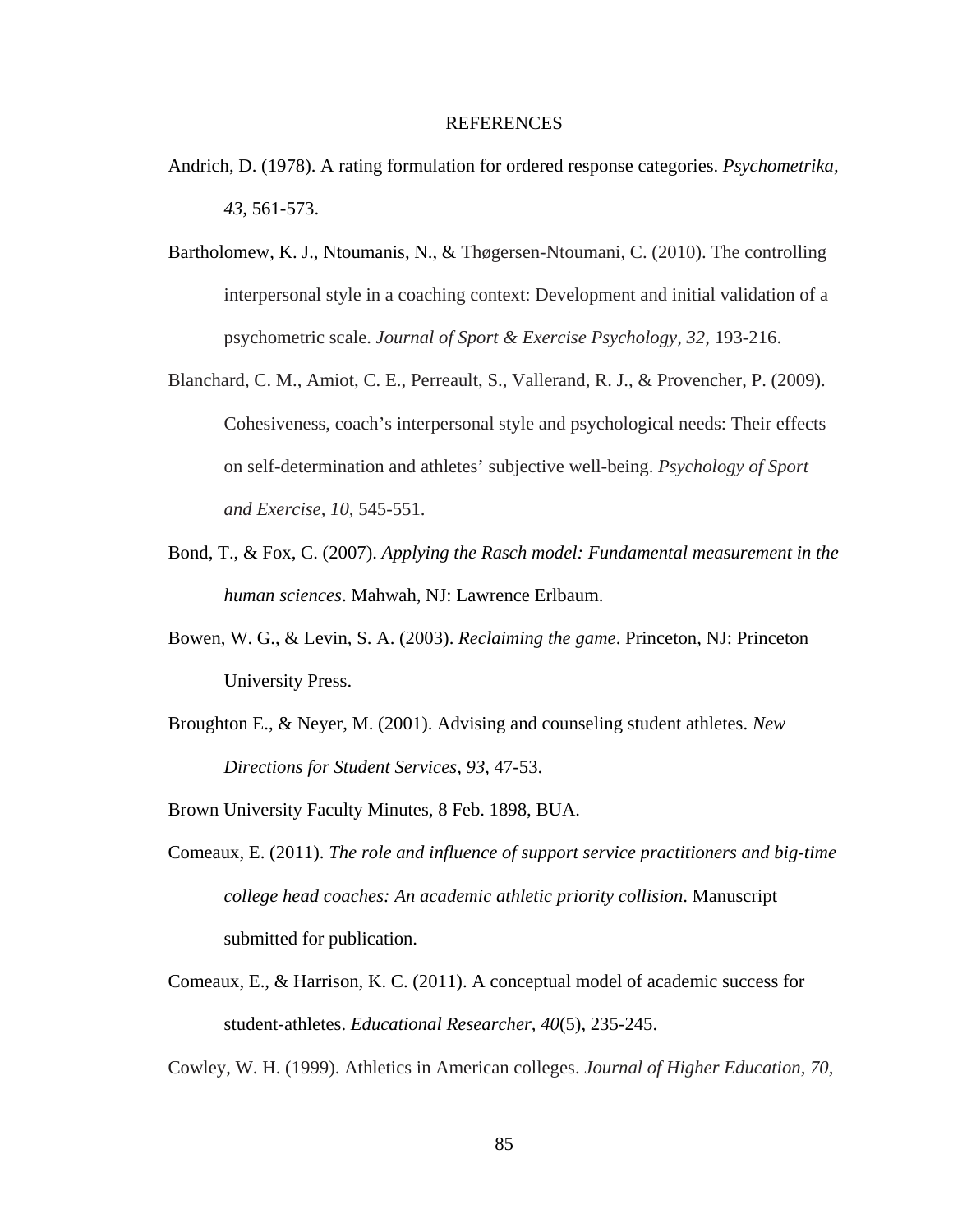494-502.

- Deci, E. L., & Ryan, R. M. (2000). The "what" and "why" of Goal Pursuits: Human needs and the self-determination of behavior. *Psychological Inquiry, 11,* 227–268.
- Eiche, K., Sedlacek, W., & Adams-Gaston, J. (1997). *Comparing university athletes and nonathletes on attitude and perceptions*. College Park, MD: University of Maryland, Counseling Center.
- Eitzen, D. S. (2009). Fair and foul: Beyond the myths and paradoxes of sport. New York: Rowman & Littlefield.
- Finley, P. S., & Fountain, J. J. (2010). An investigation of successful Football Bowl Subdivision coaches and the disproportional academic achievement of their White and African-American football players. *Academic Leadership, 8*(3), 13-16.
- Green, K. (1996). Applications of the Rasch model to evaluation of survey data quality. *New Directions for Evaluation, 70*, 81-92. San Francisco: Jossey-Bass.
- Jolly, J. C. (2008). Raising the question #9 is the student-athlete population unique? And why should we care? *Communication Education, 57*(1), 145-151.
- Kavussanu, M., Boardley, I. D., Jutkiewicz, N., Vincent, S., & Ring, C. (2008). Coaching efficacy and coaching effectiveness: Examining their predictors and comparing coaches' and athletes' reports. *The Sport Psychologist, 22*, 383-404.
- Knight Foundation Commission on Intercollegiate Athletics (2001). *A call to action: Reconnecting college sports and higher education*. A Report of the Knight Foundation Commission on Intercollegiate Athletics. Miami, FL: John S. and James L. Knight Foundation.

Linacre, J. M. (2002). Optimizing rating scale category effectiveness. *Journal of Applied*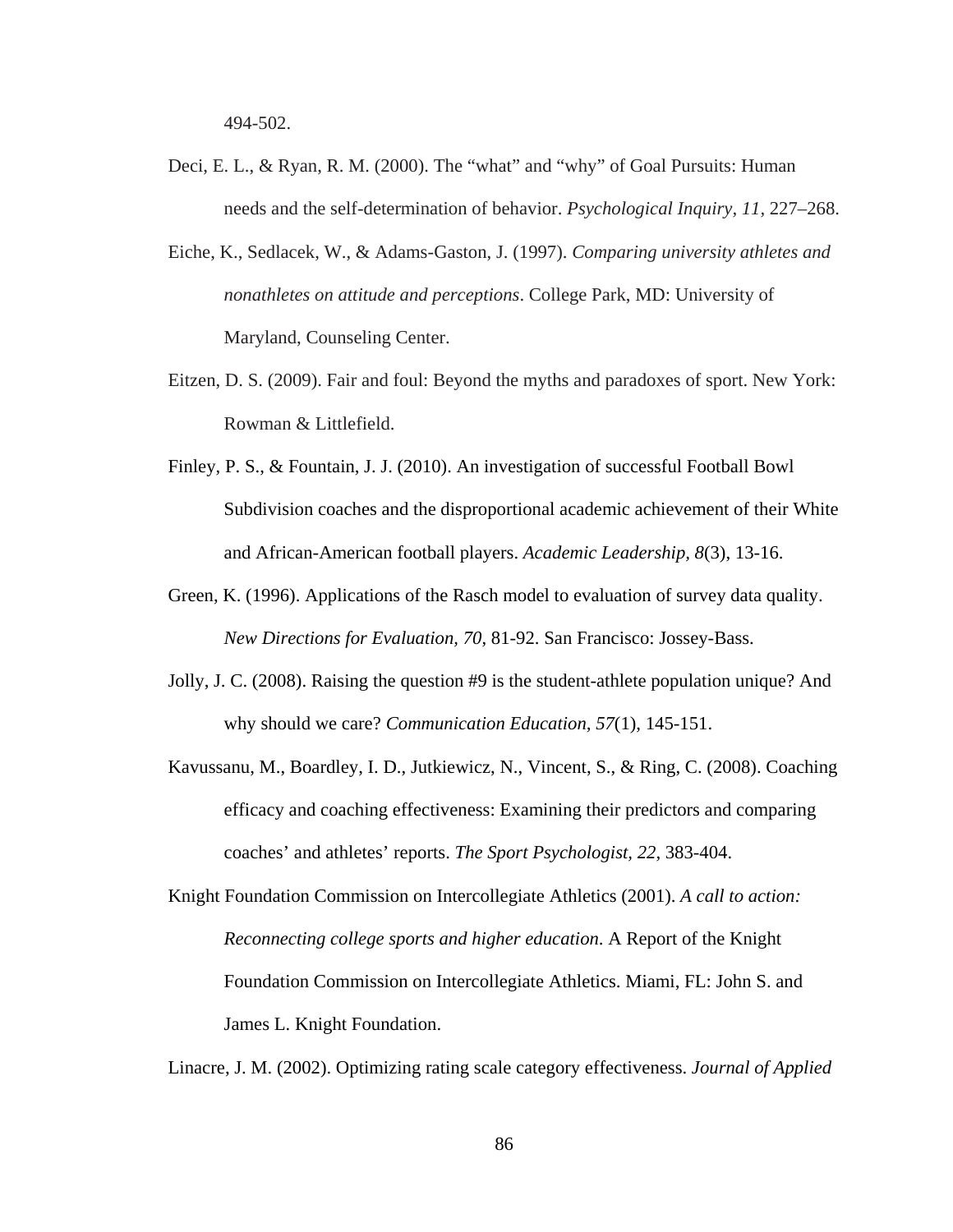*Measurement, 3*(1), 85-106.

- Linacre, J. M. (2008). Variance in data explained by Rasch measures. *Rasch Measurement Trasnactions*, *22*, 1164.
- Linacre, J. M. (2013). WINSTEPS Rasch measurement computer program (Version 3.80.0) [Computer software]. Chicago: Winsteps.com.
- Martens, M. P., & Lee, F. K. (1998). Promoting life-career development in the student athlete: How can career centers help? *Journal of Career Development, 25,* 123- 134.
- Meyer, S. K. (2005). NCAA academic reforms: Maintaining the balance between academics and athletics. *Phi Kappa Phi Forum, 85*(3), 15-18.
- National Association of Academic Advisors for Athletics (2012). Preamble. Retrieved from http://grfx.cstv.com/photos/schools/nacda/sports/nfoura/auto\_pdf/2011- 12/misc\_non\_event/codeofethics.pdf.
- National Collegiate Athletic Association (2010). Academic progress rate. Retrieved from http://www.ncaa.org/wps/wcm/connect/public/NCAA/Resources/Research/Acade mic+Progress+Rate.
- National Collegiate Athletic Association. (2010b). *Examining the Student-Athlete Experience Through the NCAA GOALS and SCORE Studies*. Presented at the NCAA Convention: San Antonio, TX.
- National Collegiate Athletic Association (2011). NCAA eligibility center. Retrieved from http://web1.ncaa.org/ECWR2/NCAA\_EMS/NCAA.jsp.
- Oriard, M. (2009). *Bowled over: Big-time college football from the sixties to the BCS era*. Chapel Hill, NC: University of North Carolina Press.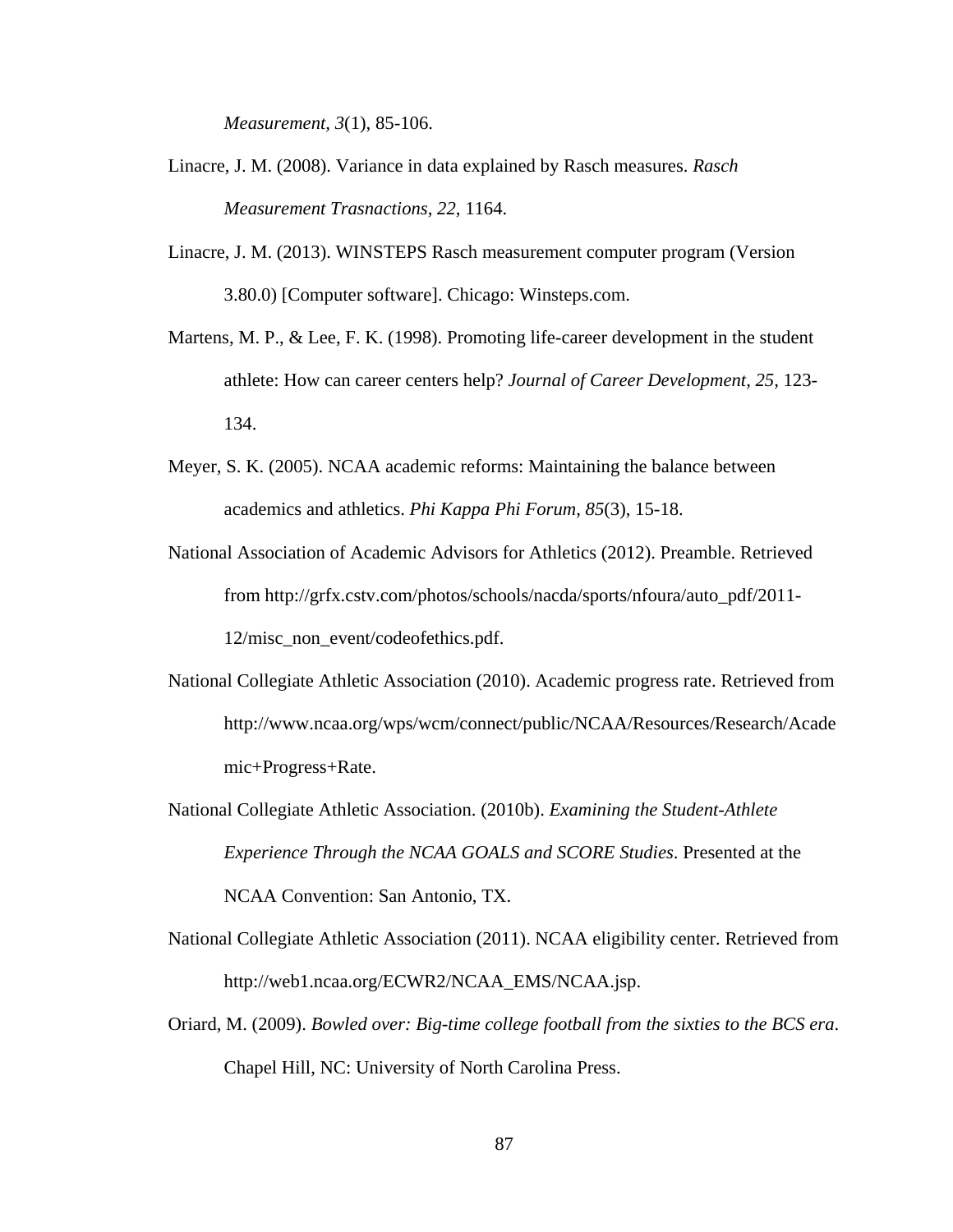- Parham, W. D. (1993). The intercollegiate athlete: A 1990s profile. *Counseling Psychologist, 21*(3), 411-429.
- Potuto, J. R, & O'Hanlon, J. (2006). *National study of student athletes regarding their experiences as college students*. Retrieved from http://www.ncaa.org/library/research/student-athlete\_experiences/2006/2006\_sa\_experience.pdf.
- Rasch, G. (1980). *Probabilistic Models for Some Intelligence and Attainment Tests*. Chicago, IL: University of Chicago Press.
- Sack, A. (2001). Big-time athletics vs. academic values: It's a rout. *The Chronicle of Higher Education, 59*(1), 2-21.
- Shulman, J. L., & Bowen, W. G. (2001). *The game of life*. Princeton, NJ: Princeton University Press.
- Smith, R. A. (1981). Harvard and Columbia and a reconsideration of the 1905-06 football crisis. *Journal of Sport History, VIII*, 5-19.
- Smith, R. A. (1988). *Sports & freedom: The rise of big-time college athletics*. New York, NY: Oxford University Press, Inc.
- Thelin, J. R. (1994). *Games colleges play*. Baltimore, MD: The Johns Hopkins University Press.
- Upthegrove, T. R., Roscigno, V. J., & Zubrinsky Charles, C. (1999). Big money collegiate sports: Racial concentration, contradictory pressures, and academic performance. *Social Science Quarterly, 80*(4), 718-737.
- Watt, S. K, & Moore, J. L (2001). Who are student athletes? *New Directions for Student Services, 93,* 7-18.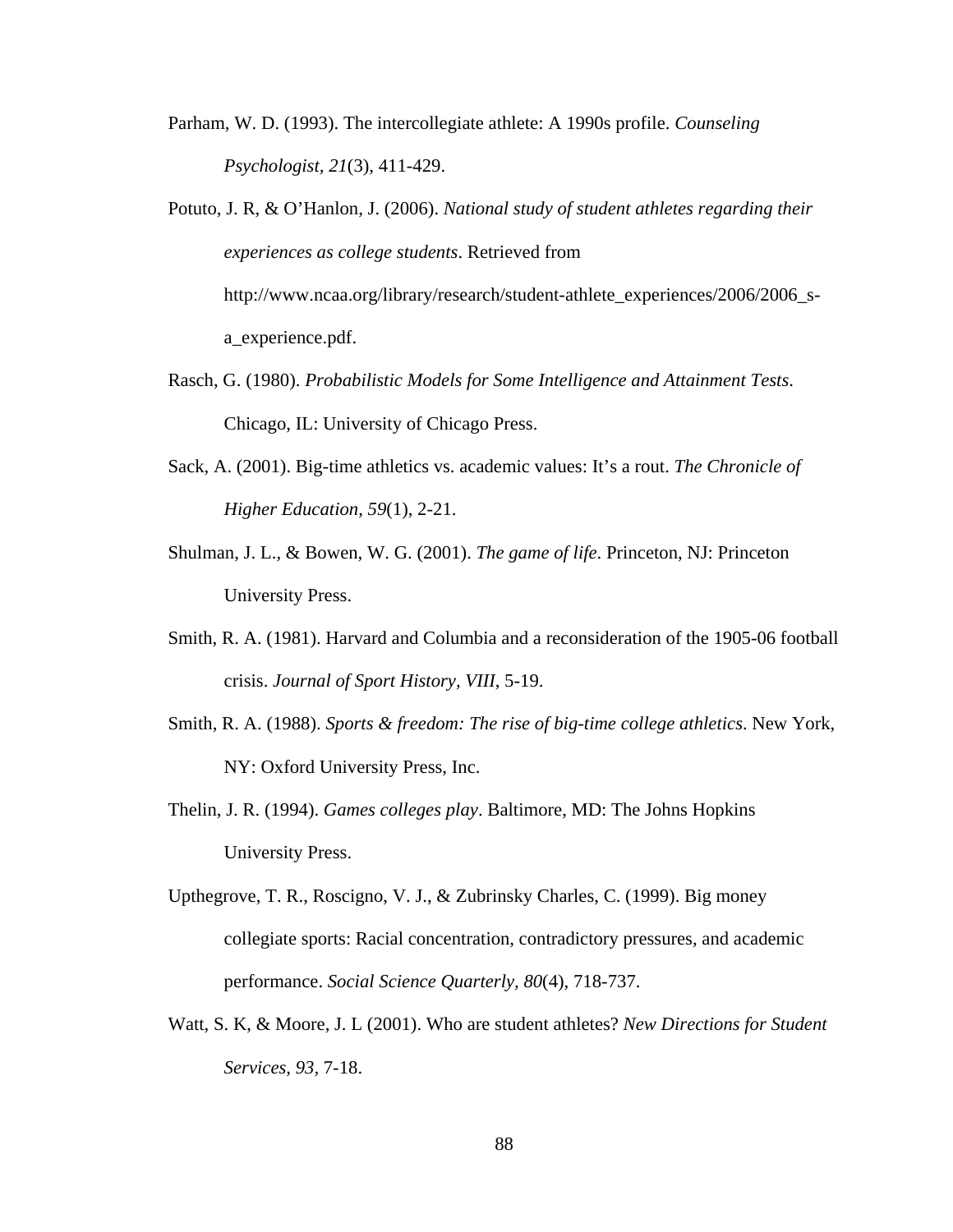- Wolverton, B. (2008). Athletes' hours renew debates over college sports. *The Chronicle of Higher Education.* Retreived from http://chronicle.com/article/Athletes-Hours-Renew-Debate/22003.
- Wright, B., & Linacre, J. M. (1994). Reasonable mean-square fit values. *Rasch Measurement Transactions, 8*(3), 370.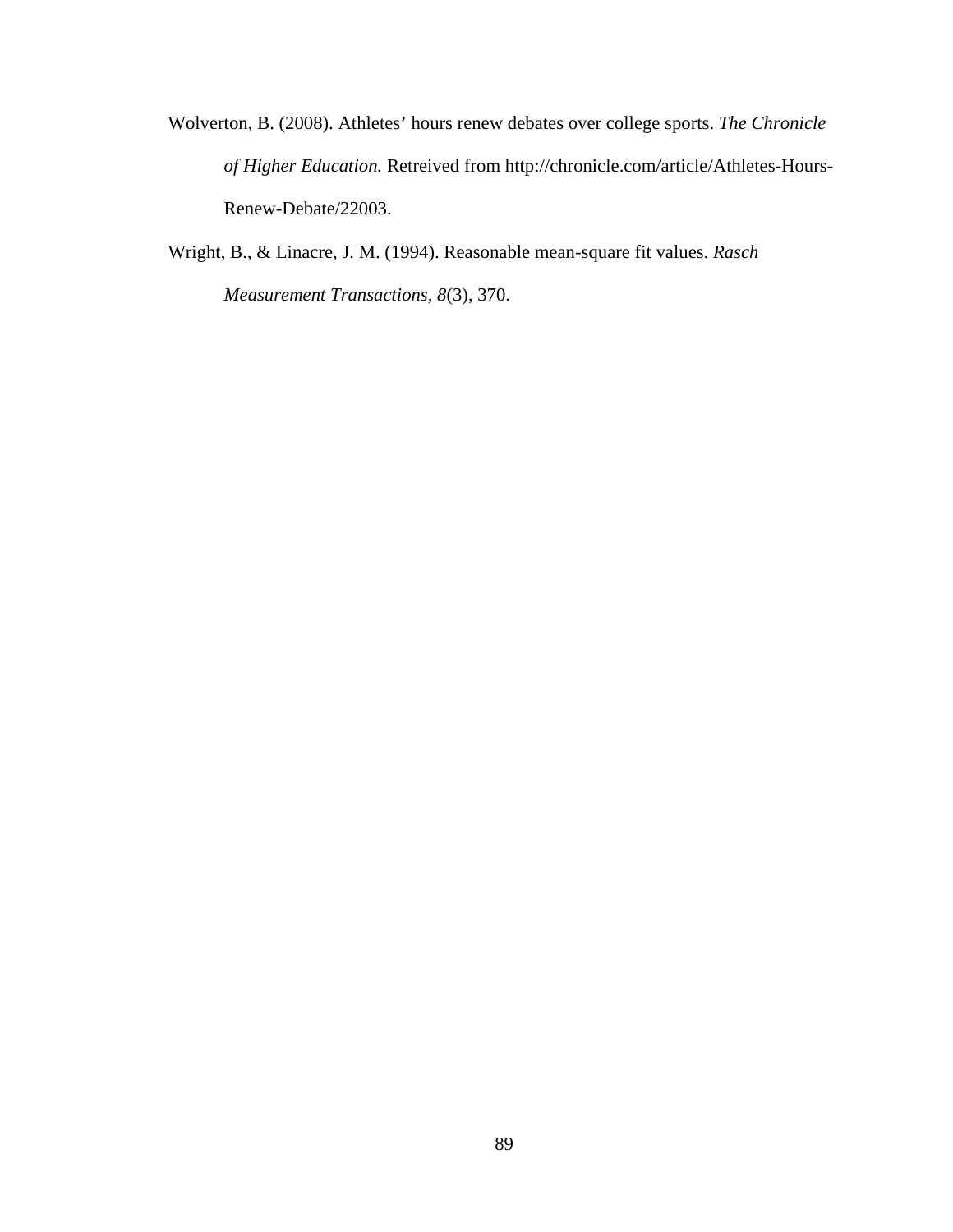## **VITA**

## **Mikaela Marie Raddatz**

## **Education**

| 2010 |      | M.A. Xavier University, Cincinnati, OH<br>Industrial/Organizational Psychology |
|------|------|--------------------------------------------------------------------------------|
| 2007 | B.A. | University of Colorado, Boulder, CO<br>Psychology, Sociology                   |

## **Professional Positions Held**

Psychometrician, American Board of Physical Medicine and Rehabilitation: Rochester, MN Psychometrician, American Board of Family Medicine: Lexington, KY

## **Professional Publications**

- O'Neill, T. R., **Raddatz**, M. M., & Royal, K. D. (2011). Demonstrating the construct stability of a translated exam for family medicine residents. *The International Journal of Psychological and Educational Assessment, 6*(2), 31-41.
- O'Neill. T. R., Royal, K. D., & **Raddatz**, M. M. (2010). The equivalence of the Spanish version of the American Board of Family Medicine In-Training Examination*.* Paper presented at the 7th Conference of the International Test Commission. Hong Kong.
- **Raddatz**, M. M., Royal, K. D., & Pennington, J. (2012). Evaluating the systematic validity of a medical subspecialty examination. Paper presented at the annual meeting of the Mid-Western Educational Research Association: Evanston, IL.
- **Raddatz**, M. M., & O'Neill, T. R. (2012). Equating using Angoff ratings versus Rasch difficulty calibrations. Paper presented at The Ohio River Valley Objective Measurement Seminar: Lexington, KY.
- **Raddatz**, M. M. & O'Neill, T. R. (2011). Construct stability across subgroups: An evaluation using differential item functioning. Paper presented at the annual meeting of the American Educational Research Association: New Orleans, LA.
- **Raddatz**, M. M. & O'Neill, T. R. (2011). Construct stability across career stage. Paper presented at The Ohio River Valley Objective Measurement Seminar: Cincinnati, OH.
- Royal, K. D. & **Raddatz**, M. M. (2013). A cautionary tale about item equating with fluctuating samples. *Rasch Measurement Transactions, 27*(2), p. 1417.